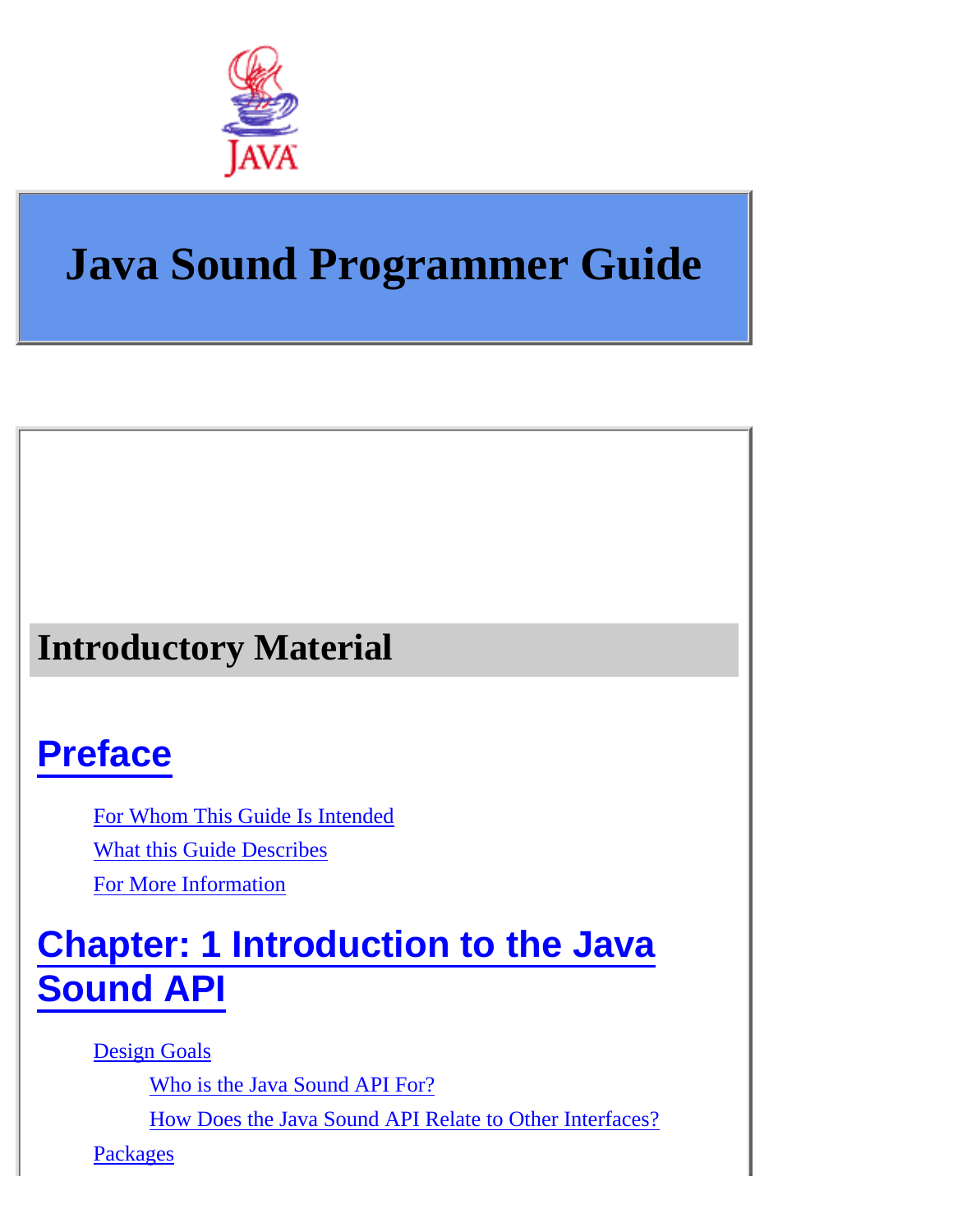[Sampled Audio](#page-10-1)

[What Is Sampled Audio?](#page-10-2)

[Audio Configurations](#page-11-0)

[MIDI](#page-12-0)

[What Is MIDI?](#page-12-1) [MIDI Configurations](#page-13-0) [Service Provider Interfaces](#page-14-0)

### **Part I: Sampled Audio**

## **[Chapter 2: Overview of the Sampled](#page-15-0) [Package](#page-15-0)**

[Design Goals](#page-15-1)

[A Focus on Data Transport](#page-15-2) [Buffered and Unbuffered Handling of Audio](#page-15-3) [The Essentials: Format, Mixer, and Line](#page-16-0) [What Is Formatted Audio Data?](#page-16-1) [What Is a Mixer?](#page-18-0) [What Is a Line?](#page-20-0) [Lines in an Audio-output Configuration](#page-20-1) [Lines in an Audio-input Configuration](#page-21-0) [The Line Interface Hierarchy](#page-21-1)

### **[Chapter 3: Accessing Audio System](#page-25-0) [Resources](#page-25-0)**

[The AudioSystem Class](#page-25-1) [Information Objects](#page-26-0) [Getting a Mixer](#page-26-1) [Getting a Line of a Desired Type](#page-27-0)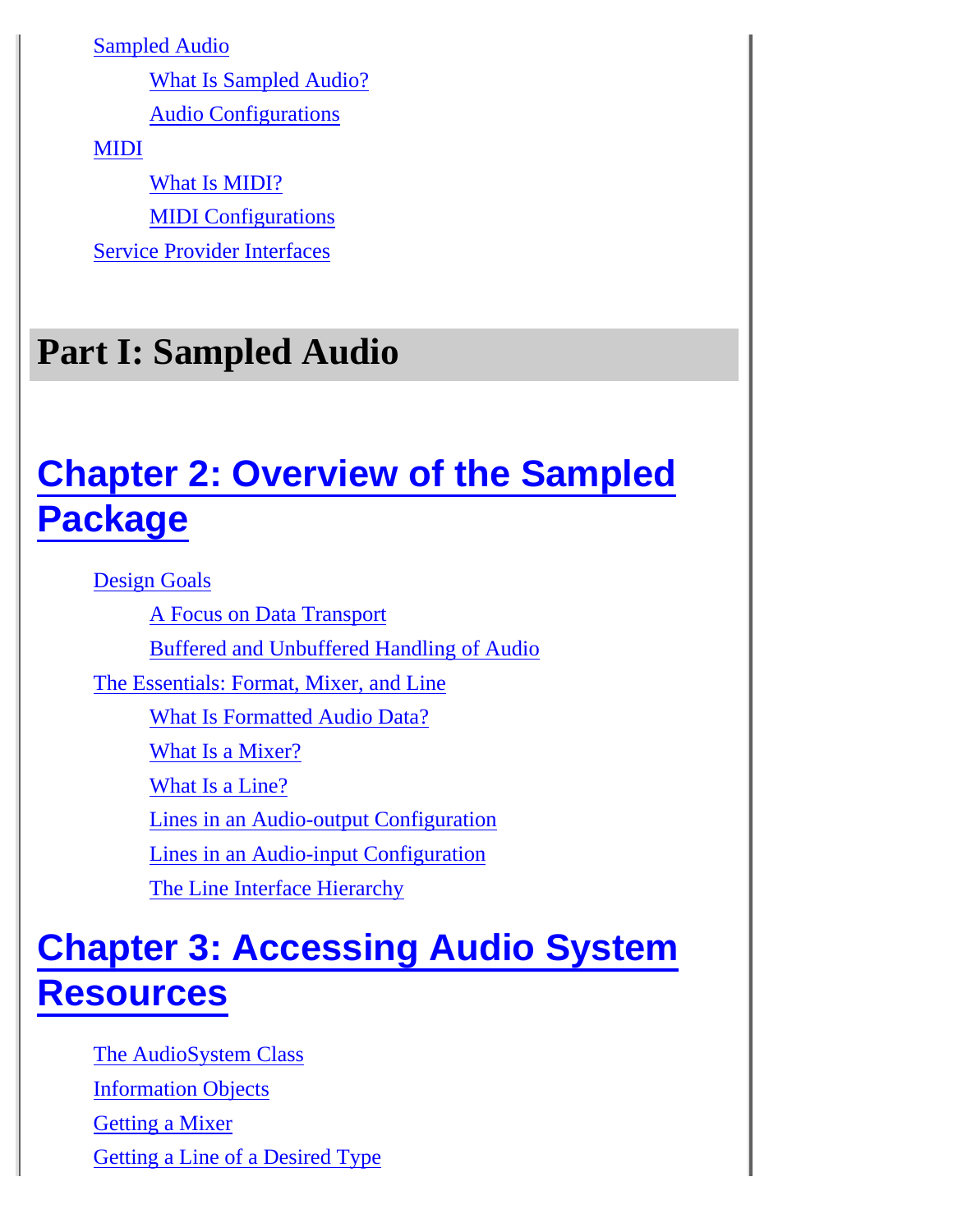[Getting a Line Directly from the AudioSystem](#page-27-1) [Getting a Line from a Mixer](#page-28-0) [Selecting Input and Output Ports](#page-29-0) [Permission to Use Audio Resources](#page-29-1)

## **[Chapter 4: Playing Back Audio](#page-31-0)**

[Using a Clip](#page-32-0) [Setting Up the Clip for Playback](#page-32-1) [Starting and Stopping Playback](#page-32-2) [Using a SourceDataLine](#page-32-3) [Setting Up the SourceDataLine for Playback](#page-33-0) [Starting and Stopping Playback](#page-34-0) [Monitoring a Line's Status](#page-36-0) [Synchronizing Playback on Multiple Lines](#page-36-1) [Processing the Outgoing Audio](#page-37-0)

## **[Chapter 5: Capturing Audio](#page-38-0)**

[Setting Up a TargetDataLine](#page-38-1) [Reading the Data from the TargetDataLine](#page-39-0) [Monitoring the Line's Status](#page-41-0) [Processing the Incoming Audio](#page-41-1)

## **[Chapter 6: Processing Audio with](#page-42-0) [Controls](#page-42-0)**

Introduction to Controls [Getting a Line that Has the Desired Controls](#page-44-0) [Getting the Controls from the Line](#page-45-0) [Using a Control to Change the Audio Signal](#page-46-0) [Controlling a Line's Mute State](#page-46-1) [Changing a Line's Volume](#page-47-0) [Selecting among Various Reverberation Presets](#page-47-1)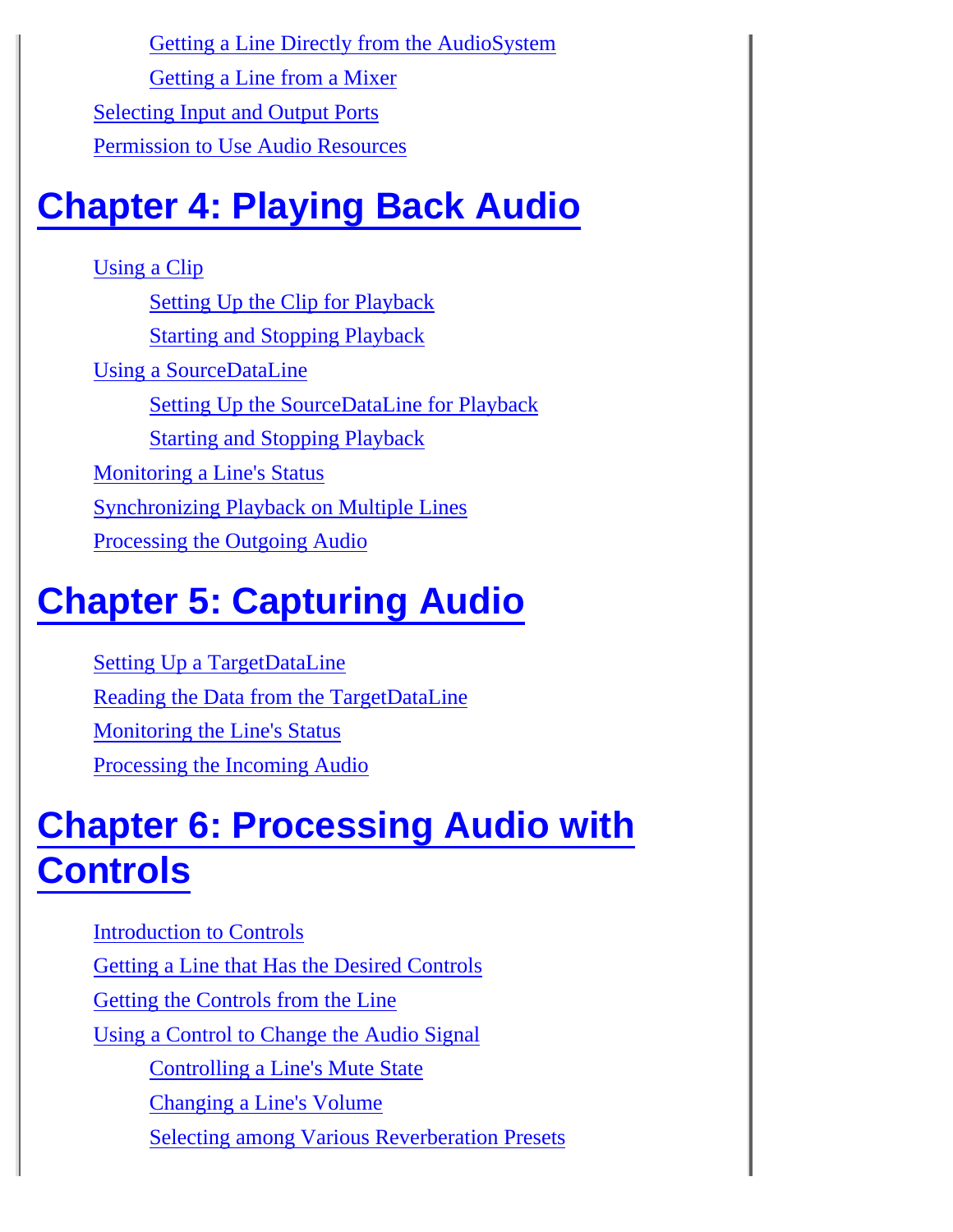[Manipulating the Audio Data Directly](#page-47-2)

### **[Chapter 7: Using Files and Format](#page-49-0) [Converters](#page-49-0)**

Reading Sound Files Writing Sound Files

Converting File and Data Formats

Converting from One File Format to Another

Converting Audio between Different Data Formats

Learning What Conversions Are Available

### **Part II: MIDI**

## **[Chapter 8: Overview of the MIDI](#page-59-0) [Package](#page-59-0)**

[A MIDI Refresher: Wires and Files](#page-59-1) [Streaming Data in the MIDI Wire Protocol](#page-60-0) [Sequenced Data in Standard MIDI Files](#page-60-1) [The Java Sound API's Representation of MIDI Data](#page-61-0) **MIDI** Messages [MIDI Events](#page-61-2) [Sequences and Tracks](#page-62-0) [The Java Sound API's Representation of MIDI Devices](#page-62-1) [The MidiDevice Interface](#page-62-2) [Transmitters and Receivers](#page-63-0) **[Sequencers](#page-63-1) [Synthesizers](#page-63-2)**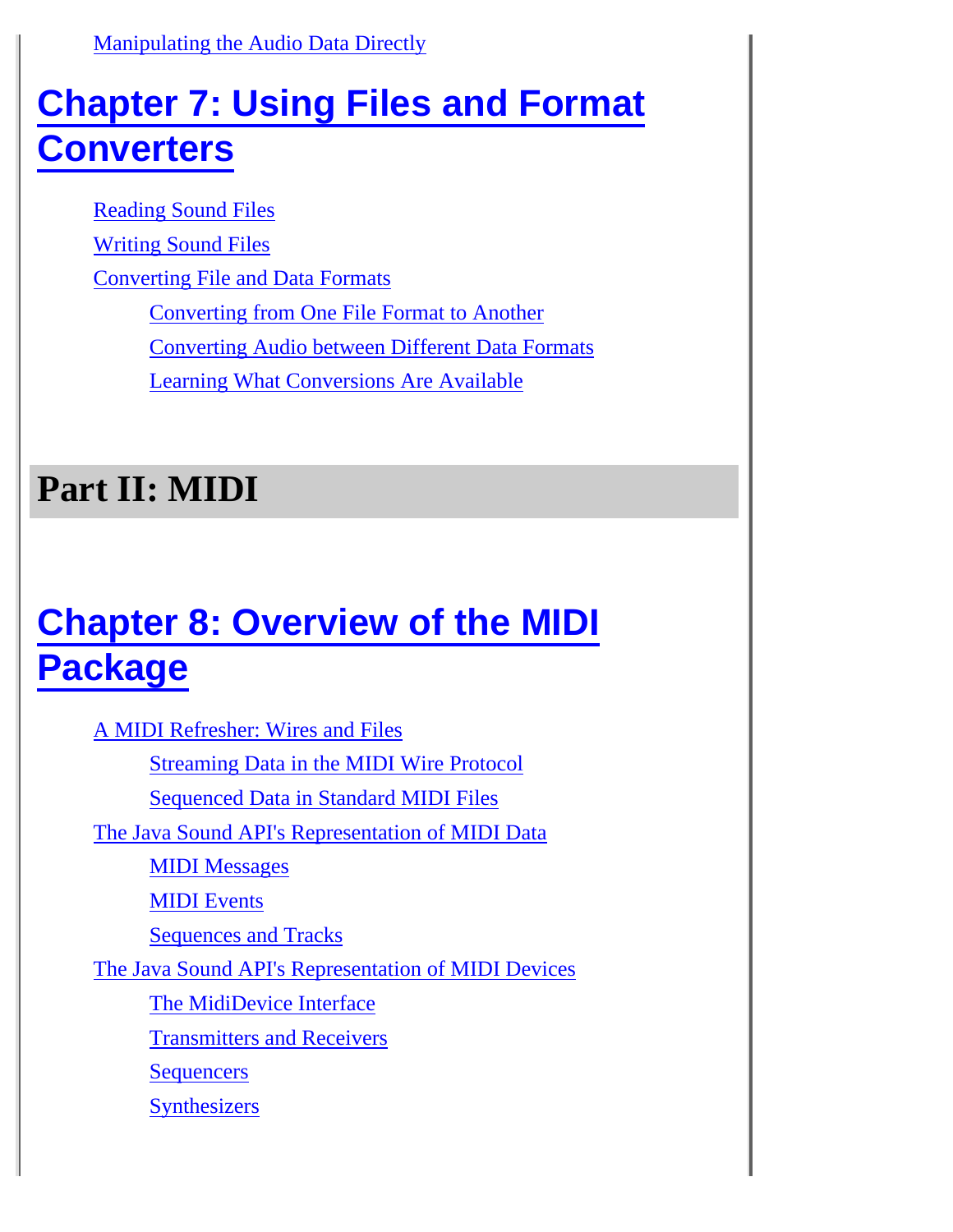### **[Chapter 9: Accessing MIDI System](#page-65-0) [Resources](#page-65-0)**

[The MidiSystem Class](#page-65-1) [Obtaining Default Devices](#page-66-0) [Learning What Devices Are Installed](#page-66-1) [Obtaining a Desired Device](#page-67-0) [Opening Devices](#page-68-0)

## **[Chapter 10: Transmitting and](#page-69-0) [Receiving MIDI Messages](#page-69-0)**

[Understanding Devices, Transmitters, and Receivers](#page-69-1) [Sending a Message to a Receiver without Using a Transmitter](#page-70-0) [Understanding Time Stamps](#page-71-0) [Time Stamps on Messages Sent to Devices](#page-71-1) [Connecting Transmitters to Receivers](#page-72-0) [Connecting to a Single Device](#page-72-1) [Connecting to More than One Device](#page-73-0) [Closing Connections](#page-74-0)

## **[Chapter 11: Playing, Recording, and](#page-76-0) [Editing MIDI Sequences](#page-76-0)**

[Introduction to Sequencers](#page-76-1) [When to Use a Sequencer](#page-77-0) [Understanding Sequence Data](#page-77-1) [Sequences and Tracks](#page-77-2) [MidiEvents and Ticks](#page-78-0) [Overview of Sequencer Methods](#page-80-0) [Obtaining a Sequencer](#page-80-1) [Loading a Sequence](#page-81-0) [Playing a Sequence](#page-82-0)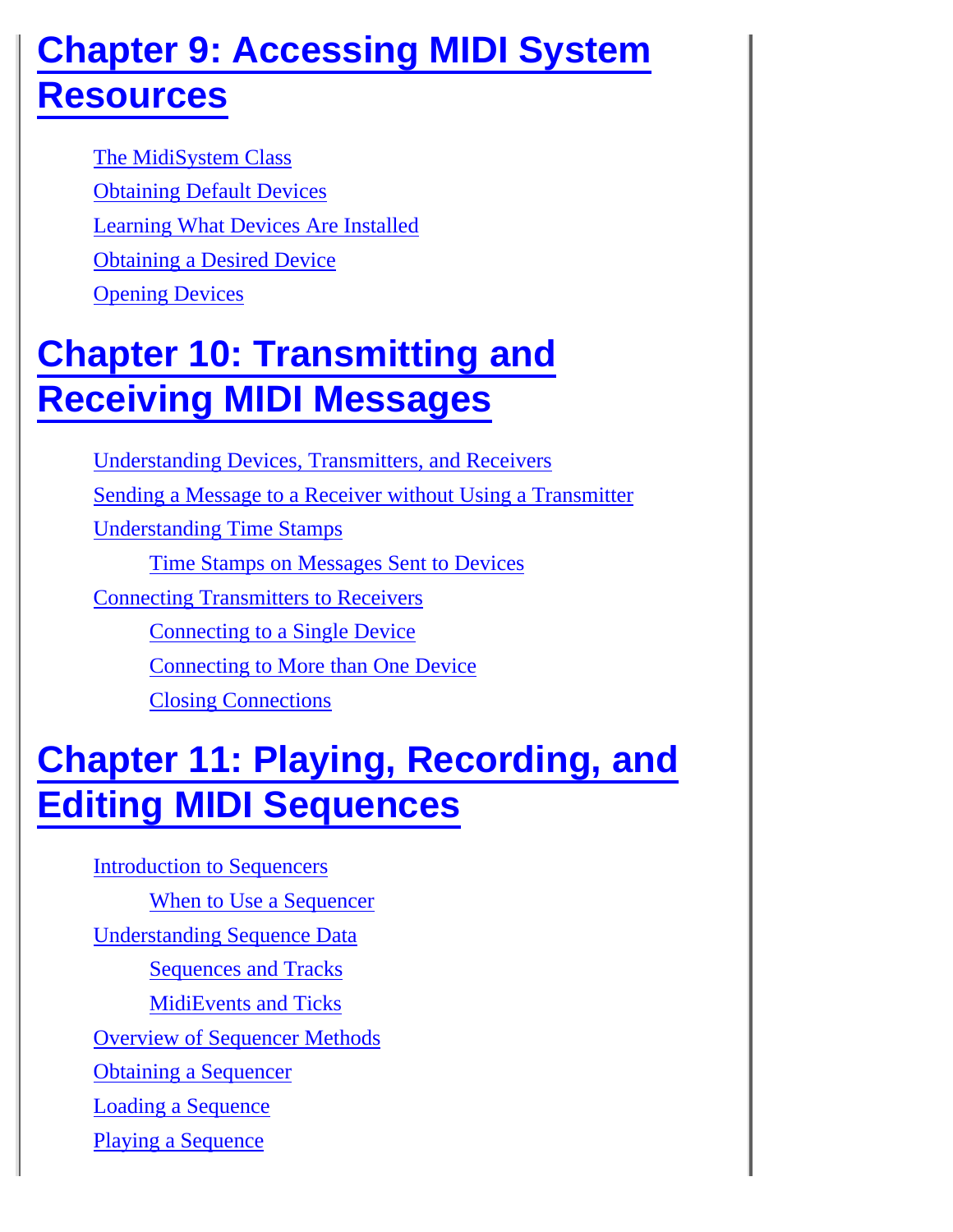[Recording and Saving Sequences](#page-82-1)

[Editing a Sequence](#page-83-0)

[Using Advanced Sequencer Features](#page-84-0)

[Moving to an Arbitrary Position in the Sequence](#page-84-1)

[Changing the Playback Speed](#page-84-2)

[Muting or Soloing Individual](#page-85-0)

[Tracks in the Sequence](#page-85-0)

[Synchronizing with Other MIDI Devices](#page-86-0)

[Specifying Special Event Listeners](#page-87-0)

## **[Chapter 12: Synthesizing Sound](#page-89-0)**

[Understanding MIDI Synthesis](#page-89-1)

**[Instruments](#page-90-0)** 

**[Channels](#page-90-1)** 

[Soundbanks and Patches](#page-91-0)

[Voices](#page-91-1)

[Managing Instruments and Soundbanks](#page-92-0)

[Learning What Instruments Are Loaded](#page-92-1)

[Loading Different Instruments](#page-93-0)

[Unloading Instruments](#page-94-0)

[Accessing Soundbank Resources](#page-94-1)

[Querying the Synthesizer's Capabilities and Current State](#page-94-2)

[Using Channels](#page-95-0)

[Controlling the Synthesizer without](#page-95-1)

[Using a Sequencer](#page-95-1)

[Getting a Channel's Current State](#page-96-0)

[Muting and Soloing a Channel](#page-96-1)

[Permission to Play Synthesized Sound](#page-97-0)

## **Part III: Service Provider Interfaces**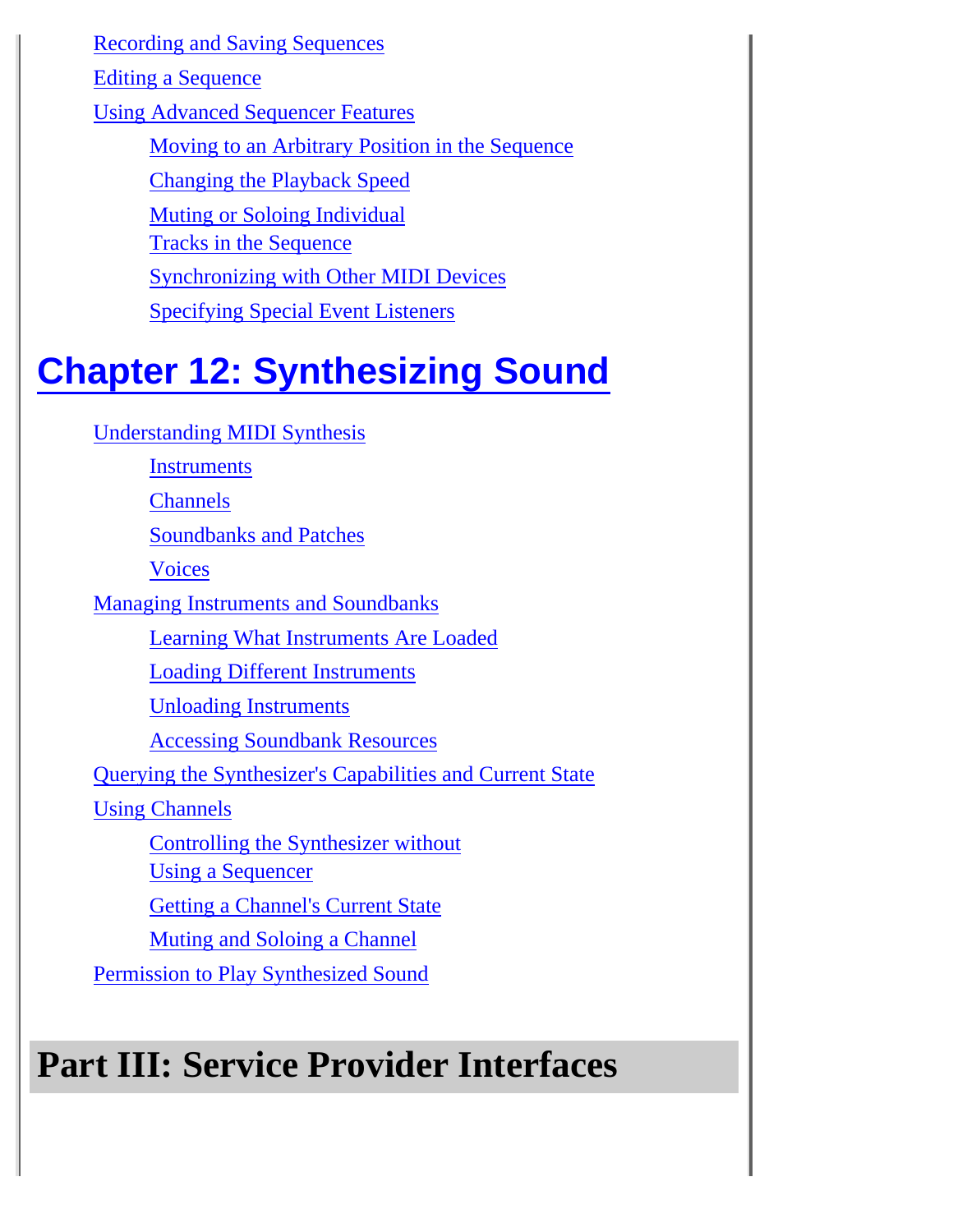## **[Chapter 13: Introduction to the Service](#page-98-0) [Provider Interfaces](#page-98-0)**

[What Are Services?](#page-98-1) [How Services Work](#page-98-2) [How Providers Prepare New Services](#page-99-0) [How Users Install New Services](#page-100-0)

## **[Chapter 14: Providing Sampled-Audio](#page-102-0) [Services](#page-102-0)**

[Introduction](#page-102-1)

[Providing Audio File-Writing Services](#page-103-0) [Providing Audio File-Reading Services](#page-104-0) [Providing Format-Conversion Services](#page-105-0) [Providing New Types of Mixers](#page-106-0)

## **[Chapter 15: Providing MIDI Services](#page-108-0)**

[Introduction](#page-108-1) [Providing MIDI File-Writing Services](#page-108-2) [Providing MIDI File-Reading Services](#page-110-0) [Providing Particular MIDI Devices](#page-110-1) [Providing Soundbank File-Reading Services](#page-111-0)

## **Appendices**

## **[Appendix 1: Code Overview:](#page-113-0) [AudioSystem.java](#page-113-0)**

Last updated January 11, 2002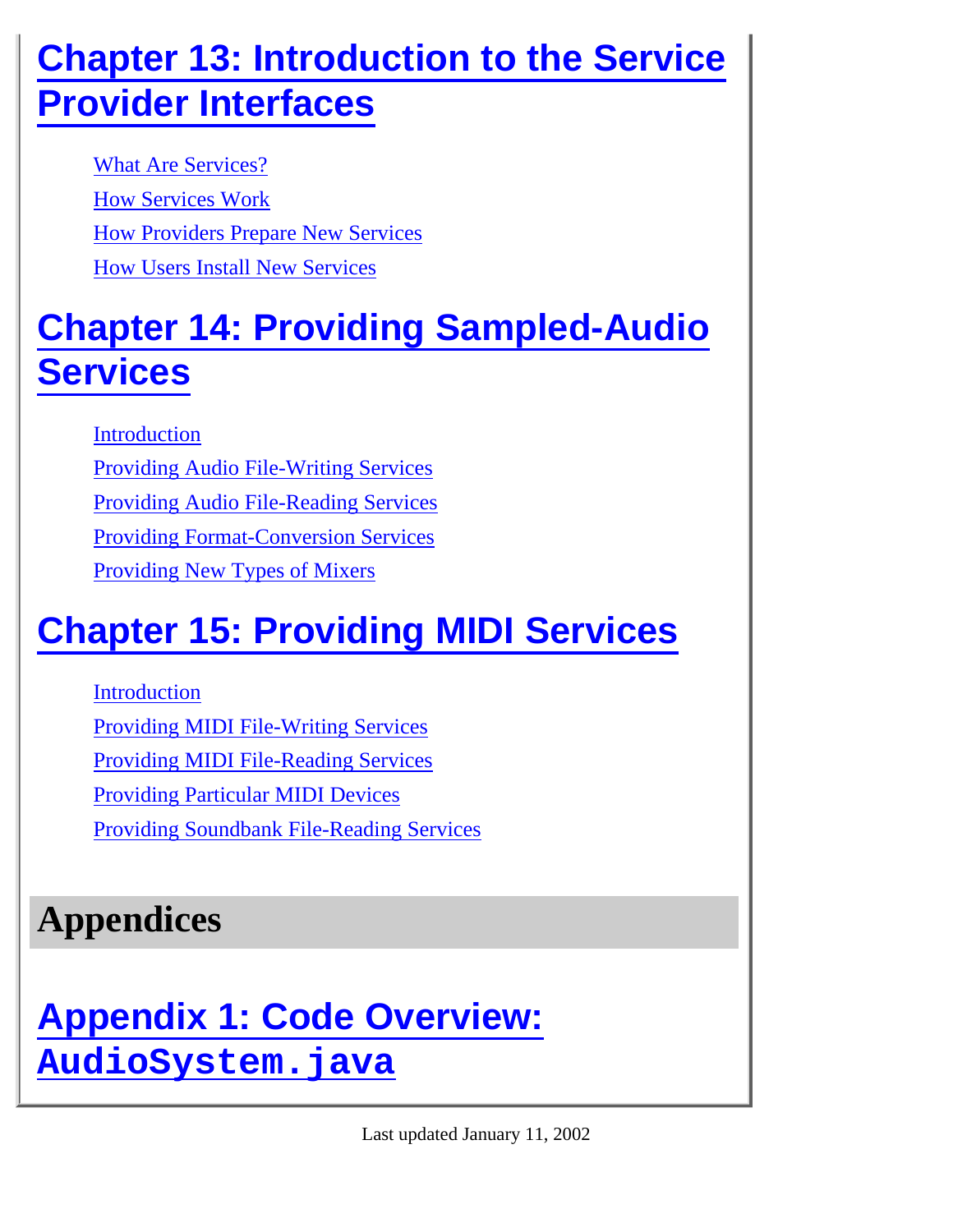## <span id="page-7-0"></span>**Preface**

### <span id="page-7-1"></span>**For Whom This Guide Is Intended**

This guide is intended for three groups of readers:

- Application developers: software programmers who want to write Java<sup>TM</sup> applications or applets using audio or MIDI. Most readers will fall into this category.
- Service providers: developers of software modules that extend the capabilities of an implementation of the Java Sound application programming interface (API). For example, a vendor might provide a new audio mixer or MIDI synthesizer, or the ability to read and write a new file format. The Java Sound API is designed to let programs automatically access all such "plug-in" modules available on a particular system.
- API implementors: developers creating new implementations of the Java Sound API.

It is assumed that the reader has a basic knowledge of programming in the Java language. Familiarity with audio and MIDI is helpful but not assumed.

### <span id="page-7-2"></span>**What This Guide Describes**

This is a largely conceptual description of the Java Sound API, with some code snippets as programming examples. The Java Sound API specifies a software layer that allows application programs to communicate with an audio and MIDI engine. The Java Sound API is part of the JavaTM 2 Platform, Standard Edition (J2SE), version 1.3, which is the version described by this guide. The sound API is included in both the Java 2 Software Development Kit (SDK), Standard Edition, and the Java 2 Runtime Environment, Standard Edition. Earlier implementations of the Java Sound API were supplied as a separate products and their programming interfacea differ from the one described here.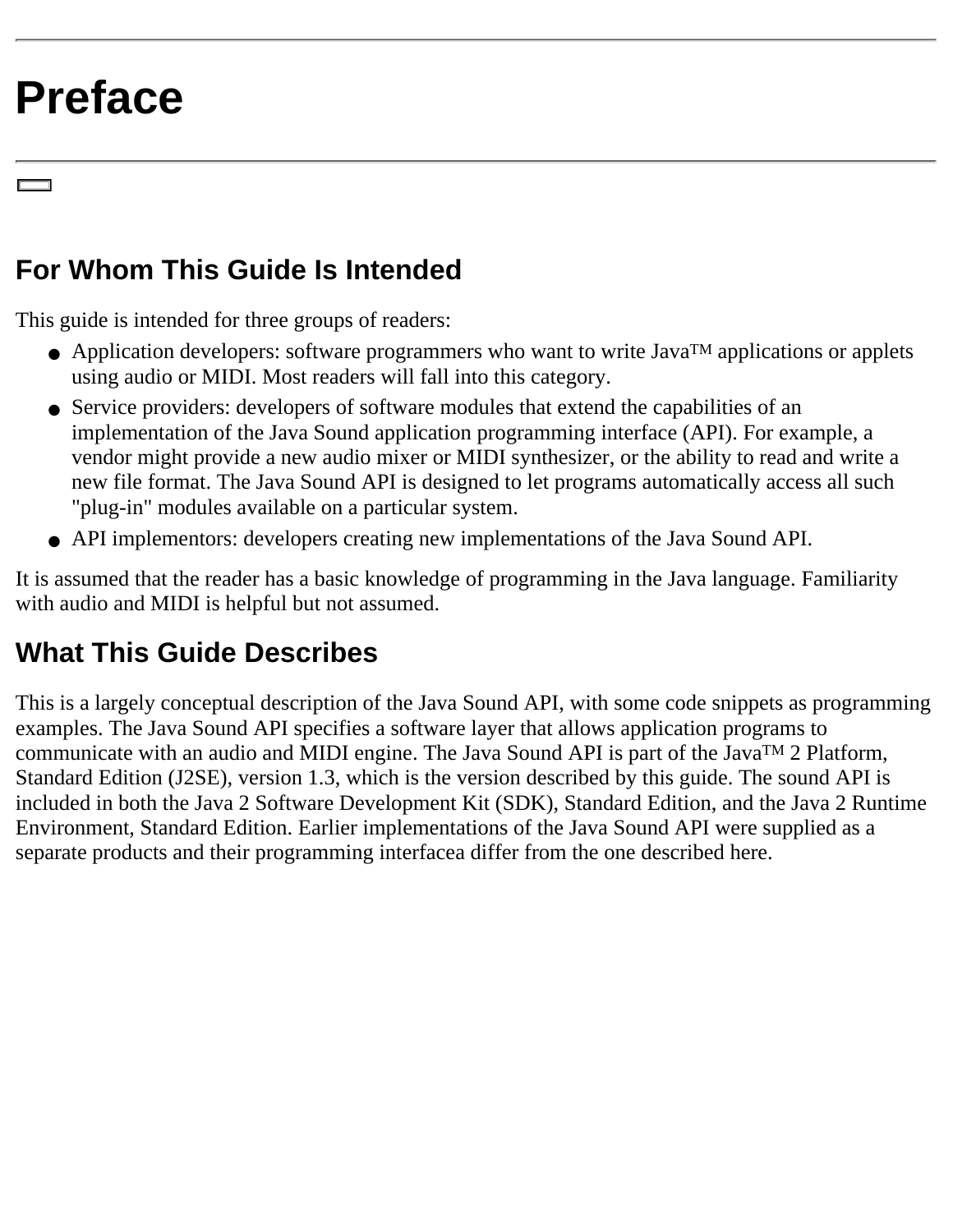### **Note:**

This guide is not a description of any particular implementation of the Java Sound API. In particular, it does not specifically describe the reference implementation of the Java Sound API created by Sun Microsystems, Inc. For example, you will not find here a list of exactly which sound file formats are supported in the reference implementation. (Because the Java Sound API makes "plug-in" services possible, API implementors and/or third parties can add support for new formats, ports with special features, etc.) In general, this guide ignores unique features, extensions, limitations, or bugs of a particular implementation.

As a convenience for developers, it does make note of some current limitations of Sun's reference implemenation. If you are having problems, it is highly recommended that you consult:

- [Sun's Bug Database](http://developer.java.sun.com/developer/bugParade/index.jshtml) in the Java Developer Connection
- [Java Sound Home Page](http://java.sun.com/products/java-media/sound/index.html)
- [Java Sound Reference Implementation Notes](http://java.sun.com/products/java-media/sound/techReference/impl.html)

### <span id="page-8-0"></span>**For More Information**

See the links to the Java Sound API reference documentation at

[http://java.sun.com/products/jdk/1.4/docs/guide/sound/](http://java.sun.com/products/jdk/1.3/docs/guide/sound). This Web site also includes a brief description of the reference implementation, as well as links to other resources about the Java Sound API, such as demo programs, mailing lists, and Frequently Answered Questions (FAQs). Also see the [Java Sound Home](http://java.sun.com/products/java-media/sound/index.html) [Page](http://java.sun.com/products/java-media/sound/index.html) mentioned above.

*[Copyright](file:///H|/relnotes/SMICopyright.html) © 2000, Sun Microsystems Inc. All rights reserved.*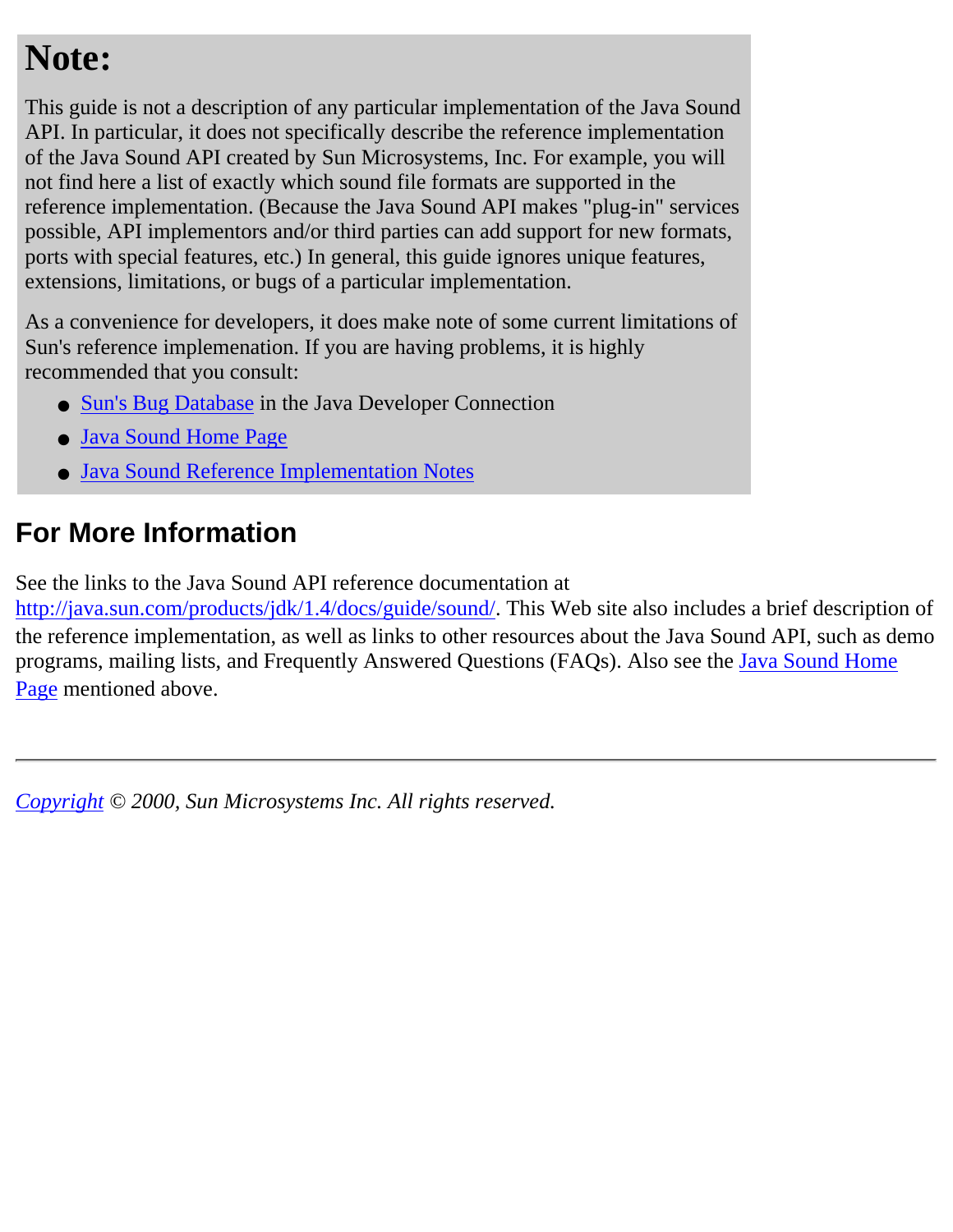# <span id="page-9-0"></span>**Chapter 1: Introduction to the Java Sound API**

### <span id="page-9-1"></span>**Design Goals**

The JavaTM Sound API is a low-level API for effecting and controlling the input and output of sound media, including both audio and Musical Instrument Digital Interface (MIDI) data. The Java Sound API provides explicit control over the capabilities normally required for sound input and output, in a framework that promotes extensibility and flexibility.

#### <span id="page-9-2"></span>**Who is the Java Sound API For?**

Because sound is so fundamental, the Java Sound API fulfills the needs of a wide range of application developers. Potential application areas include:

- Communication frameworks, such as conferencing and telephony
- End-user content delivery systems, such as media players and music using streamed content
- Interactive application programs, such as games and Web sites that use dynamic content
- Content creation and editing
- Tools, toolkits, and utilities

#### <span id="page-9-3"></span>**How Does the Java Sound API Relate to Other Interfaces?**

The Java Sound API provides the lowest level of sound support on the Java platform. It provides application programs with a great amount of control over sound operations, and it is extensible. For example, the Java Sound API supplies mechanisms for installing, accessing, and manipulating system resources such as audio mixers, MIDI synthesizers, other audio or MIDI devices, file readers and writers, and sound format converters. The Java Sound API does not include sophisticated sound editors or graphical tools, but it provides capabilities upon which such programs can be built. It emphasizes low-level control beyond that commonly expected by the end user.

There are other Java platform APIs that have sound-related elements. The Java Media Framework (JMF) is a higher-level API that is currently available as a Standard Extension to the Java platform. JMF specifies a unified architecture, messaging protocol, and programming interface for capturing and playing back time-based media. JMF provides a simpler solution for basic media-player application programs, and it enables synchronization between different media types, such as audio and video. On the other hand, programs that focus on sound can benefit from the Java Sound API, especially if they require more advanced features, such as the ability to carefully control buffered audio playback or directly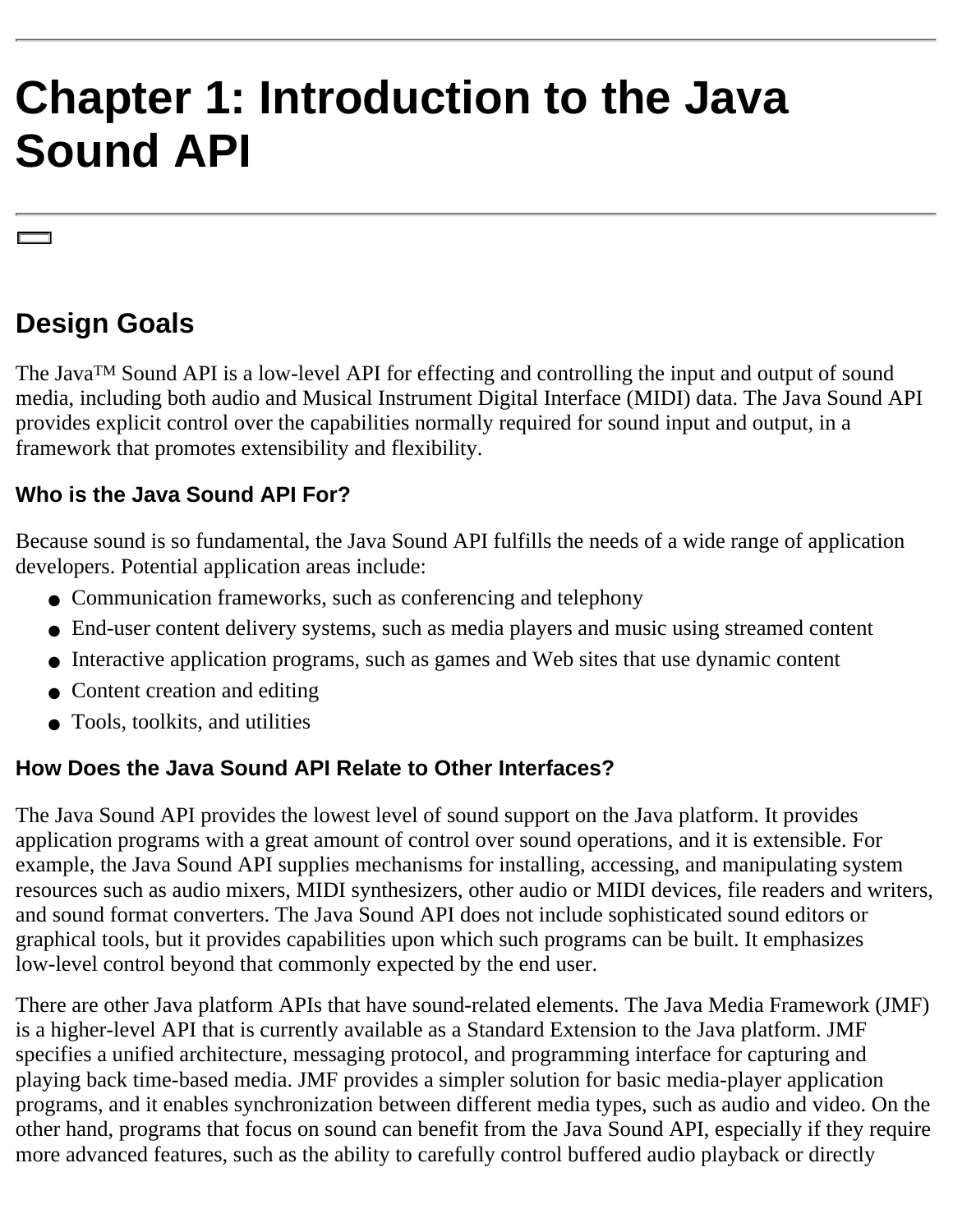manipulate a MIDI synthesizer. Other Java APIs with sound aspects include Java 3D and APIs for telephony and speech. An implementation of any of these APIs might use an implementation of the Java Sound API internally, but is not required to do so.

### <span id="page-10-0"></span>**Packages**

The Java Sound API includes support for both digital audio and MIDI data. These two major modules of functionality are provided in separate packages:

● javax.sound.sampled

This package specifies interfaces for capture, mixing, and playback of digital (sampled) audio.

● javax.sound.midi

This package provides interfaces for MIDI synthesis, sequencing, and event transport. Two other packages permit service providers (as opposed to application developers) to create custom software components that extend the capabilities of an implementation of the Java Sound API:

- javax.sound.sampled.spi
- javax.sound.midi.spi

The rest of this chapter briefly discusses the sampled-audio system, the MIDI system, and the SPI packages. Each of these is then discussed in detail in a subsequent part of the guide.

### <span id="page-10-1"></span>**Sampled Audio**

### <span id="page-10-2"></span>**What Is Sampled Audio?**

The javax.sound.sampled package handles digital audio data, which the Java Sound API refers to as sampled audio. *Samples* are successive snapshots of a signal. In the case of audio, the signal is a sound wave. A microphone converts the acoustic signal into a corresponding analog electrical signal, and an analog-to-digital converter transforms that analog signal into a sampled digital form. The following figure shows a brief moment in a sound recording.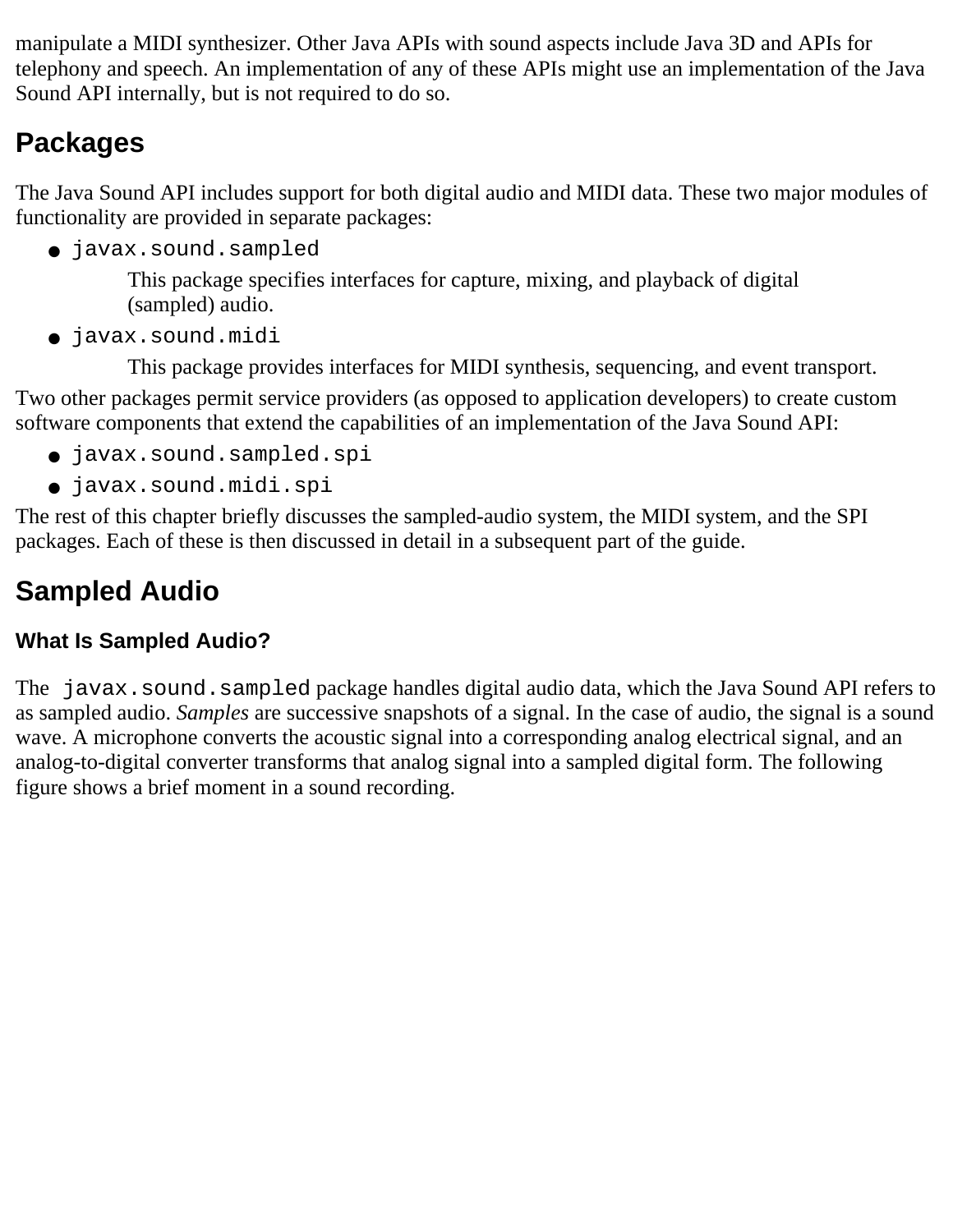

*A Sampled Sound Wave*

This graph plots sound pressure (amplitude) on the vertical axis, and time on the horizontal axis. The amplitude of the analog sound wave is measured periodically at a certain rate, resulting in the discrete samples (the red data points in the figure) that comprise the digital audio signal. The center horizontal line indicates zero amplitude; points above the line are positive-valued samples, and points below are negative. The accuracy of the digital approximation of the analog signal depends on its resolution in time (the *sampling rate*) and its *quantization*, or resolution in amplitude (the number of bits used to represent each sample). As a point of reference, the audio recorded for storage on compact discs is sampled 44,100 times per second and represented with 16 bits per sample.

The term "sampled audio" is used here slightly loosely. A sound wave could be sampled at discrete intervals while being left in an analog form. For purposes of the Java Sound API, however, "sampled audio" is equivalent to "digital audio."

Typically, sampled audio on a computer comes from a sound recording, but the sound could instead be synthetically generated (for example, to create the sounds of a touch-tone telephone). The term "sampled audio" refers to the type of data, not its origin.

Further information about the structure of digital audio data is given under ["What Is Formatted Audio](#page-16-1) [Data?"](#page-16-1) in Chapter 2, "[Overview of the Sampled Package](#page-15-0)."

### <span id="page-11-0"></span>**Audio Configurations**

The Java Sound API does not assume a specific audio hardware configuration; it is designed to allow different sorts of audio components to be installed on a system and accessed by the API. The Java Sound API supports common functionality such as input and output from a sound card (for example, for recording and playback of sound files) as well as mixing of multiple streams of audio. Here is one example of a typical audio architecture: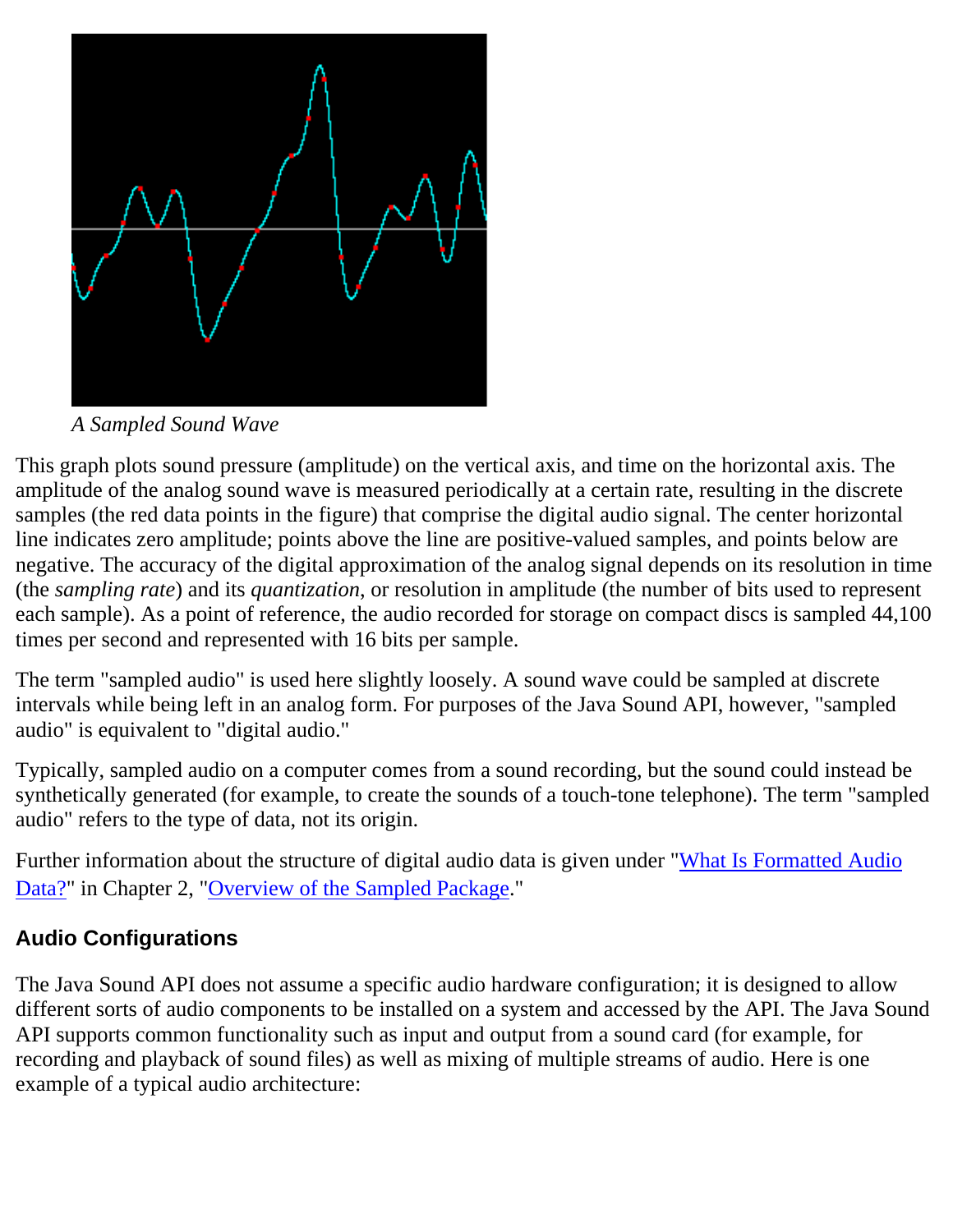

#### *A Typical Audio Architecture*

In this example, a device such as a sound card has various input and output ports, and mixing is provided in the software. The mixer might receive data that has been read from a file, streamed from a network, generated on the fly by an application program, or produced by a MIDI synthesizer. (The javax.sound.midi package, discussed next, supplies a Java language interface for synthesizers.) The mixer combines all its audio inputs into a single stream, which can be sent to an output device for rendering.

### <span id="page-12-0"></span>**MIDI**

The javax.sound.midi package contains APIs for transporting and sequencing MIDI events, and for synthesizing sound from those events.

#### <span id="page-12-1"></span>**What Is MIDI?**

Whereas sampled audio is a direct representation of a sound itself, MIDI data can be thought of as a recipe for creating a sound, especially a musical sound. MIDI data, unlike audio data, does not describe sound directly. Instead, it describes events that affect the sound a synthesizer is making. MIDI data is analogous to a graphical user interface's keyboard and mouse events. In the case of MIDI, the events can be thought of as actions upon a musical keyboard, along with actions on various pedals, sliders, switches, and knobs on that musical instrument. These events need not actually originate with a hardware musical instrument; they can be simulated in software, and they can be stored in MIDI files. A program that can create, edit, and perform these files is called a sequencer. Many computer sound cards include MIDI-controllable music synthesizer chips to which sequencers can send their MIDI events. Synthesizers can also be implemented entirely in software. The synthesizers interpret the MIDI events that they receive and produce audio output. Usually the sound synthesized from MIDI data is musical sound (as opposed to speech, for example). MIDI synthesizers are also capable of generating various kinds of sound effects.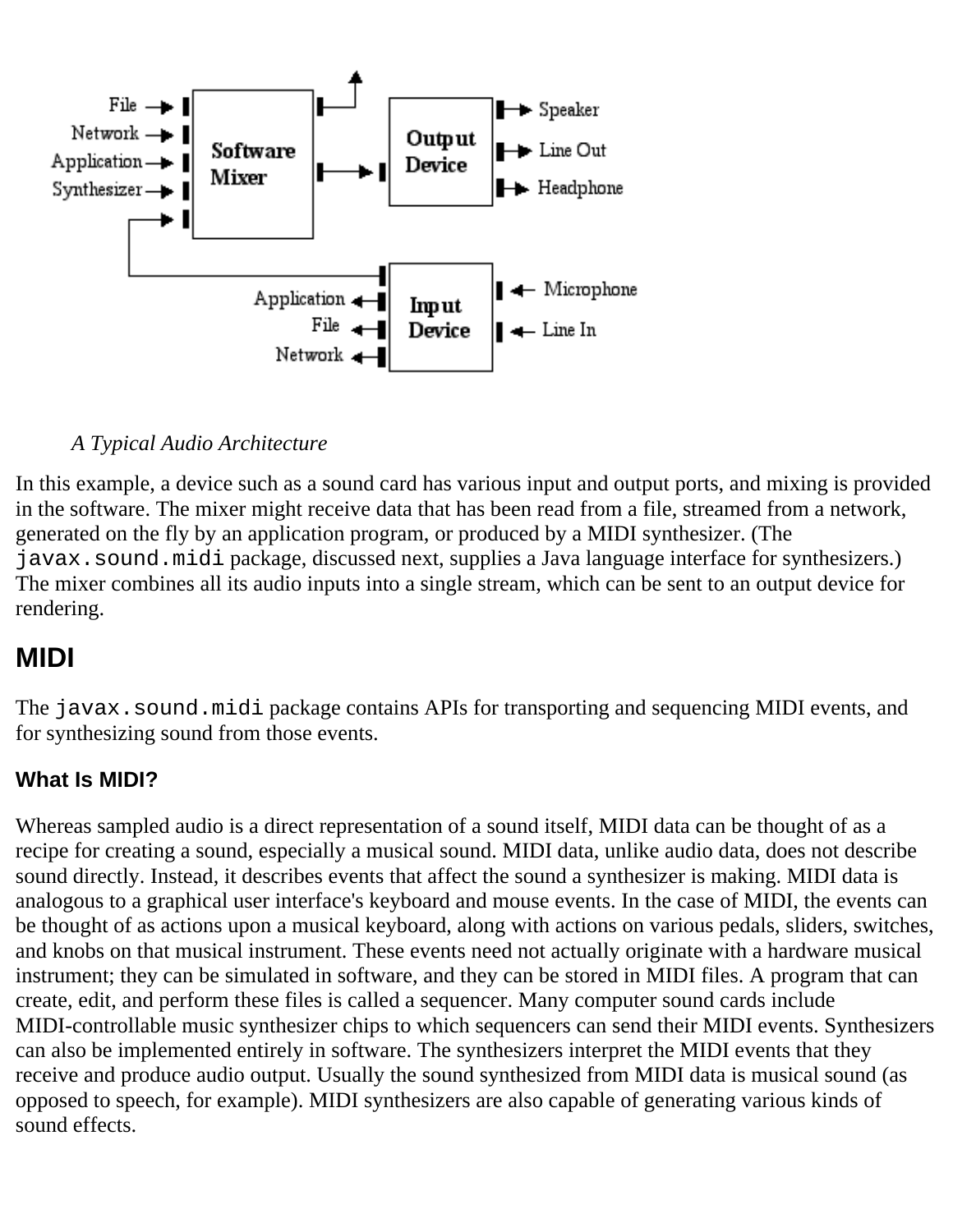Some sound cards include MIDI input and output ports to which external MIDI hardware devices (such as keyboard synthesizers or other instruments) can be connected. From a MIDI input port, an application program can receive events generated by an external MIDI-equipped musical instrument. The program might play the musical performance using the computer's internal synthesizer, save it to disk as a MIDI file, or render it into musical notation. A program might use a MIDI output port to play an external instrument, or to control other external devices such as recording equipment.

More information about MIDI data is given in Chapter 8, "[Overview of the MIDI Package](#page-59-0)," particularly in the section "A MIDI Refresher: Wires and Files."

#### <span id="page-13-0"></span>**MIDI Configurations**

The diagram below illustrates the functional relationships between the major components in a possible MIDI configuration based on the Java Sound API. (As with audio, the Java Sound API permits a variety of MIDI software devices to be installed and interconnected. The system shown here is one potential scenario.) The flow of data between components is indicated by arrows. The data can be in a standard file format, or (as indicated by the key in the lower right corner of the diagram), it can be audio, raw MIDI bytes, or time-tagged MIDI messages.



#### *A Possible MIDI Configuration*

In this example, the application program prepares a musical performance by loading a musical score that's stored as a standard MIDI file on a disk (left side of the diagram). Standard MIDI files contain tracks, each of which is a list of time-tagged MIDI events. Most of the events represent musical notes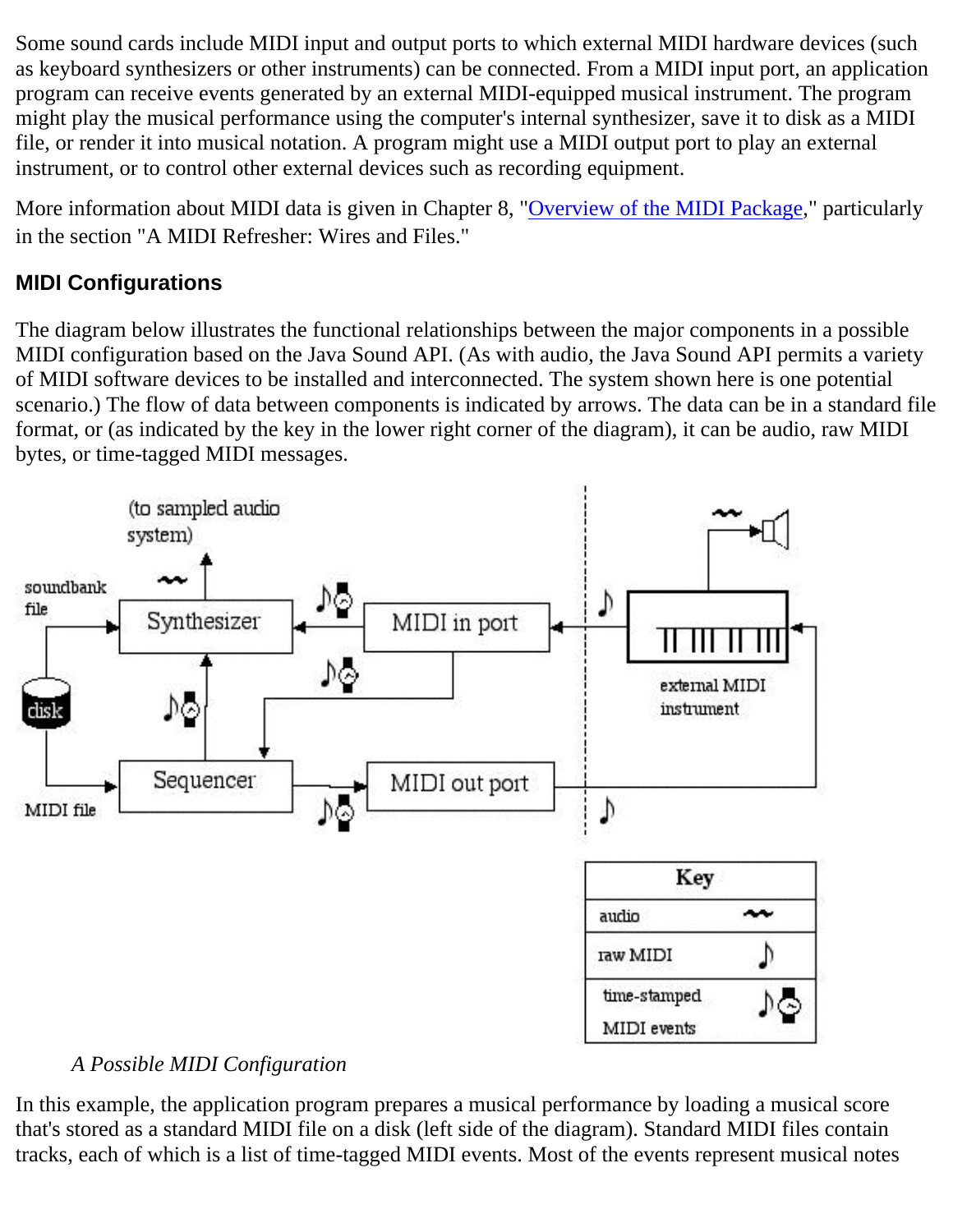(pitches and rhythms). This MIDI file is read and then "performed" by a software sequencer. A sequencer performs its music by sending MIDI messages to some other device, such as an internal or external synthesizer. The synthesizer itself may read a soundbank file containing instructions for emulating the sounds of certain musical instruments. If not, the synthesizer will play the notes stored in the MIDI file using whatever instrument sounds are already loaded into the synthesizer.

As illustrated, the MIDI events must be translated into raw (non-time-tagged) MIDI before being sent through a MIDI output port to an external synthesizer. Similarly, raw MIDI data coming into the computer from an external MIDI source (a keyboard instrument, in the diagram) is translated into time-tagged MIDI messages that can control a synthesizer, or that a sequencer can store for later use. All these aspects of MIDI data flow are explained in detail in the subsequent chapters on MIDI (see Part II of this guide).

### <span id="page-14-0"></span>**Service Provider Interfaces**

The javax.sound.sampled.spi and javax.sound.midi.spi packages contain APIs that let software developers create new audio or MIDI resources that can be provided separately to the user and "plugged in" to an existing implementation of the Java Sound API. Here are some examples of services (resources) that can be added in this way:

- An audio mixer
- A MIDI synthesizer
- A file parser that can read or write a new type of audio or MIDI file
- A converter that translates between different sound data formats

In some cases, services are software interfaces to the capabilities of hardware devices, such as sound cards, and the service provider might be the same as the vendor of the hardware. In other cases, the services exist purely in software. For example, a synthesizer or a mixer could be an interface to a chip on a sound card, or it could be implemented without any hardware support at all.

An implementation of the Java Sound API contains a basic set of services, but the service provider interface (SPI) packages allow third parties to create new services. These third-party services are integrated into the system in the same way as the built-in services. The AudioSystem class in the sampled package and the MidiSystem class in the midi package act as coordinators that let application programs access the services explicitly or implicitly. Often the existence of a service is completely transparent to an application program that uses it. The service-provider mechanism benefits users of application programs based on the Java Sound API, because new sound features can be added to a program without requiring a new release of the Java SDK or runtime environment, and, in many cases, without even requiring a new release of the application program itself.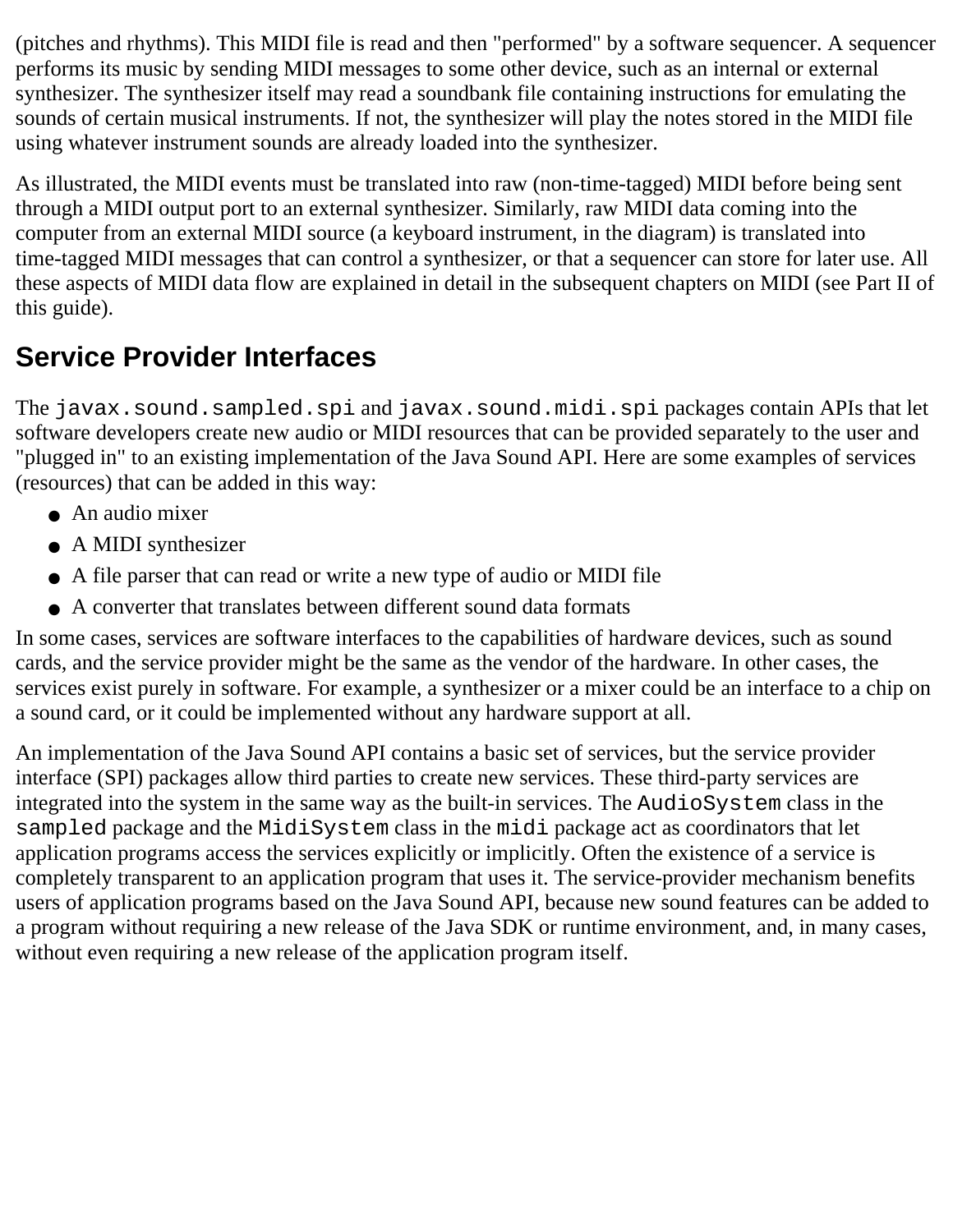# <span id="page-15-0"></span>**Chapter 2: Overview of the Sampled Package**

This chapter provides an introduction to the Java™ Sound API's digital audio architecture, which is accessed through the javax.sound.sampled package. First, an explanation is given of the package's focus: playback and capture of formatted audio data. Then this chapter describes the three fundamental components required for playback or capture: an audio data format, a line, and a mixer. Th**e** Line interface and its subinterfaces are introduced briefly.

### <span id="page-15-1"></span>**Design Goals**

Before examining the elements of the Java Sound API, it helps to understand the orientation of the javax.sound.sampled package.

#### <span id="page-15-2"></span>**A Focus on Data Transport**

The javax.sound.sampled package is fundamentally concerned with audio transport—in other words, the Java Sound API focuses on playback and capture. The central task that the Java Sound API addresses is how to move bytes of formatted audio data into and out of the system. This task involves opening audio input and output devices and managing buffers that get filled with real-time sound data. It can also involve mixing multiple streams of audio into one stream (whether for input or output). The transport of sound into or out of the system has to be correctly handled when the user requests that the flow of sound be started, paused, resumed, or stopped.

To support this focus on basic audio input and output, the Java Sound API provides methods for converting between various audio data formats, and for reading and writing common types of sound files. However, it does not attempt to be a comprehensive sound-file toolkit. A particular implementation of the Java Sound API need not support an extensive set of file types or data format conversions. Third-party service providers can supply modules that "plug in" to an existing implementation to support additional file types and conversions.

### <span id="page-15-3"></span>**Buffered and Unbuffered Handling of Audio**

The Java Sound API can handle audio transport in both a streaming, buffered fashion and an in-memory, unbuffered fashion. "Streaming" is used here in a general sense to refer to real-time handling of audio bytes; it does not refer to the specific, well-known case of sending audio over the Internet in a certain format. In other words, a stream of audio is simply a continuous set of audio bytes that arrive more or less at the same rate that they are to be handled (played, recorded, etc.). Operations on the bytes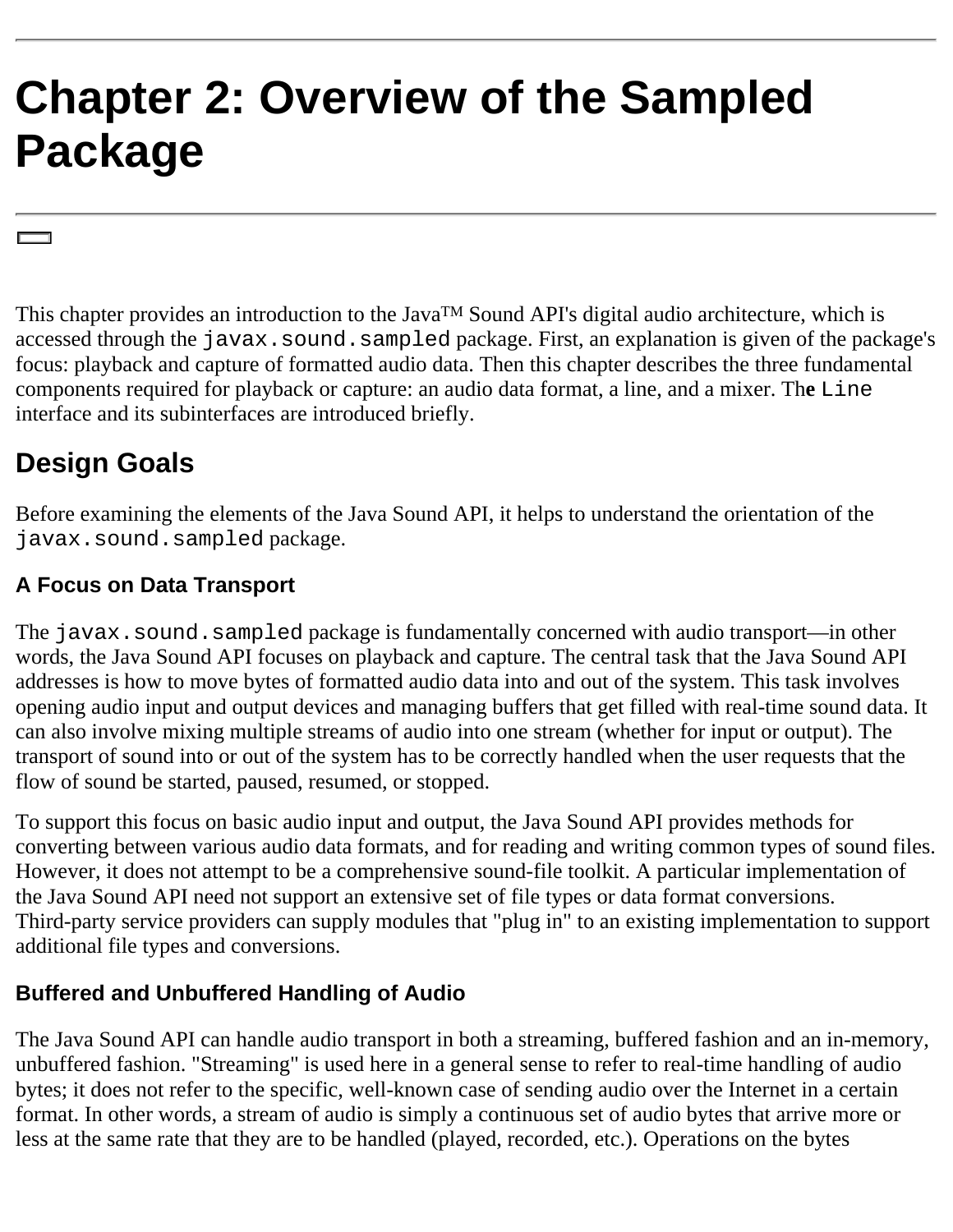commence before all the data has arrived. In the streaming model, particularly in the case of audio input rather than audio output, you do not necessarily know in advance how long the sound is and when it will finish arriving. You simply handle one buffer of audio data at a time, until the operation is halted. In the case of audio output (playback), you also need to buffer data if the sound you want to play is too large to fit in memory all at once. In other words, you deliver your audio bytes to the sound engine in chunks, and it takes care of playing each sample at the right time. Mechanisms are provided that make it easy to know how much data to deliver in each chunk.

The Java Sound API also permits unbuffered transport in the case of playback only, assuming you already have all the audio data at hand and it is not too large to fit in memory. In this situation, there is no need for the application program to buffer the audio, although the buffered, real-time approach is still available if desired. Instead, the entire sound can be preloaded at once into memory for subsequent playback. Because all the sound data is loaded in advance, playback can start immediately—for example, as soon as the user clicks a Start button. This can be an advantage compared to the buffered model, where the playback has to wait for the first buffer to fill. In addition, the in-memory, unbuffered model allows sounds to be easily looped (cycled) or set to arbitrary positions in the data.

These two models for playback are discussed further in Chapter 4, "[Playing Back Audio](#page-31-0)." Buffered recording is discussed in Chapter 5, ["Capturing Audio.](#page-38-0)"

### <span id="page-16-0"></span>**The Essentials: Format, Mixer, and Line**

To play or capture sound using the Java Sound API, you need at least three things: formatted audio data, a mixer, and a line. Each of these is explained below.

#### <span id="page-16-1"></span>**What Is Formatted Audio Data?**

Formatted audio data refers to sound in any of a number of standard formats. The Java Sound API distinguishes between *data formats* and *file formats*.

#### **Data Formats**

A data format tells you how to interpret a series of bytes of "raw" sampled audio data, such as samples that have already been read from a sound file, or samples that have been captured from the microphone input. You might need to know, for example, how many bits constitute one sample (the representation of the shortest instant of sound), and similarly you might need to know the sound's sample rate (how fast the samples are supposed to follow one another). When setting up for playback or capture, you specify the data format of the sound you are capturing or playing.

In the Java Sound API, a data format is represented by an AudioFormat object, which includes the following attributes:

- Encoding technique, usually pulse code modulation (PCM)
- Number of channels (1 for mono, 2 for stereo, etc.)
- Sample rate (number of samples per second, per channel)
- Number of bits per sample (per channel)
- Frame rate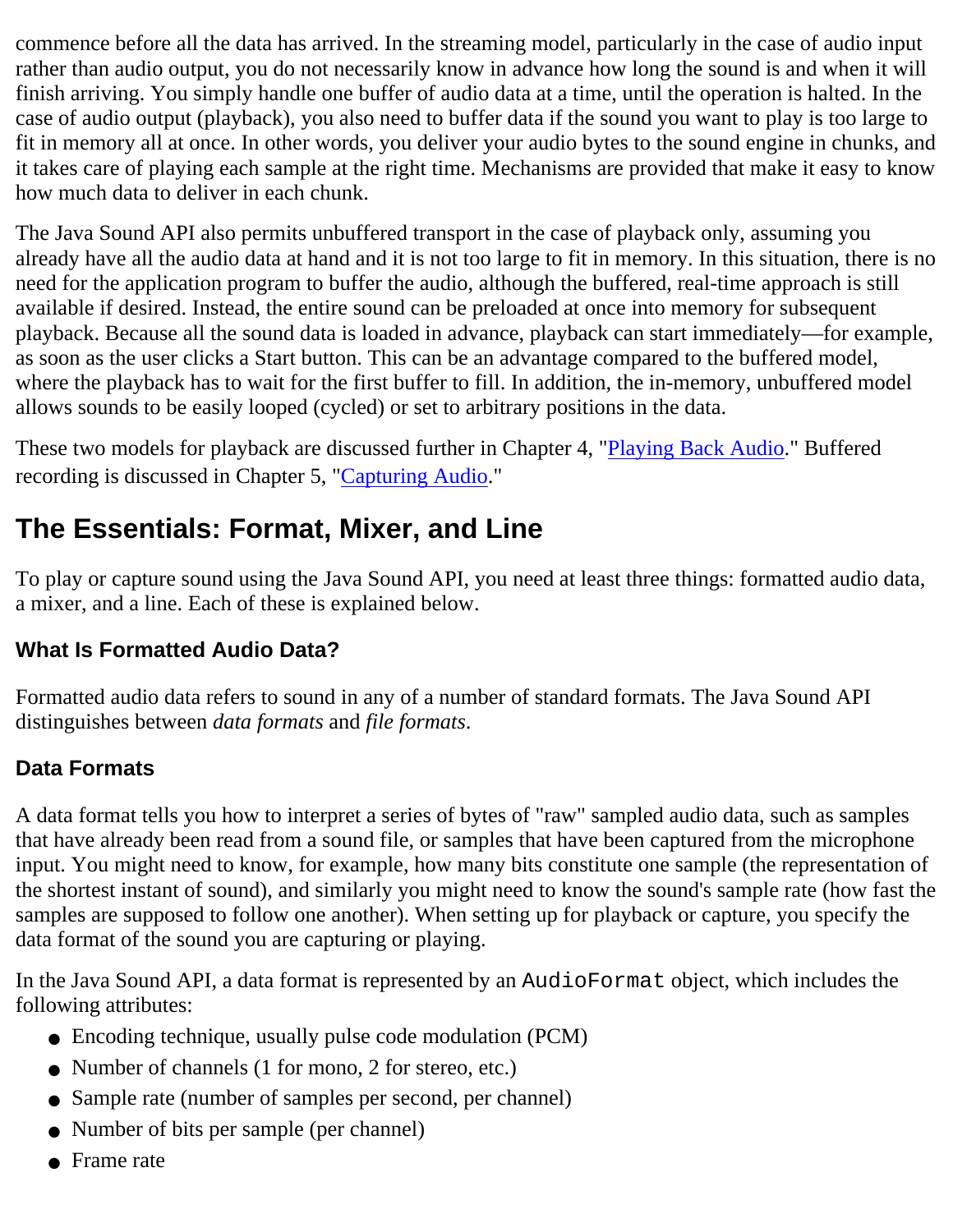- Frame size in bytes
- Byte order (big-endian or little-endian)

PCM is one kind of encoding of the sound waveform. The Java Sound API includes two PCM encodings that use linear quantization of amplitude, and signed or unsigned integer values. Linear quantization means that the number stored in each sample is directly proportional (except for any distortion) to the original sound pressure at that instant—and similarly proportional to the displacement of a loudspeaker or eardrum that is vibrating with the sound at that instant. Compact discs, for example, use linear PCM-encoded sound. Mu-law encoding and a-law encoding are common nonlinear encodings that provide a more compressed version of the audio data; these encodings are typically used for telephony or recordings of speech. A nonlinear encoding maps the original sound's amplitude to the stored value using a nonlinear function, which can be designed to give more amplitude resolution to quiet sounds than to loud sounds.

A frame contains the data for all channels at a particular time. For PCM-encoded data, the frame is simply the set of simultaneous samples in all channels, for a given instant in time, without any additional information. In this case, the frame rate is equal to the sample rate, and the frame size in bytes is the number of channels multiplied by the sample size in bits, divided by the number of bits in a byte.

For other kinds of encodings, a frame might contain additional information besides the samples, and the frame rate might be completely different from the sample rate. For example, consider the MP3 (MPEG-1 Audio Layer 3) encoding, which is not explicitly mentioned in the current version of the Java Sound API, but which could be supported by an implementation of the Java Sound API or by a third-party service provider. In MP3, each frame contains a bundle of compressed data for a series of samples, not just one sample per channel. Because each frame encapsulates a whole series of samples, the frame rate is slower than the sample rate. The frame also contains a header. Despite the header, the frame size in bytes is less than the size in bytes of the equivalent number of PCM frames. (After all, the purpose of MP3 is to be more compact than PCM data.) For such an encoding, the sample rate and sample size refer to the PCM data that the encoded sound will eventually be converted into before being delivered to a digital-to-analog converter (DAC).

#### **File Formats**

A file format specifies the structure of a sound file, including not only the format of the raw audio data in the file, but also other information that can be stored in the file. Sound files come in various standard varieties, such as WAVE (also known as WAV, and often associated with PCs), AIFF (often associated with Macintoshes), and AU (often associated with UNIX systems). The different types of sound file have different structures. For example, they might have a different arrangement of data in the file's "header." A header contains descriptive information that typically precedes the file's actual audio samples, although some file formats allow successive "chunks" of descriptive and audio data. The header includes a specification of the data format that was used for storing the audio in the sound file. Any of these types of sound file can contain various data formats (although usually there is only one data format within a given file), and the same data format can be used in files that have different file formats.

In the Java Sound API, a file format is represented by an AudioFileFormat object, which contains:

- The file type (WAVE, AIFF, etc.)
- The file's length in bytes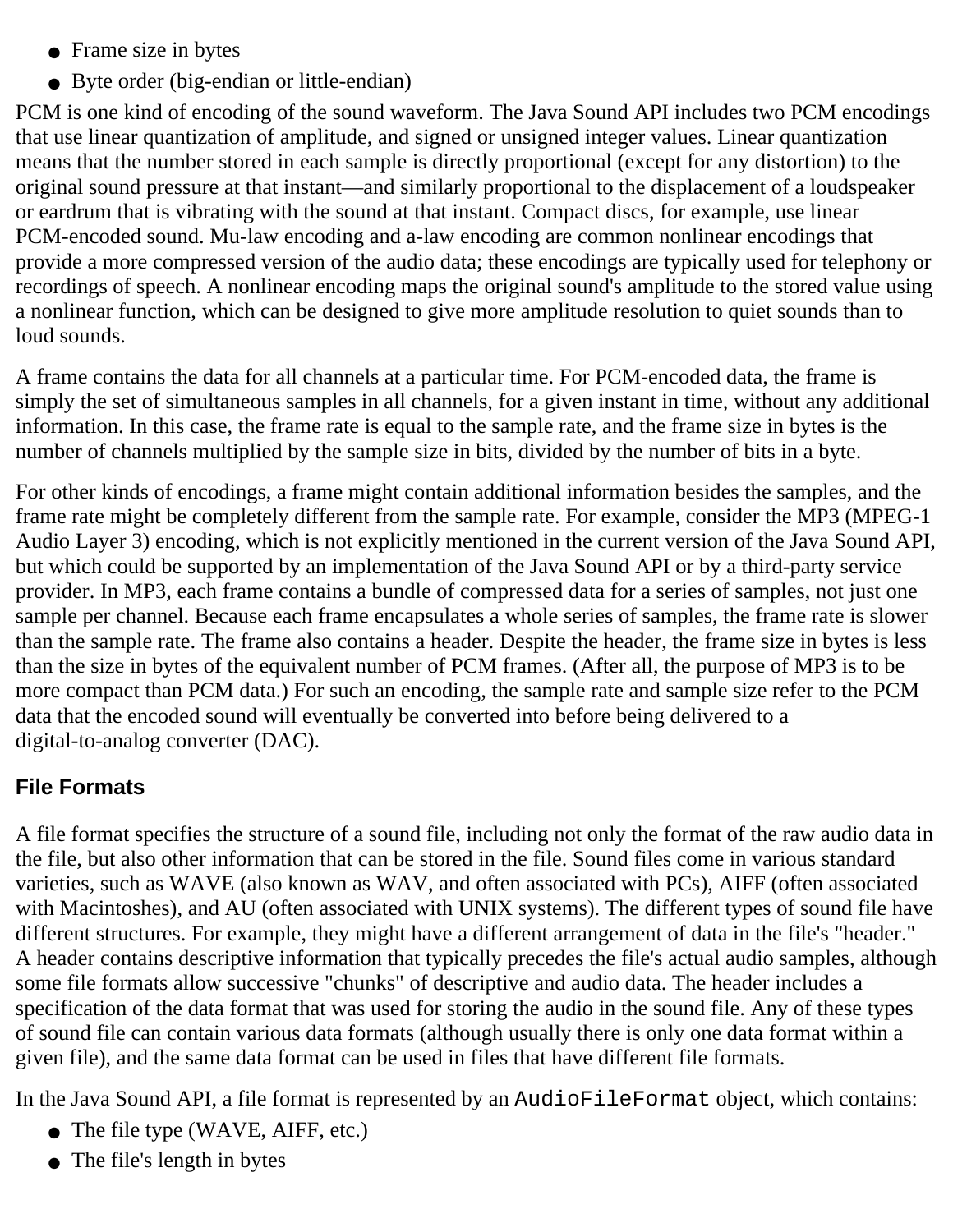- The length, in frames, of the audio data contained in the file
- An AudioFormat object that specifies the data format of the audio data contained in the file

The AudioSystem class (described in Chapter 3, "[Accessing Audio System Resources](#page-25-0)") provides methods for reading and writing sounds in different file formats, and for converting between different data formats. Some of the methods let you access a file's contents through a kind of stream called an AudioInputStream. An AudioInputStream is a subclass of the generic Java InputStream class, which encapsulates a series of bytes that can be read sequentially. To its superclass, the AudioInputStream class adds knowledge of the bytes' audio data format (represented by an AudioFormat object). By reading a sound file as an AudioInputStream, you get immediate access to the samples, without having to worry about the sound file's structure (its header, chunks, etc.). A single method invocation gives you all the information you need about the data format and the file type.

#### <span id="page-18-0"></span>**What Is a Mixer?**

Many application programming interfaces (APIs) for sound make use of the notion of an audio *device*. A device is often a software interface to a physical input/output device. For example, a sound-input device might represent the input capabilities of a sound card, including a microphone input, a line-level analog input, and perhaps a digital audio input.

In the Java Sound API, devices are represented by Mixer objects. The purpose of a mixer is to handle one or more streams of audio input and one or more streams of audio output. In the typical case, it actually mixes together multiple incoming streams into one outgoing stream. A Mixer object can represent the sound-mixing capabilities of a physical device such as a sound card, which might need to mix the sound coming in to the computer from various inputs, or the sound coming from application programs and going to outputs.

Alternatively, a Mixer object can represent sound-mixing capabilities that are implemented entirely in software, without any inherent interface to physical devices.

In the Java Sound API, a component such as the microphone input on a sound card is not itself considered a device—that is, a mixer—but rather a *port* into or out of the mixer. A port typically provides a single stream of audio into or out of the mixer (although the stream can be multichannel, such as stereo). The mixer might have several such ports. For example, a mixer representing a sound card's output capabilities might mix several streams of audio together, and then send the mixed signal to any or all of various output ports connected to the mixer. These output ports could be (for example) a headphone jack, a built-in speaker, or a line-level output.

To understand the notion of a mixer in the Java Sound API, it helps to visualize a physical mixing console, such as those used in live concerts and recording studios. (See illustration that follows.)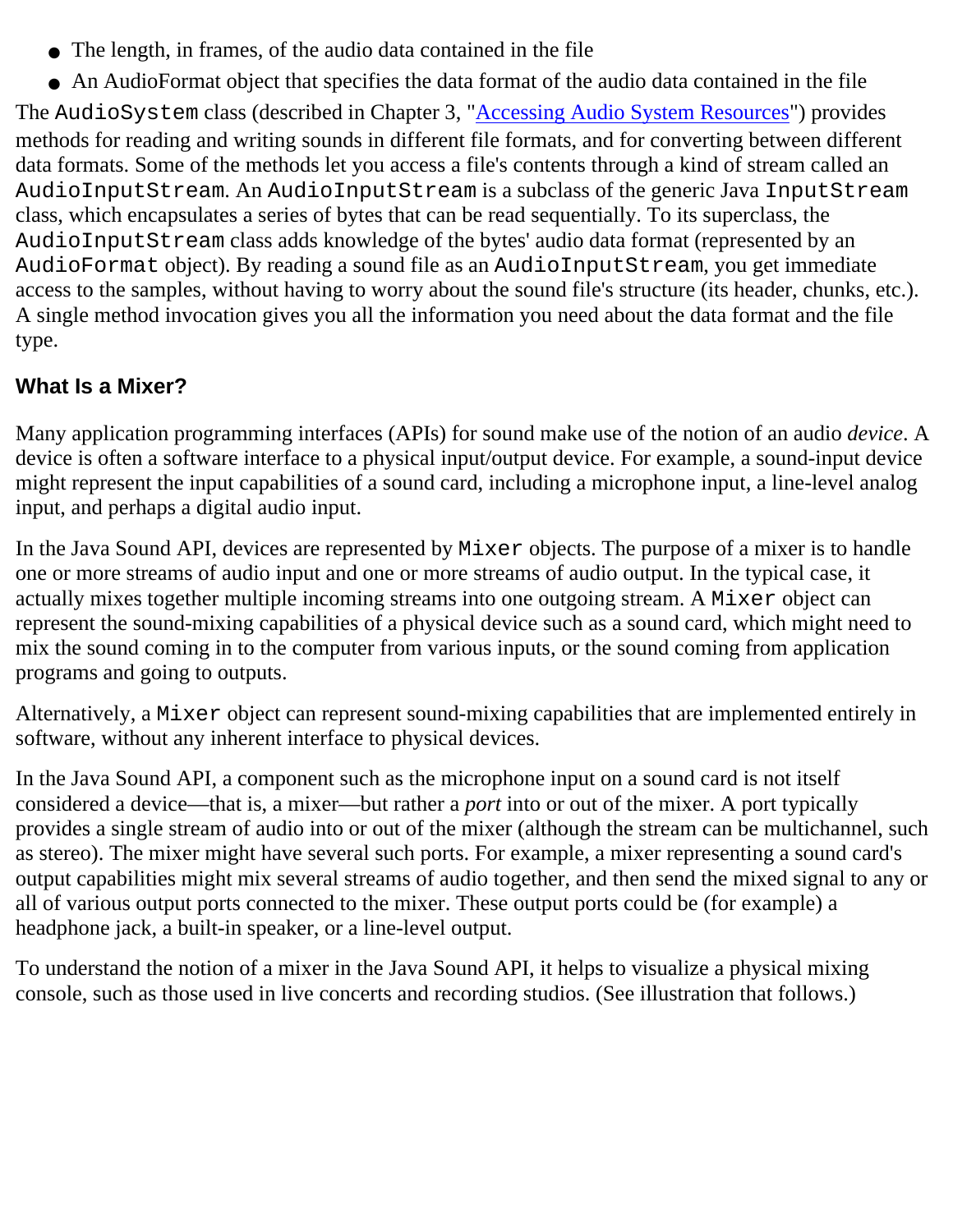

#### *A Physical Mixing Console*

A physical mixer has "strips" (also called "slices"), each representing a path through which a single audio signal goes into the mixer for processing. The strip has knobs and other controls by which you can control the volume and pan (placement in the stereo image) for the signal in that strip. Also, the mixer might have a separate bus for effects such as reverb, and this bus can be connected to an internal or external reverberation unit. Each strip has a potentiometer that controls how much of that strip's signal goes into the reverberated mix. The reverberated ("wet") mix is then mixed with the "dry" signals from the strips. A physical mixer sends this final mixture to an output bus, which typically goes to a tape recorder (or disk-based recording system) and/or speakers.

Imagine a live concert that is being recorded in stereo. Cables (or wireless connections) coming from the many microphones and electric instruments on stage are plugged into the inputs of the mixing console. Each input goes to a separate strip of the mixer, as illustrated. The sound engineer decides on the settings of the gain, pan, and reverb controls. The output of all the strips and the reverb unit are mixed together into two channels. These two channels go to two outputs on the mixer, into which cables are plugged that connect to the stereo tape recorder's inputs. The two channels are perhaps also sent via an amplifier to speakers in the hall, depending on the type of music and the size of the hall.

Now imagine a recording studio, in which each instrument or singer is recorded to a separate track of a multitrack tape recorder. After the instruments and singers have all been recorded, the recording engineer performs a "mixdown" to combine all the taped tracks into a two-channel (stereo) recording that can be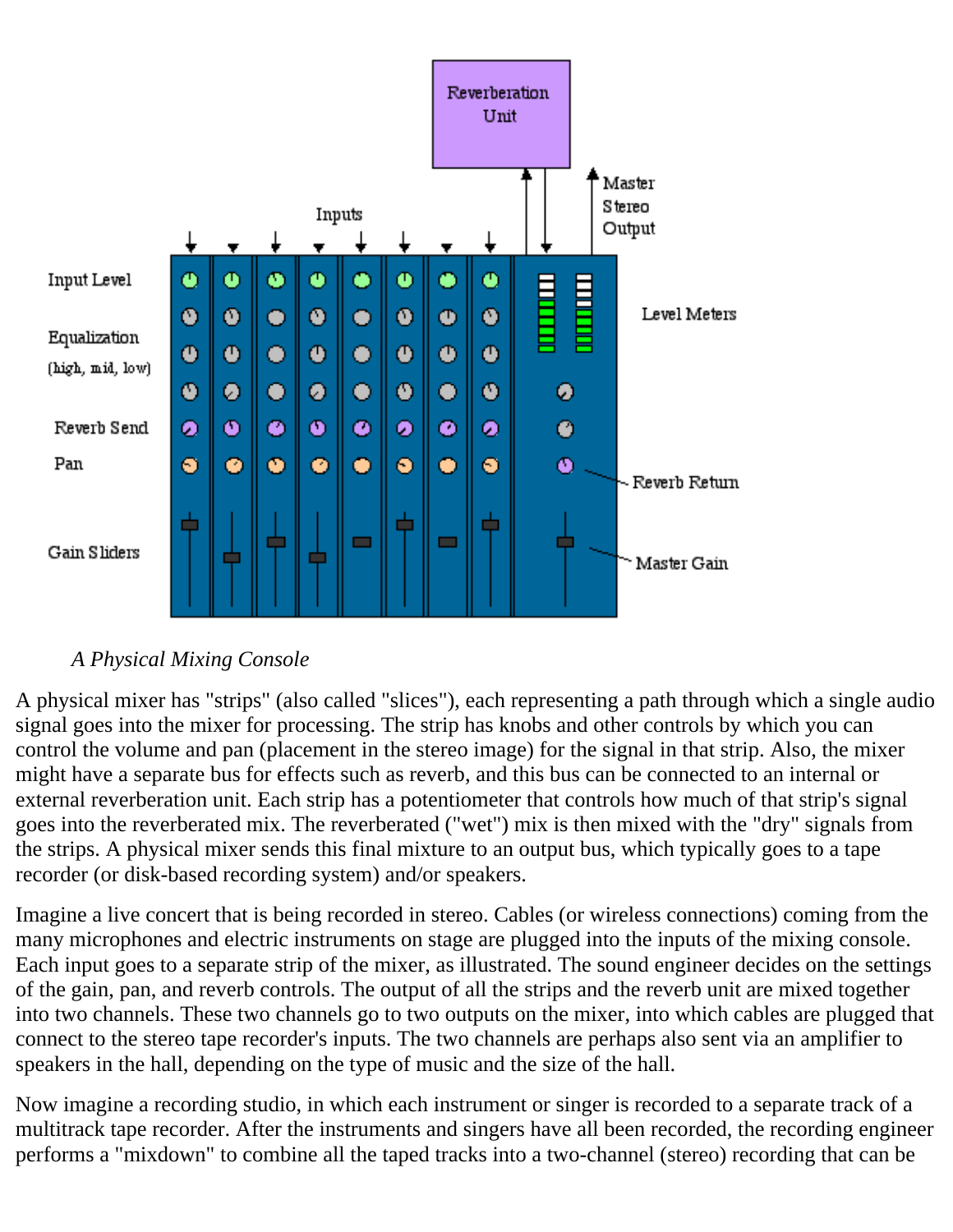distributed on compact discs. In this case, the input to each of the mixer's strips is not a microphone, but one track of the multitrack recording. Once again, the engineer can use controls on the strips to decide each track's volume, pan, and reverb amount. The mixer's outputs go once again to a stereo recorder and to stereo speakers, as in the example of the live concert.

These two examples illustrate two different uses of a mixer: to capture multiple input channels, combine them into fewer tracks, and save the mixture, or to play back multiple tracks while mixing them down to fewer tracks.

In the Java Sound API, a mixer can similarly be used for input (capturing audio) or output (playing back audio). In the case of input, the *source* from which the mixer gets audio for mixing is one or more input ports. The mixer sends the captured and mixed audio streams to its *target*, which is an object with a buffer from which an application program can retrieve this mixed audio data. In the case of audio output, the situation is reversed. The mixer's source for audio is one or more objects containing buffers into which one or more application programs write their sound data; and the mixer's target is one or more output ports.

#### <span id="page-20-0"></span>**What Is a Line?**

The metaphor of a physical mixing console is also useful for understanding the Java Sound API's concept of a *line*.

A line is an element of the digital audio "pipeline"—that is, a path for moving audio into or out of the system. Usually the line is a path into or out of a mixer (although technically the mixer itself is also a kind of line).

Audio input and output ports are lines. These are analogous to the microphones and speakers connected to a physical mixing console. Another kind of line is a data path through which an application program can get input audio from, or send output audio to, a mixer. These data paths are analogous to the tracks of the multitrack recorder connected to the physical mixing console.

One difference between lines in the Java Sound API and those of a physical mixer is that the audio data flowing through a line in the Java Sound API can be mono or multichannel (for example, stereo). By contrast, each of a physical mixer's inputs and outputs is typically a single channel of sound. To get two or more channels of output from the physical mixer, two or more physical outputs are normally used (at least in the case of analog sound; a digital output jack is often multichannel). In the Java Sound API, the number of channels in a line is specified by the AudioFormat of the data that is currently flowing through the line.

#### <span id="page-20-1"></span>**Lines in an Audio-output Configuration**

Let's now examine some specific kinds of lines and mixers. The following diagram shows different types of lines in a simple audio-output system that could be part of an implementation of the Java Sound API: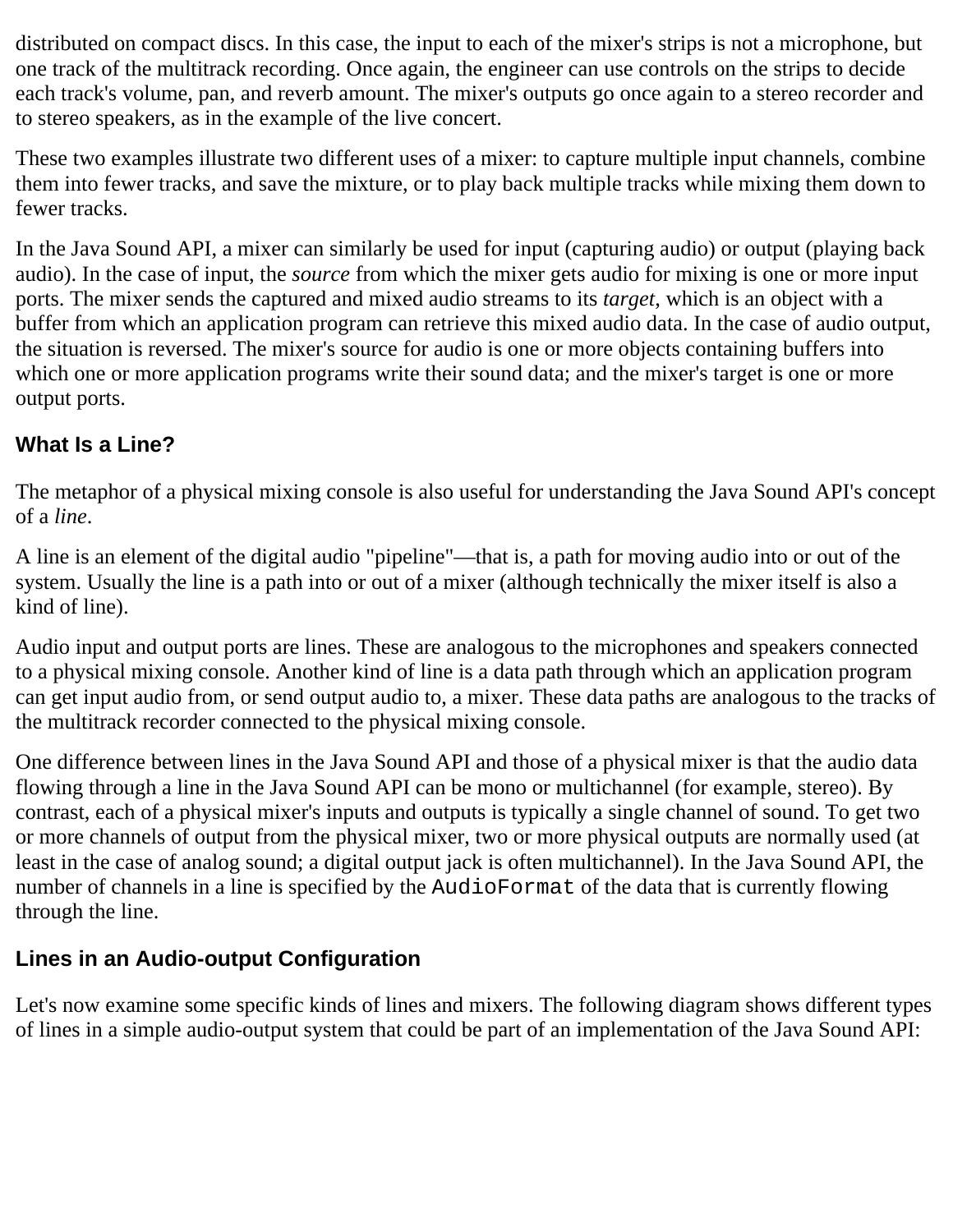

#### *A Possible Configuration of Lines for Audio Output*

In this example, an application program has gotten access to some available inputs of an audio-input mixer: one or more *clips* and *source data lines*. A clip is a mixer input (a kind of line) into which you can load audio data prior to playback; a source data line is a mixer input that accepts a real-time stream of audio data. The application program preloads audio data from a sound file into the clips. It then pushes other audio data into the source data lines, a buffer at a time. The mixer reads data from all these lines, each of which may have its own reverberation, gain, and pan controls, and mixes the dry audio signals with the wet (reverberated) mix. The mixer delivers its final output to one or more output ports, such as a speaker, a headphone jack, and a line-out jack.

Although the various lines are depicted as separate rectangles in the diagram, they are all "owned" by the mixer, and can be considered integral parts of the mixer. The reverb, gain, and pan rectangles represent processing controls (rather than lines) that can be applied by the mixer to data flowing through the lines.

Note that this is just one example of a possible mixer that is supported by the API. Not all audio configurations will have all the features illustrated. An individual source data line might not support panning, a mixer might not implement reverb, and so on.

#### <span id="page-21-0"></span>**Lines in an Audio-input Configuration**

A simple audio-input system might be similar:



#### *A Possible Configuration of Lines for Audio Input*

Here, data flows into the mixer from one or more input ports, commonly the microphone or the line-in jack. Gain and pan are applied, and the mixer delivers the captured data to an application program via the mixer's target data line. A target data line is a mixer output, containing the mixture of the streamed input sounds. The simplest mixer has just one target data line, but some mixers can deliver captured data to multiple target data lines simultaneously.

#### <span id="page-21-1"></span>**The Line Interface Hierarchy**

Now that we've seen some functional pictures of what lines and mixers are, let's discuss them from a slightly more programmatic perspective. Several types of line are defined by subinterfaces of the basic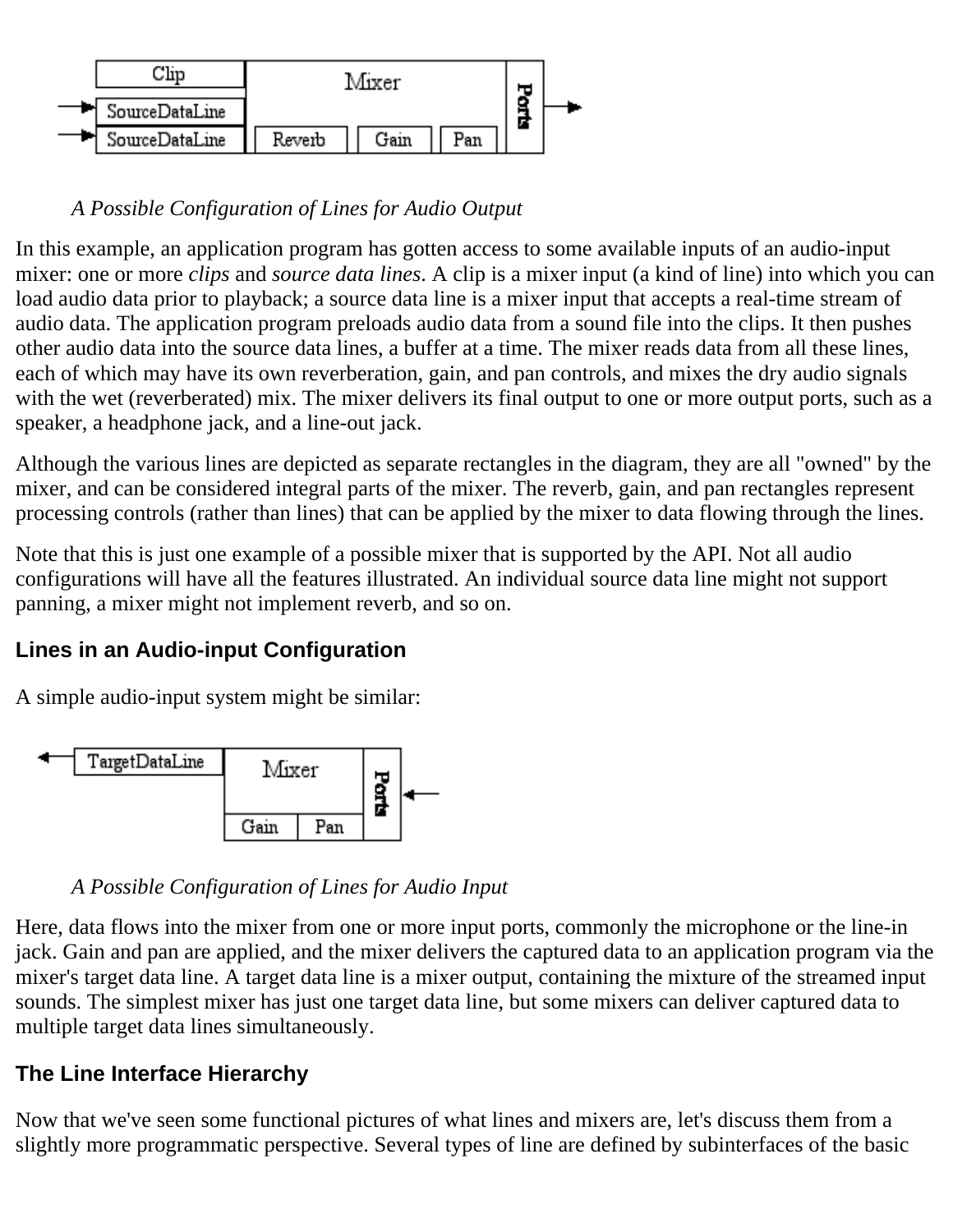Line interface. The interface hierarchy is shown below.



*The Line Interface Hierarchy*

The base interface, Line, describes the minimal functionality common to all lines:

● Controls

Data lines and ports often have a set of controls that affect the audio signal passing through the line. The Java Sound API specifies control classes that can be used to manipulate aspects of sound such as: gain (which affects the signal's volume in decibels), pan (which affects the sound's right-left positioning, reverb (which adds reverberation to the sound to emulate different kinds of room acoustics), and sample rate (which affects the rate of playback as well as the sound's pitch).

• Open or closed status

Successful opening of a line guarantees that resources have been allocated to the line. A mixer has a finite number of lines, so at some point multiple application programs (or the same one) might vie for usage of the mixer's lines. Closing a line indicates that any resources used by the line may now be released.

• Events

A line generates events when it opens or closes. Subinterfaces of Line can introduce other types of events. When a line generates an event, the event is sent to all objects that have registered to "listen" for events on that line. An application program can create these objects, register them to listen for line events, and react to the events as desired.

We'll now examine the subinterfaces of the Line interface.

Ports are simple lines for input or output of audio to or from audio devices. As mentioned earlier, some common types of ports are the microphone, line input, CD-ROM drive, speaker, headphone, and line output.

The Mixer interface represents a mixer, of course, which as we have seen represents either a hardware or a software device. The Mixer interface provides methods for obtaining a mixer's lines. These include source lines, which feed audio to the mixer, and target lines, to which the mixer delivers its mixed audio.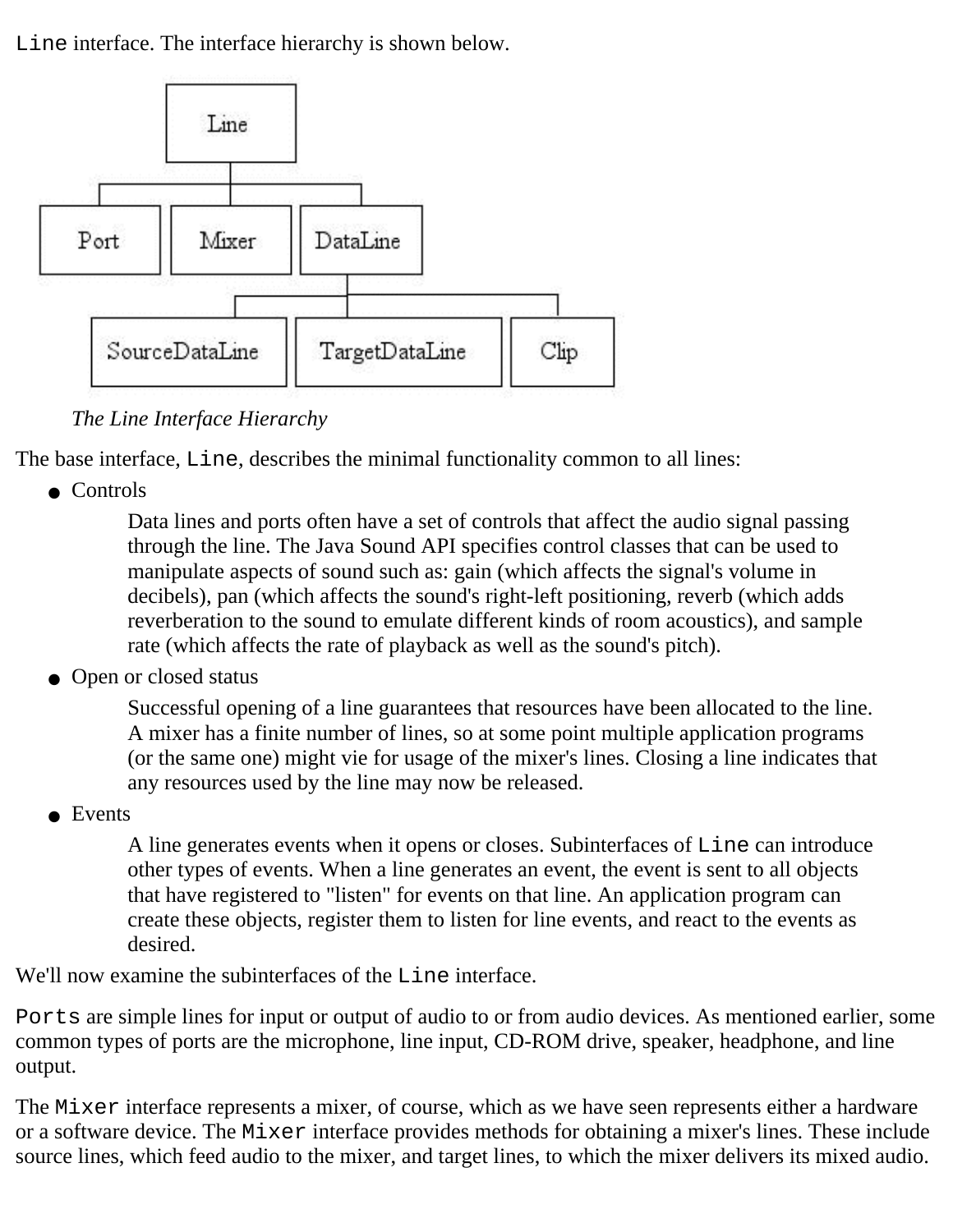For an audio-input mixer, the source lines are input ports such as the microphone input, and the target lines are TargetDataLines (described below), which deliver audio to the application program. For an audio-output mixer, on the other hand, the source lines are Clips or SourceDataLines (described below), to which the application program feeds audio data, and the target lines are output ports such as the speaker.

A Mixer is defined as having one or more source lines and one or more target lines. Note that this definition means that a mixer need not actually mix data; it might have only a single source line. The Mixer API is intended to encompass a variety of devices, but the typical case supports mixing.

The Mixer interface supports synchronization; that is, you can specify that two or more of a mixer's lines be treated as a synchronized group. Then you can start, stop, or close all those data lines by sending a single message to any line in the group, instead of having to control each line individually. With a mixer that supports this feature, you can obtain sample-accurate synchronization between lines.

The generic Line interface does not provide a means to start and stop playback or recording. For that you need a data line. The DataLine interface supplies the following additional media-related features beyond those of a Line:

● Audio format

Each data line has an audio format associated with its data stream.

• Media position

A data line can report its current position in the media, expressed in sample frames. This represents the number of sample frames captured by or rendered from the data line since it was opened.

● Buffer size

This is the size of the data line's internal buffer in bytes. For a source data line, the internal buffer is one to which data can be written, and for a target data line it's one from which data can be read.

- Level (the current amplitude of the audio signal)
- Start and stop playback or capture
- Pause and resume playback or capture
- Flush (discard unprocessed data from the queue)
- Drain (block until all unprocessed data has been drained from the queue, and the data line's buffer has become empty)
- Active status

A data line is considered active if it is engaged in active presentation or capture of audio data to or from a mixer.

● Events

START and STOP events are produced when active presentation or capture of data from or to the data line starts or stops.

A TargetDataLine receives audio data from a mixer. Commonly, the mixer has captured audio data from a port such as a microphone; it might process or mix this captured audio before placing the data in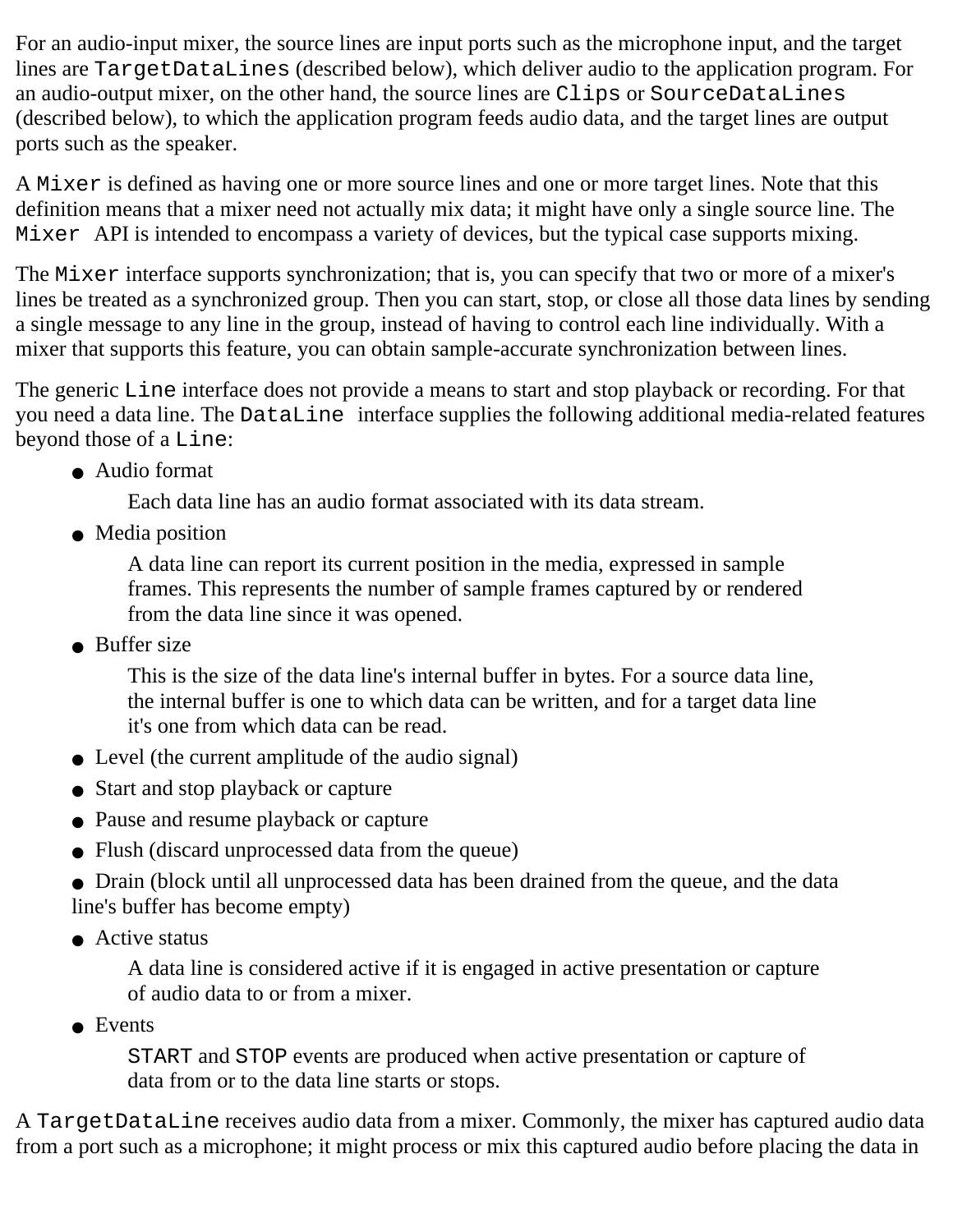the target data line's buffer. The TargetDataLine interface provides methods for reading the data from the target data line's buffer and for determining how much data is currently available for reading.

A SourceDataLine receives audio data for playback. It provides methods for writing data to the source data line's buffer for playback, and for determining how much data the line is prepared to receive without blocking.

A Clip is a data line into which audio data can be loaded prior to playback. Because the data is pre-loaded rather than streamed, the clip's duration is known before playback, and you can choose any starting position in the media. Clips can be looped, meaning that upon playback, all the data between two specified loop points will repeat a specified number of times, or indefinitely.

This chapter has introduced most of the important interfaces and classes of the sampled-audio API. Subsequent chapters show how you can access and use these objects in your application program.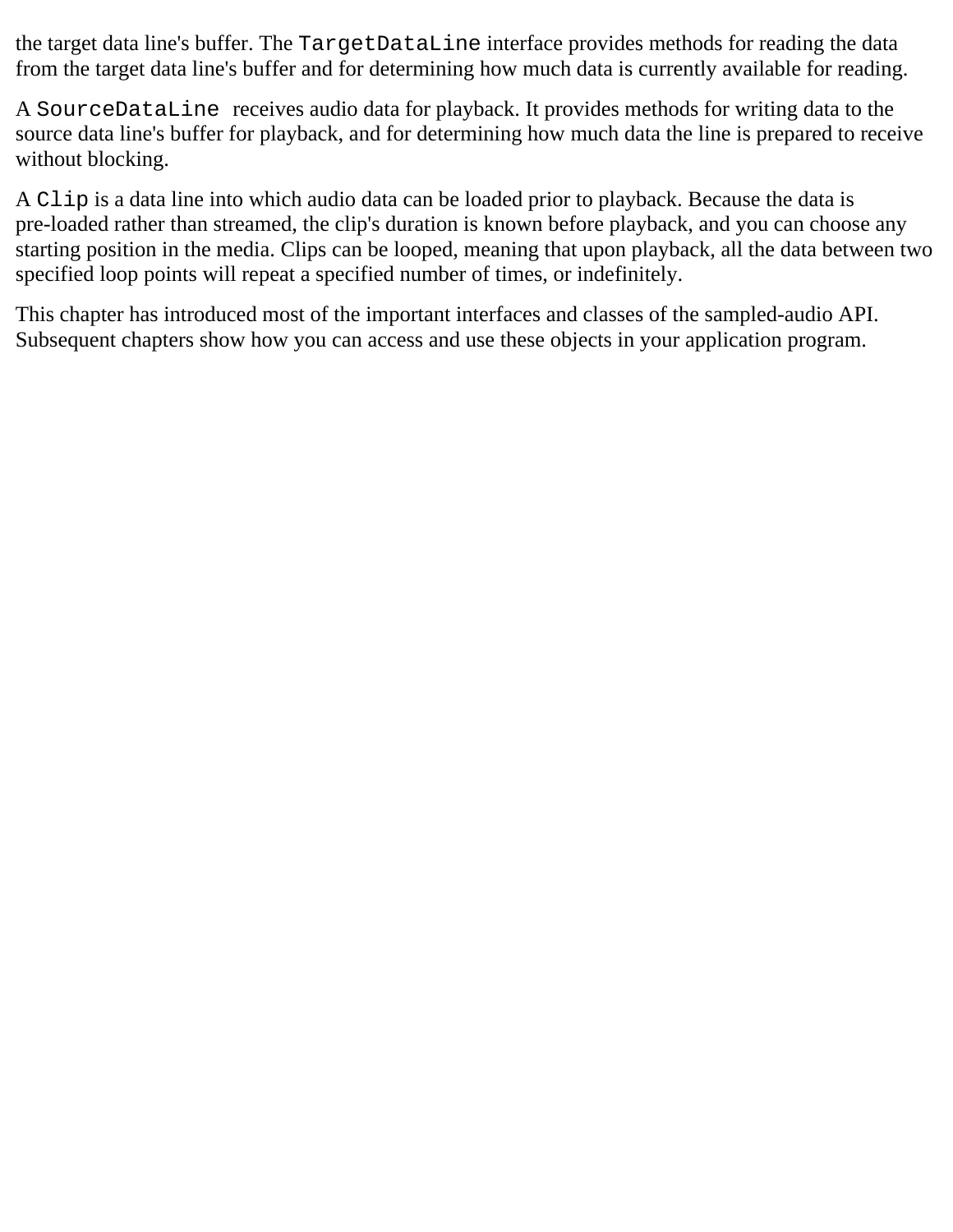## <span id="page-25-0"></span>**Chapter 3: Accessing Audio System Resources**

#### **Notes:**

- 1. For Linux, Port is currently not implemented in the Sun reference implementation of JavaSound. (See [http://developer.java.sun.com/developer/bugParade/bugs/4384401.html.](http://developer.java.sun.com/developer/bugParade/bugs/4384401.html))
- 2. Looping a portion of a Clip from a start point to an end point doesn't work. (See [http://developer.java.sun.com/developer/bugParade/bugs/4386052.html.](http://developer.java.sun.com/developer/bugParade/bugs/4386052.html))

The JavaTM Sound API takes a flexible approach to system configuration. Different sorts of audio devices (mixers) can be installed on a computer. The API makes few assumptions about what devices have been installed and what their capabilities are. Instead, it provides ways for the system to report about the available audio components, and ways for your program to access them.

This section shows how your program can learn what sampled-audio resources have been installed on the computer, and how it can gain access to the available resources. Among other things, the resources include mixers and the various types of lines owned by the mixers.

### <span id="page-25-1"></span>**The AudioSystem Class**

The AudioSystem class acts as a clearinghouse for audio components, including built-in services and separately installed services from third-party providers. AudioSystem serves as an application program's entry point for accessing these installed sampled-audio resources. You can query the AudioSystem to learn what sorts of resources have been installed, and then you can obtain access to them. For example, an application program might start out by asking the AudioSystem class whether there is a mixer that has a certain configuration, such as one of the input or output configurations illustrated earlier in the discussion of lines. From the mixer, the program would then obtain data lines, and so on.

Here are some of the resources an application program can obtain from the AudioSystem:

• Mixers

A system typically has multiple mixers installed. There is usually at least one for audio input and one for audio output. There might also be mixers that don't have I/O ports but instead accept audio from an application program and deliver the mixed audio back to the program. The AudioSystem class provides a list of all of the installed mixers.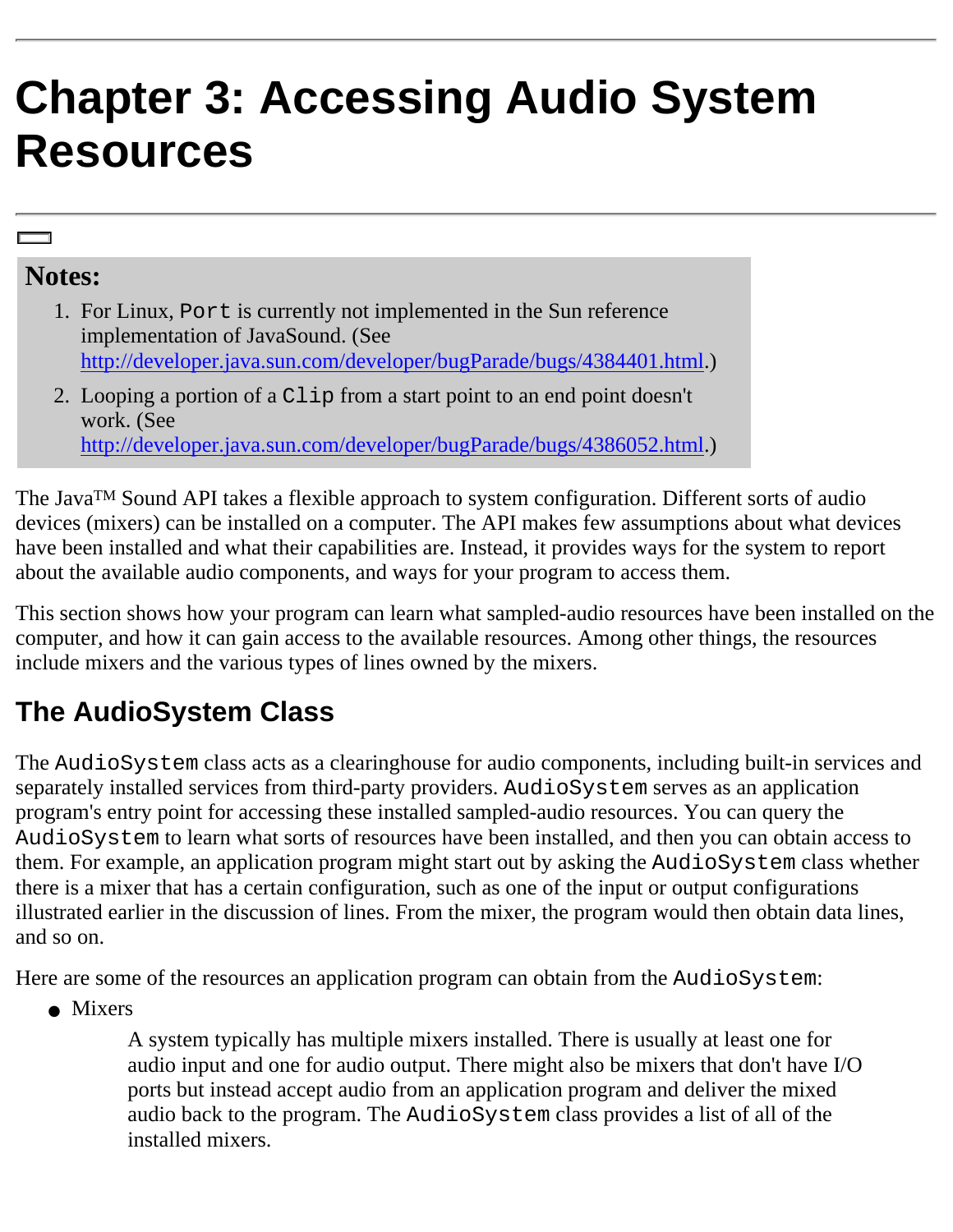• Lines

Even though every line is associated with a mixer, an application program can get a line directly from the AudioSystem, without dealing explicitly with mixers.

• Format conversions

An application program can use format conversions to translate audio data from one format to another. Conversions are described in Chapter 7, ["Using Files and Format](#page-49-0) [Converters](#page-49-0)."

• Files and streams

The AudioSystem class provides methods for translating between audio files and audio streams. It can also report the file format of a sound file and can write files in different formats. These facilities are discussed in Chapter 7, "[Using Files and Format](#page-49-0) [Converters](#page-49-0)."

### <span id="page-26-0"></span>**Information Objects**

Several classes in the Java Sound API provide useful information about associated interfaces. For example, Mixer.Info provides details about an installed mixer, such as the mixer's vendor, name, description, and version. Line. Info obtains the class of a specific line. Subclasses of Line. Info include Port.Info and DataLine.Info, which obtain details relevant to a specific port and data line, respectively. Each of these classes is described further in the appropriate section below. It's important not to confuse the Info object with the mixer or line object that it describes.

### <span id="page-26-1"></span>**Getting a Mixer**

Usually, one of the first things a program that uses the Java Sound API needs to do is to obtain a mixer, or at least one line of a mixer, so that you can get sound into or out of the computer. Your program might need a specific kind of mixer, or you might want to display a list of all the available mixers so that the user can select one. In either case, you need to learn what kinds of mixers are installed. AudioSystem provides the following method:

```
 static Mixer.Info[] getMixerInfo()
```
Each Mixer.Info object returned by this method identifies one type of mixer that is installed. (Usually a system has at most one mixer of a given type. If there happens to be more than one of a given type, the returned array still only has one Mixer.Info for that type.) An application program can iterate over the Mixer.Info objects to find an appropriate one, according to its needs. The Mixer.Info includes the following strings to identify the kind of mixer:

- Name
- Version
- Vendor
- Description

These are arbitrary strings, so an application program that needs a specific mixer must know what to expect and what to compare the strings to. The company that provides the mixer should include this information in its documentation. Alternatively, and perhaps more typically, the application program will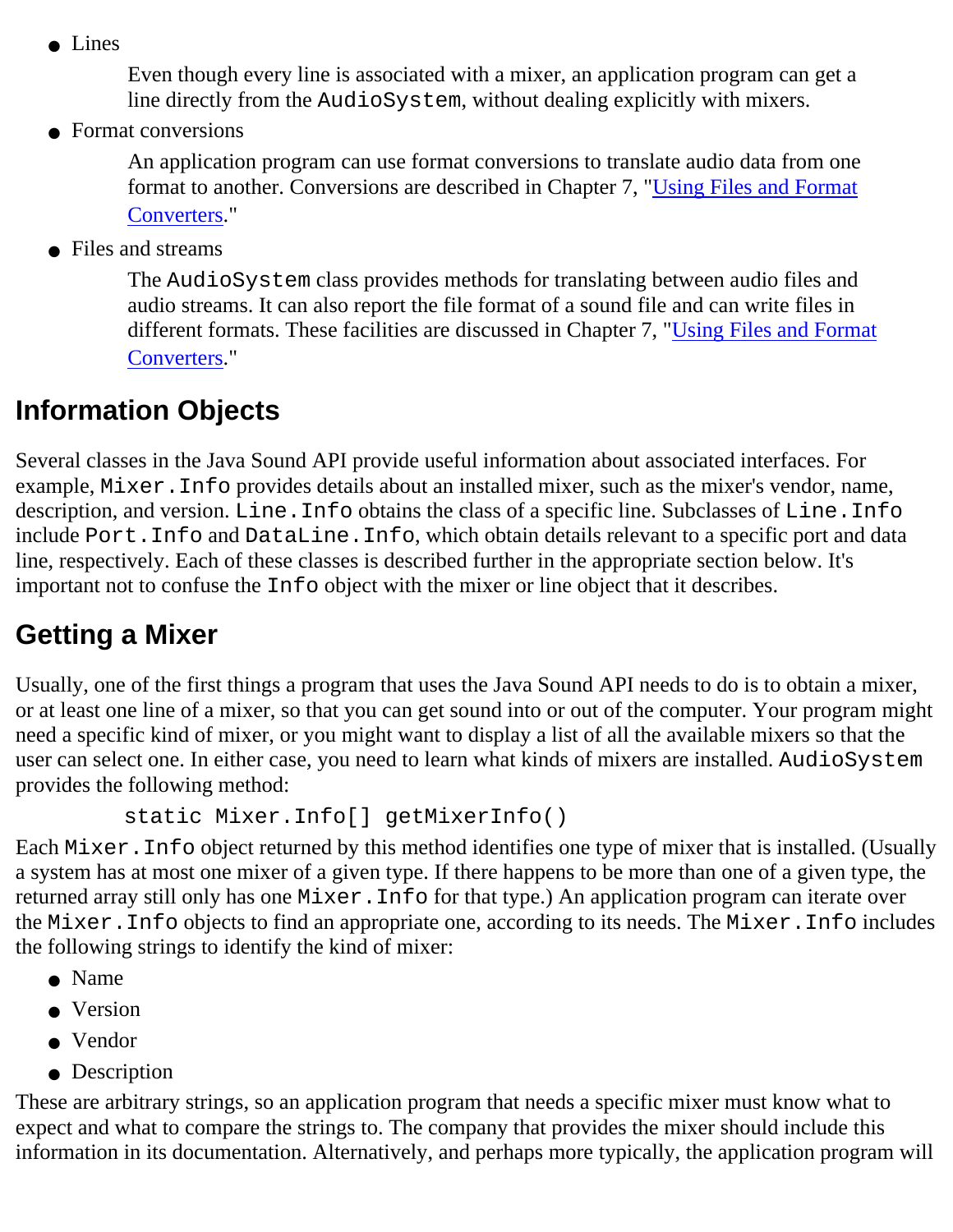display all the Mixer. Info objects' strings to the user and let the user choose the corresponding mixer.

Once an appropriate mixer is found, the application program invokes the following AudioSystem method to obtain the desired mixer:

static Mixer getMixer(Mixer.Info info)

What if your program needs a mixer that has certain capabilities, but it doesn't need a specific mixer made by a specific vendor? And what if you can't depend on the user's knowing which mixer should be chosen? In that case, the information in the Mixer.Info objects won't be of much use. Instead, you can iterate over all the Mixer.Info objects returned by getMixerInfo, get a mixer for each by invoking getMixer, and query each mixer for its capabilities. For example, you might need a mixer that can write its mixed audio data to a certain number of target data lines simultaneously. In that case, you would query each mixer using this Mixer method:

```
int getMaxLines(Line.Info info)
```
Here, the Line.Info would specify a TargetDataLine. The Line.Info class is discussed in the next section.

### <span id="page-27-0"></span>**Getting a Line of a Desired Type**

There are two ways to get a line:

- Directly from the AudioSystem object
- From a mixer that you have already obtained from the AudioSystem object (see "*[Getting a](#page-26-1)* [Mixer](#page-26-1)," in this chapter)

#### <span id="page-27-1"></span>**Getting a Line Directly from the AudioSystem**

Let's assume you haven't obtained a mixer, and your program is a simple one that really only needs a certain kind of line; the details of the mixer don't matter to you. You can use the AudioSystem method:

```
 static Line getLine(Line.Info info)
```
which is analogous to the getMixer method discussed above. Unlike Mixer. Info, the Line. Info used as an argument doesn't store textual information to specify the desired line. Instead, it stores information about the class of line desired.

Line.Info is an abstract class, so you use one of its subclasses (Port.Info or DataLine.Info) to obtain a line. The following code excerpt uses the DataLine.Info subclass to obtain and open a target data line:

```
TargetDataLine line;
DataLine.Info info = new DataLine.Info(TargetDataLine.class, 
     format); // format is an AudioFormat object
if (!AudioSystem.isLineSupported(info)) {
     // Handle the error.
     }
     // Obtain and open the line.
try {
```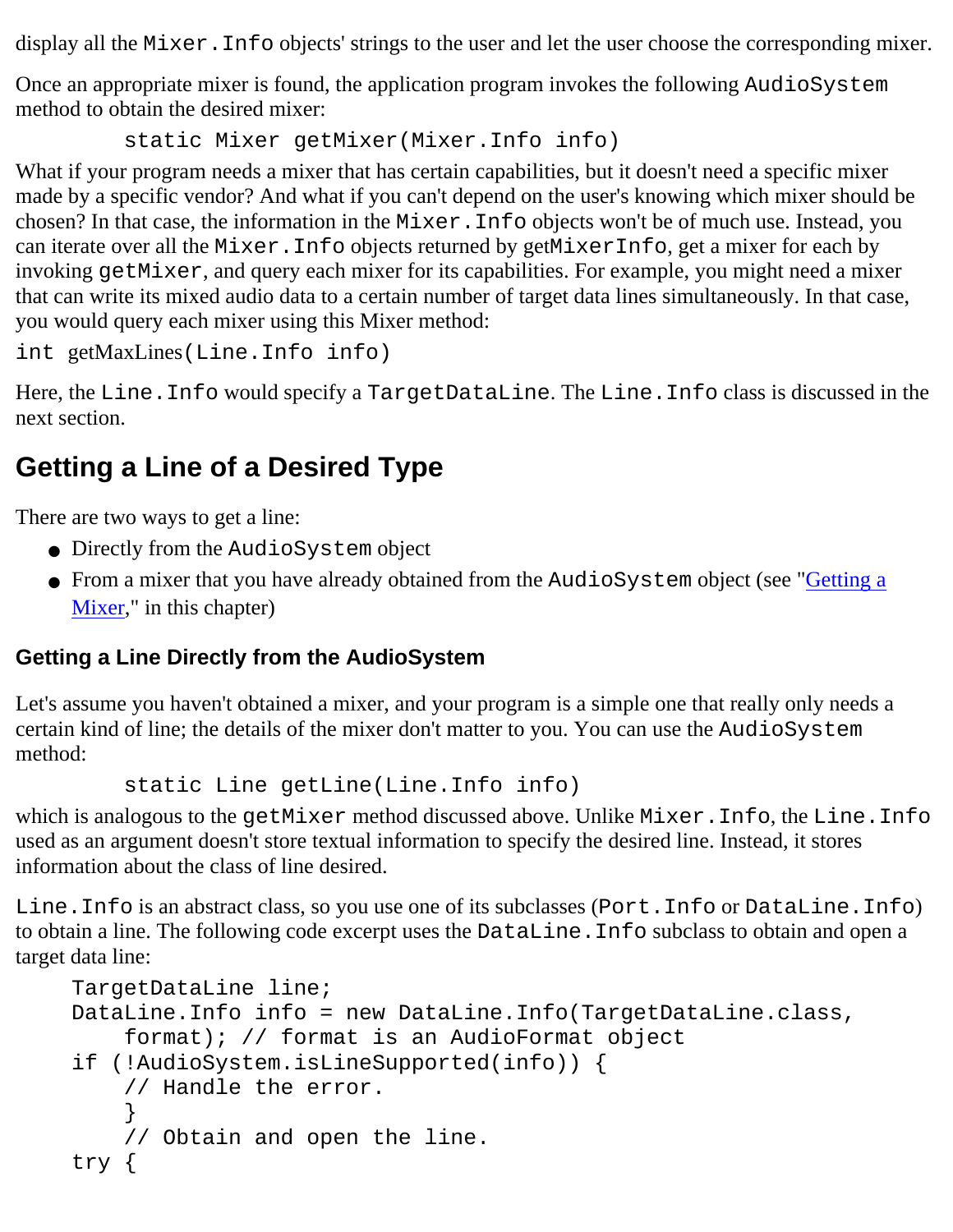```
 line = (TargetDataLine) AudioSystem.getLine(info);
     line.open(format);
} catch (LineUnavailableException ex) {
         // Handle the error.
    //...}
```
This code obtains a TargetDataLine object without specifying any attributes other than its class and its audio format. You can use analogous code to obtain other kinds of lines. For a SourceDataLine or a Clip, just substitute that class for TargetDataLine as the class of the line variable, and also in the first argument to the DataLine.Info constructor.

For a Port, you can use static instances of Port.Info, in code like the following:

```
if (AudioSystem.isLineSupported(Port.Info.MICROPHONE)) {
     try {
         line = (Port) AudioSystem.getLine(
             Port.Info.MICROPHONE);
     }
}
```
Note the use of the method isLineSupported to see whether the mixer even has a line of the desired type.

Recall that a source line is an input to a mixer—namely, a Port object if the mixer represents an audio-input device, and a SourceDataLine or Clip object if the mixer represents an audio-output device. Similarly, a target line is an output of the mixer: a Port object for an audio-output mixer, and a TargetDataLine object for an audio-input mixer. What if a mixer doesn't connect to any external hardware device at all? For example, consider an internal or software-only mixer that gets audio from an application program and delivers its mixed audio back to the program. This kind of mixer has SourceDataLine or Clip objects for its input lines and TargetDataLine objects for its output lines.

You can also use the following AudioSystem methods to learn more about source and target lines of a specified type that are supported by any installed mixer:

```
 static Line.Info[] getSourceLineInfo(Line.Info info)
 static Line.Info[] getTargetLineInfo(Line.Info info)
```
Note that the array returned by each of these methods indicates unique types of lines, not necessarily all the lines. For example, if two of a mixer's lines, or two lines of different mixers, have identical Line.Info objects, the two lines will represented by only one Line.Info in the returned array.

#### <span id="page-28-0"></span>**Getting a Line from a Mixer**

The Mixer interface includes variations on the AudioSystem access methods for source and target lines, described above. These Mixer methods include ones that take Line.Info arguments, just as AudioSystem's methods do. However, Mixer also includes these variants, which take no arguments: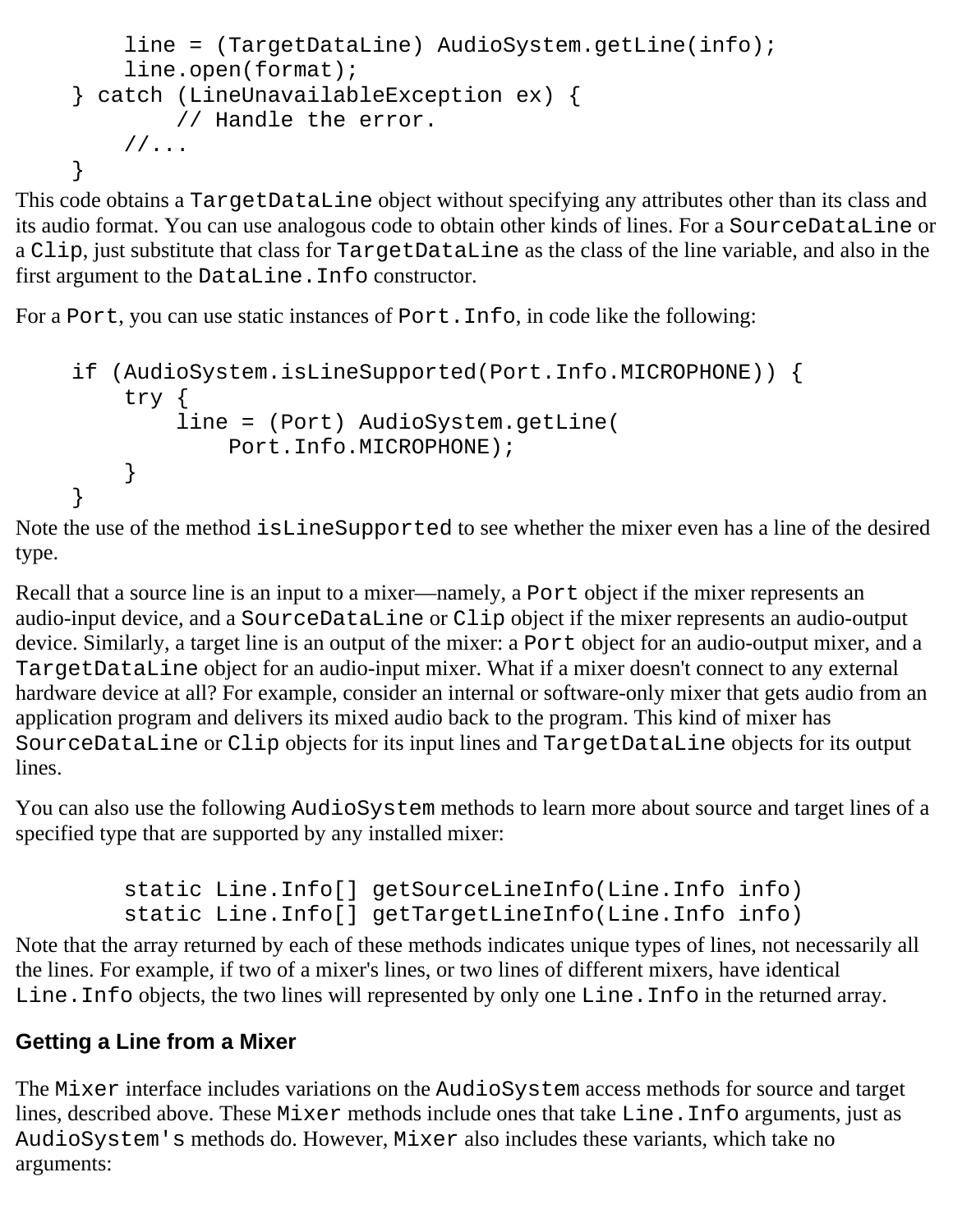```
 Line.Info[] getSourceLineInfo() 
 Line.Info[] getTargetLineInfo()
```
These methods return arrays of all the Line.Info objects for the particular mixer. Once you've obtained the arrays, you can iterate over them, calling Mixer's getLine method to obtain each line, followed by Line's open method to reserve use of each line for your program.

### <span id="page-29-0"></span>**Selecting Input and Output Ports**

The previous section, regarding how to obtain a line of a desired type, applies to ports as well as other types of lines. You can obtain all of the source (i.e., input) and target (i.e, output) ports by passing a Port.Info object to the AudioSystem (or Mixer) methods getSourceLineInfo and getTargetLineInfo that take a Line.Info argument. You then iterate over the returned array of objects and invoke Mixer's getLine method to get each port.

You can then open each Port by invoking Line's open method. Opening a port means you turn it on—that is, you allow sound to come in or out the port. Similarly, you can close ports that you don't want sound to travel through, because some ports might already be open before you even obtain them. Some platforms leave all ports on by default; or a user or system administrator might have selected certain ports to be on or off, using another application program or operating-system software.

**Warning:** If you want to select a certain port and make sure that the sound is actually going in or out the port, you can open the port as described. However, this can be considered user-hostile behavior! For example, a user might have the speaker port turned off so as not to disturb her co-workers. She would be rather upset if your program suddenly overrode her wishes and started blaring music. As another example, a user might want to be assured that his computer's microphone is never turned on without his knowledge, to avoid eavesdropping. In general, it is recommended not to open or close ports unless your program is responding to the user's intentions, as expressed through the user interface. Instead, respect the settings that the user or the operating system has already selected.

It isn't necessary to open or close a port before the mixer it's attached to will function correctly. For example, you can start playing back sound into an audio-output mixer, even though all its output ports are closed. The data still flows into the mixer; the playback isn't blocked. The user just won't hear anything. As soon as the user opens an output port, the sound will be audible through that port, starting at whatever point in the media the playback has already reached.

Also, you don't need to access the ports to learn whether the mixer has certain ports. To learn whether a mixer is actually an audio-output mixer, for example, you can invoke getTargetLineInfo to see whether it has output ports. There's no reason to access the ports themselves unless you want to change their settings (such as their open-or-closed state, or the settings of any controls they might have).

### <span id="page-29-1"></span>**Permission to Use Audio Resources**

The Java Sound API includes an AudioPermission class that indicates what kinds of access an applet (or an application running with a security manager) can have to the sampled-audio system. Permission to record sound is controlled separately. This permission should be granted with care, to help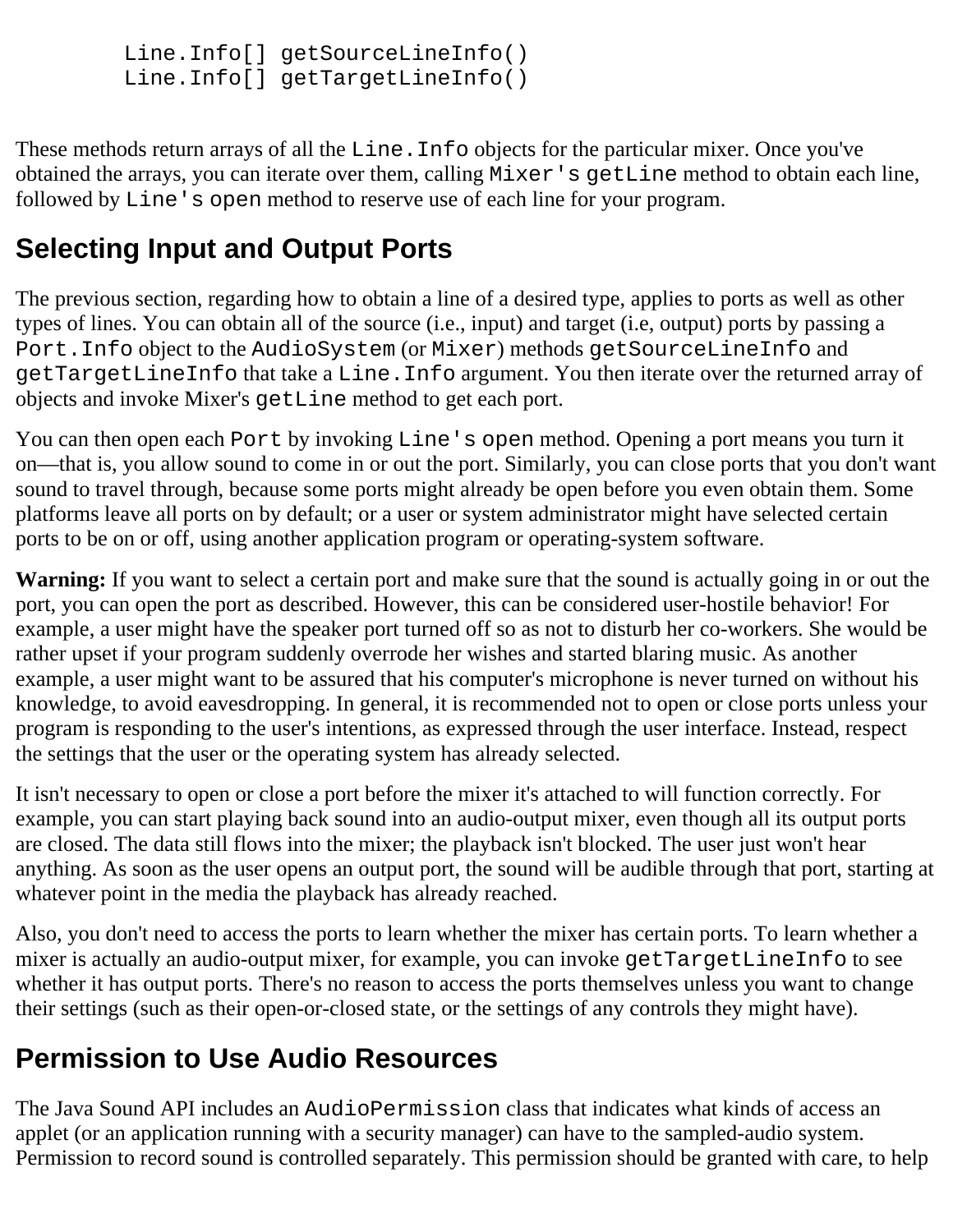prevent security risks such as unauthorized eavesdropping. By default, applets and applications are granted permissions as follows:

- An *applet* running with the applet security manager can play, but not record, audio.
- An *application* running with no security manager can both play and record audio.
- An application running with the default security manager can play, but not record, audio.

In general, applets are run under the scrutiny of a security manager and aren't permitted to record sound. Applications, on the other hand, don't automatically install a security manager, and are able to record sound. (However, if the default security manager is invoked explicitly for an application, the application isn't permitted to record sound.)

Both applets and applications can record sound even when running with a security manager if they have been granted explicit permission to do so.

If your program doesn't have permission to record (or play) sound, an exception will be thrown when it attempts to open a line. There is nothing you can do about this in your program, other than to catch the exception and report the problem to the user, because permissions can't be changed through the API. (If they could, they would be pointless, because nothing would be secure!) Generally, permissions are set in one or more policy configuration files, which a user or system administrator can edit using a text editor or the Policy Tool program.

For more information on security and permissions, see "Security Architecture" and "Policy Permissions" in the [Security](file:///H|/temp0/security/) guide and the specialized trail on security in the [Java Tutorial.](file:///docs/books/tutorial/)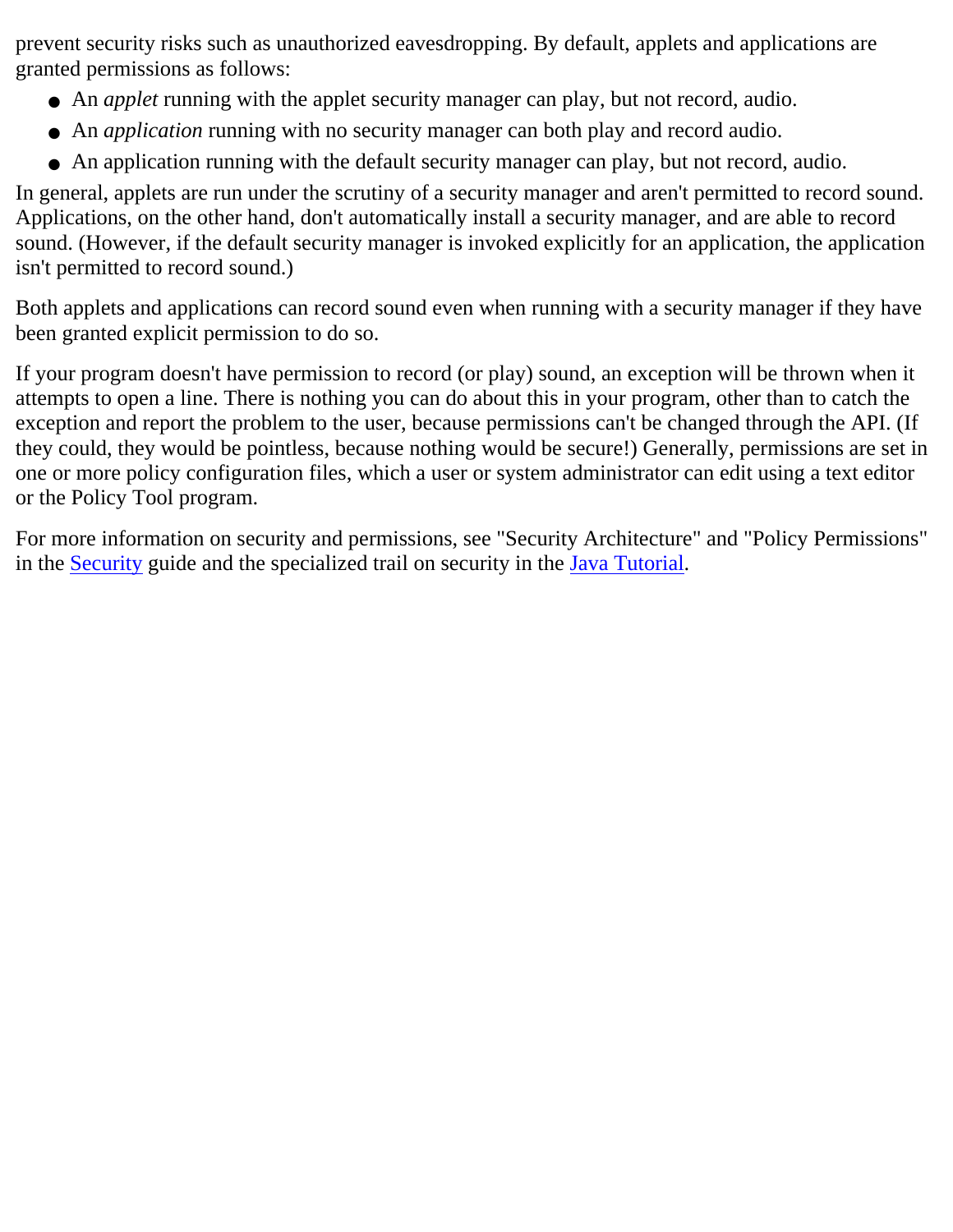# <span id="page-31-0"></span>**Chapter 4: Playing Back Audio**

Playback is sometimes referred to as *presentation* or *rendering*. These are general terms that are applicable to other kinds of media besides sound. The essential feature is that a sequence of data is delivered somewhere for eventual perception by a user. If the data is time-based, as sound is, it must be delivered at the correct rate. With sound even more than video, it's important that the rate of data flow be maintained, because interruptions to sound playback often produce loud clicks or irritating distortion. The Java<sup>TM</sup> Sound API is designed to help application programs play sounds smoothly and continuously, even very long sounds.

The previous chapter discussed how to obtain a line from the audio system or from a mixer. This chapter shows how to play sound through a line.

There are two kinds of line that you can use for playing sound: a Clip and a SourceDataLine. These two interfaces were introduced briefly under ["The Line Interface Hierarchy"](#page-21-1) in Chapter 2, "[Overview of the Sampled Package](#page-15-0)." The chief difference between the two is that with a Clip you specify all the sound data at one time, before playback, whereas with a SourceDataLine you keep writing new buffers of data continuously during playback. Although there are many situations in which you could use either a Clip or a SourceDataLine, the following criteria help identify which kind of line is better suited for a particular situation:

Use a Clip when you have non-real-time sound data that can be preloaded into memory. ●

For example, you might read a short sound file into a clip. If you want the sound to play back more than once, a Clip is more convenient than a SourceDataLine, especially if you want the playback to loop (cycle repeatedly through all or part of the sound). If you need to start the playback at an arbitrary position in the sound, the Clip interface provides a method to do that easily. Finally, playback from a Clip generally has less latency than buffered playback from a SourceDataLine. In other words, because the sound is preloaded into a clip, playback can start immediately instead of having to wait for the buffer to be filled.

Use a SourceDataLine for streaming data, such as a long sound file that won't all fit in ● memory at once, or a sound whose data can't be known in advance of playback.

As an example of the latter case, suppose you're monitoring sound input—that is, playing sound back as it's being captured. If you don't have a mixer that can send input audio right back out an output port, your application program will have to take the captured data and send it to an audio-output mixer. In this case, a SourceDataLine is more appropriate than a Clip. Another example of sound that can't be known in advance occurs when you synthesize or manipulate the sound data interactively in response to the user's input. For example, imagine a game that gives aural feedback by "morphing" from one sound to another as the user moves the mouse. The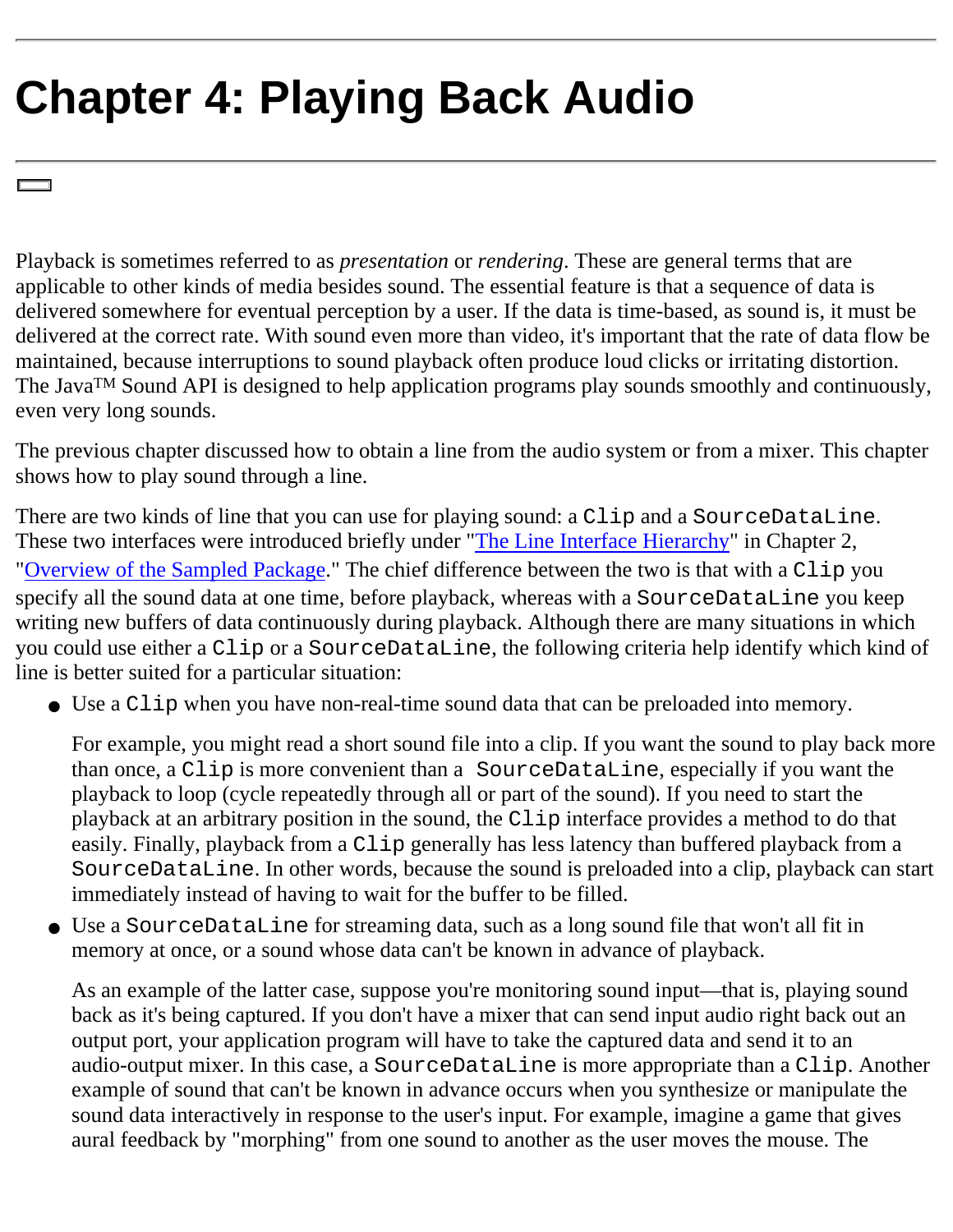dynamic nature of the sound transformation requires the application program to update the sound data continuously during playback, instead of supplying it all before playback starts.

### <span id="page-32-0"></span>**Using a Clip**

You obtain a Clip as described earlier under "*Getting a Line of a Desired Type*" in Chapter 3, "[Accessing Audio System Resources"](#page-25-0): Construct a DataLine. Info object with Clip.class for the first argument, and pass this DataLine.Info as an argument to the getLine method of AudioSystem or Mixer.

### <span id="page-32-1"></span>**Setting Up the Clip for Playback**

Obtaining a line just means you've gotten a way to refer to it; getLine doesn't actually reserve the line for you. Because a mixer might have a limited number of lines of the desired type available, it can happen that after you invoke getLine to obtain the clip, another application program jumps in and grabs the clip before you're ready to start playback. To actually use the clip, you need to reserve it for your program's exclusive use by invoking one of the following Clip methods:

```
 void open(AudioInputStream stream) 
 void open(AudioFormat format, byte[] data, int offset,
 int bufferSize)
```
Despite the bufferSize argument in the second open method above, Clip (unlike SourceDataLine) includes no methods for writing new data to the buffer. The bufferSize argument here just specifies how much of the byte array to load into the clip. It's not a buffer into which you can subsequently load more data, as you can with a SourceDataLine's buffer.

After opening the clip, you can specify at what point in the data it should start playback, using Clip's setFramePosition or setMicroSecondPosition methods. Otherwise, it will start at the beginning. You can also configure the playback to cycle repeatedly, using the setLoopPoints method.

#### <span id="page-32-2"></span>**Starting and Stopping Playback**

When you're ready to start playback, simply invoke the start method. To stop or pause the clip, invoke the stop method, and to resume playback, invoke start again. The clip remembers the media position where it stopped playback, so there's no need for explicit pause and resume methods. If you don't want it to resume where it left off, you can "rewind" the clip to the beginning (or to any other position, for that matter) using the frame- or microsecond-positioning methods mentioned above.

<span id="page-32-3"></span>A Clip's volume level and activity status (active versus inactive) can be monitored by invoking the DataLine methods getLevel and isActive, respectively. An active Clip is one that is currently playing sound.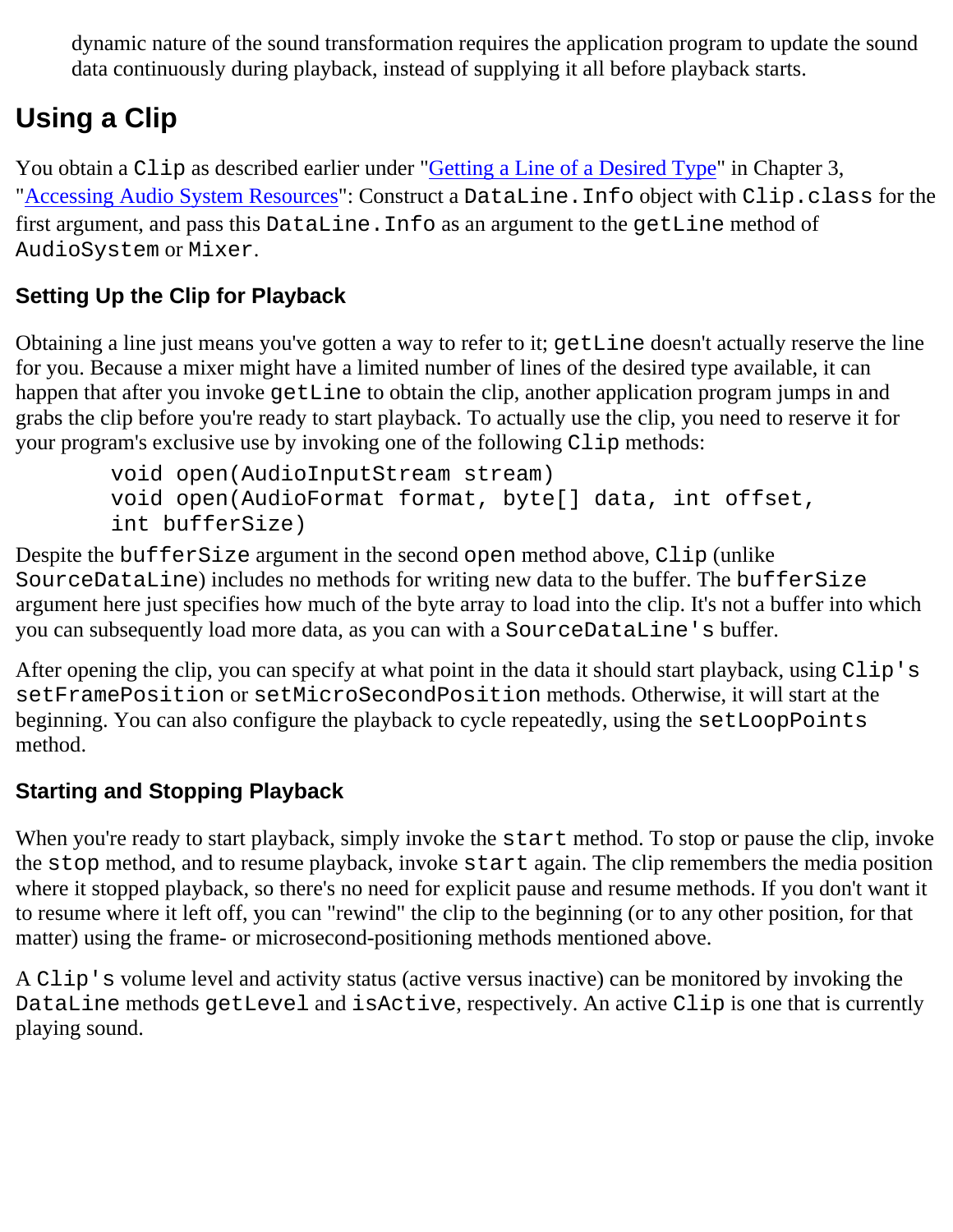### **Using a SourceDataLine**

Obtaining a SourceDataLine is similar to obtaining a Clip. See ["Getting a Line of a Desired Type](#page-27-0)" in Chapter 3, "[Accessing Audio System Resources.](#page-25-0)"

#### <span id="page-33-0"></span>**Setting Up the SourceDataLine for Playback**

Opening the SourceDataLine is also similar to opening a Clip, in that the purpose is once again to reserve the line. However, you use a different method, inherited from DataLine:

void open(AudioFormat format)

Notice that when you open a SourceDataLine, you don't associate any sound data with the line yet, unlike opening a Clip. Instead, you just specify the format of the audio data you want to play. The system chooses a default buffer length.

You can also stipulate a certain buffer length in bytes, using this variant:

void open(AudioFormat format, int bufferSize)

For consistency with similar methods, the buffersize argument is expressed in bytes, but it must correspond to an integral number of frames.

How would you select a buffer size? It depends on your program's needs.

To start with, shorter buffer sizes mean less latency. When you send new data, you hear it sooner. For some application programs, particularly highly interactive ones, this kind of responsiveness is important. For example, in a game, the onset of playback might need to be tightly synchronized with a visual event. Such programs might need a latency of less than 0.1 second. As another example, a conferencing application needs to avoid delays in both playback and capture. However, many application programs can afford a greater delay, up to a second or more, because it doesn't matter exactly when the sound starts playing, as long as the delay doesn't confuse or annoy the user. This might be the case for an application program that streams a large audio file using one-second buffers. The user probably won't care if playback takes a second to start, because the sound itself lasts so long and the experience isn't highly interactive.

On the other hand, shorter buffer sizes also mean a greater risk that you'll fail to write data fast enough into the buffer. If that happens, the audio data will contain discontinuities, which will probably be audible as clicks or breakups in the sound. Shorter buffer sizes also mean that your program has to work harder to keep the buffers filled, resulting in more intensive CPU usage. This can slow down the execution of other threads in your program, not to mention other programs.

So an optimal value for the buffer size is one that minimizes latency just to the degree that's acceptable for your application program, while keeping it large enough to reduce the risk of buffer underflow and to avoid unnecessary consumption of CPU resources. For a program like a conferencing application, delays are more annoying than low-fidelity sound, so a small buffer size is preferable. For streaming music, an initial delay is acceptable, but breakups in the sound are not. Thus for streaming music a larger buffer size—say, a second—is preferable. (Note that high sample rates make the buffers larger in terms of the number of bytes, which are the units for measuring buffer size in the DataLine API.)

Instead of using the open method described above, it's also possible to open a SourceDataLine using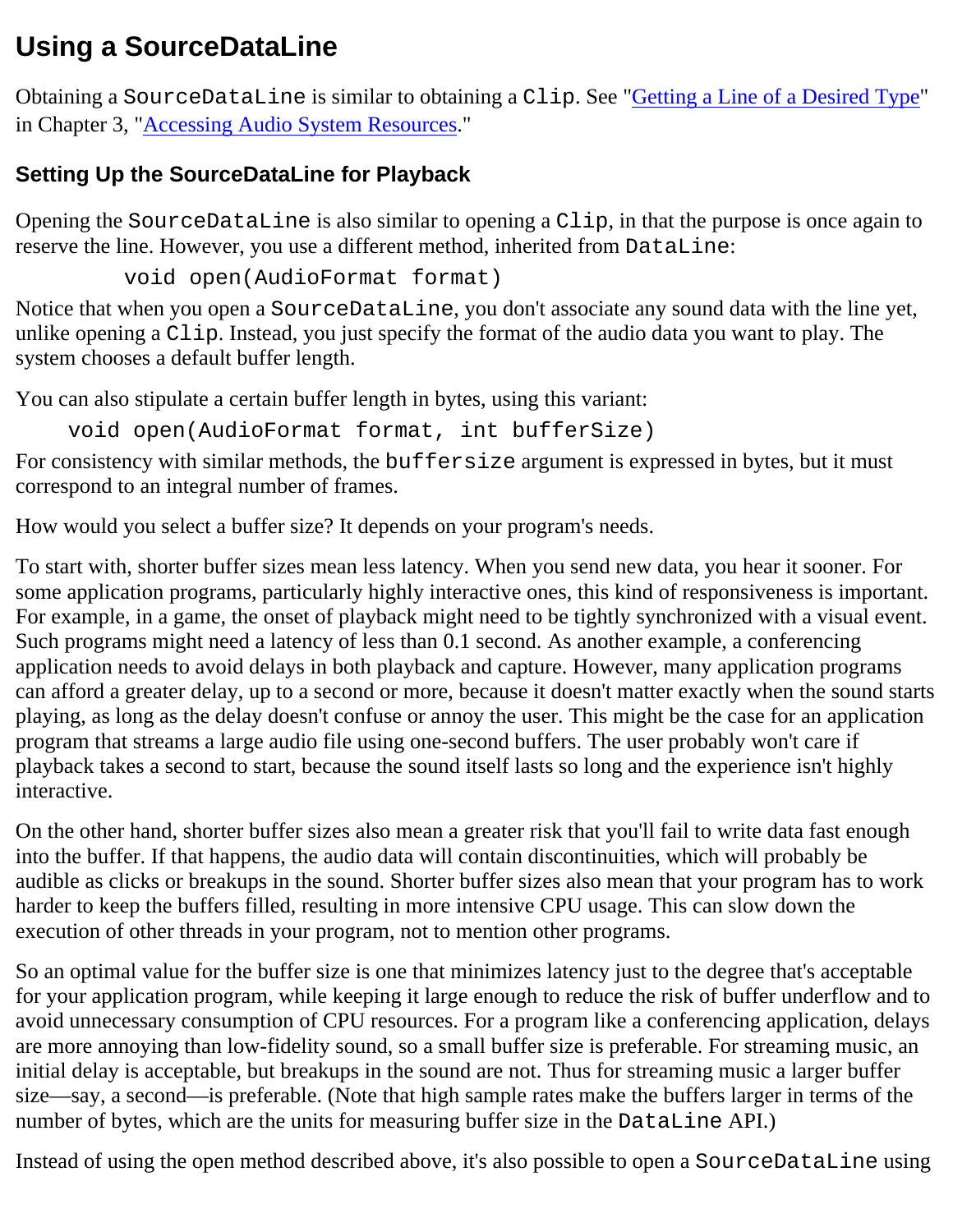Line's open() method, without arguments. In this case, the line is opened with its default audio format and buffer size. However, you can't change these later. If you want to know the line's default audio format and buffer size, you can invoke DataLine's getFormat and getBufferSize methods, even before the line has ever been opened.

### <span id="page-34-0"></span>**Starting and Stopping Playback**

Once the SourceDataLine is open, you can start playing sound. You do this by invoking DataLine's start method, and then writing data repeatedly to the line's playback buffer.

The start method permits the line to begin playing sound as soon as there's any data in its buffer. You place data in the buffer by the following method:

int write(byte[] b, int offset, int length)

The offset into the array is expressed in bytes, as is the array's length.

The line begins sending data as soon as possible to its mixer. When the mixer itself delivers the data to its target, the SourceDataLine generates a START event. (In a typical implementation of the Java Sound API, the delay between the moment that the source line delivers data to the mixer and the moment that the mixer delivers the data to its target is negligible—that is, much less than the time of one sample.) This START event gets sent to the line's listeners, as explained below under "[Monitoring a Line's Status](#page-36-0)." The line is now considered active, so the isActive method of DataLine will return true. Notice that all this happens only once the buffer contains data to play, not necessarily right when the start method is invoked. If you invoked start on a new SourceDataLine but never wrote data to the buffer, the line would never be active and a START event would never be sent. (However, in this case, the isRunning method of DataLine would return true.)

So how do you know how much data to write to the buffer, and when to send the second batch of data? Fortunately, you don't need to time the second invocation of write to synchronize with the end of the first buffer! Instead, you can take advantage of the write method's blocking behavior:

- The method returns as soon as the data has been written to the buffer. It doesn't wait until all the data in the buffer has finished playing. (If it did, you might not have time to write the next buffer without creating a discontinuity in the audio.)
- It's all right to try to write more data than the buffer will hold. In this case, the method blocks (doesn't return) until all the data you requested has actually been placed in the buffer. In other words, one buffer's worth of your data at a time will be written to the buffer and played, until the remaining data all fits in the buffer, at which point the method returns. Whether or not the method blocks, it returns as soon as the last buffer's worth of data from this invocation can be written. Again, this means that your code will in all likelihood regain control before playback of the last buffer's worth of data has finished.
- While in many contexts it is fine to write more data than the buffer will hold, if you want to be certain that the next write issued does not block, you can limit the number of bytes you write to the number that DataLine's available method returns.

Here's an example of iterating through chunks of data that are read from a stream, writing one chunk at a time to the SourceDataLine for playback: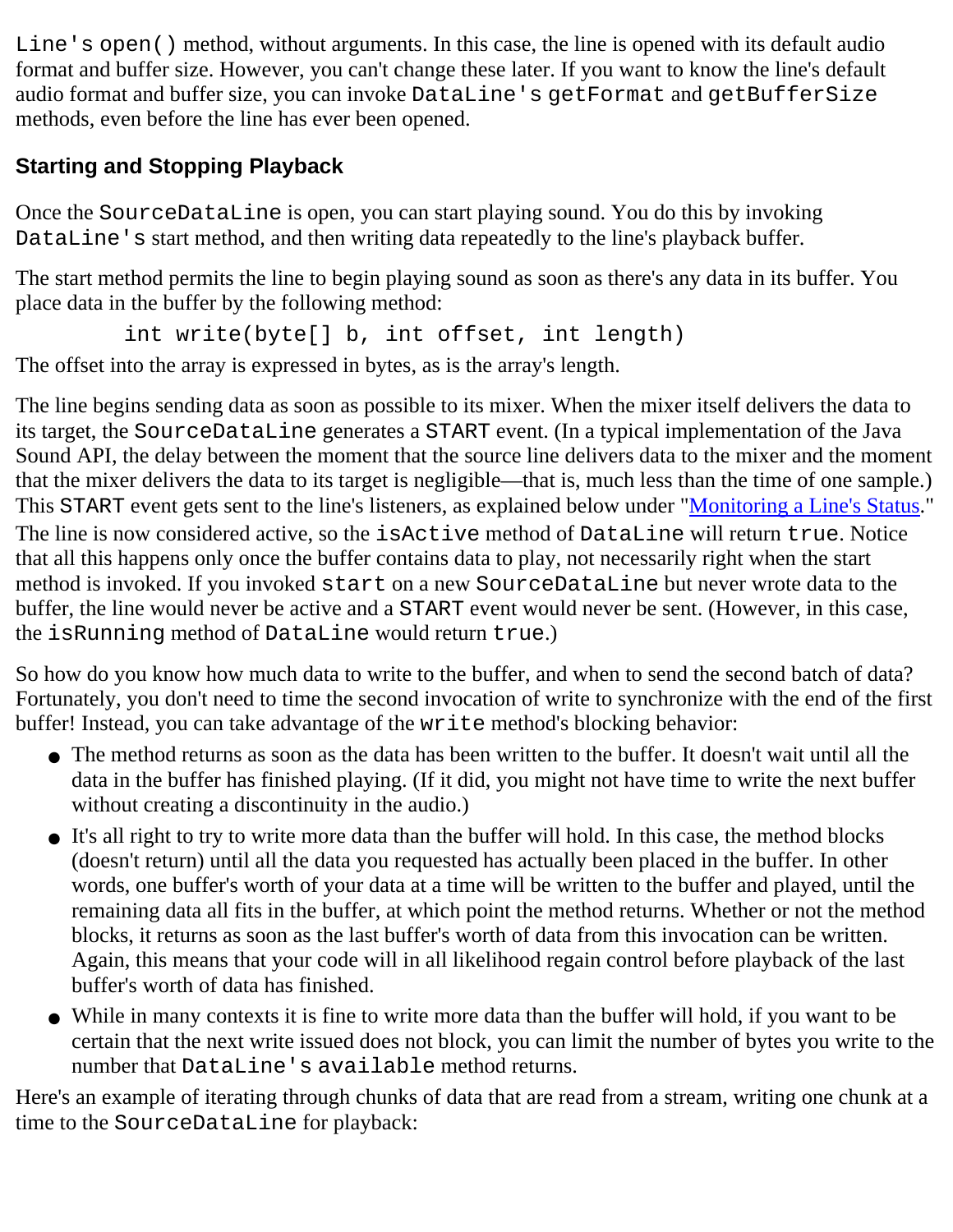```
// read chunks from a stream and write them to a source data 
line 
line.start();
while (total < totalToRead && !stopped)}
    numBytesRead = stream.read(myData, 0, numBytesToRead);
    if (numBytesRead == -1) break;
     total += numBytesRead; 
     line.write(myData, 0, numBytesRead);
}
```
If you don't want the write method to block, you can first invoke the available method (inside the loop) to find out how many bytes can be written without blocking, and then limit the numBytesToRead variable to this number, before reading from the stream. In the example given, though, blocking won't matter much, since the write method is invoked inside a loop that won't complete until the last buffer is written in the final loop iteration. Whether or not you use the blocking technique, you'll probably want to invoke this playback loop in a separate thread from the rest of the application program, so that your program doesn't appear to freeze when playing a long sound. On each iteration of the loop, you can test whether the user has requested playback to stop. Such a request needs to set the stopped boolean, used in the code above, to true.

Since write returns before all the data has finished playing, how do you learn when the playback has actually completed? One way is to invoke the drain method of DataLine after writing the last buffer's worth of data. This method blocks until all the data has been played. When control returns to your program, you can free up the line, if desired, without fear of prematurely cutting off the playback of any audio samples:

```
line.write(b, offset, numBytesToWrite); 
//this is the final invocation of write
line.drain();
line.stop();
line.close();
line = null;
```
You can intentionally stop playback prematurely, of course. For example, the application program might provide the user with a Stop button. Invoke DataLine's stop method to stop playback immediately, even in the middle of a buffer. This leaves any unplayed data in the buffer, so that if you subsequently invoke start, the playback resumes where it left off. If that's not what you want to happen, you can discard the data left in the buffer by invoking flush.

A SourceDataLine generates a STOP event whenever the flow of data has been stopped, whether this stoppage was initiated by the drain method, the stop method, or the flush method, or because the end of a playback buffer was reached before the application program invoked write again to provide new data. A STOP event doesn't necessarily mean that the stop method was invoked, and it doesn't necessarily mean that a subsequent invocation of isRunning will return false. It does, however, mean that isActive will return false. (When the start method has been invoked, the isRunning method will return true, even if a STOP event is generated, and it will begin to return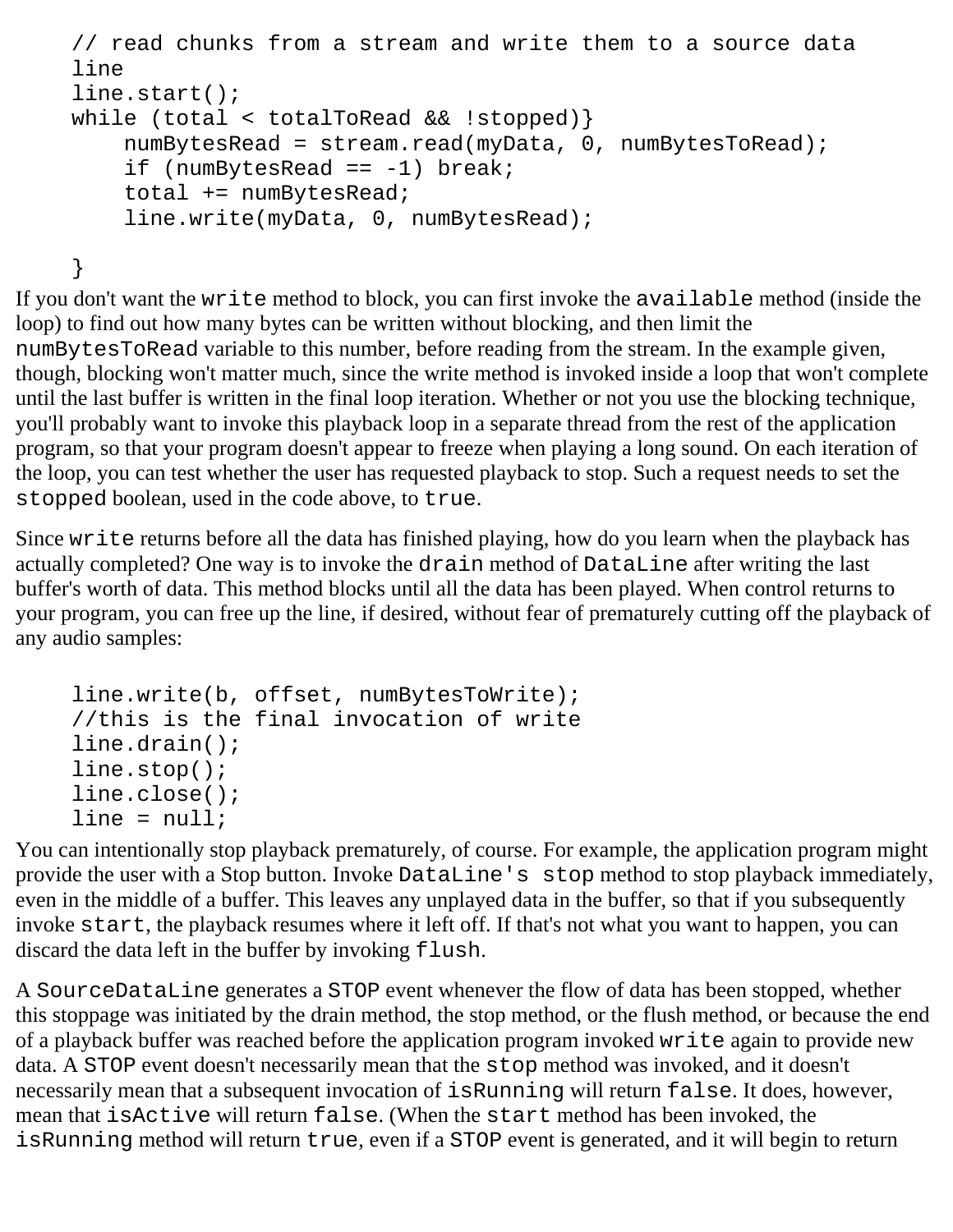false only once the stop method is invoked.) It's important to realize that START and STOP events correspond to isActive, not to isRunning.

## <span id="page-36-0"></span>**Monitoring a Line's Status**

Once you have started a sound playing, how do you find when it's finished? We saw one solution above—invoking the drain method after writing the last buffer of data—but that approach is applicable only to a SourceDataLine. Another approach, which works for both SourceDataLines and Clips, is to register to receive notifications from the line whenever the line changes its state. These notifications are generated in the form of LineEvent objects, of which there are four types: OPEN, CLOSE, START, and STOP.

Any object in your program that implements the LineListener interface can register to receive such notifications. To implement the LineListener interface, the object simply needs an update method that takes a LineEvent argument. To register this object as one of the line's listeners, you invoke the following Line method:

```
public void addLineListener(LineListener listener)
```
Whenever the line opens, closes, starts, or stops, it sends an update message to all its listeners. Your object can query the LineEvent that it receives. First you might invoke LineEvent.getLine to make sure the line that stopped is the one you care about. In the case we're discussing here, you want to know if the sound is finished, so you see whether the LineEvent is of type STOP. If it is, you might check the sound's current position, which is also stored in the LineEvent object, and compare it to the sound's length (if known) to see whether it reached the end and wasn't stopped by some other means (such as the user's clicking a Stop button, although you'd probably be able to determine that cause elsewhere in your code).

Along the same lines, if you need to know when the line is opened, closed, or started, you use the same mechanism. LineEvents are generated by different kinds of lines, not just Clips and SourceDataLines. However, in the case of a Port you can't count on getting an event to learn about a line's open or closed state. For example, a Port might be initially open when it's created, so you don't invoke the open method and the Port doesn't ever generate an OPEN event. (See ["Selecting Input and](#page-29-0) [Output Ports](#page-29-0)" in Chapter 3, ["Accessing Audio System Resources](#page-25-0).")

# **Synchronizing Playback on Multiple Lines**

If you're playing back multiple tracks of audio simultaneously, you probably want to have them all start and stop at exactly the same time. Some mixers facilitate this behavior with their synchronize method, which lets you apply operations such as open, close, start, and stop to a group of data lines using a single command, instead of having to control each line individually. Furthermore, the degree of accuracy with which operations are applied to the lines is controllable.

To find out whether a particular mixer offers this feature for a specified group of data lines, invoke the Mixer interface's isSynchronizationSupported method:

boolean isSynchronizationSupported(Line[] lines,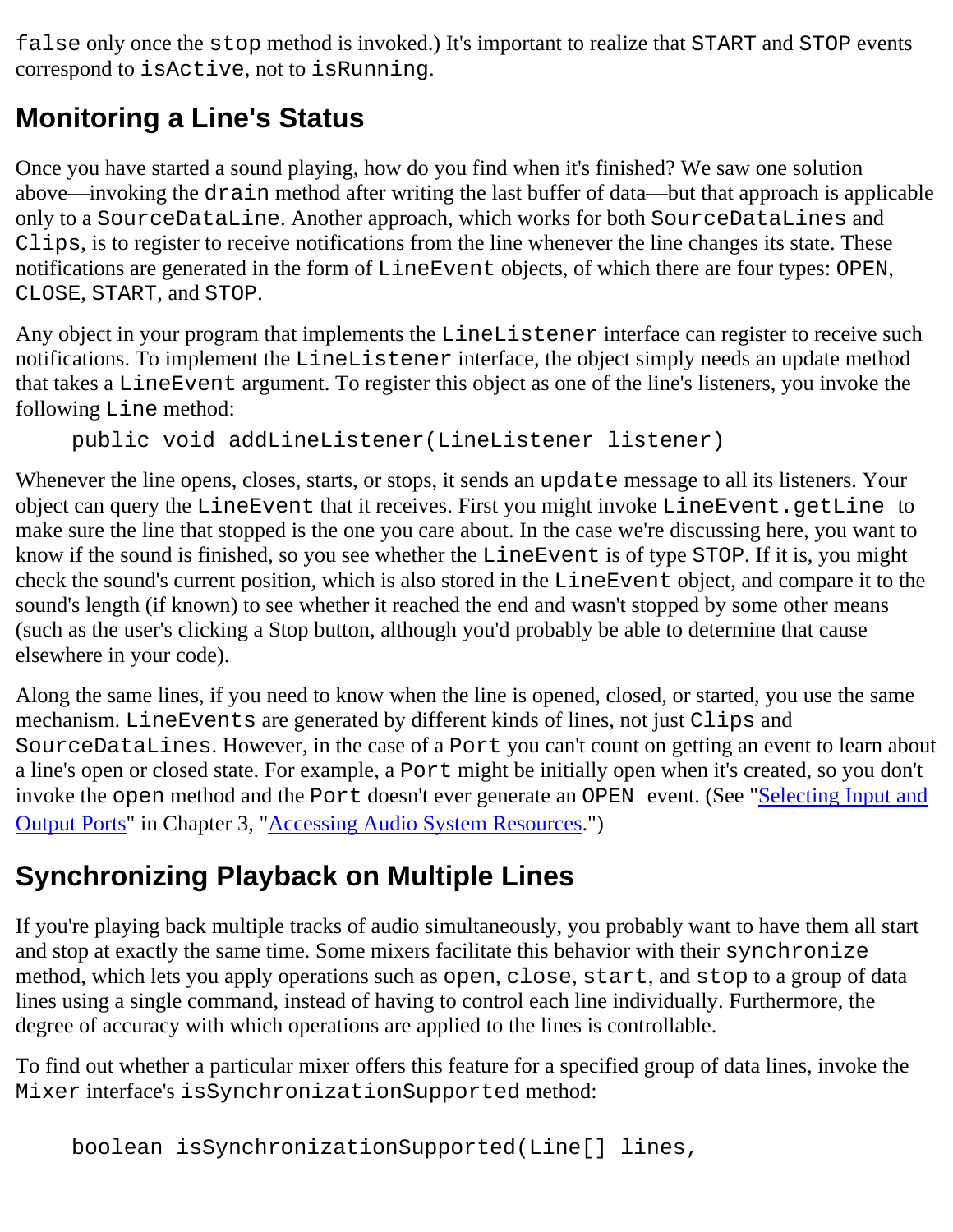```
 boolean maintainSync)
```
The first parameter specifies a group of specific data lines, and the second parameter indicates the accuracy with which synchronization must be maintained. If the second parameter is true, the query is asking whether the mixer is capable of maintaining sample-accurate precision in controlling the specified lines *at all times*; otherwise, precise synchronization is required only during start and stop operations, not throughout playback.

# **Processing the Outgoing Audio**

Some source data lines have signal-processing controls, such as gain, pan, reverb, and sample-rate controls. Similar controls, especially gain controls, might be present on the output ports as well. For more information on how to determine whether a line has such controls, and how to use them if it does, see Chapter 6, "[Processing Audio with Controls.](#page-42-0)"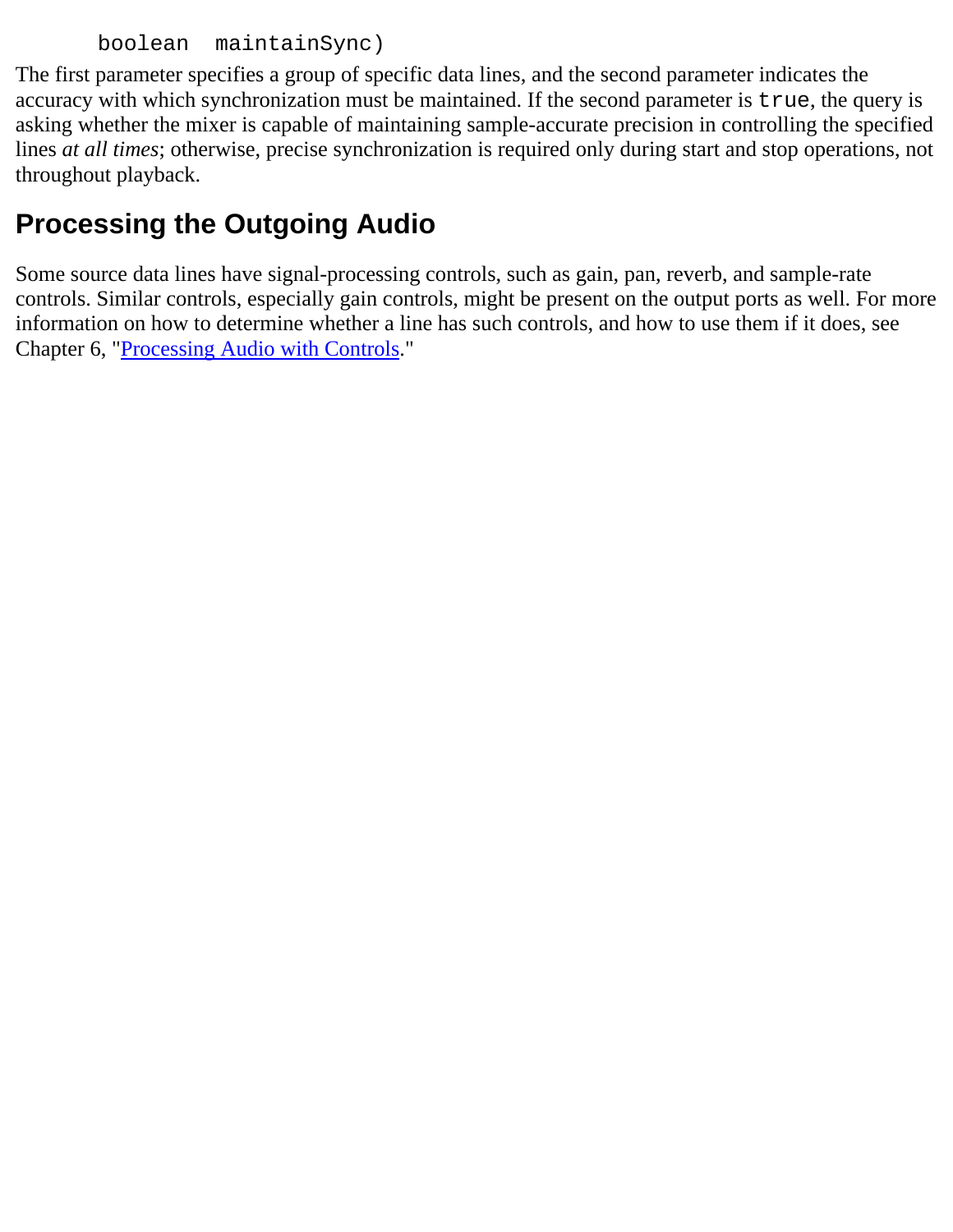# **Chapter 5: Capturing Audio**

*Capturing* refers to the process of obtaining a signal from outside the computer. A common application of audio capture is recording, such as recording the microphone input to a sound file. However, capturing isn't synonymous with recording, because recording implies that the application always saves the sound data that's coming in. An application that captures audio doesn't necessarily store the audio. Instead it might do something with the data as it's coming in—such as transcribe speech into text—but then discard each buffer of audio as soon as it's finished with that buffer.

As discussed in Chapter 2, ["Overview of the Sampled Package,](#page-15-0)" a typical audio-input system in an implementation of the JavaTM Sound API consists of:

- An input port, such as a microphone port or a line-in port, which feeds its incoming audio data 1. into:
- 2. A mixer, which places the input data in:
- 3. One or more target data lines, from which an application can retrieve the data.

Commonly, only one input port can be open at a time, but an audio-input mixer that mixes audio from multiple ports is also possible. Another scenario consists of a mixer that has no ports but instead gets its audio input over a network.

The TargetDataLine interface was introduced briefly under ["The Line Interface Hierarchy](#page-21-0)" in Chapter 2, "[Overview of the Sampled Package](#page-15-0)." TargetDataLine is directly analogous to the SourceDataLine interface, which was discussed extensively in Chapter 4, ["Playing Back](#page-31-0) [Audio](#page-31-0)." Recall that the SourceDataLine interface consists of:

- A write method to send audio to the mixer
- An available method to determine how much data can be written to the buffer without blocking

Similarly, TargetDataLine consists of:

- A read method to get audio from the mixer
- An available method to determine how much data can be read from the buffer without blocking

## **Setting Up a TargetDataLine**

The process of obtaining a target data line was described in Chapter 3, ["Accessing Audio System](#page-25-0) [Resources,](#page-25-0)" but we repeat it here for convenience:

TargetDataLine line;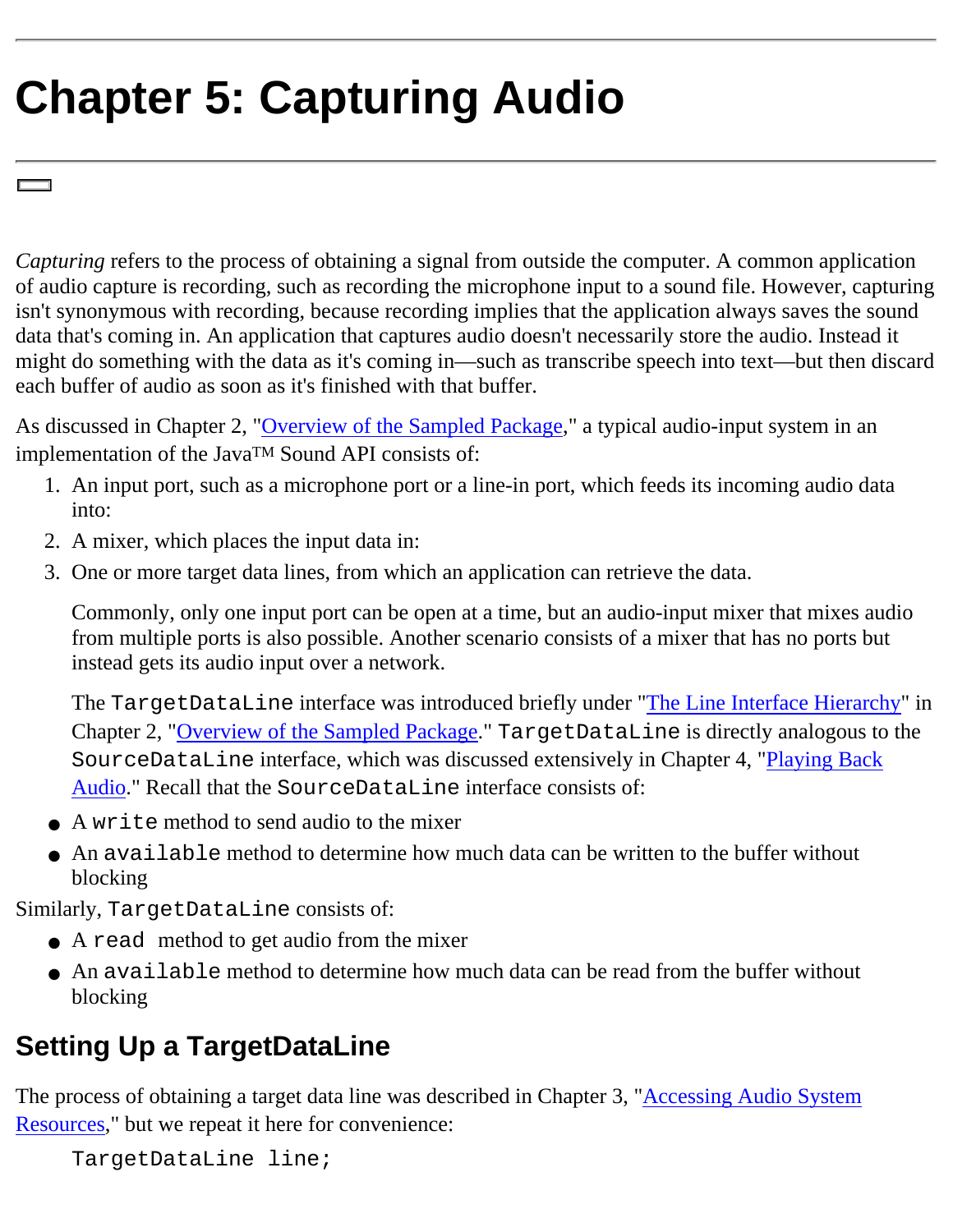```
DataLine.Info info = new DataLine.Info(TargetDataLine.class,
     format); // format is an AudioFormat object
if (!AudioSystem.isLineSupported(info)) {
     // Handle the error ... 
}
// Obtain and open the line.
try {
     line = (TargetDataLine) AudioSystem.getLine(info);
     line.open(format);
} catch (LineUnavailableException ex) {
     // Handle the error ... 
}
```
You could instead invoke Mixer's getLine method, rather than AudioSystem's.

As shown in this example, once you've obtained a target data line, you reserve it for your application's use by invoking the DataLine method open, exactly as was described in the case of a source data line in Chapter 4, "[Playing Back Audio](#page-31-0)." The single-parameter version of the open method causes the line's buffer to have the default size. You can instead set the buffer size according to your application's needs by invoking the two-parameter version:

```
 void open(AudioFormat format, int bufferSize)
```
When choosing a buffer size, keep in mind the tradeoff between the delays incurred by long buffers, on the one hand, and the risk of discontinuities in the audio if the buffers are so short that you can't retrieve the data fast enough, on the other hand. When capturing audio, you risk data overflow if you don't pull data from the filled buffers fast enough. If overflow occurs, some of the captured data will be discarded, which will probably cause audible clicks and skips in the sound. This is the opposite situation from playback, where you risk data underflow, which can result in gaps in the sound. (See Chapter 4, "[Playing](#page-31-0) [Back Audio](#page-31-0)," for more on choosing buffer sizes.)

### **Reading the Data from the TargetDataLine**

Once the line is open, it is ready to start capturing data, but it isn't active yet. To actually commence the audio capture, use the DataLine method start. This begins delivering input audio data to the line's buffer for your application to read. Your application should invoke start only when it's ready to begin reading from the line; otherwise a lot of processing is wasted on filling the capture buffer, only to have it overflow (that is, discard data).

To start retrieving data from the buffer, invoke TargetDataLine's read method:

```
int read(byte[] b, int offset, int length)
```
This method attempts to read length bytes of data into the array b, starting at the byte position offset in the array. The method returns the number of bytes actually read.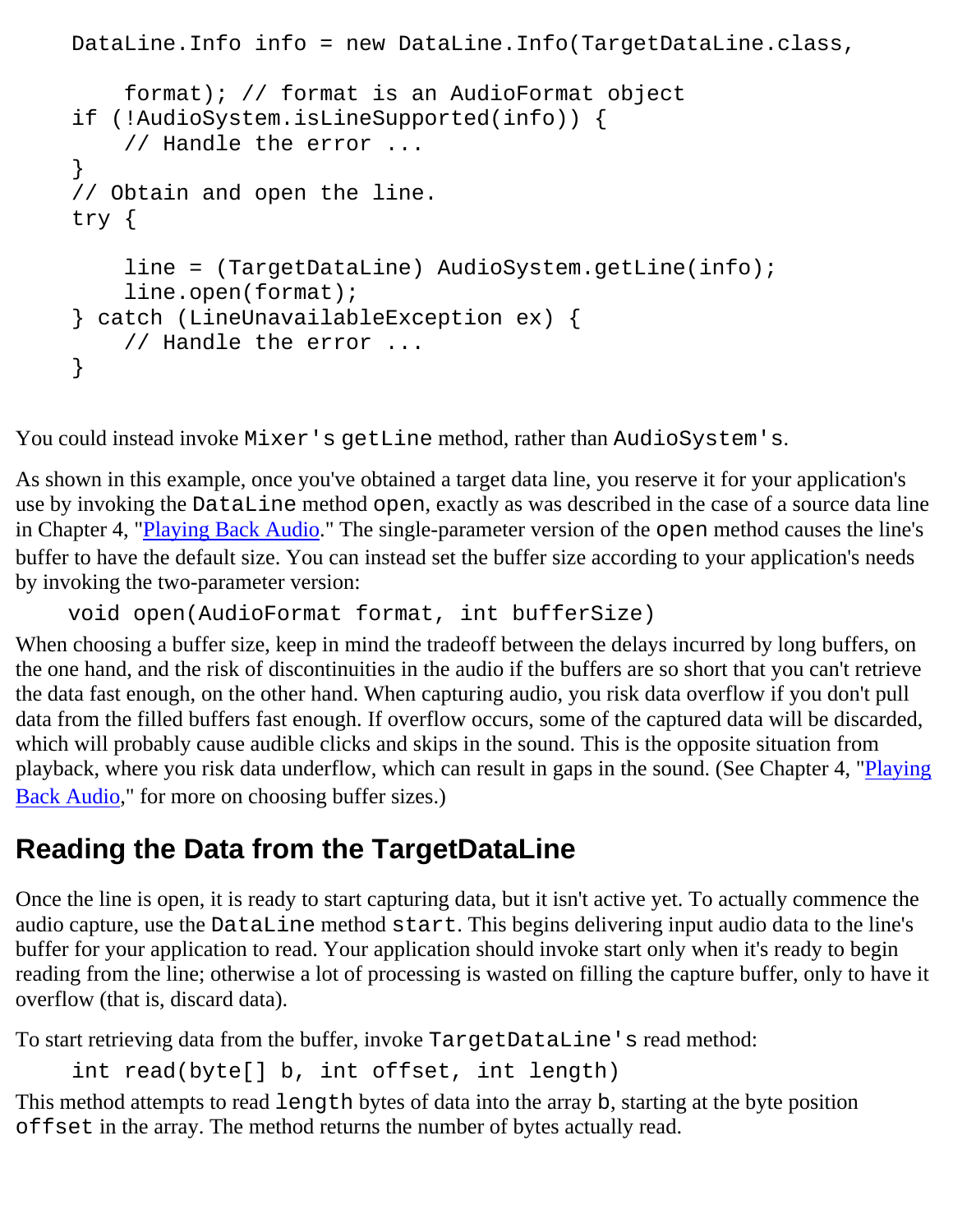As with SourceDataLine's write method, you can request more data than actually fits in the buffer, because the method blocks until the requested amount of data has been delivered, even if you request many buffers' worth of data.

To avoid having your application hang during recording, you can invoke the read method within a loop, until you've retrieved all the audio input, as in this example:

```
// Assume that the TargetDataLine, line, has already
// been obtained and opened.
ByteArrayOutputStream out = new ByteArrayOutputStream();
int numBytesRead;
byte[] data = new byte[line.getBufferSize() / 5];
// Begin audio capture.
line.start();
// Here, stopped is a global boolean set by another thread.
while (!stopped) {
    // Read the next chunk of data from the TargetDataLine.
   numBytesRead = line.read(data, 0, data.length); // Save this chunk of data.
    out.write(data, 0, numBytesRead);
}
```
Notice that in this example, the size of the byte array into which the data is read is set to be one-fifth the size of the line's buffer. If you instead make it as big as the line's buffer and try to read the entire buffer, you need to be very exact in your timing, because data will be dumped if the mixer needs to deliver data to the line while you are reading from it. By using some fraction of the line's buffer size, as shown here, your application will be more successful in sharing access to the line's buffer with the mixer.

The read method of TargetDataLine takes three arguments: a byte array, an offset into the array, and the number of bytes of input data that you would like to read. In this example, the third argument is simply the length of your byte array. The read method returns the number of bytes that were actually read into your array.

Typically, you read data from the line in a loop, as in this example. Within the while loop, each chunk of retrieved data is processed in whatever way is appropriate for the application—here, it's written to a ByteArrayOutputStream. Not shown here is the use of a separate thread to set the boolean stopped, which terminates the loop. This boolean's value might be set to true when the user clicks a Stop button, and also when a listener receives a CLOSE or STOP event from the line. The listener is necessary for CLOSE events and recommended for STOP events. Otherwise, if the line gets stopped somehow without stopped being set to true, the while loop will capture zero bytes on each iteration, running fast and wasting CPU cycles. A more thorough code example would show the loop being re-entered if capture becomes active again.

As with a source data line, it's possible to drain or flush a target data line. For example, if you're recording the input to a file, you'll probably want to invoke the drain method when the user clicks a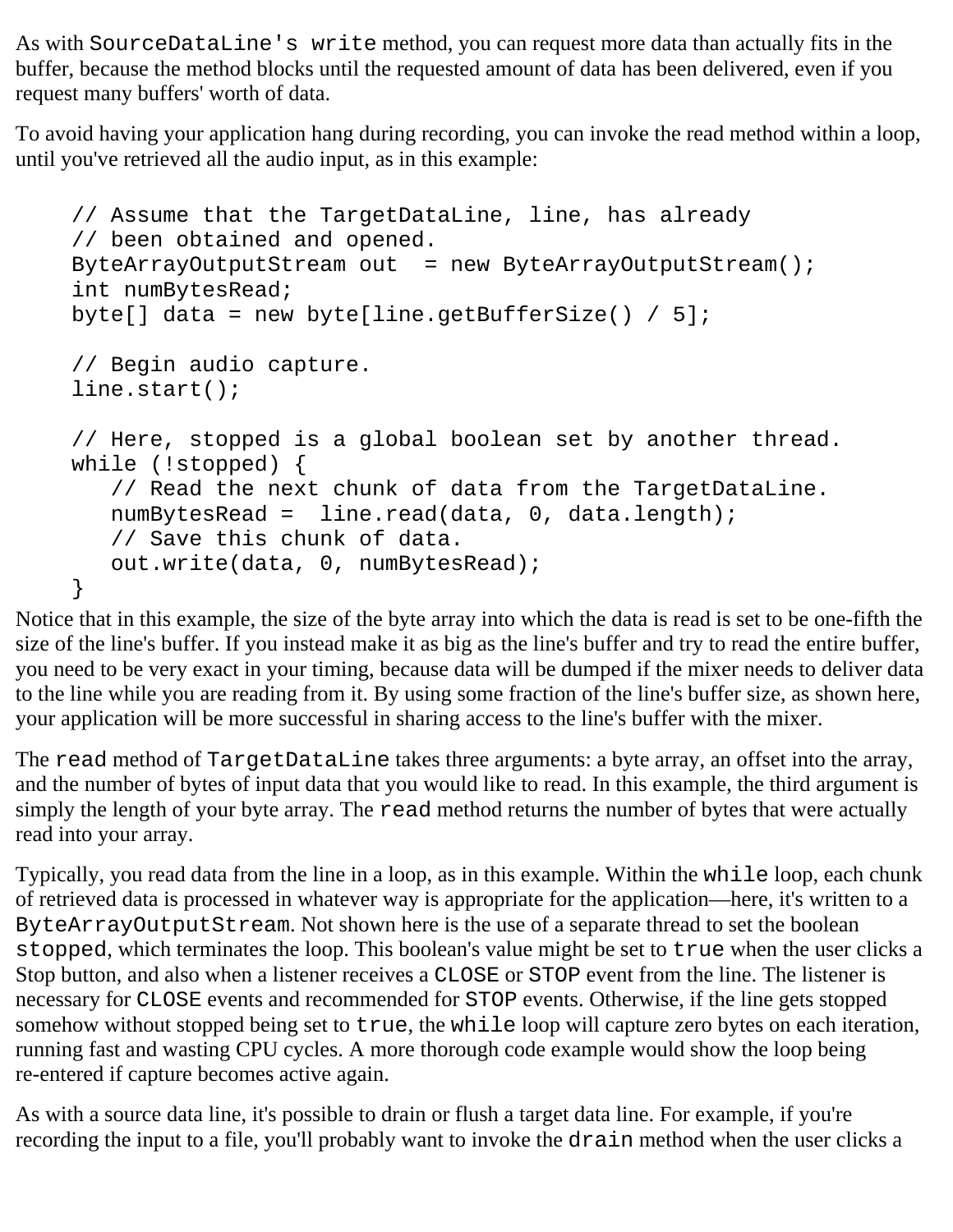Stop button. The drain method will cause the mixer's remaining data to get delivered to the target data line's buffer. If you don't drain the data, the captured sound might seem to be truncated prematurely at the end.

There might be some cases where you instead want to flush the data. In any case, if you neither flush nor drain the data, it will be left in the mixer. This means that when capture recommences, there will be some leftover sound at the beginning of the new recording, which might be undesirable. It can be useful, then, to flush the target data line before restarting the capture.

# **Monitoring the Line's Status**

Because the TargetDataLine interface extends DataLine, target data lines generate events in the same way source data lines do. You can register an object to receive events whenever the target data line opens, closes, starts, or stops. For more information, see "[Monitoring the Line's Status](#page-36-0)" in Chapter 4, "[Playing Back Audio](#page-31-0)."

## **Processing the Incoming Audio**

Like some source data lines, some mixers' target data lines have signal-processing controls, such as gain, pan, reverb, or sample-rate controls. The input ports might have similar controls, especially gain controls. For more information on how to determine whether a line has such controls, and how to use them if it does, see Chapter 6, "[Processing Audio with Controls.](#page-42-0)"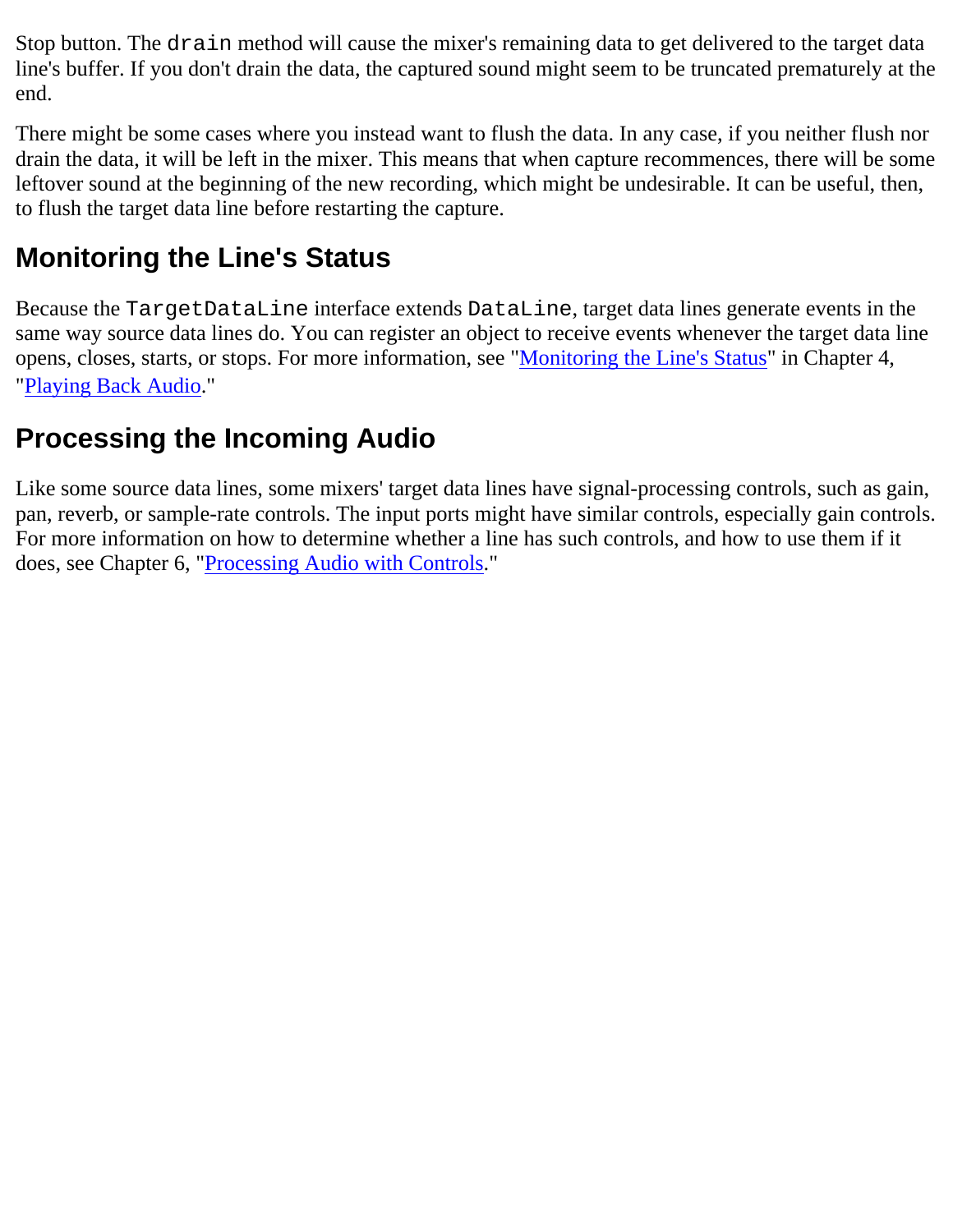# <span id="page-42-0"></span>**Chapter 6: Processing Audio with Controls**

Previous chapters have discussed how to play or capture audio samples. The implicit goal has been to deliver samples as faithfully as possible, without modification (other than possibly mixing the samples with those from other audio lines). Sometimes, however, you want to be able to modify the signal. The user might want it to sound louder, quieter, fuller, more reverberant, higher or lower in pitch, and so on. This chapter discusses the Java™ Sound API features that provide these kinds of signal processing.

There are two ways to apply signal processing:

- You can use any processing supported by the mixer or its component lines, by querying for Control objects and then setting the controls as the user desires. Typical controls supported by mixers and lines include gain, pan, and reverberation controls.
- If the kind of processing you need isn't provided by the mixer or its lines, your program can operate directly on the audio bytes, manipulating them as desired.

This chapter discusses the first technique in greater detail, because there is no special API for the second technique.

### **Introduction to Controls**

A mixer can have various sorts of signal-processing controls on some or all of its lines. For example, a mixer used for audio capture might have an input port with a gain control, and target data lines with gain and pan controls. A mixer used for audio playback might have sample-rate controls on its source data lines. In each case, the controls are all accessed through methods of the Line interface.

Because the Mixer interface extends Line, the mixer itself can have its own set of controls. These might serve as master controls affecting all the mixer's source or target lines. For example, the mixer might have a master gain control whose value in decibels is added to the values of individual gain controls on its target lines.

Others of the mixer's own controls might affect a special line, neither a source nor a target, that the mixer uses internally for its processing. For example, a global reverb control might choose the sort of reverberation to apply to a mixture of the input signals, and this "wet" (reverberated) signal would get mixed back into the "dry" signal before delivery to the mixer's target lines.

If the mixer or any of its lines have controls, you might wish to expose the controls via graphical objects in your program's user interface, so that the user can adjust the audio characteristics as desired. The controls are not themselves graphical; they just allow you to retrieve and change their settings. It's up to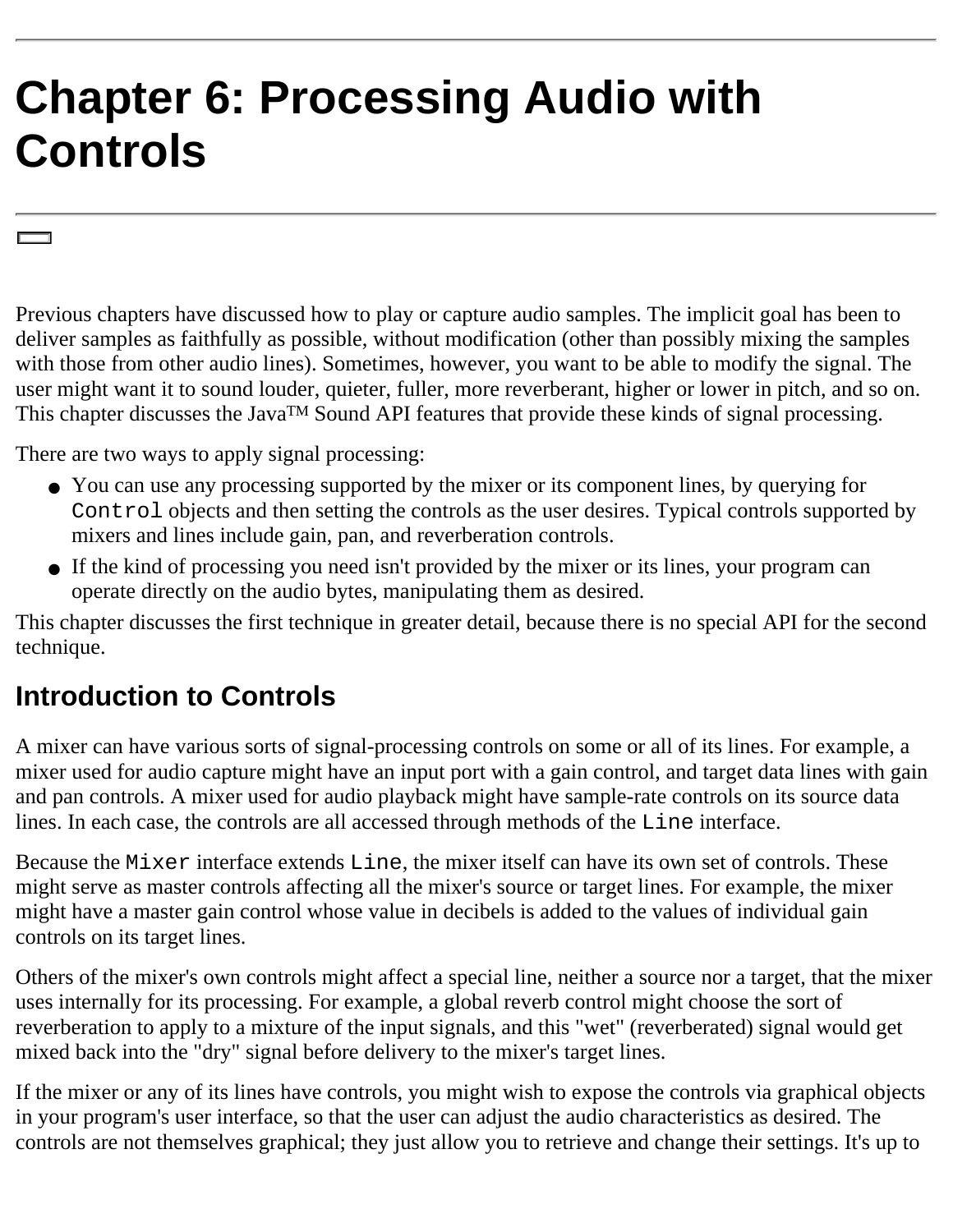you to decide what sort of graphical representations (sliders, buttons, etc.), if any, to use in your program.

All controls are implemented as concrete subclasses of the abstract class Control. Many typical audio-processing controls can be described by abstract subclasses of Control based on a data type (such as boolean, enumerated, or float). Boolean controls, for example, represent binary-state controls, such as on/off controls for mute or reverb. Float controls, on the other hand, are well suited to represent continuously variable controls, such as pan, balance, or volume.

The Java Sound API specifies the following abstract subclasses of Control:

- BooleanControl—represents a binary-state (true or false) control. For example, mute, solo, and on/off switches would be good candidates for BooleanControls.
- FloatControl—data model providing control over a range of floating-point values. For example, volume and pan are FloatControls that could be manipulated via a dial or slider.
- EnumControl—offers a choice from a set of objects. For example, you might associate a set of buttons in the user interface with an EnumControl to select one of several preset reverberation settings.
- CompoundControl—provides access to a collection of related items, each of which is itself an instance of a Control subclass. CompoundControls represent multi-control modules such as graphic equalizers. (A graphic equalizer would typically be depicted by a set of sliders, each affecting a FloatControl.)

Each subclass of Control above has methods appropriate for its underlying data type. Most of the classes include methods that set and get the control's current value(s), get the control's label(s), and so on.

Of course, each class has methods that are particular to it and the data model represented by the class. For example, EnumControl has a method that lets you get the set of its possible values, and FloatControl permits you to get its minimum and maximum values, as well as the precision (increment or step size) of the control.

Each subclass of Control has a corresponding Control.Type subclass, which includes static instances that identify specific controls.

The following table shows each Control subclass, its corresponding Control.Type subclass, and the static instances that indicate specific kinds of controls:

| Control        | Control. Type                               | Control. Type instances |
|----------------|---------------------------------------------|-------------------------|
| BooleanControl | BooleanControl.Type                         | <b>MUTE</b>             |
|                |                                             | Mute status of line     |
|                |                                             | APPLY REVERB            |
|                |                                             | Reverberation on/off    |
|                | CompoundControl CompoundControl.Type (none) |                         |
|                |                                             |                         |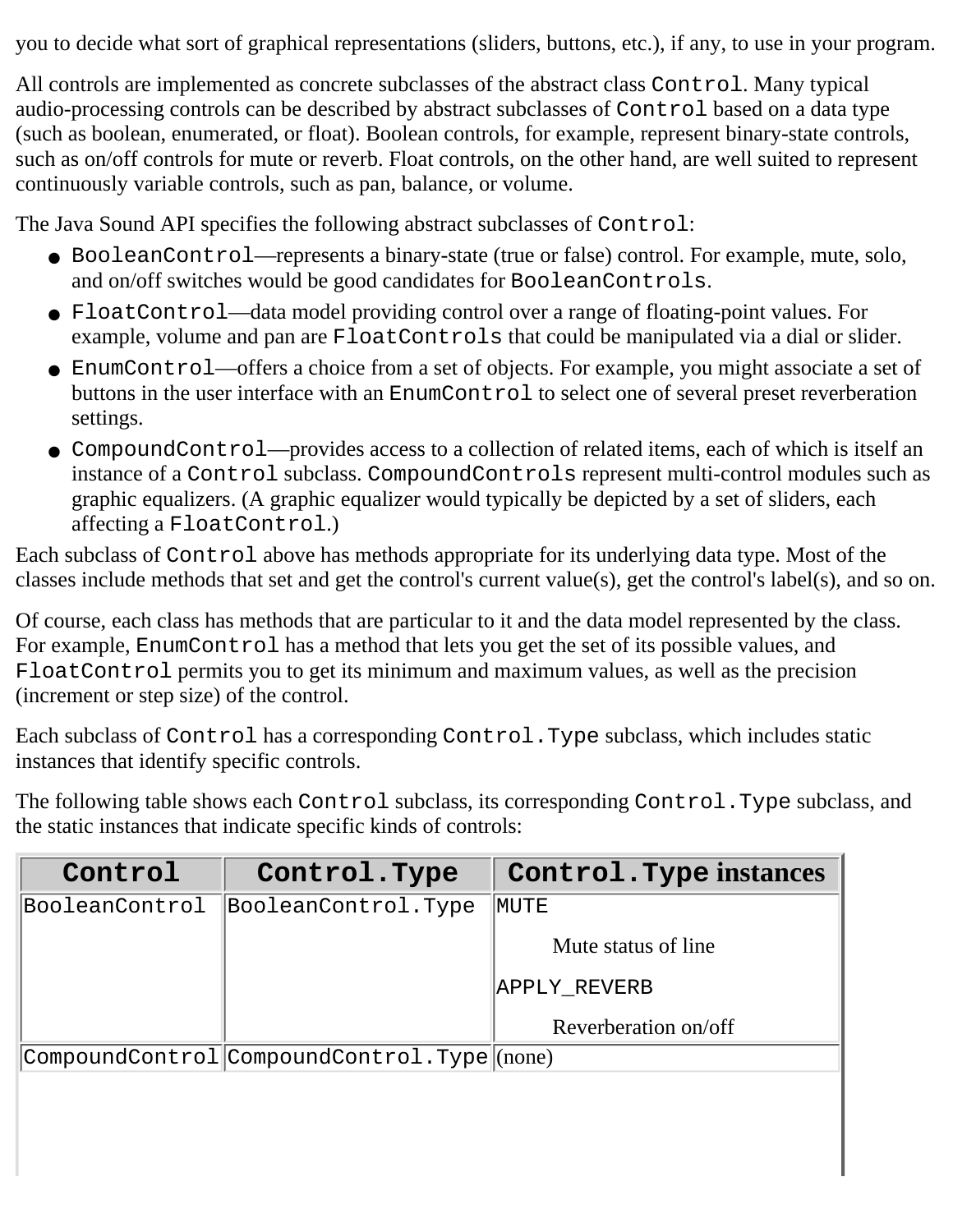| EnumControl  | EnumControl.Type  | REVERB                                                              |
|--------------|-------------------|---------------------------------------------------------------------|
|              |                   | Access to reverb settings<br>(each is an instance of<br>ReverbType) |
| FloatControl | FloatControl.Type | AUX_RETURN                                                          |
|              |                   | Auxiliary return gain on a<br>line                                  |
|              |                   | AUX_SEND                                                            |
|              |                   | Auxiliary send gain on a<br>line                                    |
|              |                   | BALANCE                                                             |
|              |                   | Left-right volume balance                                           |
|              |                   | MASTER_GAIN                                                         |
|              |                   | Overall gain on a line                                              |
|              |                   | $\overline{\mathrm{PAN}}$                                           |
|              |                   | Left-right position                                                 |
|              |                   | REVERB_RETURN                                                       |
|              |                   | Post-reverb gain on a line                                          |
|              |                   | REVERB_SEND                                                         |
|              |                   | Pre-reverb gain on a line                                           |
|              |                   | SAMPLE_RATE                                                         |
|              |                   | Playback sample rate                                                |
|              |                   | VOLUME                                                              |
|              |                   | Volume on a line                                                    |

An implementation of the Java Sound API can provide any or all of these control types on its mixers and lines. It can also supply additional control types not defined in the Java Sound API. Such control types could be implemented via concrete subclasses of any of these four abstract subclasses, or via additional Control subclasses that don't inherit from any of these four abstract subclasses. An application program can query each line to find what controls it supports.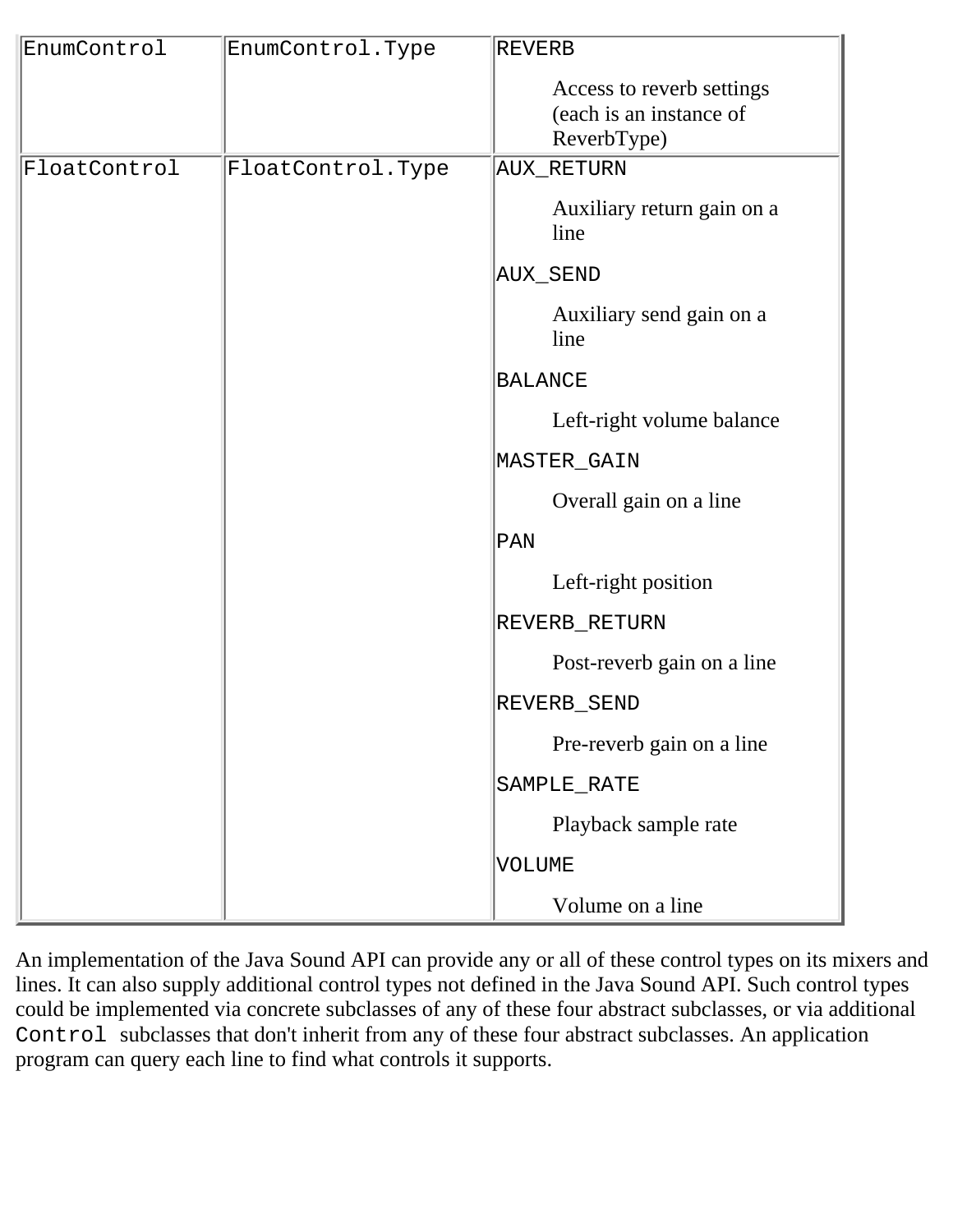## **Getting a Line that Has the Desired Controls**

In many cases, an application program will simply display whatever controls happen to be supported by the line in question. If the line doesn't have any controls, so be it. But what if it's important to find a line that has certain controls? In that case, you can use a Line.Info to obtain a line that has the right characteristics, as described under ["Getting a Line of a Desired Type"](#page-27-0) in Chapter 3, "[Accessing Audio](#page-25-0) [System Resources](#page-25-0)."

For example, suppose you prefer an input port that lets the user set the volume of the sound input. The following code excerpt shows how one might query the default mixer to determine whether it has the desired port and control:

```
Port lineIn;
FloatControl volCtrl;
try {
   mixer = AudioSystem.getMixer(null);
   lineIn = (Port)mixer.getLine(Port.Info.LINE_IN);
   lineIn.open();
  volCtrl = (FloatControl) lineIn.getControl(
       FloatControl.Type.VOLUME);
   // Assuming getControl call succeeds, 
   // we now have our LINE_IN VOLUME control.
} catch (Exception e) {
   System.out.println("Failed trying to find LINE_IN"
     + " VOLUME control: exception = " + e);
}
if (volCtrl != null)
   // ...
```
## **Getting the Controls from the Line**

An application program that needs to expose controls in its user interface might simply query the available lines and controls, and then display an appropriate user-interface element for every control on every line of interest. In such a case, the program's only mission is to provide the user with "handles" on the control; not to know what those controls do to the audio signal. As long as the program knows how to map a line's controls into user-interface elements, the Java Sound API architecture of Mixer, Line, and Control will generally take care of the rest.

For example, suppose your program plays back sound. You're using a SourceDataLine, which you've obtained as described under ["Getting a Line of a Desired Type](#page-27-0)" in Chapter 3, "[Accessing Audio](#page-25-0) [System Resources](#page-25-0)." You can access the line's controls by invoking the Line method:

```
Control[] getControls()
```
Then, for each of the controls in this returned array, you then use the following Control method to get the control's type:

```
Control.Type getType()
```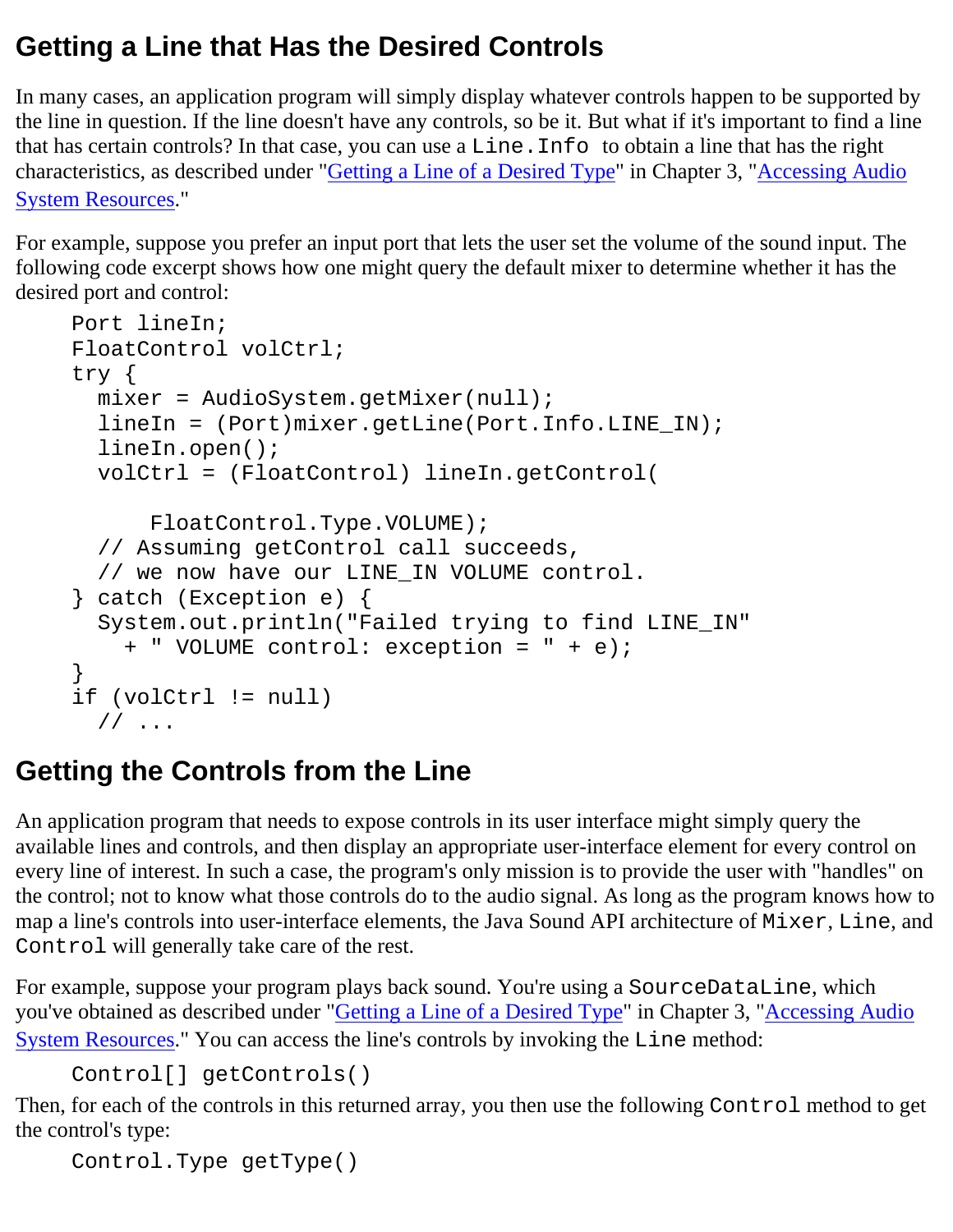Knowing the specific Control.Type instance, your program can display a corresponding user-interface element. Of course, choosing "a corresponding user-interface element" for a specific Control.Type depends on the approach taken by your program. On the one hand, you might use the same kind of element to represent all Control. Type instances of the same class. This would require you to query the *class* of the Control. Type instance using, for example, the Object.getClass method. Let's say the result matched BooleanControl.Type. In this case, your program might display a generic checkbox or toggle button, but if its class matched FloatControl.Type, then you might display a graphic slider.

On the other hand, your program might distinguish between different types of controls—even those of the same class—and use a different user-interface element for each one. This would require you to test the *instance* returned by Control's getType method. Then if, for example, the type matched BooleanControl.Type.APPLY\_REVERB, your program might display a checkbox; while if the type matched BooleanControl.Type.MUTE, you might instead display a toggle button.

## **Using a Control to Change the Audio Signal**

### **Note**

The current implementation requires that to change the value of a Control its corresponding Line must be open.

Now that you know how to access a control and determine its type, this section will describe how to use Controls to change aspects of the audio signal. This section doesn't cover every available control; rather, it provides a few examples in this area to show you how to get started. These example include:

- Controlling a line's mute state
- Changing a line's volume
- Selecting among various reverberation presets

Suppose that your program has accessed all of its mixers, their lines and the controls on those lines, and that it has a data structure to manage the logical associations between the controls and their corresponding user-interface elements. Then, translating the user's manipulations of those controls into the corresponding Control methods becomes a fairly straightforward matter.

The following subsections describe some of the methods that must be invoked to affect the changes to specific controls.

### **Controlling a Line's Mute State**

Controlling the mute state of any line is simply a matter of calling the following BooleanControl method:

```
void setValue(boolean value)
```
(Presumably, the program knows, by referring to its control-management data structures, that the mute is an instance of a BooleanControl.) To mute the signal that's passing through the line, the program invokes the method above, specifying true as the value. To turn muting off, permitting the signal to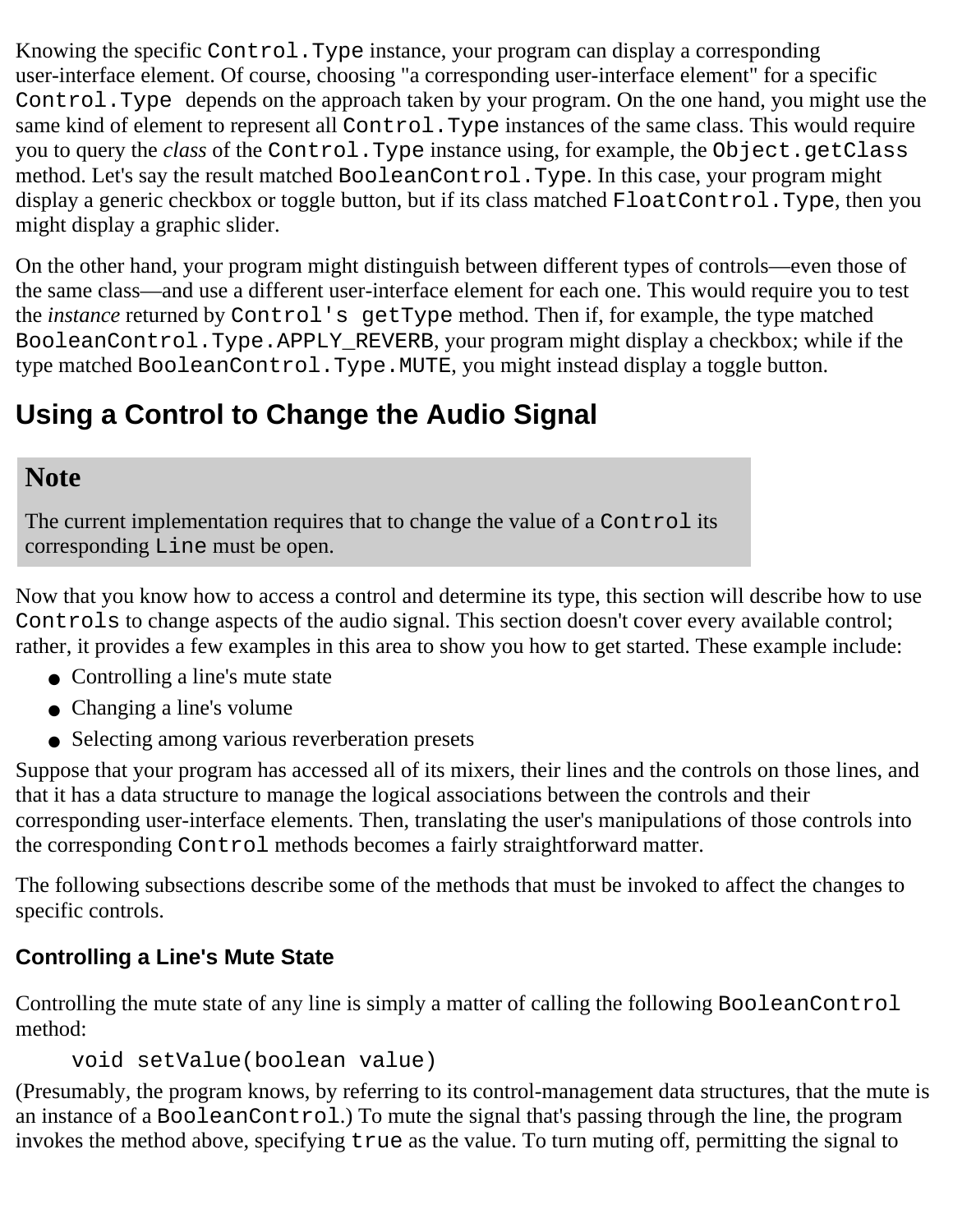flow through the line, the program invokes the method with the parameter set to false.

#### **Changing a Line's Volume**

Let's assume your program associates a particular graphic slider with a particular line's volume control. The value of a volume control (i.e., FloatControl.Type.VOLUME) is set using the following FloatControl method:

void setValue(float newValue)

Detecting that the user moved the slider, the program gets the slider's current value and passes it, as the parameter newValue, to the method above. This changes the volume of the signal flowing though the line that "owns" the control.

#### **Selecting among Various Reverberation Presets**

Let's suppose that our program has a mixer with a line that has a control of type EnumControl.Type.REVERB. Calling the EnumControl method:

```
java.lang.Objects[] getValues()
```
on that control produces an array of ReverbType objects. If desired, the particular parameter settings of each of these objects can be accessed using the following ReverbType methods:

```
int getDecayTime() 
int getEarlyReflectionDelay() 
float getEarlyReflectionIntensity() 
int getLateReflectionDelay() 
float getLateReflectionIntensity()
```
For example, if a program only wants a single reverb setting that sounds like a cavern, it can iterate over the ReverbType objects until it finds one for which getDecayTime returns a value greater than 2000. For a thorough explanation of these methods, including a table of representative return values, see the API reference documentation for javax.sound.sampled.ReverbType.

Typically, though, a program will create a user-interface element, for example, a radio button, for each of the ReverbType objects within the array returned by the getValues method. When the user clicks on one of these radio buttons, the program invokes the EnumControl method

```
void setValue(java.lang.Object value)
```
where value is set to the ReverbType that corresponds to the newly engaged button. The audio signal sent through the line that "owns" this EnumControl will then be reverberated according to the parameter settings that constitute the control's current ReverbType (i.e., the particular ReverbType specified in the value argument of the setValue method).

So, from our application program's perspective, enabling a user to move from one reverberation preset (i.e., ReverbType) to another is simply a matter of connecting each element of the array returned by getValues to a distinct radio button.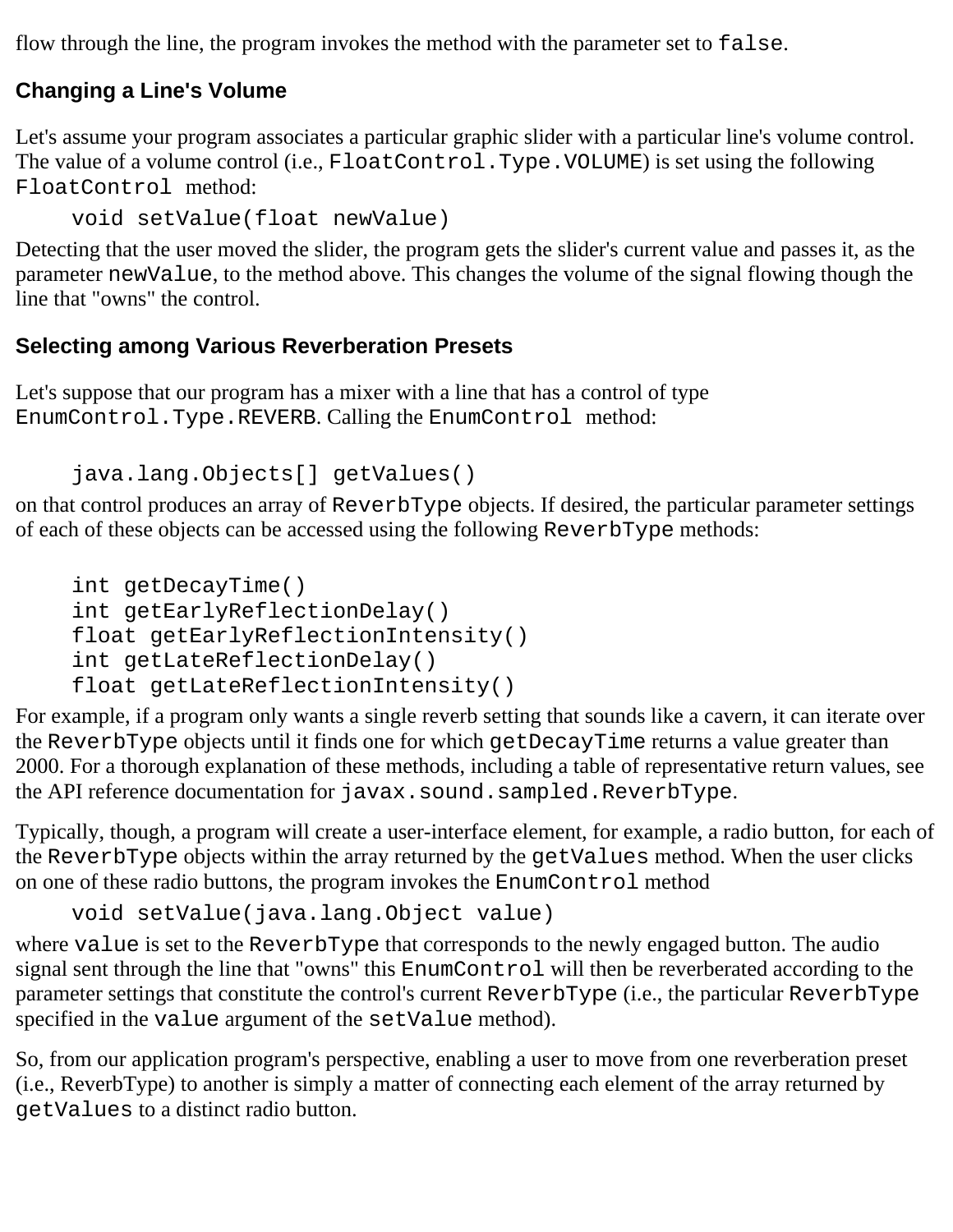## **Manipulating the Audio Data Directly**

The Control API allows an implementation of the Java Sound API, or a third-party provider of a mixer, to supply arbitrary sorts of signal processing through controls. But what if no mixer offers the kind of signal processing you need? It will take more work, but you might be able to implement the signal processing in your program. Because the Java Sound API gives you access to the audio data as an array of bytes, you can alter these bytes in any way you choose.

If you're processing incoming sound, you can read the bytes from a TargetDataLine and then manipulate them. An algorithmically trivial example that can yield sonically intriguing results is to play a sound backwards by arranging its frames in reverse order. This trivial example may not be of much use for your program, but there are numerous sophisticated digital signal processing (DSP) techniques that might be more appropriate. Some examples are equalization, dynamic-range compression, peak limiting, and time stretching or compression, as well as special effects such as delay, chorus, flanging, distortion, and so on.

To play back processed sound, you can place your manipulated array of bytes into a SourceDataLine or Clip. Of course, the array of bytes need not be derived from an existing sound. You can synthesize sounds from scratch, although this requires some knowledge of acoustics or else access to sound-synthesis functions. For either processing or synthesis, you may want to consult an audio DSP textbook for the algorithms in which you're interested, or else import a third-party library of signal-processing functions into your program. For playback of synthesized sound, consider whether the Synthesizer API in the javax.sound.midi package meets your needs instead. (See Chapter 12, "[Synthesizing Sound](#page-89-0).")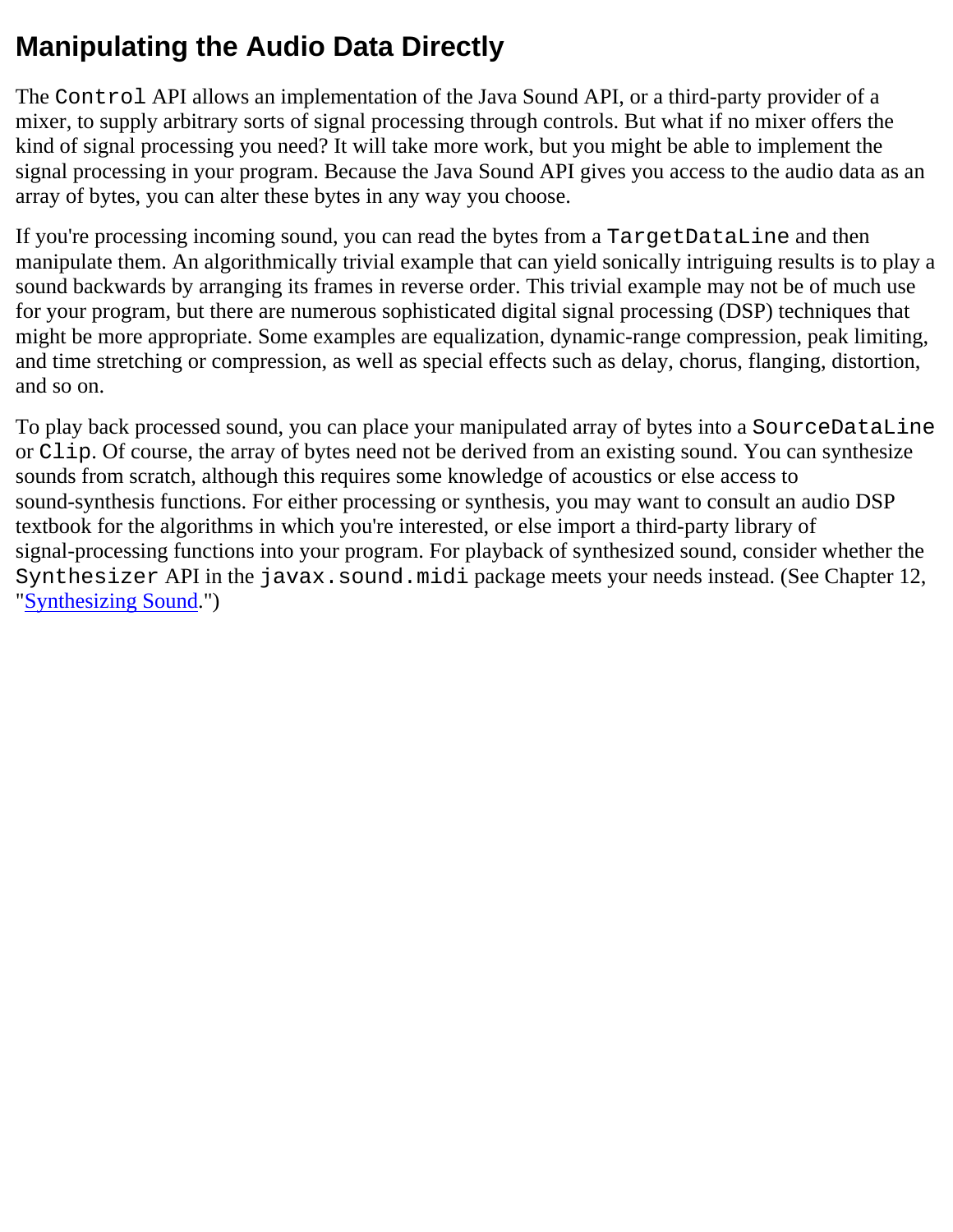# **Chapter 7: Using Files and Format Converters**

Most application programs that deal with sound need to read sound files or audio streams. This is common functionality, regardless of what the program may subsequently do with the data it reads (such as play, mix, or process it). Similarly, many programs need to write sound files (or streams). In some cases, the data that has been read (or that will be written) needs to be converted to a different format.

As was briefly mentioned in Chapter 3, "[Accessing Audio System Resources](#page-25-0)," the Java<sup>TM</sup> Sound API provides application developers with various facilities for file input/output and format translations. Application programs can read, write, and translate between a variety of sound file formats and audio data formats.

Chapter 2, "[Overview of the Sampled Package](#page-15-0)," introduced the main classes related to sound files and audio data formats. As a review:

- A stream of audio data, as might be read from or written to a file, is represented by an AudioInputStream object. (AudioInputStream inherits from java.io.InputStream.)
- The format of this audio data is represented by an AudioFormat object. ●

This format specifies how the audio samples themselves are arranged, but not the structure of a file that they might be stored in. In other words, an AudioFormat describes "raw" audio data, such as the system might hand your program after capturing it from a microphone input or after parsing it from a sound file. An AudioFormat includes such information as the encoding, the byte order, the number of channels, the sampling rate, and the number of bits per sample.

- There are several well-known, standard formats for sound files, such as WAV, AIFF, or AU. The different types of sound file have different structures for storing audio data as well as for storing descriptive information about the audio data. A sound file format is represented in the Java Sound API by an AudioFileFormat object. The AudioFileFormat includes an AudioFormat object to describe the format of the audio data stored in the file, and also includes information about the file type and the length of the data in the file.
- The AudioSystem class provides methods for (1) storing a stream of audio data from an AudioInputStream into an audio file of a particular type (in other words, writing a file), (2) extracting a stream of audio bytes (an AudioInputStream) from an audio file (in other words, reading a file), and (3) converting audio data from one data format to another. The present chapter, which is divided into three sections, explains these three kinds of activity.

Note that an implementation of the Java Sound API does not necessarily provide comprehensive facilities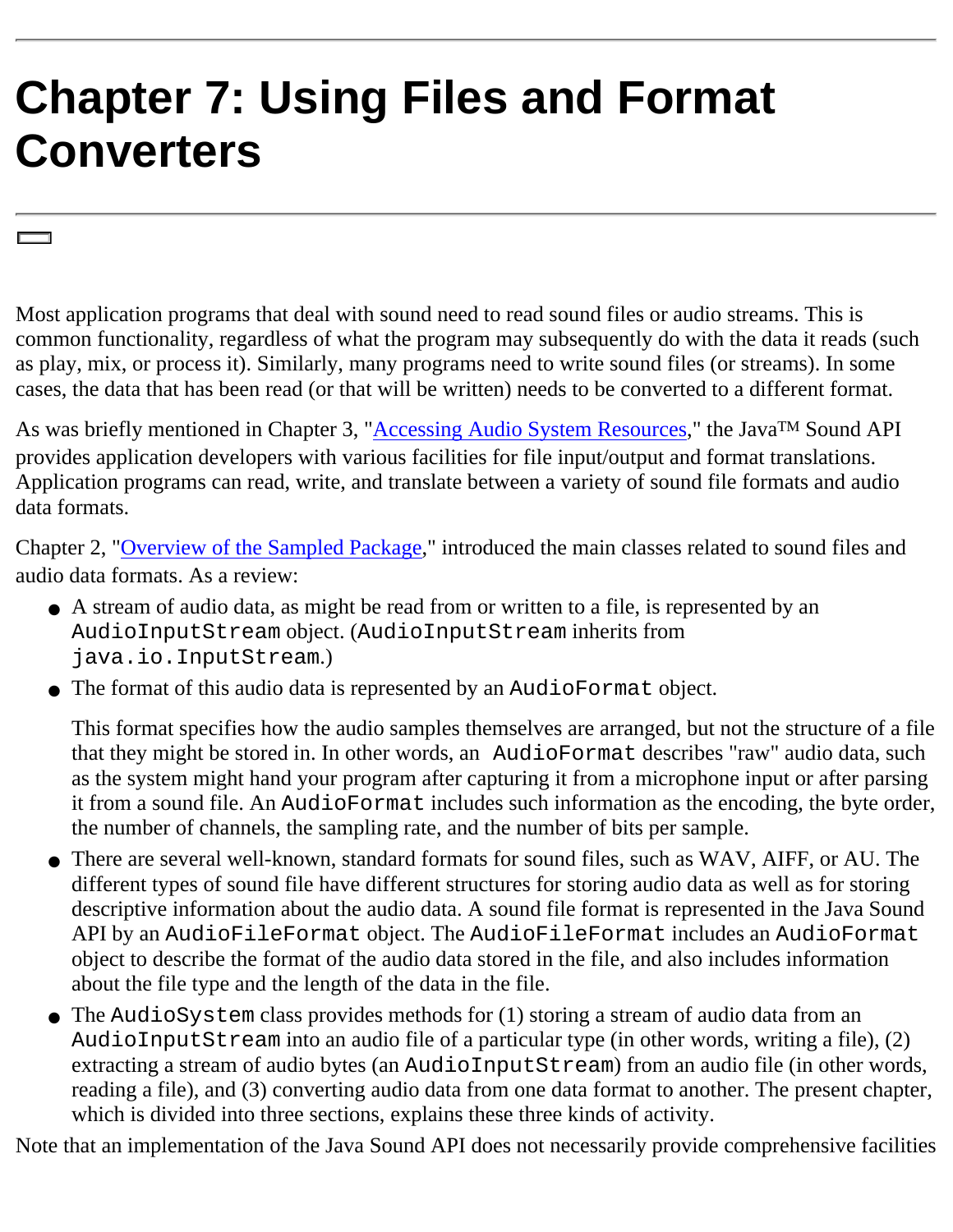for reading, writing, and converting audio in different data and file formats. It might support only the most common data and file formats. However, service providers can develop and distribute conversion services that extend this set, as outlined in Chapter 14, "[Providing Sampled-Audio Services](#page-102-0)." The AudioSystem class supplies methods that allow application programs to learn what conversions are available, as described later in this chapter under "Converting File and Data Formats."

## **Reading Sound Files**

The AudioSystem class provides two types of file-reading services:

- Information about the format of the audio data stored in the sound file
- $\bullet$  A stream of formatted audio data that can be read from the sound file

The first of these is given by three variants of the getAudioFileFormat method:

```
static AudioFileFormat getAudioFileFormat (java.io.File file)
static AudioFileFormat getAudioFileFormat(java.io.InputStream
stream)
static AudioFileFormat getAudioFileFormat (java.net.URL url)
```
As mentioned above, the returned AudioFileFormat object tells you the file type, the length of the data in the file, encoding, the byte order, the number of channels, the sampling rate, and the number of bits per sample.

The second type of file-reading functionality is given by these AudioSystem methods

```
static AudioInputStream getAudioInputStream (java.io.File
file)
static AudioInputStream getAudioInputStream (java.net.URL
url)
static AudioInputStream getAudioInputStream
(java.io.InputStream stream)
```
These methods give you an object (an AudioInputStream) that lets you read the file's audio data, using one of the read methods of AudioInputStream. We'll see an example momentarily.

Suppose you're writing a sound-editing application that allows the user to load sound data from a file, display a corresponding waveform or spectrogram, edit the sound, play back the edited data, and save the result in a new file. Or perhaps your program will read the data stored in a file, apply some kind of signal processing (such as an algorithm that slows the sound down without changing its pitch), and then play the processed audio. In either case, you need to get access to the data contained in the audio file. Assuming that your program provides some means for the user to select or specify an input sound file, reading that file's audio data involves three steps:

- 1. Get an AudioInputStream object from the file.
- 2. Create a byte array in which you'll store successive chunks of data from the file.
- 3. Repeatedly read bytes from the audio input stream into the array. On each iteration, do something useful with the bytes in the array (for example, you might play them, filter them, analyze them, display them, or write them to another file).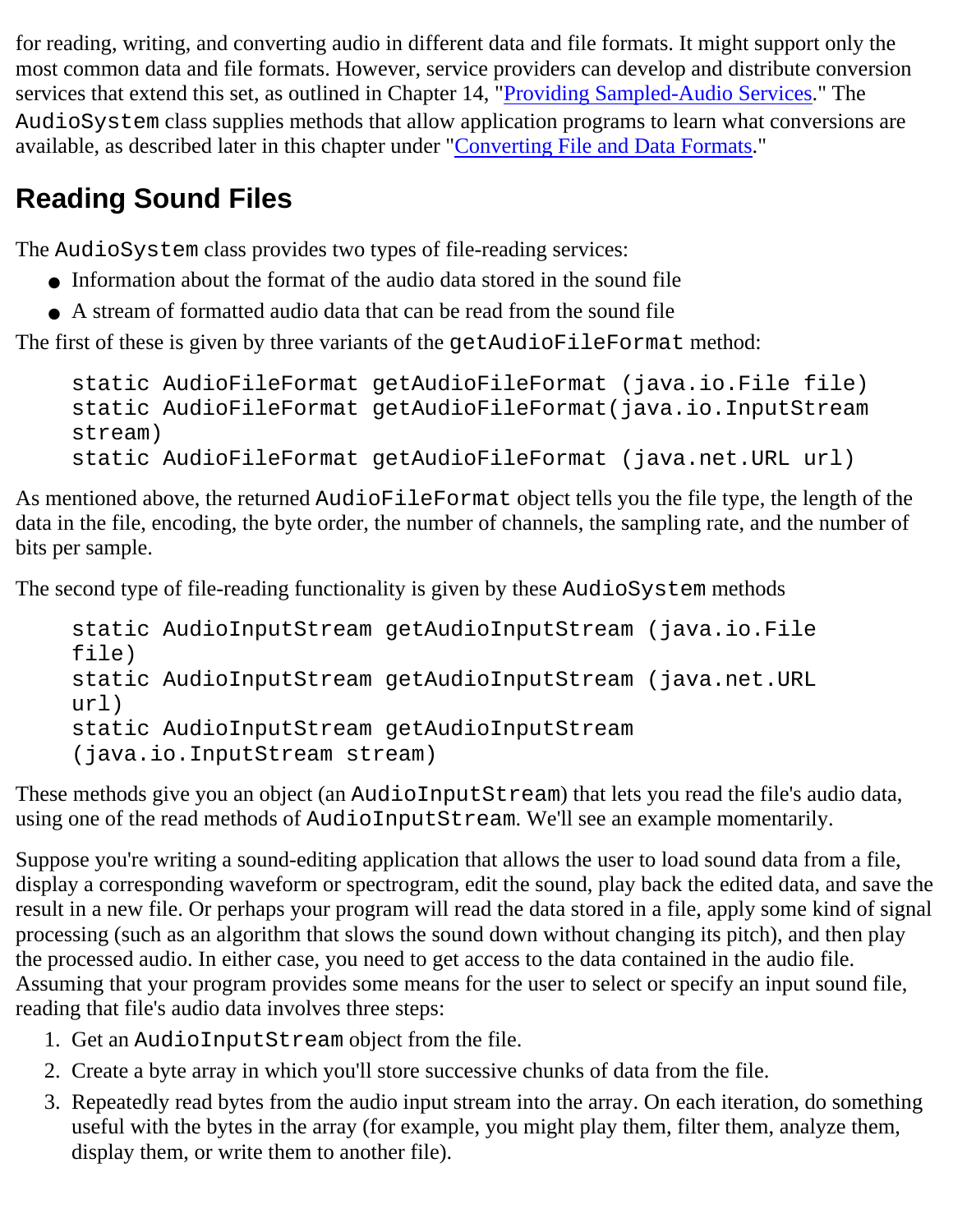The following code example outlines these steps.

```
int totalFramesRead = 0;
File fileIn = new File(somePathName);
// somePathName is a pre-existing string whose value was
// based on a user selection.
try {
   AudioInputStream audioInputStream = 
     AudioSystem.getAudioInputStream(fileIn);
   int bytesPerFrame = 
     audioInputStream.getFormat().getFrameSize();
   // Set an arbitrary buffer size of 1024 frames.
   int numBytes = 1024 * bytesPerFrame; 
  byte[] audioBytes = new byte[numBytes];
   try {
    int numBytesRead = 0;
     int numFramesRead = 0;
     // Try to read numBytes bytes from the file.
     while ((numBytesRead = 
      audioInputStream.read(audioBytes)) := -1) {
       // Calculate the number of frames actually read.
       numFramesRead = numBytesRead / bytesPerFrame;
       totalFramesRead += numFramesRead;
       // Here, do something useful with the audio data that's 
       // now in the audioBytes array...
     }
   } catch (Exception ex) { 
     // Handle the error...
   }
} catch (Exception e) {
   // Handle the error...
}
```
Let's take a look at what's happening in the above code sample. First, the outer try clause instantiates an AudioInputStream object through the call to the

AudioSystem.getAudioInputStream(File) method. This method transparently performs all of the testing required to determine whether the specified file is actually a sound file of a type that is supported by the Java Sound API. If the file being inspected (fileIn in this example) is not a sound file, or is a sound file of some unsupported type, an UnsupportedAudioFileException exception is thrown. This behavior is convenient, in that the application programmer need not be bothered with testing file attributes, nor with adhering to any file-naming conventions. Instead, the getAudioInputStream method takes care of all the low-level parsing and verification that is required to validate the input file.

The outer try clause then creates a byte array, audioBytes, of an arbitrary fixed length. We make sure that its length in bytes equals an integral number of frames, so that we won't end up reading only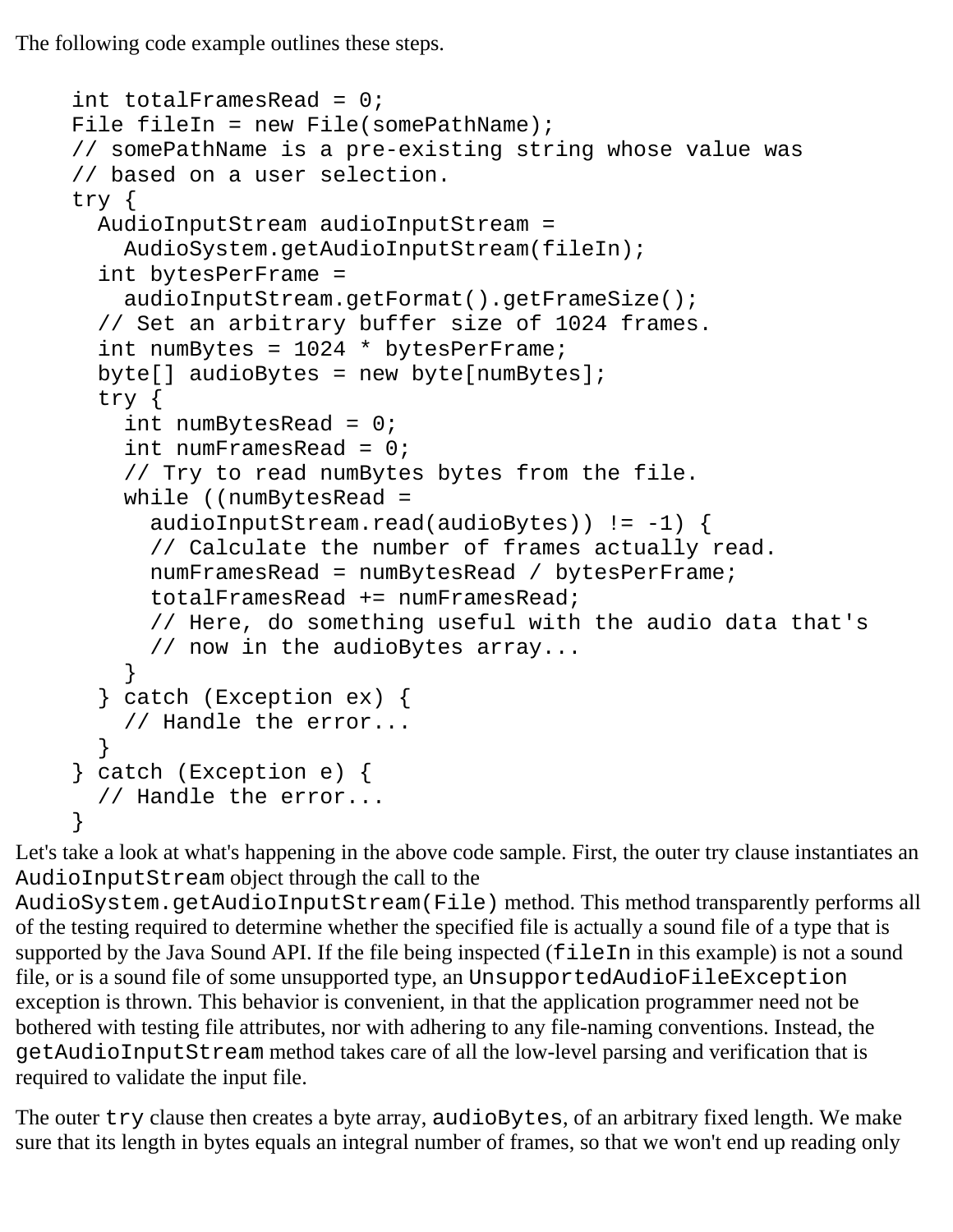part of a frame or, even worse, only part of a sample. This byte array will serve as a buffer to temporarily hold a chunk of audio data as it's read from the stream. If we knew we would be reading nothing but very short sound files, we could make this array the same length as the data in the file, by deriving the length in bytes from the length in frames, as returned by AudioInputStream's getFrameLength method. (Actually, we'd probably just use a Clip object instead.) But to avoid running out of memory in the general case, we instead read the file in chunks, one buffer at a time.

The inner try clause contains a while loop, which is where we read the audio data from the AudioInputStream into the byte array. You should add code in this loop to handle the audio data in this array in whatever way is appropriate for your program's needs. If you're applying some kind of signal processing to the data, you'll probably need to query the AudioInputStream's AudioFormat further, to learn the number of bits per sample and so on.

Note that the method AudioInputStream.read(byte[]) returns the number of *bytes* read—not the number of samples or frames. This method returns -1 when there's no more data to read. Upon detecting this condition, we break from the while loop.

# **Writing Sound Files**

The previous section described the basics of reading a sound file, using specific methods of the AudioSystem and AudioInputStream classes. This section describes how to write audio data out to a new file.

The following AudioSystem method creates a disk file of a specified file type. The file will contain the audio data that's in the specified AudioInputStream:

static int write(AudioInputStream in, AudioFileFormat.Type fileType, File out)

Note that the second argument must be one of the file types supported by the system (for example, AU, AIFF, or WAV), otherwise the write method will throw an IllegalArgumentException. To avoid this, you can test whether or not a particular AudioInputStream may be written to a particular type of file, by invoking this AudioSystem method:

static boolean isFileTypeSupported (AudioFileFormat.Type fileType, AudioInputStream stream)

which will return true only if the particular combination is supported.

More generally, you can learn what types of file the system can write by invoking one of these AudioSystem methods:

```
static AudioFileFormat.Type[] getAudioFileTypes() 
static AudioFileFormat.Type[] 
   getAudioFileTypes(AudioInputStream stream)
```
The first of these returns all the types of file that the system can write, and the second returns only those that the system can write from the given audio input stream.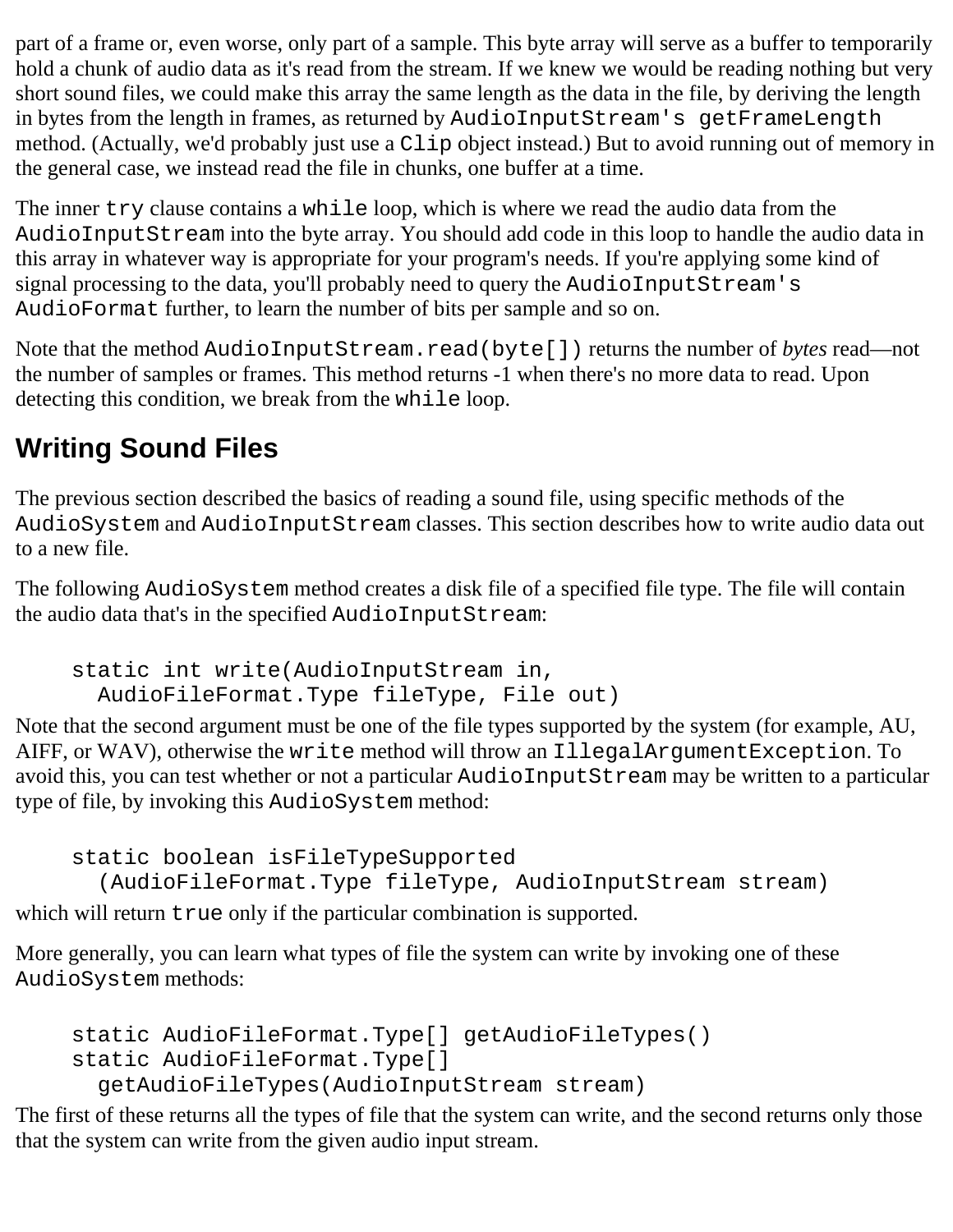The following excerpt demonstrates one technique for creating an output file from an AudioInputStream using the write method mentioned above.

```
File fileOut = new File(someNewPathName);
AudioFileFormat.Type fileType = fileFormat.getType();
if (AudioSystem.isFileTypeSupported(fileType, 
     audioInputStream)) {
   AudioSystem.write(audioInputStream, fileType, fileOut);
}
```
The first statement above, creates a new File object, fileOut, with a user- or program-specified pathname. The second statement gets a file type from a pre-existing AudioFileFormat object called fileFormat, which might have been obtained from another sound file, such as the one that was read in the "Reading Sound Files" section of this chapter. (You could instead supply whatever supported file type you want, instead of getting the file type from elsewhere. For example, you might delete the second statement and replace the other two occurrences of fileType in the code above with AudioFileFormat.Type.WAVE.)

The third statement tests whether a file of the designated type can be written from a desired AudioInputStream. Like the file format, this stream might have been derived from the sound file previously read. (If so, presumably you've processed or altered its data in some way, because otherwise there are easier ways to simply copy a file.) Or perhaps the stream contains bytes that have been freshly captured from the microphone input.

Finally, the stream, file type, and output file are passed to the AudioSystem.write method, to accomplish the goal of writing the file.

## **Converting File and Data Formats**

Recall from the section ["What Is Formatted Audio Data?](#page-16-0)" in Chapter 2, ["Overview of the Sampled](#page-15-0) [Package,](#page-15-0)" that the Java Sound API distinguishes between audio *file* formats and audio *data* formats. The two are more or less independent. Roughly speaking, the data format refers to the way in which the computer represents each raw data point (sample), while the file format refers to the organization of a sound file as stored on a disk. Each sound file format has a particular structure that defines, for example, the information stored in the file's header. In some cases, the file format also includes structures that contain some form of meta-data, in addition to the actual "raw" audio samples. The remainder of this chapter examines methods of the Java Sound API that enable a variety of file-format and data-format conversions.

#### **Converting from One File Format to Another**

This section covers the fundamentals of converting audio file types in the Java Sound API. Once again we pose a hypothetical program whose purpose, this time, is to read audio data from an arbitrary input file and write it into a file whose type is AIFF. Of course, the input file must be of a type that the system is capable of reading, and the output file must be of a type that the system is capable of writing. (In this example, we assume that the system is capable of writing AIFF files.) The example program doesn't do any data format conversion. If the input file's data format can't be represented as an AIFF file, the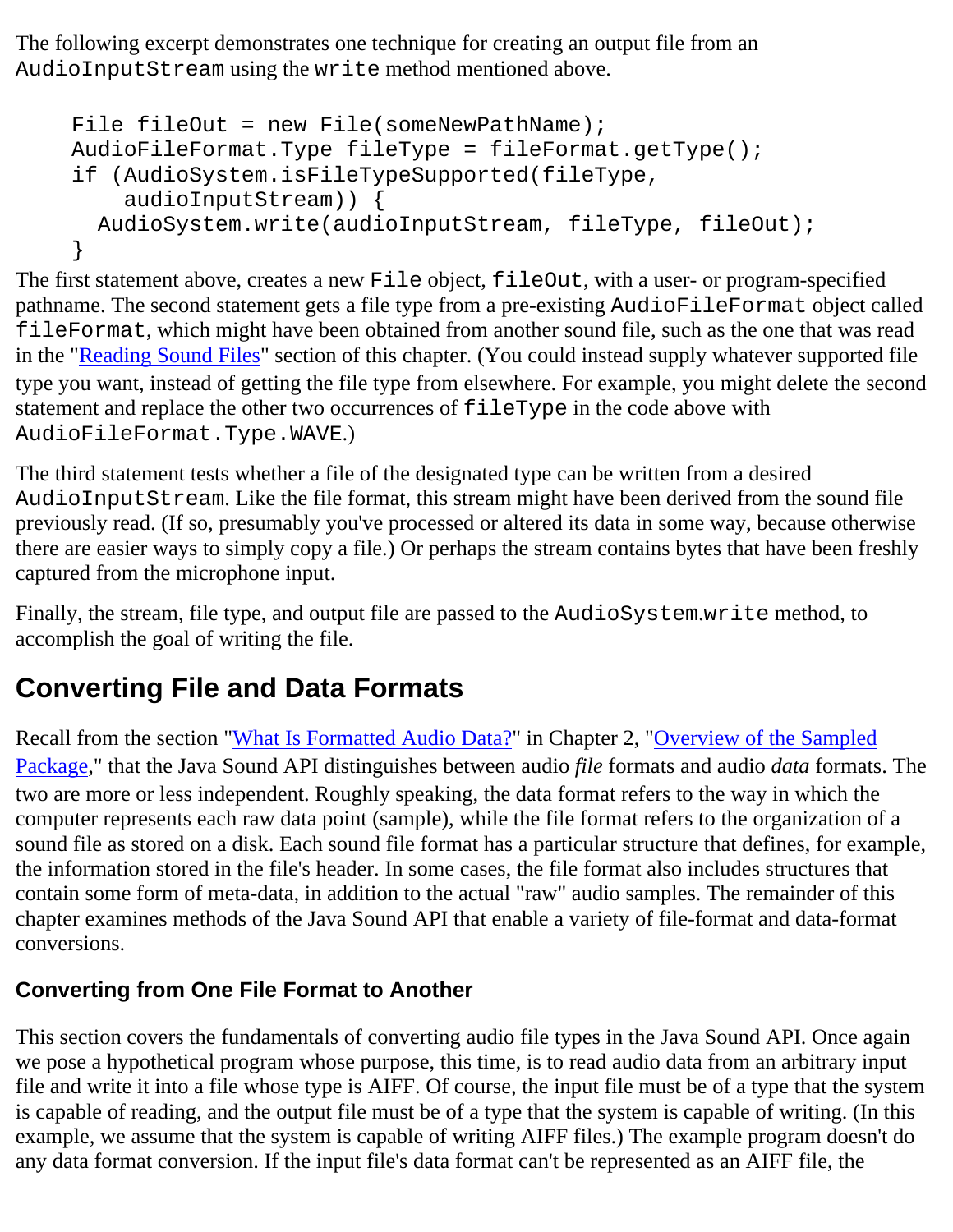program simply notifies the user of that problem. On the other hand, if the input sound file is an already an AIFF file, the program notifies the user that there is no need to convert it.

The following function implements the logic just described:

```
public void ConvertFileToAIFF(String inputPath, 
   String outputPath) {
   AudioFileFormat inFileFormat;
   File inFile;
   File outFile;
   try {
    inFile = new File(inputPath); outFile = new File(outputPath); 
   } catch (NullPointerException ex) {
     System.out.println("Error: one of the 
       ConvertFileToAIFF" +" parameters is null!");
     return;
   }
   try {
     // query file type
     inFileFormat = AudioSystem.getAudioFileFormat(inFile);
     if (inFileFormat.getType() != AudioFileFormat.Type.AIFF) 
    {
       // inFile is not AIFF, so let's try to convert it.
       AudioInputStream inFileAIS = 
         AudioSystem.getAudioInputStream(inFile);
       inFileAIS.reset(); // rewind
       if (AudioSystem.isFileTypeSupported(
              AudioFileFormat.Type.AIFF, inFileAIS)) {
          // inFileAIS can be converted to AIFF. 
          // so write the AudioInputStream to the
          // output file.
          AudioSystem.write(inFileAIS,
            AudioFileFormat.Type.AIFF, outFile);
          System.out.println("Successfully made AIFF file, "
            + outFile.getPath() + ", from "
            + inFileFormat.getType() + " file, " +
           inFile.getPath() + "." inFileAIS.close();
          return; // All done now
        } else
          System.out.println("Warning: AIFF conversion of " 
            + inFile.getPath()
            + " is not currently supported by AudioSystem.");
     } else
       System.out.println("Input file " + inFile.getPath() +
```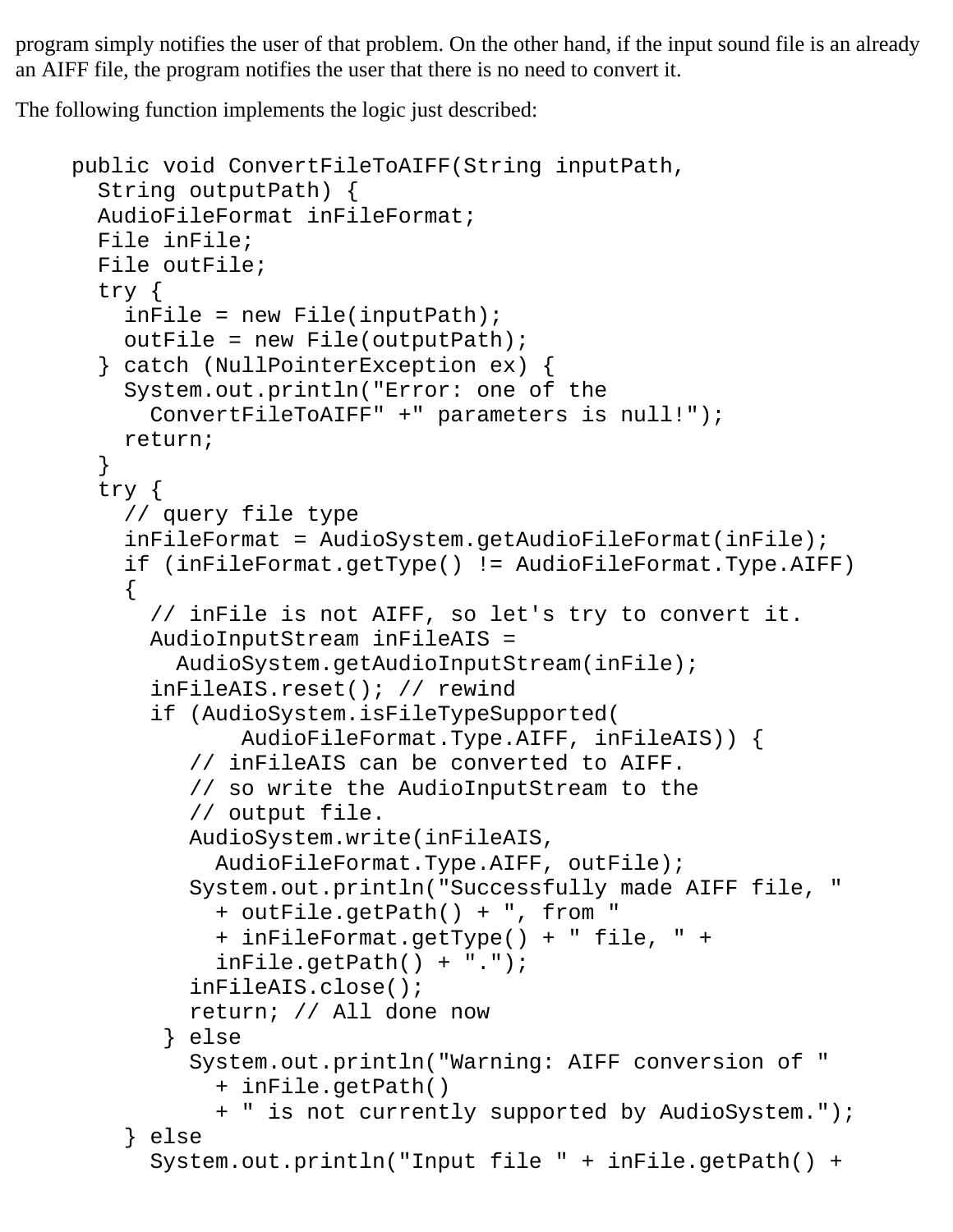```
 " is AIFF." + " Conversion is unnecessary.");
   } catch (UnsupportedAudioFileException e) {
     System.out.println("Error: " + inFile.getPath()
         + " is not a supported audio file type!");
     return;
   } catch (IOException e) {
     System.out.println("Error: failure attempting to read " 
       + inFile.getPath() + "!");
     return;
   }
}
```
As mentioned, the purpose of this example function, ConvertFileToAIFF, is to query an input file to determine whether it's an AIFF sound file, and if it isn't, to try to convert it to one, producing a new copy whose pathname is specified by the second argument. (As an exercise, you might try making this function more general, so that instead of always converting to AIFF, the function converts to the file type specified by a new function argument.) Note that the audio data format of the copy—that is, the new file-mimics the audio data format of original input file.

Most of this function is self-explanatory and is not specific to the Java Sound API. There are, however, a few Java Sound API methods used by the routine that are crucial for sound file-type conversions. These method invocations are all found in the second try clause, above, and include the following:

- AudioSystem.getAudioFileFormat:used here to determine whether the input file is already an AIFF type. If so, the function quickly returns; otherwise the conversion attempt proceeds.
- AudioSystem.isFileTypeSupported: Indicates whether the system can write a file of the specified type that contains audio data from the specified AudioInputStream. In our example, this method returns true if the specified audio input file can be converted to AIFF audio file format. If AudioFileFormat.Type.AIFF isn't supported, ConvertFileToAIFF issues a warning that the input file can't be converted, then returns.
- AudioSystem.write: used here to write the audio data from the AudioInputStream inFileAIS to the output file outFile.

The second of these methods, isFileTypeSupported, helps to determine, in advance of the write, whether a particular input sound file can be converted to a particular output sound file type. In the next section we will see how, with a few modifications to this ConvertFileToAIFF sample routine, we can convert the audio data format, as well as the sound file type.

#### **Converting Audio between Different Data Formats**

The previous section showed how to use the Java Sound API to convert a file from one *file* format (that is, one type of sound file) to another. This section explores some of the methods that enable audio *data* format conversions.

In the previous section, we read data from a file of an arbitrary type, and saved it in an AIFF file. Note that although we changed the type of file used to store the data, we didn't change the format of the audio data itself. (Most common audio file types, including AIFF, can contain audio data of various formats.)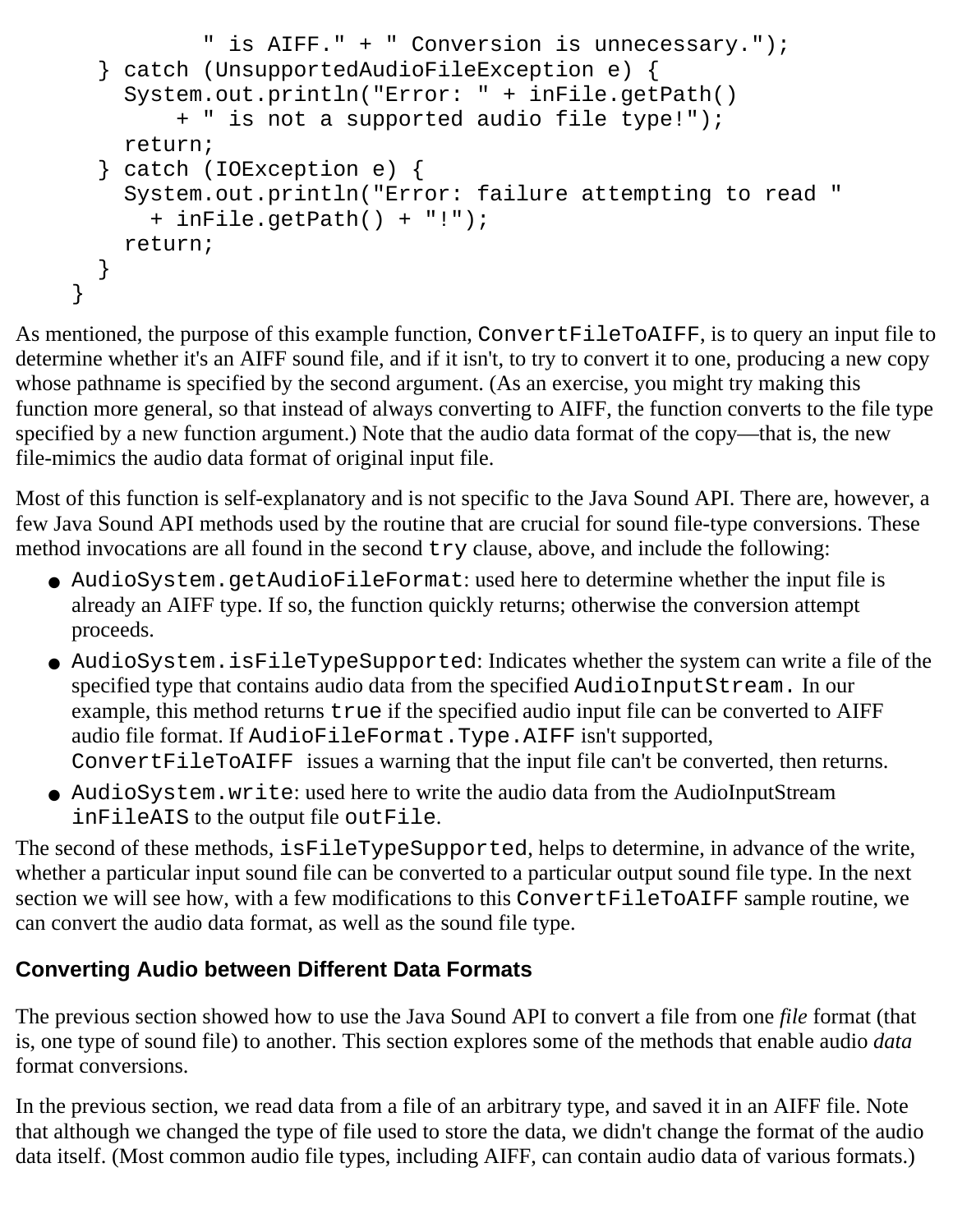So if the original file contained CD-quality audio data (16-bit sample size, 44.1-kHz sample rate, and two channels), so would our output AIFF file.

Now suppose that we want to specify the *data* format of the output file, as well as the file type. For example, perhaps we are saving many long files for use on the Internet, and are concerned about the amount of disk space and download time required by our files. We might choose to create smaller AIFF files that contain lower-resolution data-for example, data that has an 8-bit sample size, an 8-kHz sample rate, and a single channel.

Without going into as much coding detail as before, let's explore some of the methods used for data format conversion, and consider the modifications that we would need to make to the ConvertFileToAIFF function to accomplish the new goal.

The principal method for audio data conversion is, once again, found in the AudioSystem class. This method is a variant of getAudioInputStream:

AudioInputStream getAudioInputStream(AudioFormat format, AudioInputStream stream)

This function returns an AudioInputStream that is the result of converting the AudioInputStream, stream, using the indicated AudioFormat, format. If the conversion isn't supported by AudioSystem, this function throws an IllegalArgumentException.

To avoid that, we can first check whether the system can perform the required conversion by invoking this AudioSystem method:

```
boolean isConversionSupported(AudioFormat targetFormat,
     AudioFormat sourceFormat)
```
In this case, we'd pass stream.getFormat() as the second argument.

To create a specific AudioFormat object, we use one of the two AudioFormat constructors shown below, either

AudioFormat(float sampleRate, int sampleSizeInBits,

int channels, boolean signed, boolean bigEndian)

which constructs an AudioFormat with a linear PCM encoding and the given parameters, or

AudioFormat(AudioFormat.Encoding encoding,

float sampleRate, int sampleSizeInBits, int channels,

int frameSize, float frameRate, boolean bigEndian)

which also constructs an AudioFormat, but lets you specify the encoding, frame size, and frame rate, in addition to the other parameters.

Now, armed with the methods above, let's see how we might extend our ConvertFileToAIFF function to perform the desired "low-res" audio data format conversion. First, we would construct an AudioFormat object describing the desired output audio data format. The following statement would suffice and could be inserted near the top of the function:

AudioFormat outDataFormat = new AudioFormat((float) 8000.0,  $(int) 8, (int) 1, true, false$ ;

Since the AudioFormat constructor above is describing a format with 8-bit samples, the last parameter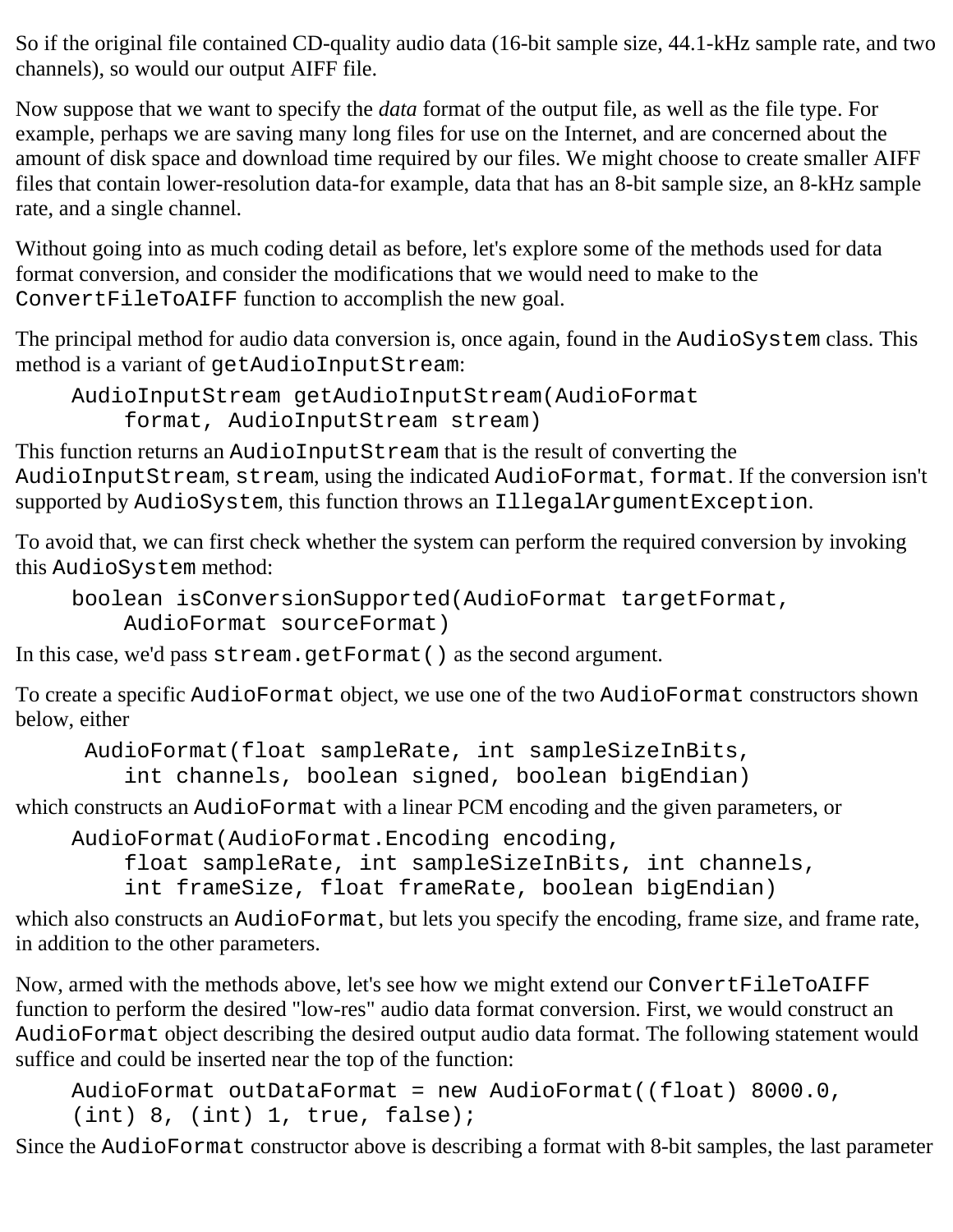to the constructor, which specifies whether the samples are big or little endian, is irrelevant. (Big versus little endian is only an issue if the sample size is greater than a single byte.)

The following example shows how we would use this new AudioFormat to convert the AudioInputStream, inFileAIS, that we created from the input file:

```
AudioInputStream lowResAIS; 
   if (AudioSystem.isConversionSupported(outDataFormat, 
     inFileAIS.getFormat())) {
     lowResAIS = AudioSystem.getAudioInputStream
       (outDataFormat, inFileAIS);
 }
```
It wouldn't matter too much where we inserted this code, as long as it was after the construction of inFileAIS. Without the isConversionSupported test, the call would fail and throw an IllegalArgumentException if the particular conversion being requested was unsupported. (In this case, control would transfer to the appropriate catch clause in our function.)

So by this point in the process, we would have produced a new AudioInputStream, resulting from the conversion of the original input file (in its AudioInputStream form) to the desired low-resolution audio data format as defined by outDataFormat.

The final step to produce the desired low-resolution, AIFF sound file would be to replace the AudioInputStream parameter in the call to AudioSystem.write (that is, the first parameter) with our converted stream, lowResAIS, as follows:

```
AudioSystem.write(lowResAIS, AudioFileFormat.Type.AIFF, 
   outFile);
```
These few modifications to our earlier function produce something that converts both the audio data and the file format of any specified input file, assuming of course that the system supports the conversion.

#### **Learning What Conversions Are Available**

Several AudioSystem methods test their parameters to determine whether the system supports a particular data format conversion or file-writing operation. (Typically, each method is paired with another that performs the data conversion or writes the file.) One of these query methods, AudioSystem.isFileTypeSupported, was used in our example function, ConvertFileToAIFF, to determine whether the system was capable of writing the audio data to an AIFF file. A related AudioSystem method, getAudioFileTypes(AudioInputStream), returns the complete list of supported file types for the given stream, as an array of AudioFileFormat.Type instances. The method:

```
boolean isConversionSupported(AudioFormat.Encoding encoding,
                                AudioFormat format)
```
is used to determine whether an audio input stream of the specified encoding can be obtained from an audio input stream that has the specified audio format. Similarly, the method: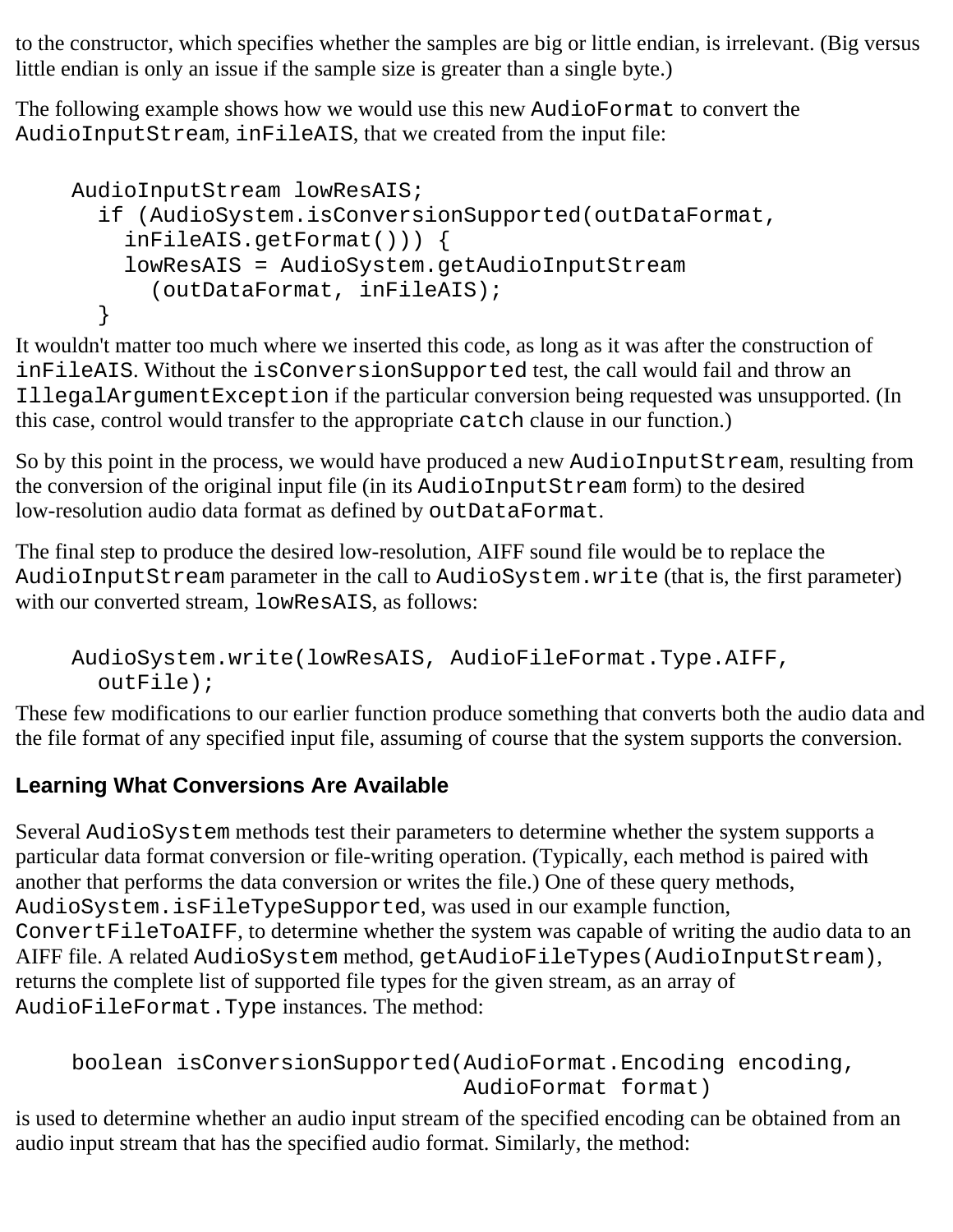```
boolean isConversionSupported(AudioFormat newFormat,
                                AudioFormat oldFormat)
```
tells us whether an AudioInputStream with the specified audio format, newFormat, can be obtained through the conversion of an AudioInputStream that has the audio format oldFormat. (This method was invoked in the previous section's code excerpt that created a low-resolution audio input stream, lowResAIS.)

These format-related queries help prevent errors when attempting to perform format conversions with the Java Sound API.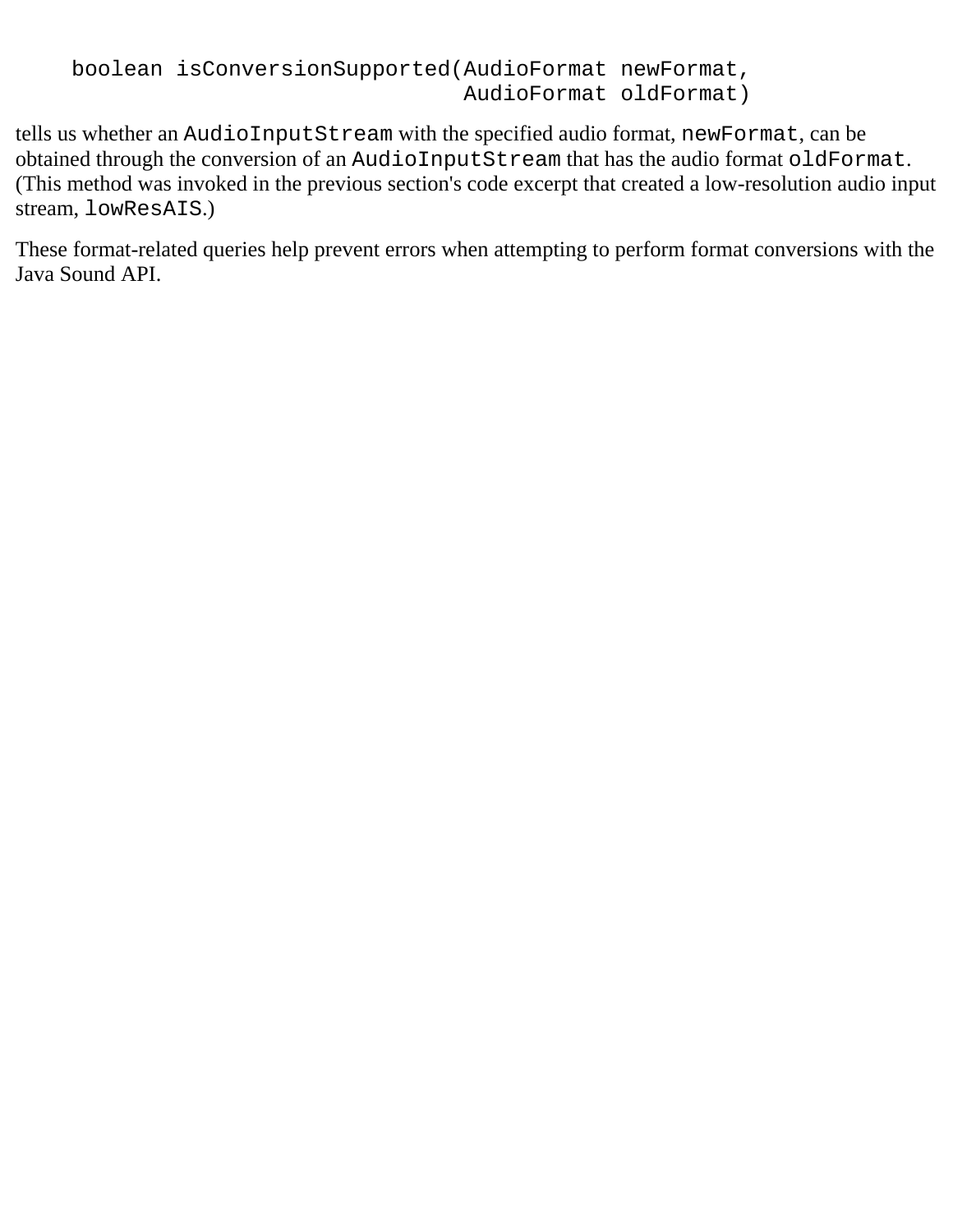# <span id="page-59-0"></span>**Chapter 8: Overview of the MIDI Package**

Chapter 1,"*Introduction to Java Sound*," gave a glimpse into the MIDI capabilities of the Java<sup>TM</sup> Sound API. The present chapter assumes you've read Chapter 1. The discussion here provides a more detailed introduction to the Java Sound API's MIDI architecture, which is accessed through the javax.sound.midi package. Some basic features of MIDI itself are explained, as a refresher or introduction, to place the Java Sound API's MIDI features in context. The chapter then goes on to discuss the Java Sound API's approach to MIDI, as a preparation for the programming tasks that are explained in subsequent chapters. This chapter's discussion of the MIDI API is divided into two main areas: data and devices.

## **A MIDI Refresher: Wires and Files**

The Musical Instrument Digital Interface (MIDI) standard defines a communication protocol for electronic music devices, such as electronic keyboard instruments and personal computers. MIDI data can be transmitted over special cables during a live performance, and can also be stored in a standard type of file for later playback or editing.

This section reviews some MIDI basics, without reference to the Java Sound API. The discussion is intended as a refresher for readers acquainted with MIDI, and as a brief introduction for those who are not, to provide background for the subsequent discussion of the Java Sound API's MIDI package. If you have a thorough understanding of MIDI, you can safely skip this section. Before writing substantial MIDI applications, programmers who are unfamiliar with MIDI will probably need a fuller description of MIDI than can be included in this programmer's guide. See the Complete MIDI 1.0 Detailed Specification, which is available only in hard copy from http://www.midi.org (although you might find paraphrased or summarized versions on the Web).

MIDI is both a hardware specification and a software specification. To understand MIDI's design, it helps to understand its history. MIDI was originally designed for passing musical events, such as key depressions, between electronic keyboard instruments such as synthesizers. (As mentioned in Chapter 1, MIDI data consists primarily of control events that communicate a musician's gestures. MIDI data doesn't contain the audio that results from these events.) Hardware devices known as sequencers stored sequences of notes that could control a synthesizer, allowing musical performances to be recorded and subsequently played back. Later, hardware interfaces were developed that connected MIDI instruments to a computer's serial port, allowing sequencers to be implemented in software. More recently, computer sound cards have incorporated hardware for MIDI I/O and for synthesizing musical sound. Today, many users of MIDI deal only with sound cards, never connecting to external MIDI devices. CPUs have become fast enough that synthesizers, too, can be implemented in software. A sound card is needed only for audio I/O and, in some applications, for communicating with external MIDI devices.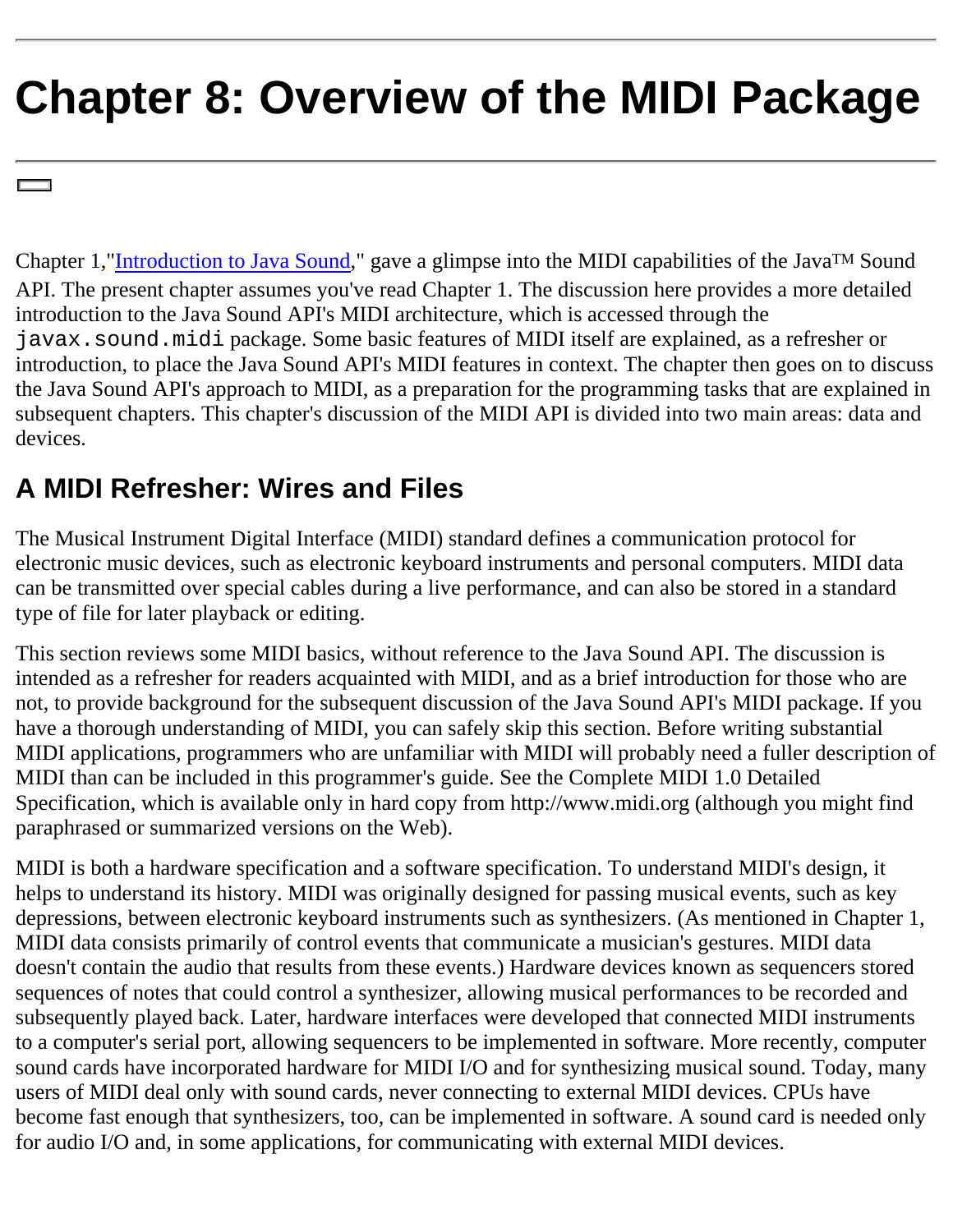The brief hardware portion of the MIDI specification prescribes the pinouts for MIDI cables and the jacks into which these cables are plugged. This portion need not concern us. Because devices that originally required hardware, such as sequencers and synthesizers, are now implementable in software, perhaps the only reason for most programmers to know anything about MIDI hardware devices is simply to understand the metaphors in MIDI. However, external MIDI hardware devices are still essential for some important music applications, and so the Java Sound API supports input and output of MIDI data.

The software portion of the MIDI specification is extensive. This portion concerns the structure of MIDI data and how devices such as synthesizers should respond to that data. It is important to understand that MIDI data can be *streamed* or *sequenced*. This duality reflects two different parts of the Complete MIDI 1.0 Detailed Specification:

- $\bullet$  MIDI 1.0
- Standard MIDI Files

We'll explain what's meant by streaming and sequencing by examining the purpose of each of these two parts of the MIDI specification.

### **Streaming Data in the MIDI Wire Protocol**

The first of these two parts of the MIDI specification describes what is known informally as "MIDI wire protocol." MIDI wire protocol, which is the original MIDI protocol, is based on the assumption that the MIDI data is being sent over a MIDI cable (the "wire"). The cable transmits digital data from one MIDI device to another. Each of the MIDI devices might be a musical instrument or a similar device, or it might be a general-purpose computer equipped with a MIDI-capable sound card or a MIDI-to-serial-port interface.

MIDI data, as defined by MIDI wire protocol, is organized into messages. The different kinds of message are distinguished by the first byte in the message, known as the *status byte*. (Status bytes are the only bytes that have the highest-order bit set to 1.) The bytes that follow the status byte in a message are known as *data bytes*. Certain MIDI messages, known as *channel* messages, have a status byte that contains four bits to specify the kind of channel message and another four bits to specify the channel number. There are therefore 16 MIDI channels; devices that receive MIDI messages can be set to respond to channel messages on all or only one of these virtual channels. Often each MIDI channel (which shouldn't be confused with a channel of audio) is used to send the notes for a different instrument. As an example, two common channel messages are Note On and Note Off, which start a note sounding and then stop it, respectively. These two messages each take two data bytes: the first specifies the note's pitch and the second its "velocity" (how fast the key is depressed or released, assuming a keyboard instrument is playing the note).

MIDI wire protocol defines a streaming model for MIDI data. A central feature of this protocol is that the bytes of MIDI data are delivered in real time—in other words, they are streamed. The data itself contains no timing information; each event is processed as it's received, and it's assumed that it arrives at the correct time. That model is fine if the notes are being generated by a live musician, but it's insufficient if you want to store the notes for later playback, or if you want to compose them out of real time. This limitation is understandable when you realize that MIDI was originally designed for musical performance, as a way for a keyboard musician to control more than one synthesizer, back in the days before many musicians used computers. (The first version of the specification was released in 1984.)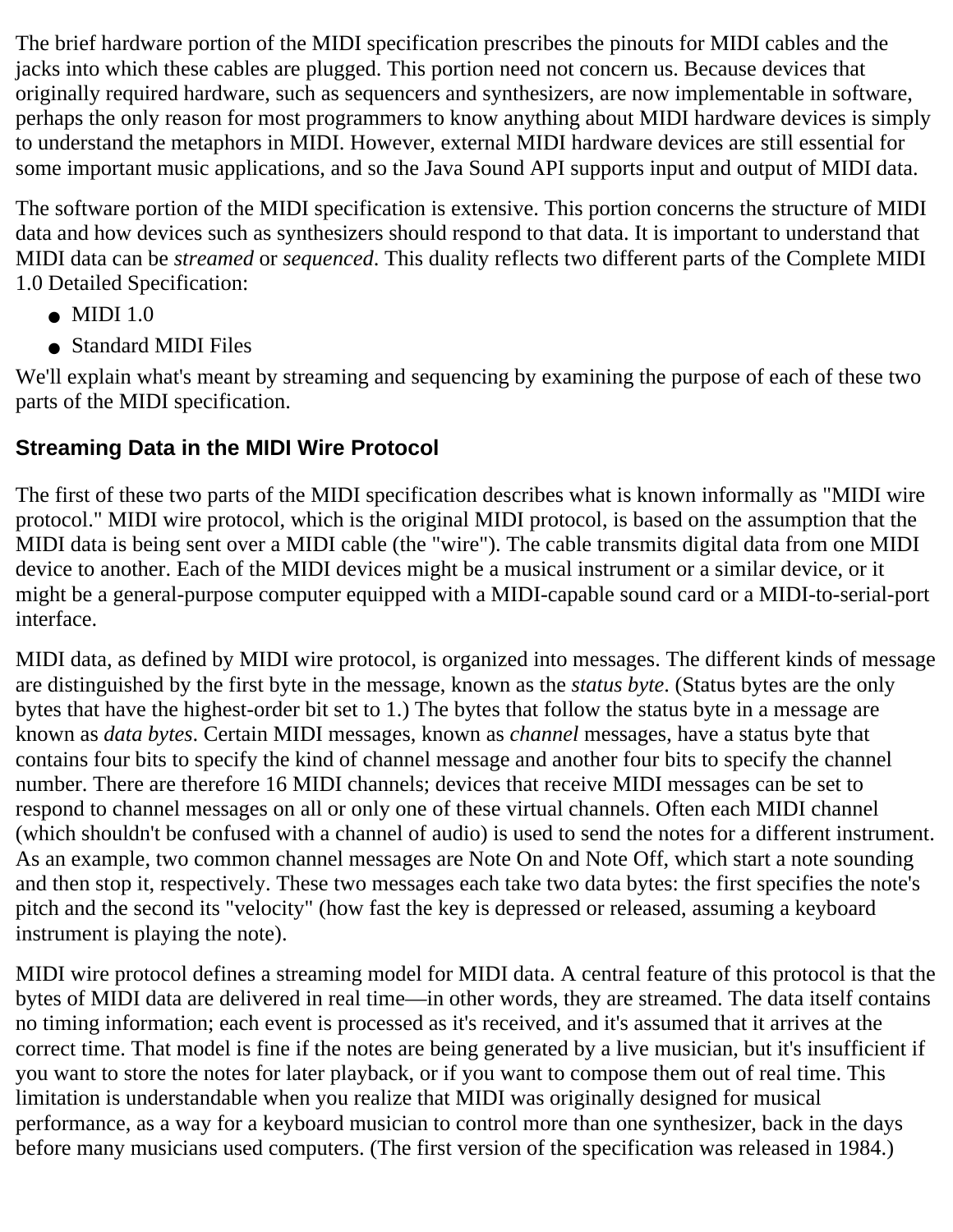#### **Sequenced Data in Standard MIDI Files**

The Standard MIDI Files part of the MIDI specification addresses the timing limitation in MIDI wire protocol. A standard MIDI file is a digital file that contains MIDI *events*. An event is simply a MIDI message, as defined in the MIDI wire protocol, but with an additional piece of information that specifies the event's timing. (There are also some events that don't correspond to MIDI wire protocol messages, as we'll see in the next section.) The additional timing information is a series of bytes that indicates when to perform the operation described by the message. In other words, a standard MIDI file specifies not just which notes to play, but exactly when to play each of them. It's a bit like a musical score.

The information in a standard MIDI file is referred to as a *sequence*. A standard MIDI file contains one or more *tracks*. Each track typically contains the notes that a single instrument would play if the music were performed by live musicians. A sequencer is a software or hardware device that can read a sequence and deliver the MIDI messages contained in it at the right time. A sequencer is a bit like an orchestra conductor: it has the information for all the notes, including their timings, and it tells some other entity when to perform the notes.

# **The Java Sound API's Representation of MIDI Data**

Now that we've sketched the MIDI specification's approach to streamed and sequenced musical data, let's examine how the Java Sound API represents that data.

#### **MIDI Messages**

MidiMessage is an abstract class that represents a "raw" MIDI message. A "raw" MIDI message is usually a message defined by the MIDI wire protocol. It can also be one of the events defined by the Standard MIDI Files specification, but without the event's timing information. There are three categories of raw MIDI message, represented in the Java Sound API by these three respective MidiMessage subclasses:

- ShortMessages are the most common messages and have at most two data bytes following the status byte. The channel messages, such as Note On and Note Off, are all short messages, as are some other messages.
- SysexMessages contain *system-exclusive* MIDI messages. They may have many bytes, and generally contain manufacturer-specific instructions.
- MetaMessages occur in MIDI files, but not in MIDI wire protocol. Meta messages contain data, such as lyrics or tempo settings, that might be useful to sequencers but that are usually meaningless for synthesizers.

#### **MIDI Events**

As we've seen, standard MIDI files contain events that are wrappers for "raw" MIDI messages along with timing information. An instance of the Java Sound API's MidiEvent class represents an event such as might be stored in a standard MIDI file.

The API for MidiEvent includes methods to set and get the event's timing value. There's also a method to retrieve its embedded raw MIDI message, which is an instance of a subclass of MidiMessage,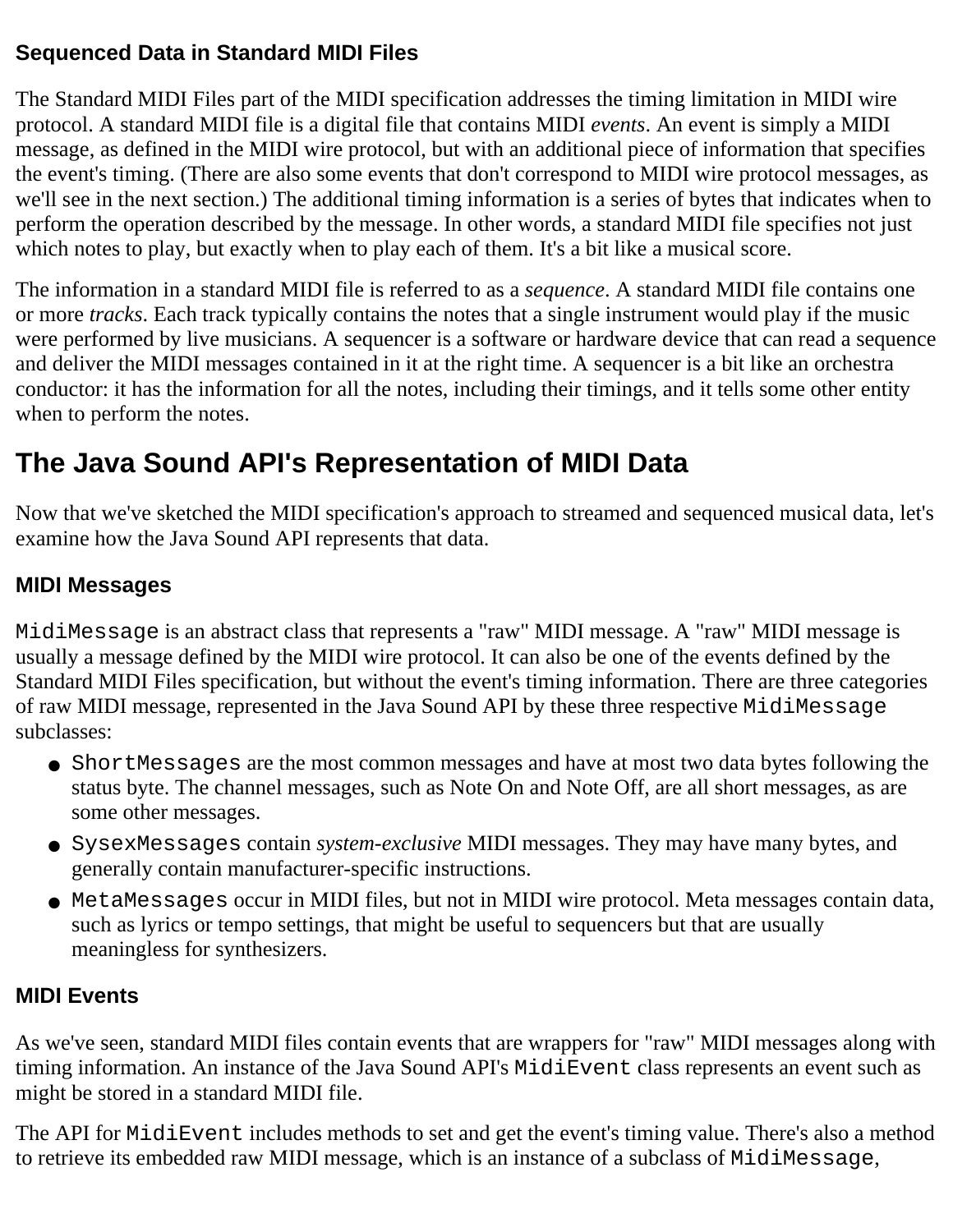discussed next. (The embedded raw MIDI message can be set only when constructing the MidiEvent.)

#### **Sequences and Tracks**

As mentioned earlier, a standard MIDI file stores events that are arranged into tracks. Usually the file represents one musical composition, and usually each track represents a part such as might have been played by a single instrumentalist. Each note that the instrumentalist plays is represented by at least two events: a Note On that starts the note, and a Note Off that ends it. The track may also contain events that don't correspond to notes, such as meta-events (which were mentioned above).

The Java Sound API organizes MIDI data in a three-part hierarchy:

- Sequence
- Track
- MidiEvent

A Track is a collection of MidiEvents, and a Sequence is a collection of Tracks. This hierarchy reflects the files, tracks, and events of the Standard MIDI Files specification. (Note: this is a hierarchy in terms of containment and ownership; it's *not* a class hierarchy in terms of inheritance. Each of these three classes inherits directly from java.lang.Object.)

Sequences can be read from MIDI files, or created from scratch and edited by adding Tracks to the Sequence (or removing them). Similarly, MidiEvents can be added to or removed from the tracks in the sequence.

## **The Java Sound API's Representation of MIDI Devices**

The previous section explained how MIDI messages are represented in the Java Sound API. However, MIDI messages don't exist in a vacuum. They're typically sent from one device to another. A program that uses the Java Sound API can generate MIDI messages from scratch, but more often the messages are instead created by a software device, such as a sequencer, or received from outside the computer through a MIDI input port. Such a device usually sends these messages to another device, such as a synthesizer or a MIDI output port.

#### **The MidiDevice Interface**

In the world of external MIDI hardware devices, many devices can transmit MIDI messages to other devices and also receive messages from other devices. Similarly, in the Java Sound API, software objects that implement the MidiDevice interface can transmit and receive messages. Such an object can be implemented purely in software, or it can serve as an interface to hardware such as a sound card's MIDI capabilities. The base MidiDevice interface provides all the functionality generally required by a MIDI input or output port. Synthesizers and sequencers, however, further implement one of the subinterfaces of MidiDevice: Synthesizer or Sequencer, respectively.

The MidiDevice interface includes API for opening and closing a device. It also includes an inner class called MidiDevice.Info that provides textual descriptions of the device, including its name, vendor, and version. If you've read the sampled-audio portion of this programmer's guide, this API will probably sound familiar, because its design is similar to that of the javax.sampled.Mixer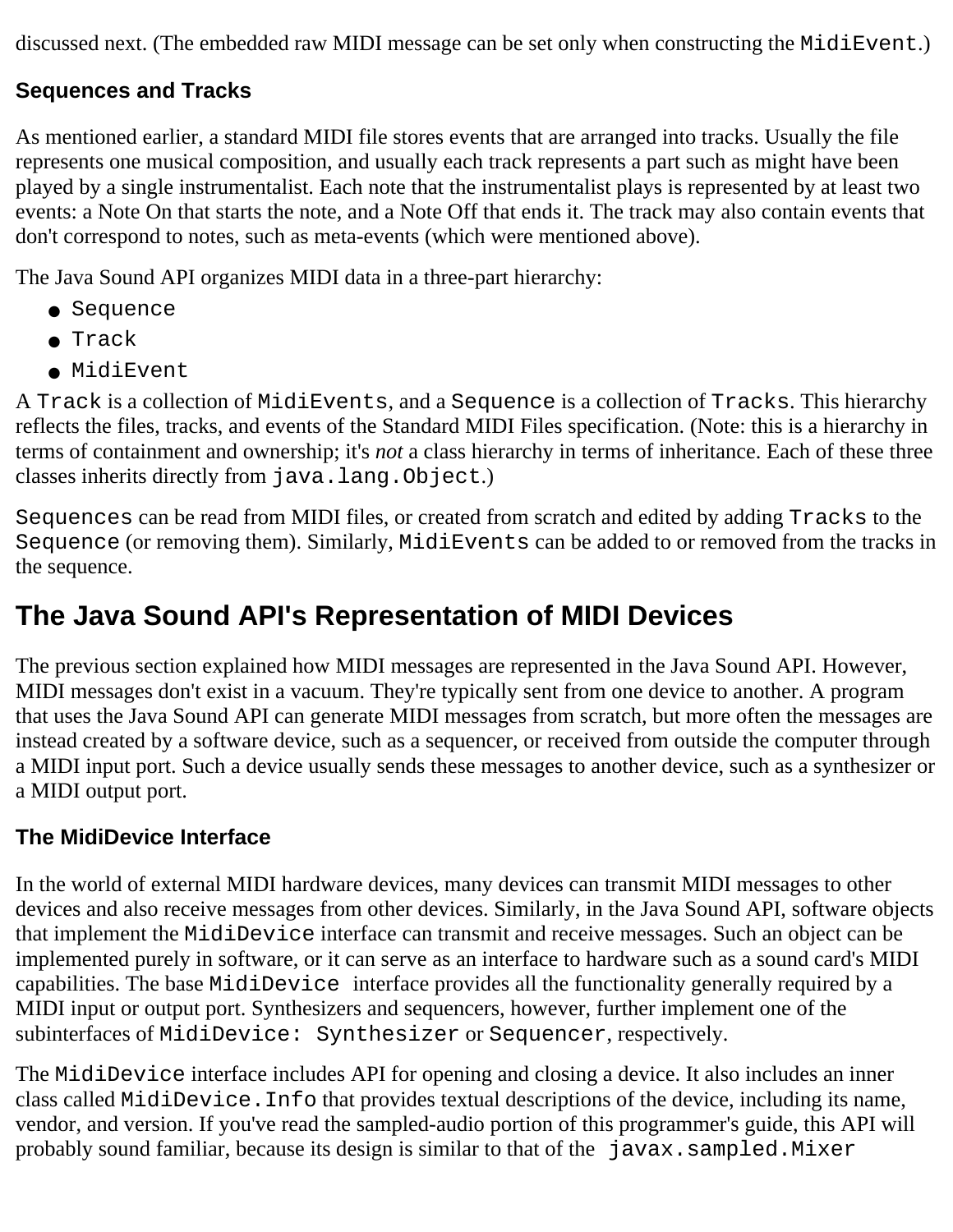interface, which represents an audio device and which has an analogous inner class, Mixer.Info.

#### **Transmitters and Receivers**

Most MIDI devices are capable of sending MidiMessages, receiving them, or both. The way a device sends data is via one or more transmitter objects that it "owns." Similarly, the way a device receives data is via one or more of its receiver objects. The transmitter objects implement the Transmitter interface, and the receivers implement the Receiver interface.

Each transmitter can be connected to only one receiver at a time, and vice versa. A device that sends its MIDI messages to multiple other devices simultaneously does so by having multiple transmitters, each connected to a receiver of a different device. Similarly, a device that can receive MIDI messages from more than one source at a time must do so via multiple receivers.

#### **Sequencers**

A sequencer is a device for capturing and playing back sequences of MIDI events. It has transmitters, because it typically sends the MIDI messages stored in the sequence to another device, such as a synthesizer or MIDI output port. It also has receivers, because it can capture MIDI messages and store them in a sequence. To its superinterface, MidiDevice, Sequencer adds methods for basic MIDI sequencing operations. A sequencer can load a sequence from a MIDI file, query and set the sequence's tempo, and synchronize other devices to it. An application program can register an object to be notified when the sequencer processes certain kinds of events.

#### **Synthesizers**

A Synthesizer is a device for generating sound. It's the only object in the javax.sound.midi package that produces audio data. A synthesizer device controls a set of MIDI channel objects—typically 16 of them, since the MIDI specification calls for 16 MIDI channels. These MIDI channel objects are instances of a class that implements the MidiChannel interface, whose methods represent the MIDI specification's "channel voice messages" and "channel mode messages."

An application program can generate sound by directly invoking methods of a synthesizer's MIDI channel objects. More commonly, though, a synthesizer generates sound in response to messages sent to one or more of its receivers. These messages might be sent by a sequencer or MIDI input port, for example. The synthesizer parses each message that its receivers get, and usually dispatches a corresponding command (such as noteOn or controlChange) to one of its MidiChannel objects, according to the MIDI channel number specified in the event.

The MidiChannel uses the note information in these messages to synthesize music. For example, a noteOn message specifies the note's pitch and "velocity" (volume). However, the note information is insufficient; the synthesizer also requires precise instructions on how to create the audio signal for each note. These instructions are represented by an Instrument. Each Instrument typically emulates a different real-world musical instrument or sound effect. The Instruments might come as presets with the synthesizer, or they might be loaded from soundbank files. In the synthesizer, the Instruments are arranged by bank number (these can be thought of as rows) and program number (columns).

This chapter has provided a background for understanding MIDI data, and it has introduced some of the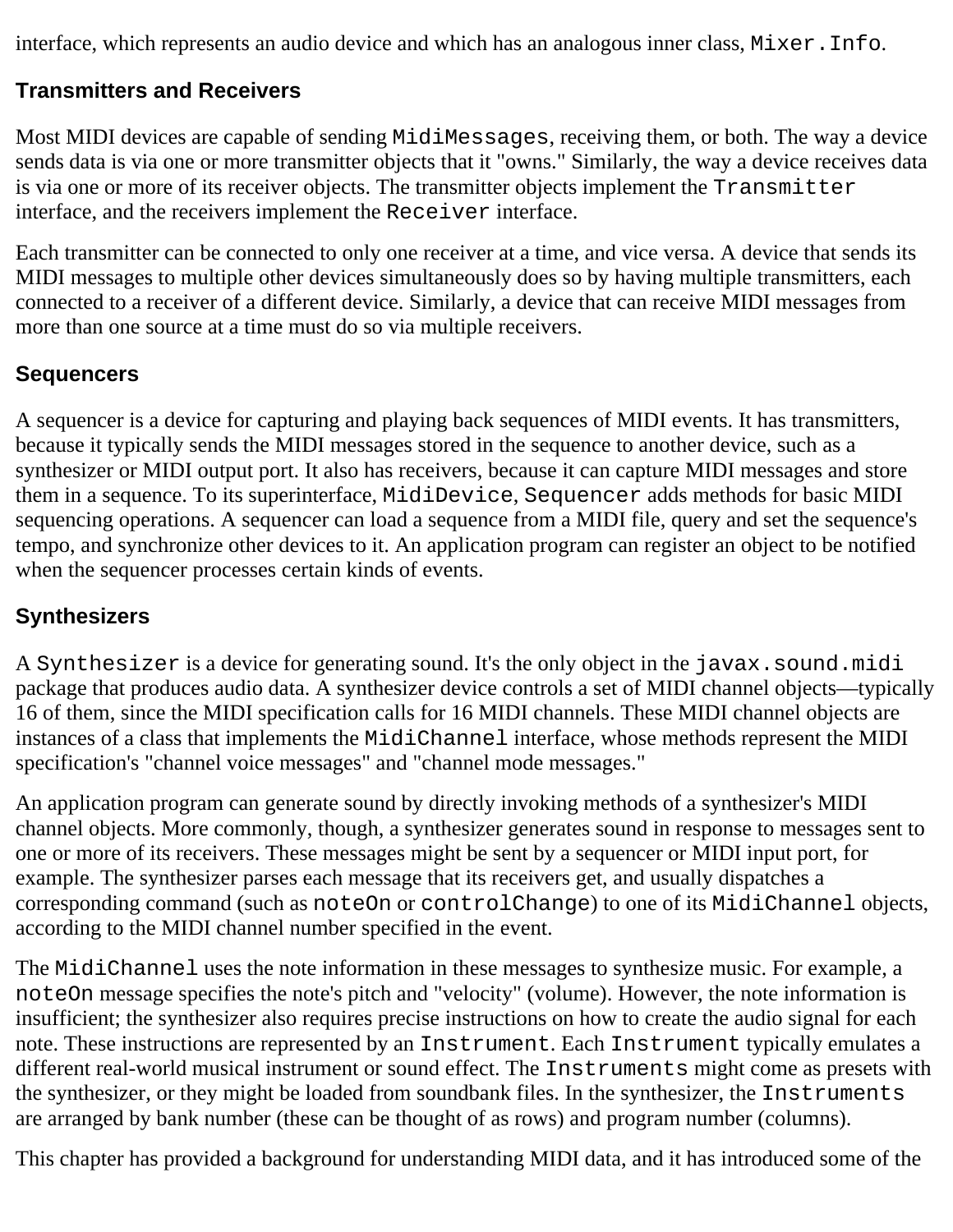important interfaces and classes related to MIDI in the Java Sound API. Subsequent chapters show how you can access and use these objects in your application program.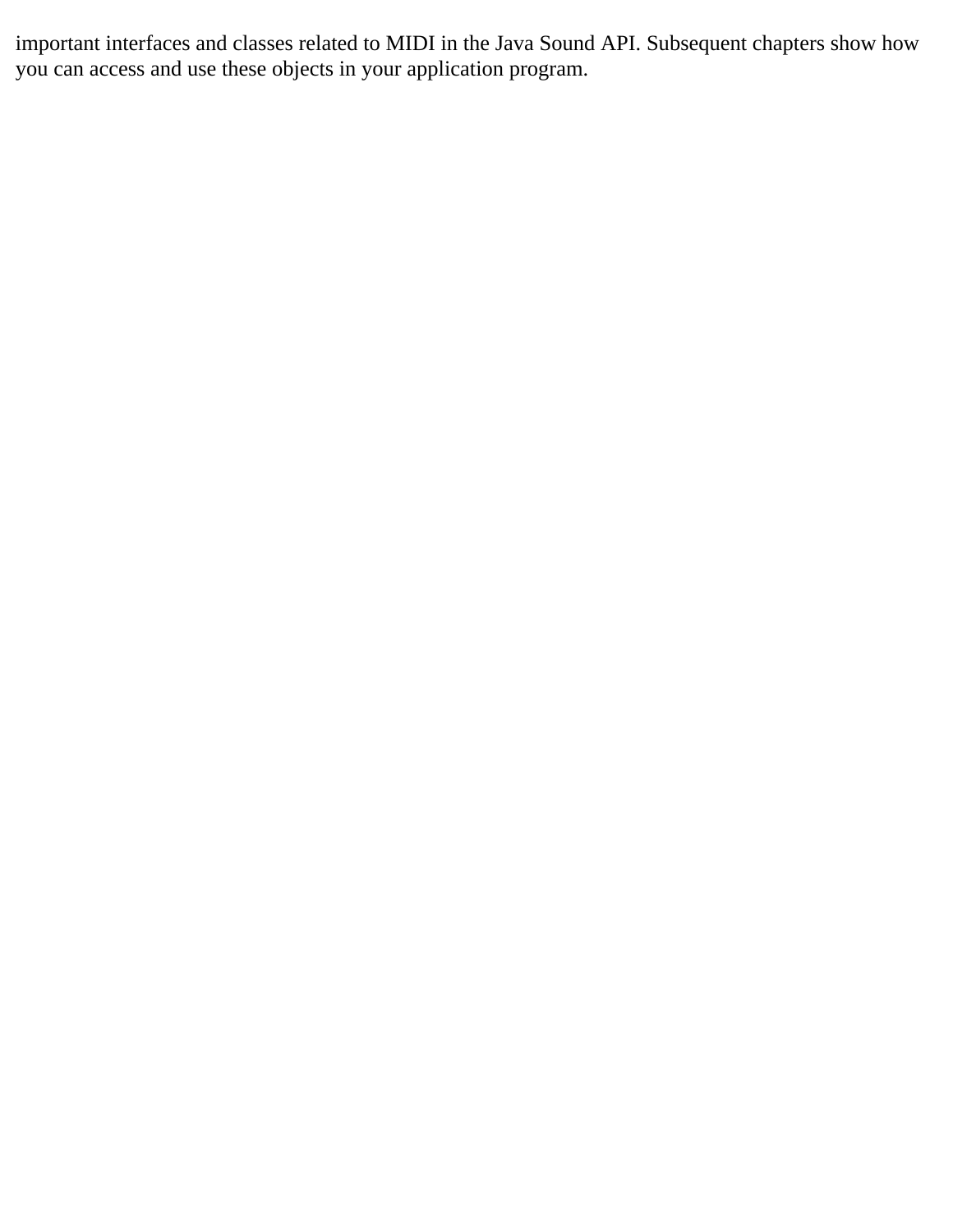# **Chapter 9: Accessing MIDI System Resources**

The JavaTM Sound API offers a flexible model for MIDI system configuration, just as it does for configuration of the sampled-audio system. An implementation of the Java Sound API can itself provide different sorts of MIDI devices, and additional ones can be supplied by service providers and installed by users. You can write your program in such a way that it makes few assumptions about which specific MIDI devices are installed on the computer. Instead, the program can take advantage of the MIDI system's defaults, or it can allow the user to select from whatever devices happen to be available.

This section shows how your program can learn what MIDI resources have been installed, and how to get access to the desired ones. After you've accessed and opened the devices, you can connect them to each other, as discussed in the next chapter, "[Transmitting and Receiving MIDI Messages](#page-69-0)."

## **The MidiSystem Class**

The role of the MidiSystem class in the Java Sound API's MIDI package is directly analogous to the role of AudioSystem in the sampled-audio package. MidiSystem acts as a clearinghouse for accessing the installed MIDI resources.

You can query the MidiSystem to learn what sorts of devices are installed, and then you can iterate over the available devices and obtain access to the desired ones. For example, an application program might start out by asking the MidiSystem what synthesizers are available, and then display a list of them, from which the user can select one. A simpler application program might just use the system's default synthesizer.

The MidiSystem class also provides methods for translating between MIDI files and Sequences. It can report the file format of a MIDI file and can write files of different types.

An application program can obtain the following resources from the MidiSystem:

- Sequencers
- Synthesizers
- Transmitters (such as those associated with MIDI input ports)
- Receivers (such as those associated with MIDI output ports)
- Data from standard MIDI files
- Data from soundbank files

This chapter focuses on the first four of these types of resource. The MidiSystem class's file-handling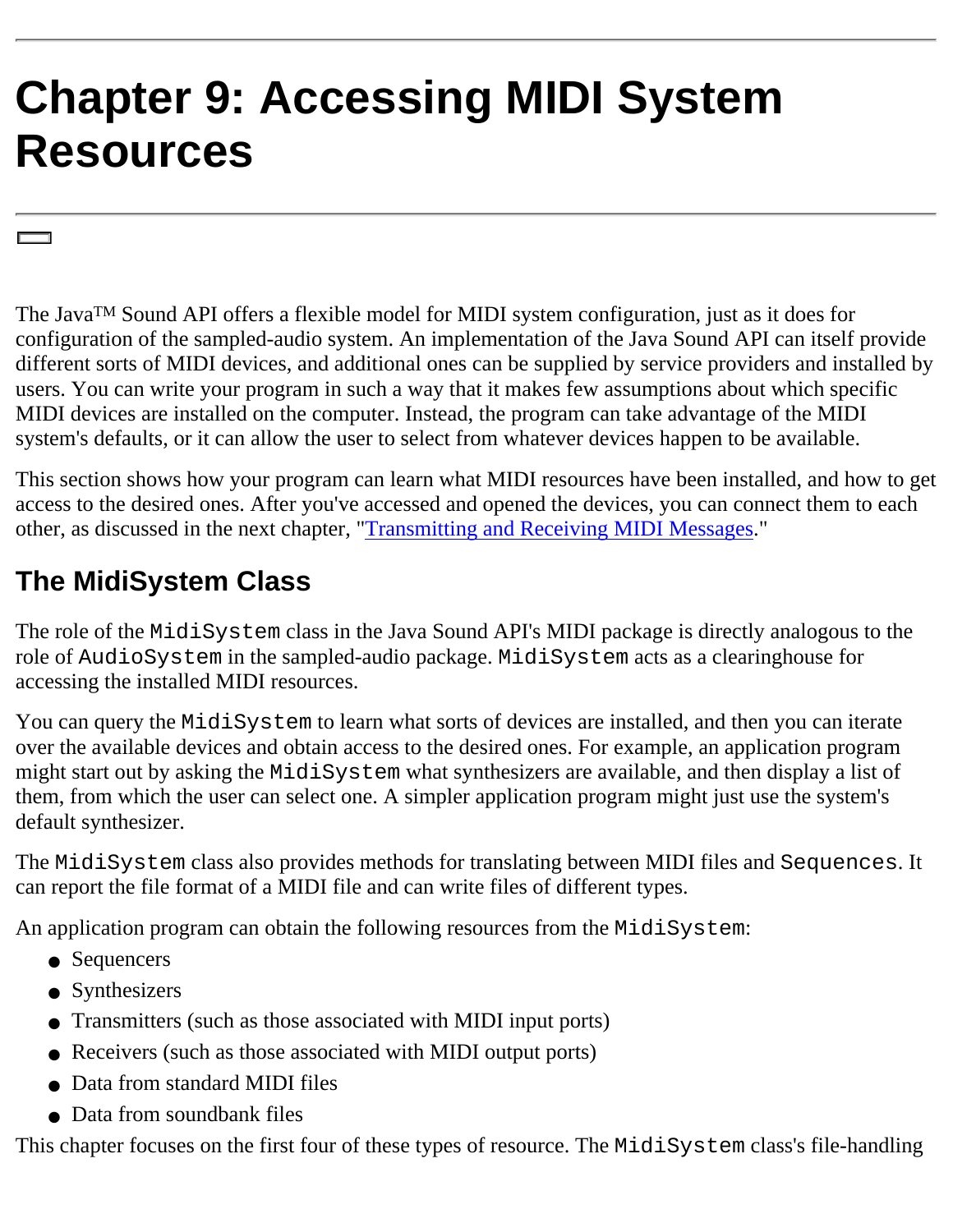facilities are discussed in Chapter 11, ["Playing, Recording, and Editing MIDI Sequences](#page-76-0)," and Chapter 12, "[Synthesizing Sound](#page-89-0)." To understand how the MIDI system itself gets access to all these resources, see Part III of this guide, "Service Provider Interfaces."

# **Obtaining Default Devices**

A typical MIDI application program that uses the Java Sound API begins by obtaining the devices it needs, which can consist of one or more sequencers, synthesizers, input ports, or output ports.

There is a default synthesizer device, a default sequencer device, a default transmitting device, and a default receiving device. The latter two devices normally represent the MIDI input and output ports, respectively, if there are any available on the system. (It's easy to get confused about the directionality here. Think of the ports' transmission or reception in relation to the software, not in relation to any external physical devices connected to the physical ports. A MIDI input port *transmits* data from an external device to a Java Sound API Receiver, and likewise a MIDI output port *receives* data from a software object and relays the data to an external device.)

A simple application program might just use the default instead of exploring all the installed devices. The MidiSystem class includes the following methods for retrieving default resources:

```
 static Sequencer getSequencer()
 static Synthesizer getSynthesizer()
 static Receiver getReceiver()
 static Transmitter getTransmitter()
```
The first two of these methods obtain the system's default sequencing and synthesis resources, which either represent physical devices or are implemented wholly in software. The getReceiver method obtains a Receiver object that takes MIDI messages sent to it and relays them to the default receiving device. Similarly, the getTransmitter method obtains a Transmitter object that can send MIDI messages to some receiver on behalf of the default transmitting device.

## **Learning What Devices Are Installed**

Instead of using the default devices, a more thorough approach is to select the desired devices from the full set of devices that are installed on the system. An application program can select the desired devices programmatically, or it can display a list of available devices and let the user select which ones to use. The MidiSystem class provides a method for learning which devices are installed, and a corresponding method to obtain a device of a given type.

Here is the method for learning about the installed devices:

```
 static MidiDevice.Info[] getMidiDeviceInfo()
```
As you can see, it returns an array of information objects. Each of these returned MidiDevice. Info objects identifies one type of sequencer, synthesizer, port, or other device that is installed. (Usually a system has at most one instance of a given type. For example, a given model of synthesizer from a certain vendor will be installed only once. ) The MidiDevice.Info includes the following strings to describe the device: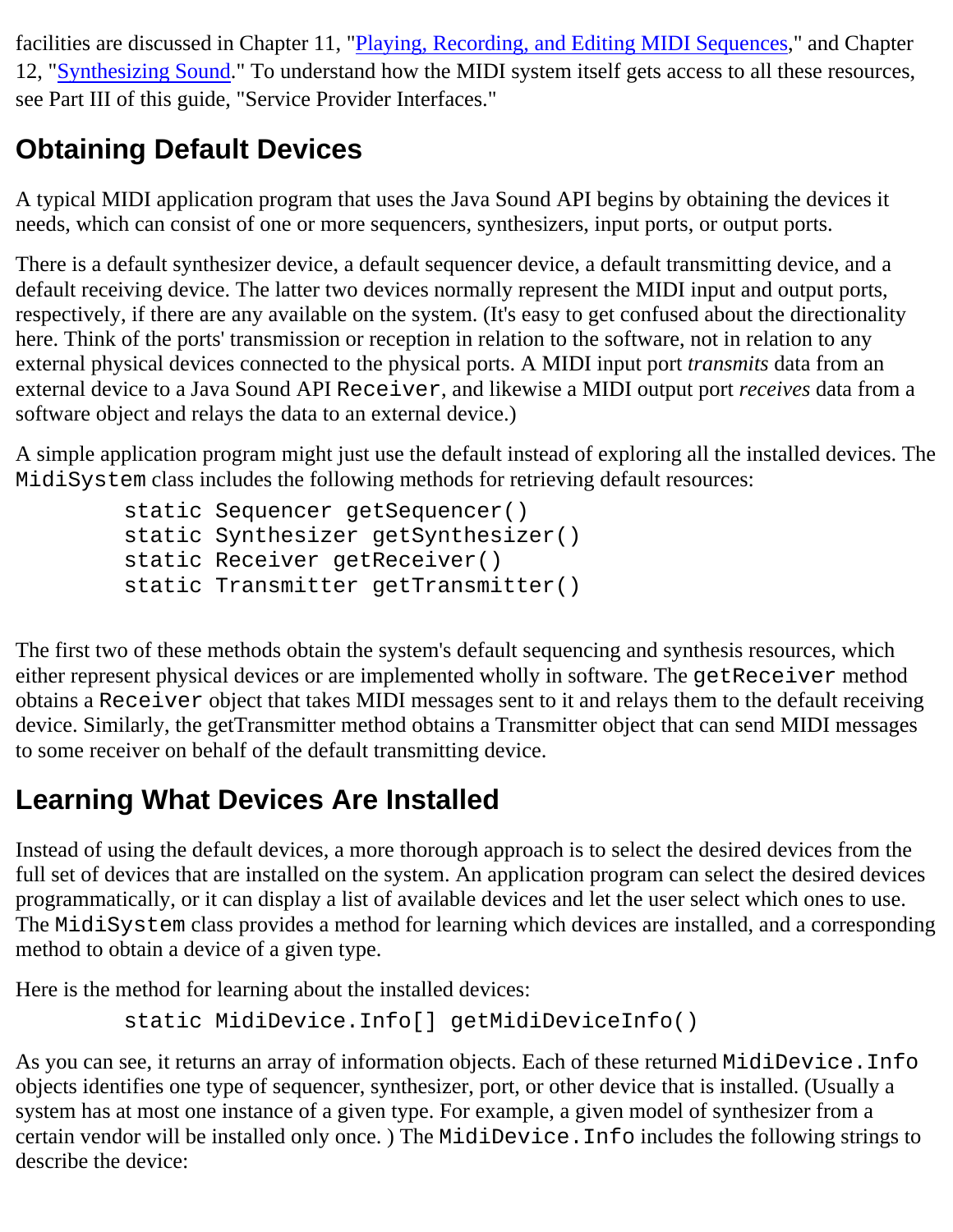- Name
- Version number
- Vendor (the company that created the device)
- $\bullet$  A description of the device

You can display these strings in your user interface to let the user select from the list of devices.

However, to use the strings programmatically to select a device (as opposed to displaying the strings to the user), you need to know in advance what they might be. The company that provides each device should include this information in its documentation. An application program that requires or prefers a particular device can use this information to locate that device. This approach has the drawback of limiting the program to device implementations that it knows about in advance.

Another, more general, approach is to go ahead and iterate over the MidiDevice.Info objects, obtaining each corresponding device, and determining programmatically whether it's suitable to use (or at least suitable to include in a list from which the user can choose). The next section describes how to do this.

## **Obtaining a Desired Device**

Once an appropriate device's info object is found, the application program invokes the following MidiSystem method to obtain the corresponding device itself:

static MidiDevice getMidiDevice(MidiDevice.Info info)

You can use this method if you've already found the info object describing the device you need. However, if you can't interpret the info objects returned by getMidiDeviceInfo to determine which device you need, and if you don't want to display information about all the devices to the user, you might be able to do the following instead: Iterate over all the MidiDevice.Info objects returned by getMidiDeviceInfo, get the corresponding devices using the method above, and test each device to see whether it's suitable. In other words, you can query each device for its class and its capabilities before including it in the list that you display to the user, or as a way to decide upon a device programmatically without involving the user. For example, if your program needs a synthesizer, you can obtain each of the installed devices, see which are instances of classes that implement the Synthesizer interface, and then display them in a list from which the user can choose one, as follows:

```
// Obtain information about all the installed synthesizers.
Vector synthInfos;
MidiDevice device;
MidiDevice.Info[] infos = MidiSystem.getMidiDeviceInfo();
for (int i = 0; i < infos.length; i++) {
     try {
        device = MidiSystem.getMidiDevice(infos[i]);
     } catch (MidiUnavailableException e) {
           // Handle or throw exception...
     }
     if (device instanceof Synthesizer) {
```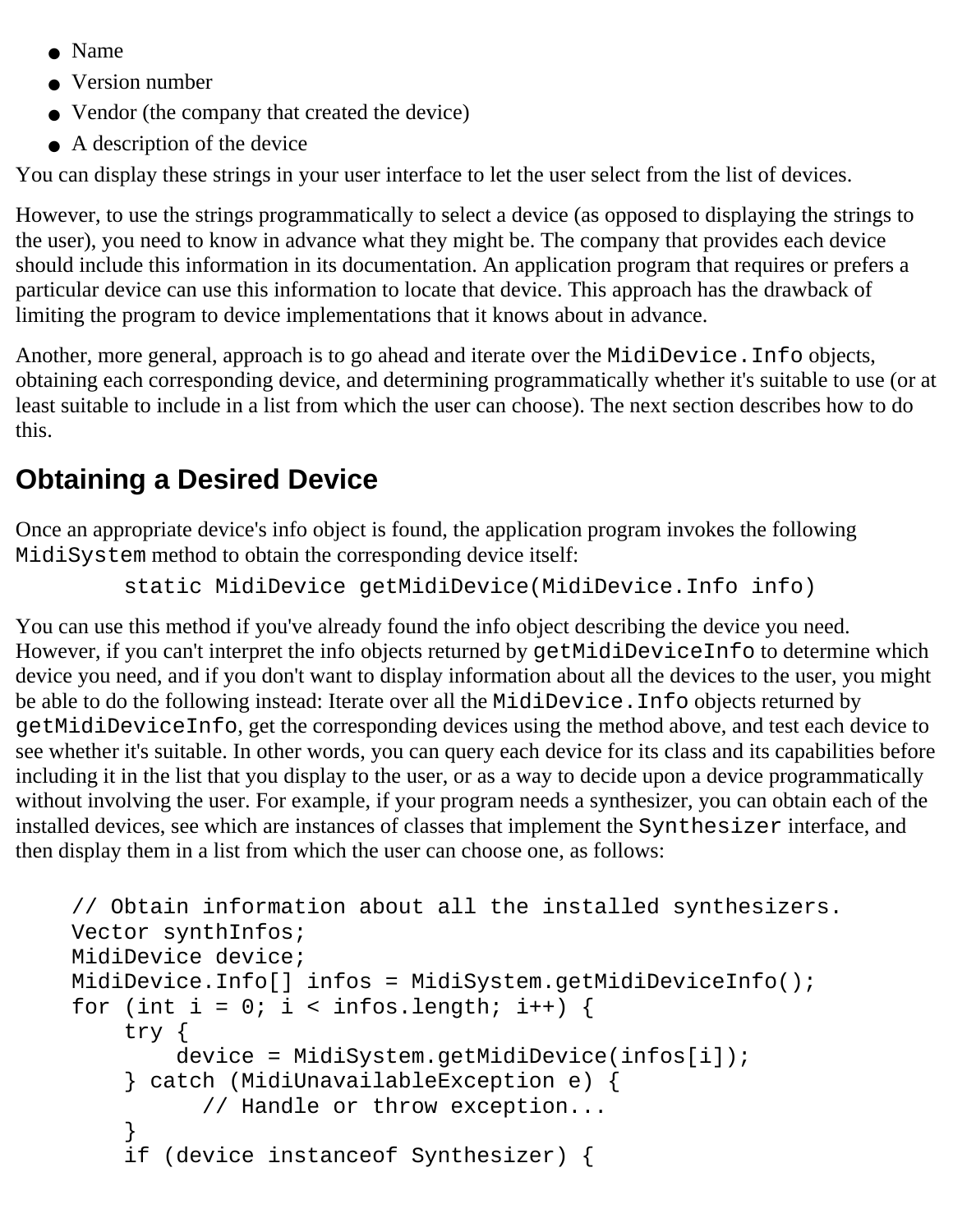```
 synthInfos.add(infos[i]);
     }
}
// Now, display strings from synthInfos list in GUI.
```
As another example, you might choose a device programmatically, without involving the user. Let's suppose you want to obtain the synthesizer that can play the most notes simultaneously. You iterate over all the MidiDevice.Info objects, as above, but after determining that a device is a synthesizer, you query its capabilities by invoking the getMaxPolyphony method of Synthesizer. You reserve the synthesizer that has the greatest polyphony, as described in the next section. Even though you're not asking the user to choose a synthesizer, you might still display strings from the chosen MidiDevice.Info object, just for the user's information.

# **Opening Devices**

The previous section showed how to get an installed device. However, a device might be installed but unavailable. For example, another application program might have exclusive use of it. To actually reserve a device for your program, you need to use the MidiDevice method open:

```
if (!(device.isOpen())) {
     try {
       device.open();
   } catch (MidiUnavailableException e) {
           // Handle or throw exception...
   }
}
```
Once you've accessed a device and reserved it by opening it, you'll probably want to connect it to one or more other devices to let MIDI data flow between them. This procedure is described in Chapter 10, "[Transmitting and Receiving MIDI Messages](#page-69-0)."

When done with a device, you release it for other programs' use by invoking the close method of MidiDevice.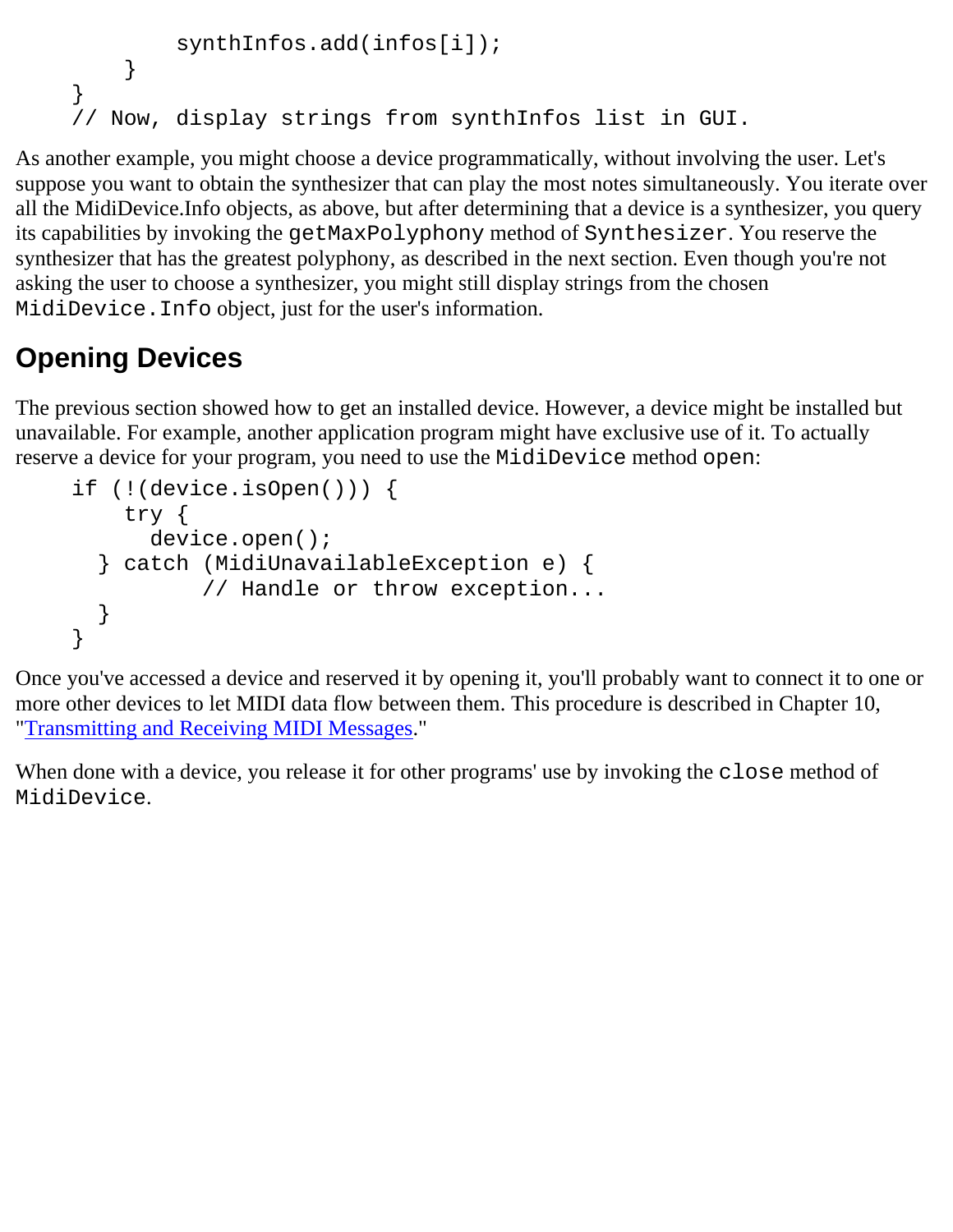# <span id="page-69-0"></span>**Chapter 10: Transmitting and Receiving MIDI Messages**

# **Understanding Devices, Transmitters, and Receivers**

The JavaTM Sound API specifies a message-routing architecture for MIDI data that's flexible and easy to use, once you understand how it works. The system is based on a module-connection design: distinct modules, each of which performs a specific task, can be interconnected (networked), enabling data to flow from one module to another.

The base module in the Java Sound API's messaging system is MidiDevice (a Java language interface). MidiDevices include sequencers (which record, play, load, and edit sequences of time-stamped MIDI messages), synthesizers (which generate sounds when triggered by MIDI messages), and MIDI input and output ports, through which data comes from and goes to external MIDI devices. The functionality typically required of MIDI ports is described by the base MidiDevice interface. The Sequencer and Synthesizer interfaces extend the MidiDevice interface to describe the additional functionality characteristic of MIDI sequencers and synthesizers, respectively. Concrete classes that function as sequencers or synthesizers should implement these interfaces.

A MidiDevice typically owns one or more ancillary objects that implement the Receiver or Transmitter interfaces. These interfaces represent the "plugs" or "portals" that connect devices together, permitting data to flow into and out of them. By connecting a Transmitter of one MidiDevice to a Receiver of another, you can create a network of modules in which data flows from one to another.

The MidiDevice interface includes methods for determining how many transmitter and receiver objects the device can support concurrently, and other methods for accessing those objects. A MIDI output port normally has at least one Receiver through which the outgoing messages may be received; similarly, a synthesizer normally responds to messages sent to its Receiver or Receivers. A MIDI input port normally has at least one Transmitter, which propagates the incoming messages. A full-featured sequencer supports both Receivers, which receive messages during recording, and Transmitters, which send messages during playback.

The Transmitter interface includes methods for setting and querying the receivers to which the transmitter sends its MidiMessages. Setting the receiver establishes the connection between the two. The Receiver interface contains a method that sends a MidiMessage to the receiver. Typically, this method is invoked by a Transmitter. Both the Transmitter and Receiver interfaces include a close method that frees up a previously connected transmitter or receiver, making it available for a different connection.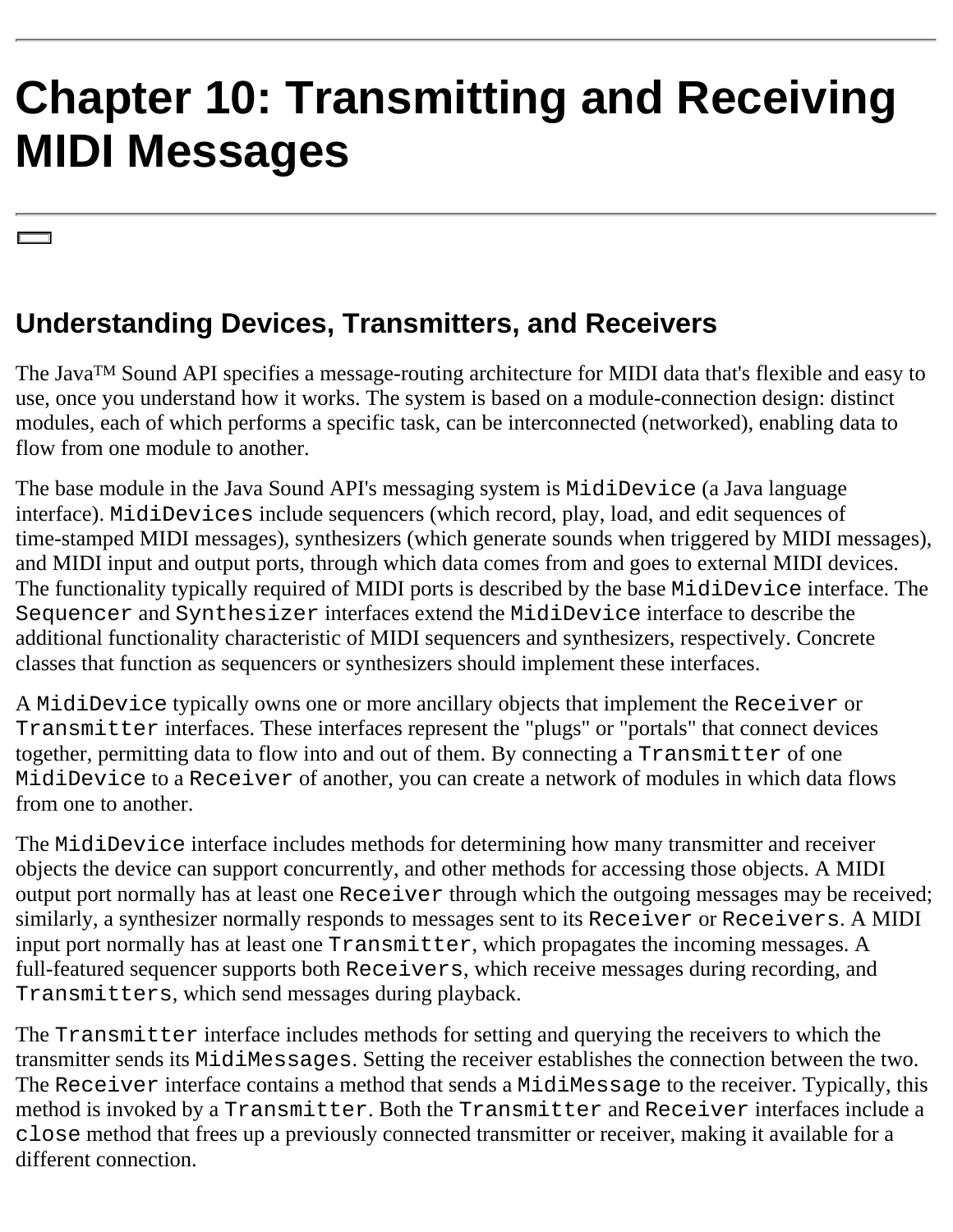We'll now examine how to use transmitters and receivers. Before getting to the typical case of connecting two devices (such as hooking a sequencer to a synthesizer), we'll examine the simpler case where you send a MIDI message directly from your application program to a device. Studying this simple scenario should make it easier to understand how the Java Sound API arranges for sending MIDI messages between two devices.

### **Sending a Message to a Receiver without Using a Transmitter**

Let's say you want to create a MIDI message from scratch and then send it to some receiver. You can create a new, blank ShortMessage and then fill it with MIDI data using the following ShortMessage method:

```
void setMessage(int command, int channel, int data1,
          int data2)
```
Once you have a message ready to send, you can send it to a Receiver object, using this Receiver method:

void send(MidiMessage message, long timeStamp)

The time-stamp argument will be explained momentarily. For now, we'll just mention that its value can be set to -1 if you don't care about specifying a precise time. In this case, the device receiving the message will try to respond to the message as soon as possible.

An application program can obtain a receiver for a MidiDevice by invoking the device's getReceiver method. If the device can't provide a receiver to the program (typically because all the device's receivers are already in use), a MidiUnavailableException is thrown. Otherwise, the receiver returned from this method is available for immediate use by the program. When the program has finished using the receiver, it should call the receiver's close method. If the program attempts to invoke methods on a receiver after calling close, an IllegalStateException may be thrown.

As a concrete simple example of sending a message without using a transmitter, let's send a Note On message to the default receiver, which is typically associated with a device such as the MIDI output port or a synthesizer. We do this by creating a suitable ShortMessage and passing it as an argument to Receiver's send method:

```
ShortMessage myMsg = new ShortMessage();
 // Start playing the note Middle C (60), 
 // moderately loud (velocity = 93).
myMsq.setMessage(ShortMessage.NOTE ON, 0, 60, 93);
long timeStamp = -1;
Receiver rcvr = MidiSystem.getReceiver();
 rcvr.send(myMsg, timeStamp);
```
This code uses a static integer field of ShortMessage, namely, NOTE\_ON, for use as the MIDI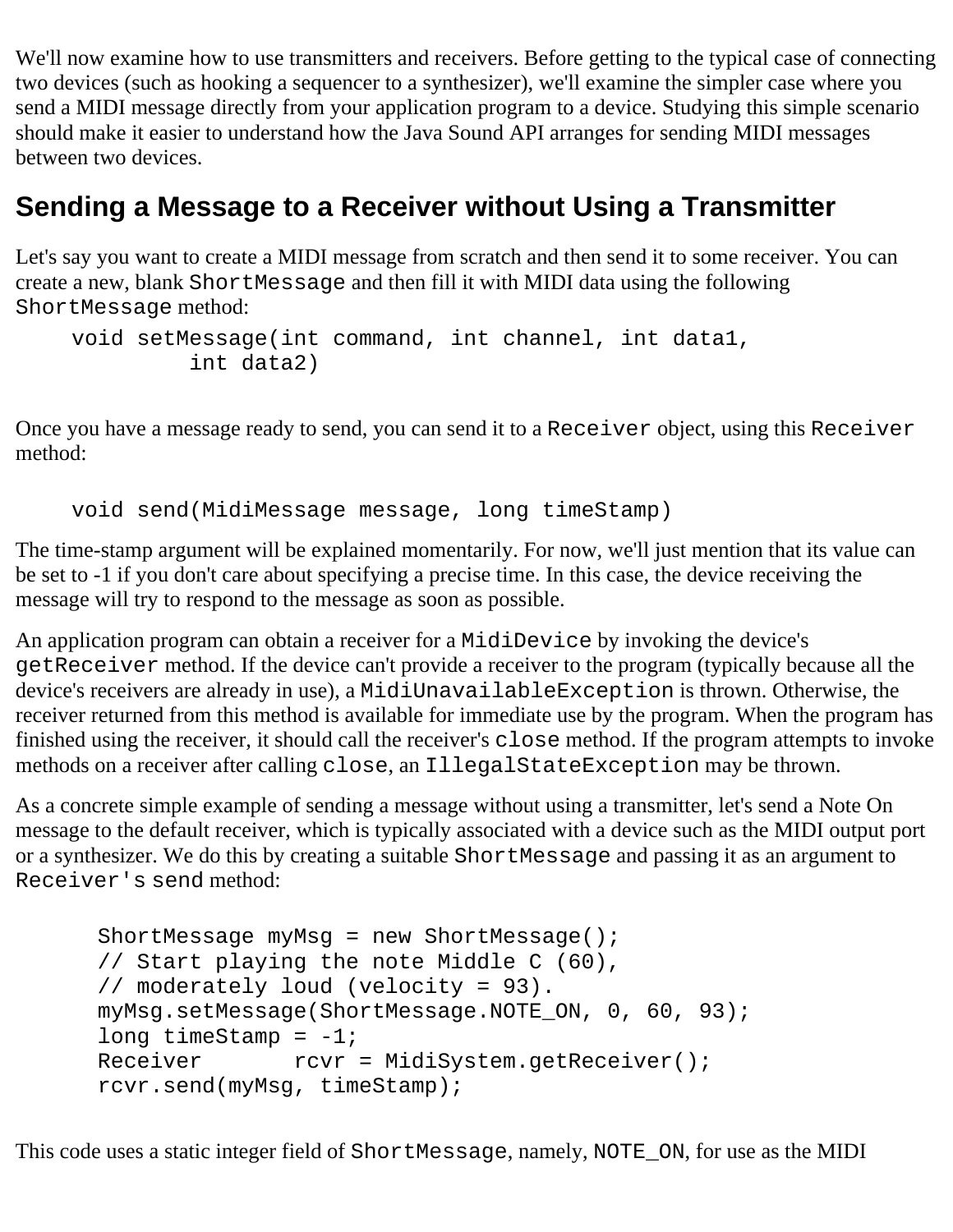message's status byte. The other parts of the MIDI message are given explicit numeric values as arguments to the setMessage method. The zero indicates that the note is to be played using MIDI channel number 1; the 60 indicates the note Middle C; and the 93 is an arbitrary key-down velocity value, which typically indicates that the synthesizer that eventually plays the note should play it somewhat loudly. (The MIDI specification leaves the exact interpretation of velocity up to the synthesizer's implementation of its current instrument.) This MIDI message is then sent to the receiver with a time stamp of -1. We now need to examine exactly what the time stamp parameter means, which is the subject of the next section.

# **Understanding Time Stamps**

Chapter 8, "[Overview of the MIDI Package](#page-59-0)," explained that the MIDI specification has different parts. One part describes MIDI "wire" protocol (messages sent between devices in real time), and another part describes Standard MIDI Files (messages stored as events in "sequences"). In the latter part of the specification, each event stored in a standard MIDI file is tagged with a timing value that indicates when that event should be played. By contrast, messages in MIDI wire protocol are always supposed to be processed immediately, as soon as they're received by a device, so they have no accompanying timing values.

The Java Sound API adds an additional twist. It comes as no surprise that timing values are present in the MidiEvent objects that are stored in sequences (as might be read from a MIDI file), just as in the Standard MIDI Files specification. But in the Java Sound API, even the messages sent between devices—in other words, the messages that correspond to MIDI wire protocol—can be given timing values, known as *time stamps*. It is these time stamps that concern us here. (The timing values in MidiEvent objects are discussed in detail in Chapter 11, "[Playing, Recording, and Editing MIDI](#page-76-0) [Sequences](#page-76-0).")

#### **Time Stamps on Messages Sent to Devices**

The time stamp that can optionally accompany messages sent between devices in the Java Sound API is quite different from the timing values in a standard MIDI file. The timing values in a MIDI file are often based on musical concepts such as beats and tempo, and each event's timing measures the time elapsed since the previous event. In contrast, the time stamp on a message sent to a device's Receiver object always measures absolute time in microseconds. Specifically, it measures the number of microseconds elapsed since the device that owns the receiver was opened.

This kind of time stamp is designed to help compensate for latencies introduced by the operating system or by the application program. It's important to realize that these time stamps are used for minor adjustments to timing, not to implement complex queues that can schedule events at completely arbitrary times (as MidiEvent timing values do).

The time stamp on a message sent to a device (through a Receiver) can provide precise timing information to the device. The device might use this information when it processes the message. For example, it might adjust the event's timing by a few milliseconds to match the information in the time stamp. On the other hand, not all devices support time stamps, so the device might completely ignore the message's time stamp.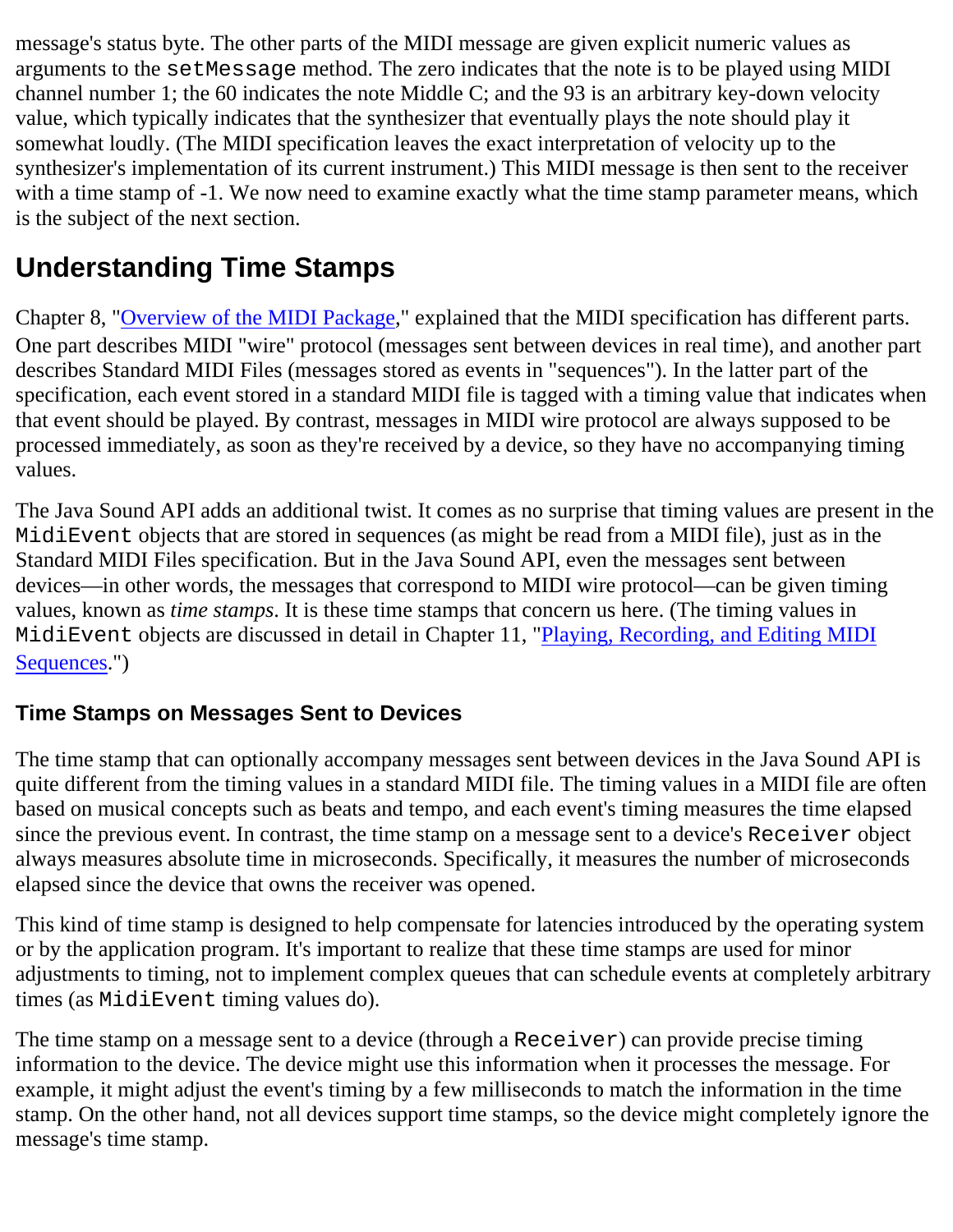Even if a device supports time stamps, it might not schedule the event for exactly the time that you requested. You can't expect to send a message whose time stamp is very far in the future and have the device handle it as you intended, and you certainly can't expect a device to correctly schedule a message whose time stamp is in the past! It's up to the device to decide how to handle time stamps that are too far off in the future or are in the past. The sender doesn't know what the device considers to be too far off, or whether the device had any problem with the time stamp. This ignorance mimics the behavior of external MIDI hardware devices, which send messages without ever knowing whether they were received correctly. (MIDI wire protocol is unidirectional.)

Some devices send time-stamped messages (via a Transmitter). For example, the messages sent by a MIDI input port might be stamped with the time the incoming message arrived at the port. On some systems, the event-handling mechanisms cause a certain amount of timing precision to be lost during subsequent processing of the message. The message's time stamp allows the original timing information to be preserved.

To learn whether a device supports time stamps, invoke the following method of MidiDevice:

```
 long getMicrosecondPosition()
```
This method returns -1 if the device ignores time stamps. Otherwise, it returns the device's current notion of time, which you as the sender can use as an offset when determining the time stamps for messages you subsequently send. For example, if you want to send a message with a time stamp for five milliseconds in the future, you can get the device's current position in microseconds, add 5000 microseconds, and use that as the time stamp. Keep in mind that the MidiDevice's notion of time always places time zero at the time the device was opened.

Now, with all that explanation of time stamps as a background, let's return to the send method of Receiver:

void send(MidiMessage message, long timeStamp)

The timeStamp argument is expressed in microseconds, according to the receiving device's notion of time. If the device doesn't support time stamps, it simply ignores the timeStamp argument. You aren't required to time-stamp the messages you send to a receiver. You can use -1 for the timeStamp argument to indicate that you don't care about adjusting the exact timing; you're just leaving it up to the receiving device to process the message as soon as it can. However, it's not advisable to send -1 with some messages and explicit time stamps with other messages sent to the same receiver. Doing so is likely to cause irregularities in the resultant timing.

# **Connecting Transmitters to Receivers**

We've seen how you can send a MIDI message directly to a receiver, without using a transmitter. Now let's look at the more common case, where you aren't creating MIDI messages from scratch, but are simply connecting devices together so that one of them can send MIDI messages to the other.

#### **Connecting to a Single Device**

The specific case we'll take as our first example is connecting a sequencer to a synthesizer. After this connection is made, starting the sequencer running will cause the synthesizer to generate audio from the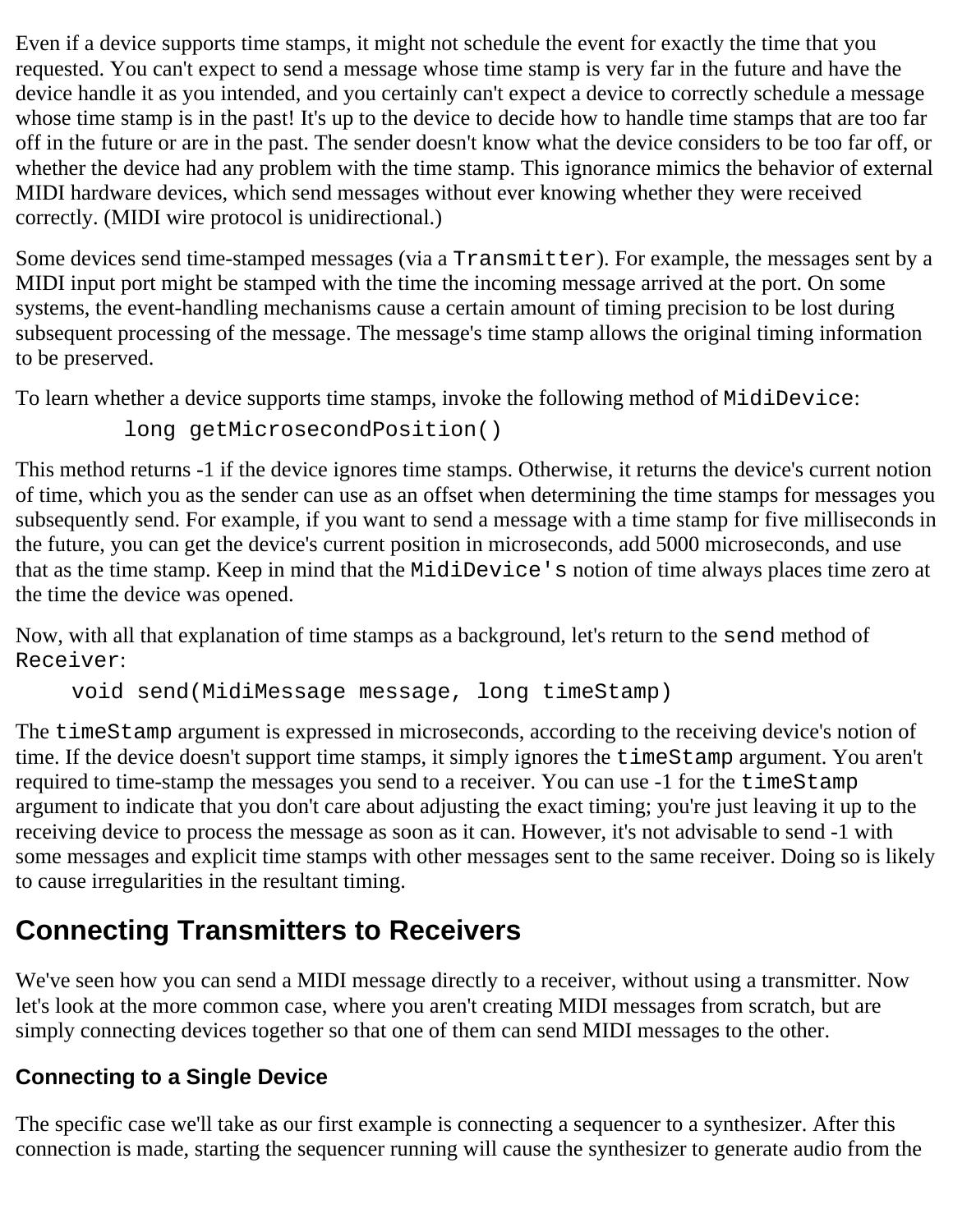events in the sequencer's current sequence. For now, we'll ignore the process of loading a sequence from a MIDI file into the sequencer. Also, we won't go into the mechanism of playing the sequence. Loading and playing sequences is discussed in detail in Chapter 11, ["Playing, Recording, and Editing MIDI](#page-76-0) [Sequences](#page-76-0)." Loading instruments into the synthesizer is discussed in Chapter 12, ["Synthesizing Sound.](#page-89-0)" For now, all we're interested in is how to make the connection between the sequencer and the synthesizer. This will serve as an illustration of the more general process of connecting one device's transmitter to another device's receiver.

For simplicity, we'll use the default sequencer and the default synthesizer. (See Chapter 9, ["Accessing](#page-65-0) [MIDI System Resources,](#page-65-0)" for more about default devices and how to access non-default devices.)

```
Sequencer seq;
Transmitter seqTrans;
Synthesizer synth;
Receiver synthRcvr;
 try {
     seq = MidiSystem.getSequencer();
     seqTrans = seq.getTransmitter();
     synth = MidiSystem.getSynthesizer();
     synthRcvr = synth.getReceiver();
     seqTrans.setReceiver(synthRcvr);
 } catch (MidiUnavailableException e) {
      // handle or throw exception
 }
```
An implementation might actually have a single object that serves as both the default sequencer and the default synthesizer. In other words, the implementation might use a class that implements both the Sequencer interface and the Synthesizer interface. In that case, it probably wouldn't be necessary to make the explicit connection that we did in the code above. For portability, though, it's safer not to assume such a configuration. If desired, you can test for this condition, of course:

if (seq instanceof Synthesizer)

although the explicit connection above should work in any case.

### **Connecting to More than One Device**

The previous code example illustrated a one-to-one connection between a transmitter and a receiver. But, what if you need to send the same MIDI message to multiple receivers? For example, suppose you want to capture MIDI data from an external device to drive the internal synthesizer while simultaneously recording the data to a sequence. This form of connection, sometimes referred to as "fan out" or as a "splitter," is straightforward. The following statements show how to create a fan-out connection, through which the MIDI messages arriving at the MIDI input port are sent to both a Synthesizer object and a Sequencer object. We assume you've already obtained and opened the three devices: the input port, sequencer, and synthesizer. (To obtain the input port, you'll need to iterate over all the items returned by MidiSystem.getMidiDeviceInfo.)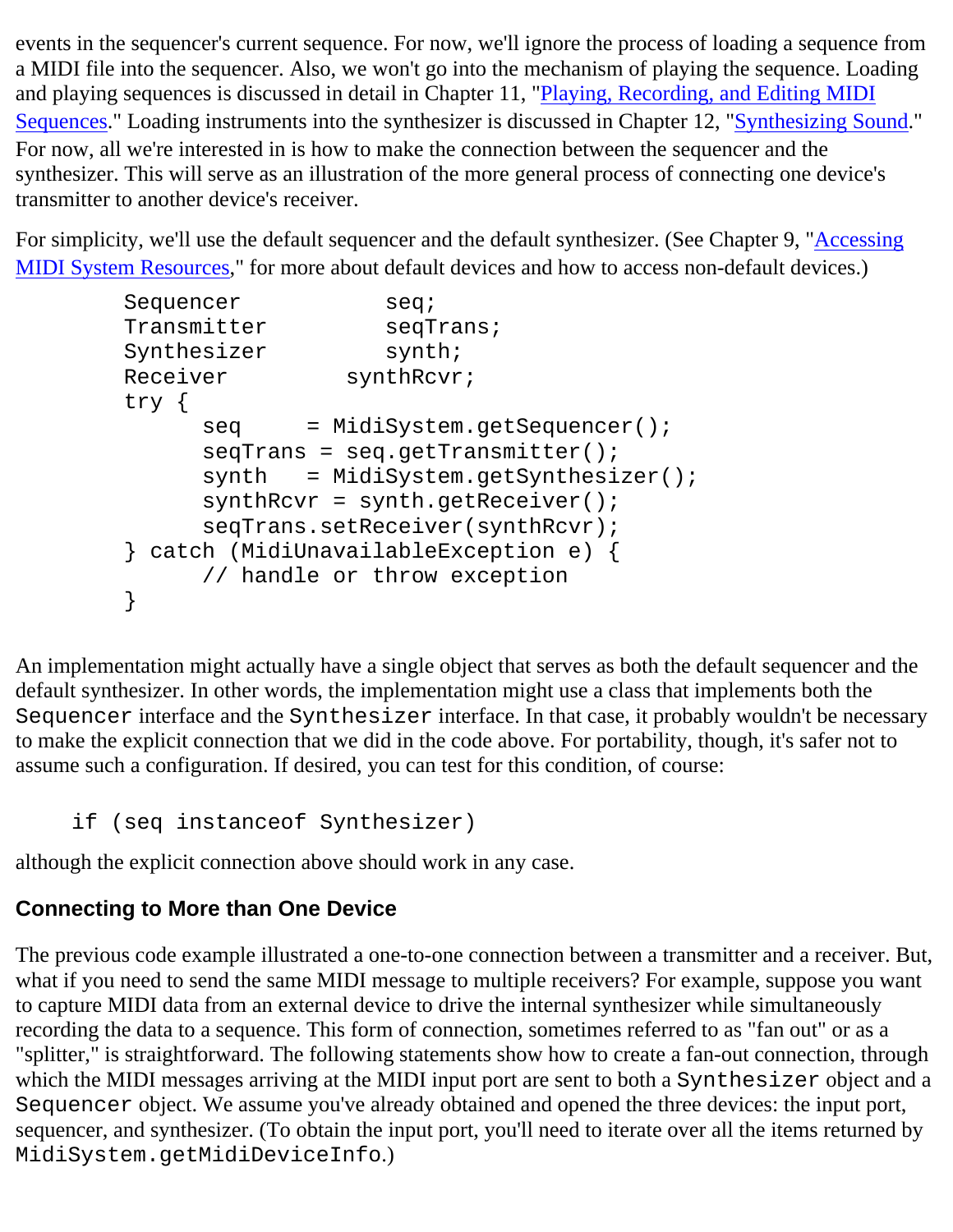```
 Synthesizer synth;
Sequencer seq;
 MidiDevice inputPort;
 // [obtain and open the three devices...]
 Transmitter inPortTrans1, inPortTrans2;
Receiver synthRcvr;
Receiver seqRcvr;
 try {
      inPortTrans1 = inputPort.getTransmitter();
      synthRcvr = synth.getReceiver();
       inPortTrans1.setReceiver(synthRcvr);
       inPortTrans2 = inputPort.getTransmitter();
       seqRcvr = seq.getReceiver(); 
       inPortTrans2.setReceiver(seqRcvr);
 } catch (MidiUnavailableException e) {
       // handle or throw exception
 }
```
This code introduces a dual invocation of the MidiDevice.getTransmitter method, assigning the results to inPortTrans1 and inPortTrans2. As mentioned earlier, a device can own multiple transmitters and receivers. Each time MidiDevice.getTransmitter() is invoked for a given device, another transmitter is returned, until no more are available, at which time an exception will be thrown.

To learn how many transmitters and receivers a device supports, you can use the following MidiDevice method:

```
 int getMaxTransmitters()
 int getMaxReceivers()
```
These methods return the total number owned by the device, not the number currently available.

A transmitter can transmit MIDI messages to only one receiver at a time. (Every time you call Transmitter's setReceiver method, the existing Receiver, if any, is replaced by the newly specified one. You can tell whether the transmitter currently has a receiver by invoking Transmitter.getReceiver.) However, if a device has multiple transmitters, it can send data to more than one device at a time, by connecting each transmitter to a different receiver, as we saw in the case of the input port above.

Similarly, a device can use its multiple receivers to receive from more than one device at a time. The multiple-receiver code that's required is straightforward, being directly analogous to the multiple-transmitter code above. It's also possible for a single receiver to receive messages from more than one transmitter at a time.

#### **Closing Connections**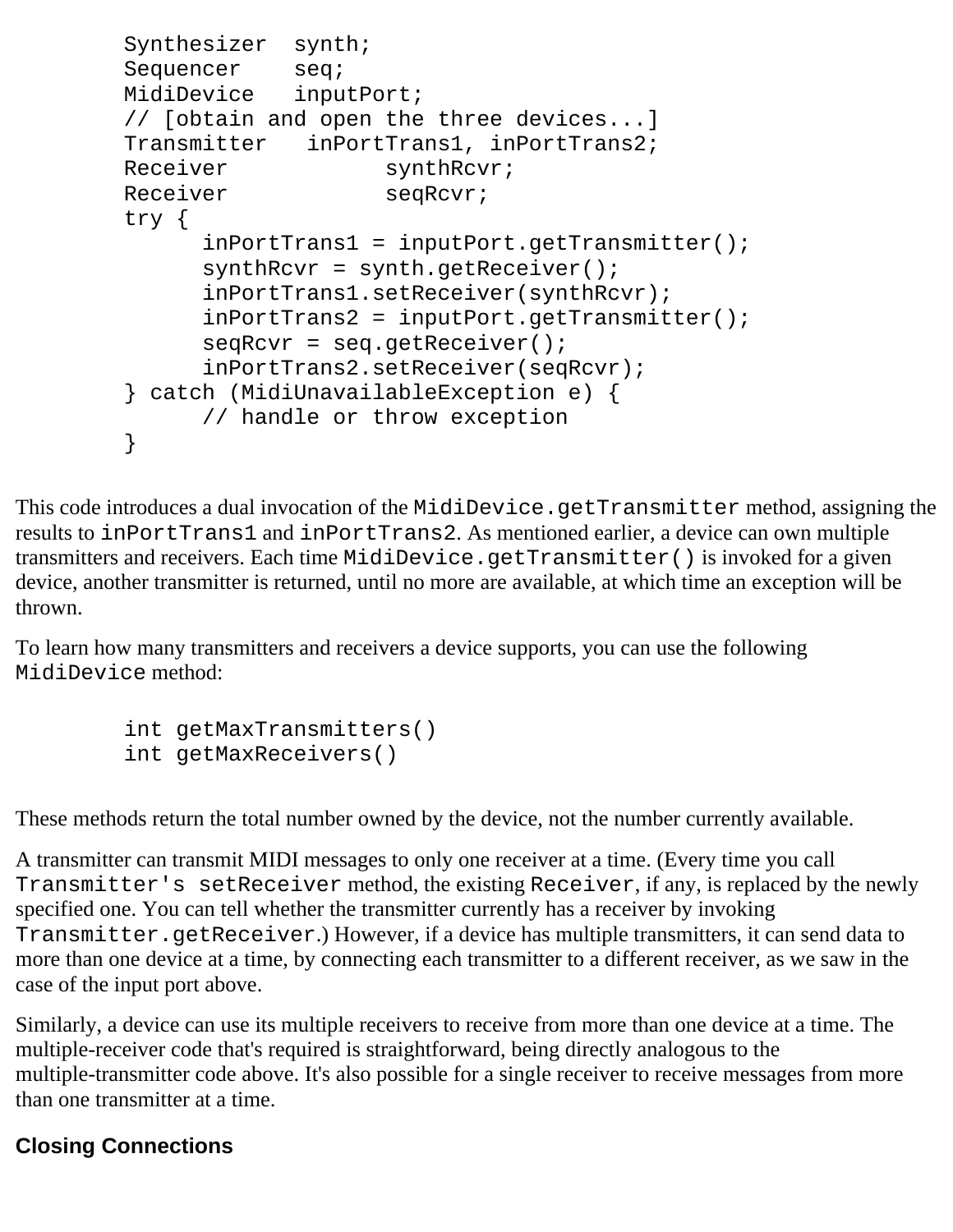Once you're done with a connection, you can free up its resources by invoking the close method for each transmitter and receiver that you've obtained. The Transmitter and Receiver interfaces each have a close method. Note that invoking Transmitter.setReceiver doesn't close the transmitter's current receiver. The receiver is left open, and it can still receive messages from any other transmitter that's connected to it.

If you're also done with the devices, you can similarly make them available to other application programs by invoking MidiDevice.close(). Closing a device automatically closes all its transmitters and receivers.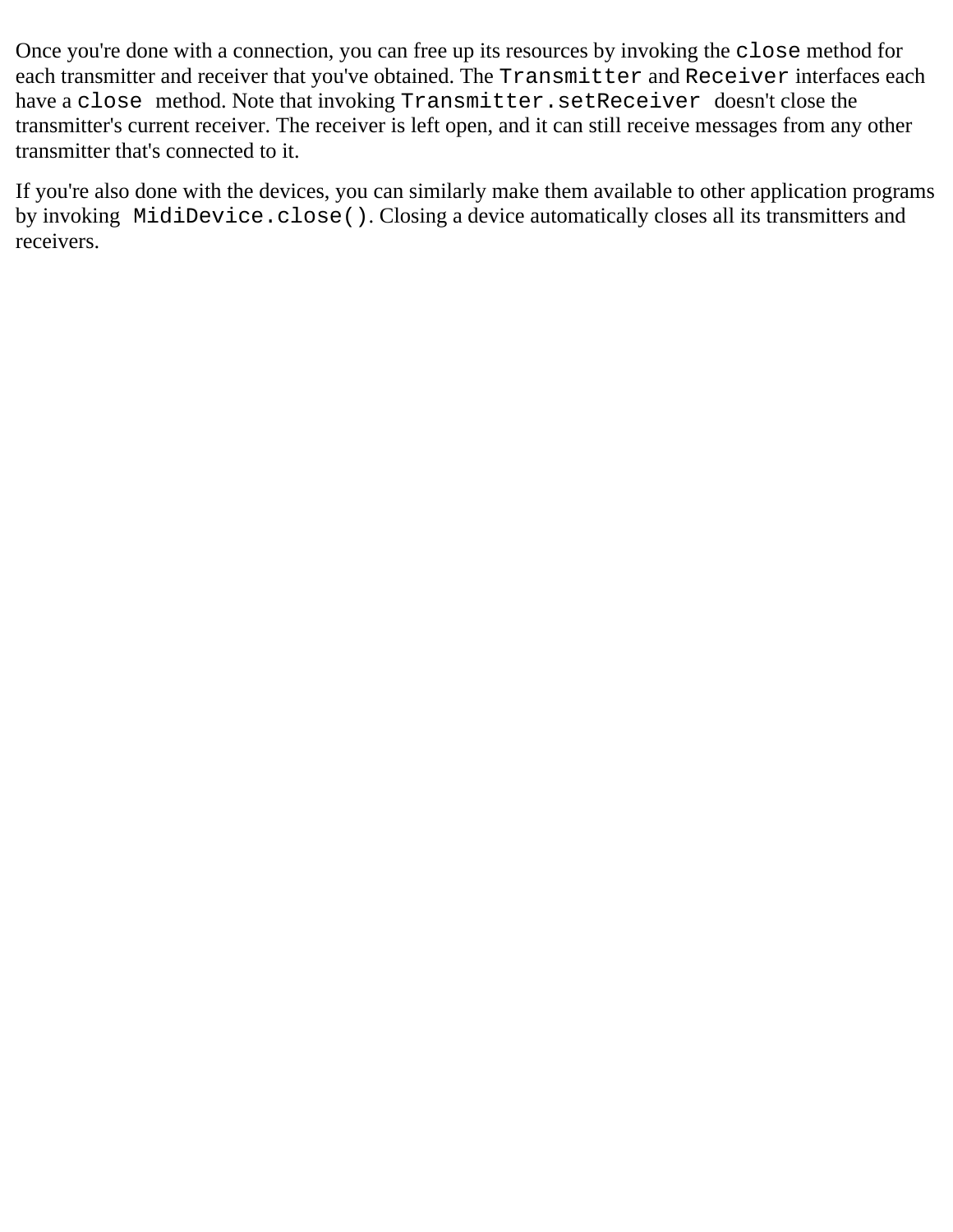# <span id="page-76-0"></span>**Chapter 11: Playing, Recording and Editing MIDI Sequences**

In the world of MIDI, a *sequencer* is any hardware or software device that can precisely play or record a *sequence* of time-stamped MIDI messages. Similarly, in the Java<sup>TM</sup> Sound API, the Sequencer abstract interface defines the properties of an object that can play and record Sequences of MidiEvent objects. A Sequencer typically loads these MidiEvent sequences from a standard MIDI file or saves them to such a file. Sequences can also be edited. This chapter explains how to use Sequencer objects, along with related classes and interfaces, to accomplish such tasks.

### **Introduction to Sequencers**

To develop an intuitive understanding of what a Sequencer is, think of it by analogy with a tape recorder, which a sequencer resembles in many respects. Whereas a tape recorder plays audio, a sequencer plays MIDI data. A sequence is a multi-track, linear, time-ordered recording of MIDI musical data, which a sequencer can play at various speeds, rewind, shuttle to particular points, record into, or copy to a file for storage.

Chapter 10, "[Transmitting and Receiving MIDI Messages](#page-69-0)," explained that devices typically have Receiver objects, Transmitter objects, or both. To *play* music, a device generally receives MidiMessages through a Receiver, which in turn has usually received them from a Transmitter that belongs to a Sequencer. The device that owns this Receiver might be a Synthesizer, which will generate audio directly, or it might be a MIDI output port, which transmits MIDI data through a physical cable to some external piece of equipment. Similarly, to *record* music, a series of time-stamped MidiMessages are generally sent to a Receiver owned by a Sequencer, which places them in a Sequence object. Typically the object sending the messages is a Transmitter associated with a hardware input port, and the port relays MIDI data that it gets from an external instrument. However, the device responsible for sending the messages might instead be some other Sequencer, or any other device that has a Transmitter. Furthermore, as mentioned in Chapter 10, a program can send messages without using any Transmitter at all.

A Sequencer itself has both Receivers and Transmitters. When it's recording, it actually obtains MidiMessages via its Receivers. During playback, it uses its Transmitters to send MidiMessages that are stored in the Sequence that it has recorded (or loaded from a file).

One way to think of the role of a Sequencer in the Java Sound API is as an aggregator and "de-aggregator" of MidiMessages. A series of separate MidiMessages, each of which is independent, is sent to the Sequencer along with its own time stamp that marks the timing of a musical event. These MidiMessages are encapsulated in MidiEvent objects and collected in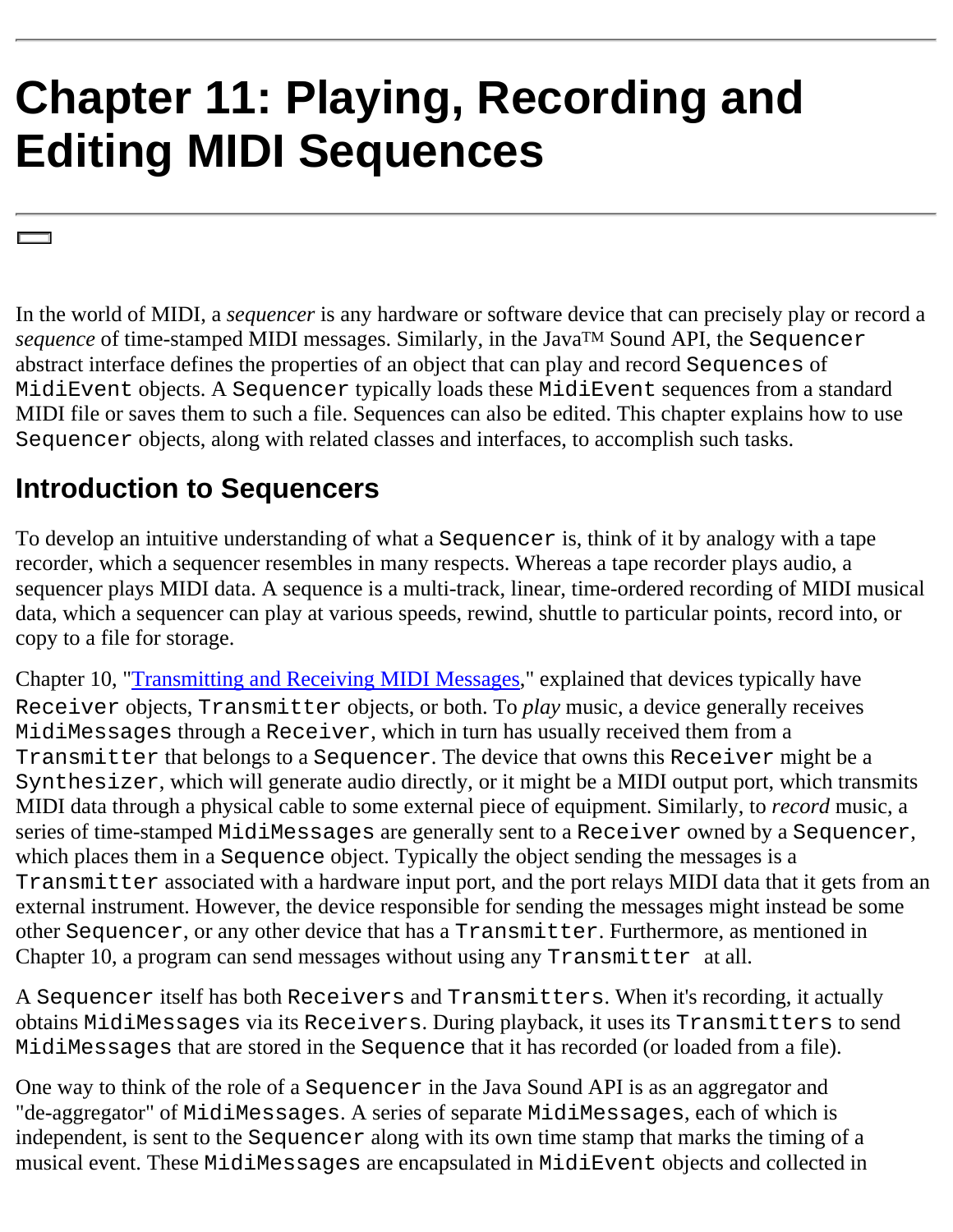Sequence objects through the action of the Sequencer. record method. A Sequence is a data structure containing aggregates of MidiEvents, and it usually represents a series of musical notes, often an entire song or composition. On playback, the Sequencer again extracts the MidiMessages from the MidiEvent objects in the Sequence and then transmits them to one or more devices that will either render them into sound, save them, modify them, or pass them on to some other device.

Some sequencers might have neither transmitters nor receivers. For example, they might create MidiEvents from scratch as a result of keyboard or mouse events, instead of receiving MidiMessages through Receivers. Similarly, they might play music by communicating directly with an internal synthesizer (which could actually be the same object as the sequencer) instead of sending MidiMessages to a Receiver associated with a separate object. However, the rest of this chapter assumes the normal case of a sequencer that uses Receivers and Transmitters.

### <span id="page-77-0"></span>**When to Use a Sequencer**

It's possible for an application program to send MIDI messages directly to a device, without using a sequencer, as was described in Chapter 10, ["Transmitting and Receiving MIDI Messages](#page-69-0)." The program simply invokes the Receiver. send method each time it wants to send a message. This is a straightforward approach that's useful when the program itself creates the messages in real time. For example, consider a program that lets the user play notes by clicking on an onscreen piano keyboard. When the program gets a mouse-down event, it immediately sends the appropriate Note On message to the synthesizer.

As mentioned in Chapter 10, the program can include a time stamp with each MIDI message it sends to the device's receiver. However, such time stamps are used only for fine-tuning the timing, to correct for processing latency. The caller can't generally set arbitrary time stamps; the time value passed to Receiver.send must be close to the present time, or the receiving device might not be able to schedule the message correctly. This means that if an application program wanted to create a queue of MIDI messages for an entire piece of music ahead of time (instead of creating each message in response to a real-time event), it would have to be very careful to schedule each invocation of Receiver.send for nearly the right time.

Fortunately, most application programs don't have to be concerned with such scheduling. Instead of invoking Receiver.send itself, a program can use a Sequencer object to manage the queue of MIDI messages for it. The sequencer takes care of scheduling and sending the messages—in other words, playing the music with the correct timing. Generally, it's advantageous to use a sequencer whenever you need to convert a non-real-time series of MIDI messages to a real-time series (as in playback), or vice versa (as in recording). Sequencers are most commonly used for playing data from MIDI files and for recording data from a MIDI input port.

# **Understanding Sequence Data**

Before examining the Sequencer API, it helps to understand the kind of data that's stored in a sequence.

### **Sequences and Tracks**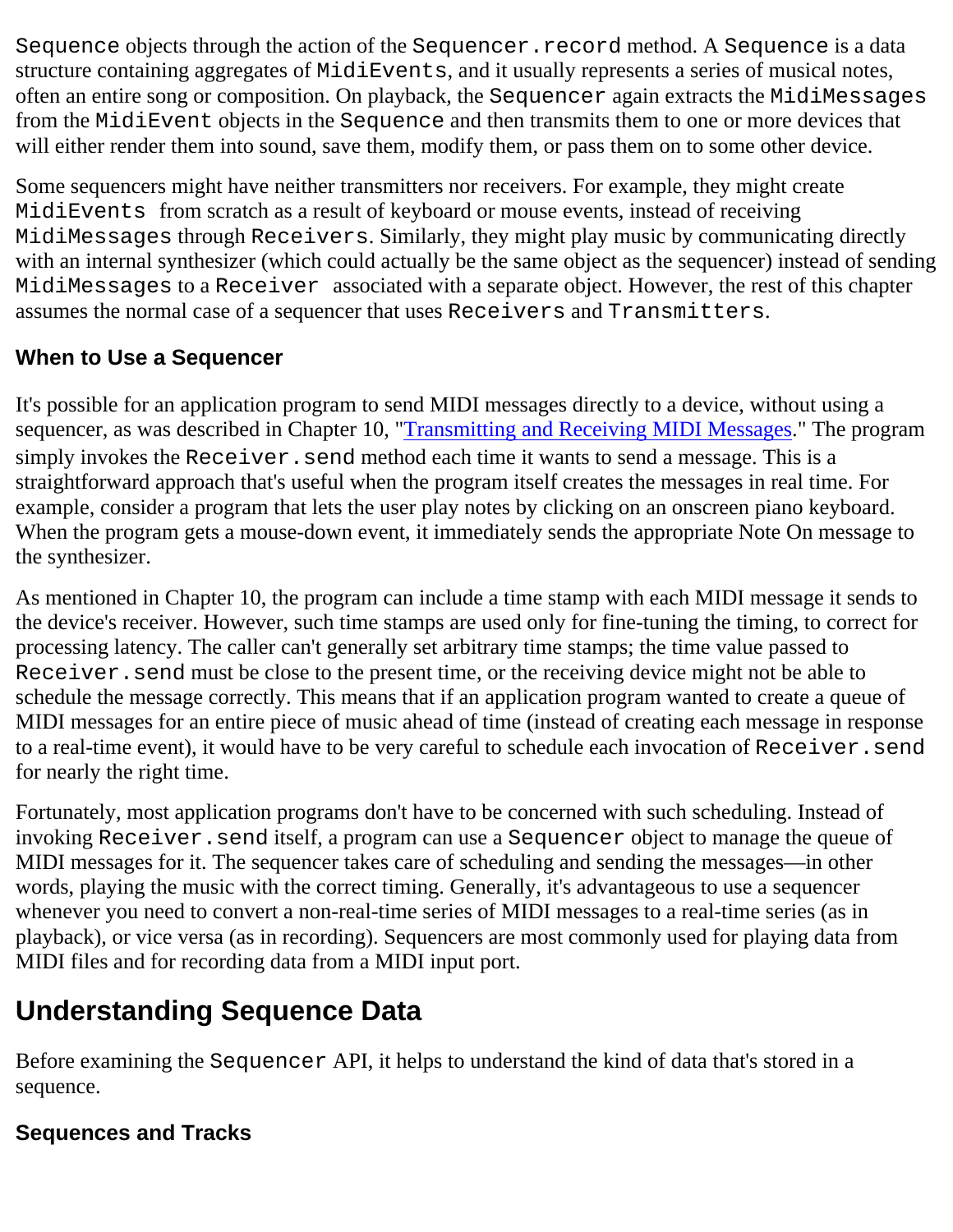In the Java Sound API, sequencers closely follow the Standard MIDI Files specification in the way that they organize recorded MIDI data. As mentioned above, a Sequence is an aggregation of MidiEvents, organized in time. But there is more structure to a Sequence than just a linear series of MidiEvents: a Sequence actually contains global timing information plus a collection of Tracks, and it is the Tracks themselves that hold the MidiEvent data. So the data played by a sequencer consists of a three-level hierarchy of objects: Sequencer, Track, and MidiEvent.

In the conventional use of these objects, the Sequence represents a complete musical composition or section of a composition, with each Track corresponding to a voice or player in the ensemble. In this model, all the data on a particular Track would also therefore be encoded into a particular MIDI channel reserved for that voice or player.

This way of organizing data is convenient for purposes of editing sequences, but note that this is just a conventional way to use Tracks. There is nothing in the definition of the Track class per se that keeps it from containing a mix of MidiEvents on different MIDI channels. For example, an entire multi-channel MIDI composition can be mixed and recorded onto one Track. Also, standard MIDI files of Type 0 (as opposed to Type 1 and Type 2) contain by definition only one track; so a Sequence that's read from such a file will necessarily have a single Track object.

#### **MidiEvents and Ticks**

As discussed in Chapter 8, ["Overview of the MIDI Package,](#page-59-0)" the Java Sound API includes MidiMessage objects that correspond to the raw two- or three-byte sequences that make up most standard MIDI messages. A MidiEvent is simply a packaging of a MidiMessage along with an accompanying timing value that specifies when the event occurs. (We might then say that a sequence really consists of a four- or five-level hierarchy of data, rather than three-level, because the ostensible lowest level, MidiEvent, actually contains a lower-level MidiMessage, and likewise the MidiMessage object contains an array of bytes that comprises a standard MIDI message.)

In the Java Sound API, there are two different ways in which MidiMessages can be associated with timing values. One is the way mentioned above under "[When to Use a Sequencer](#page-77-0)." This technique is described in detail under ["Sending a Message to a Receiver without Using a Transmitter](#page-70-0)" and "[Understanding Time Stamps"](#page-71-0) in Chapter 10, ["Transmitting and Receiving MIDI Messages.](#page-69-0)" There, we saw that the send method of Receiver takes a MidiMessage argument and a time-stamp argument. That kind of time stamp can only be expressed in microseconds.

The other way in which a MidiMessage can have its timing specified is by being encapsulated in a MidiEvent. In this case, the timing is expressed in slightly more abstract units called *ticks*.

What is the duration of a tick? It can vary between sequences (but not within a sequence), and its value is stored in the header of a standard MIDI file. The size of a tick is given in one of two types of units:

- Pulses (ticks) per quarter note, abbreviated as PPQ
- Ticks per frame, also known as SMPTE time code (a standard adopted by the Society of Motion Picture and Television Engineers)

If the unit is PPQ, the size of a tick is expressed as a fraction of a quarter note, which is a relative, not absolute, time value. A quarter note is a musical duration value that often corresponds to one beat of the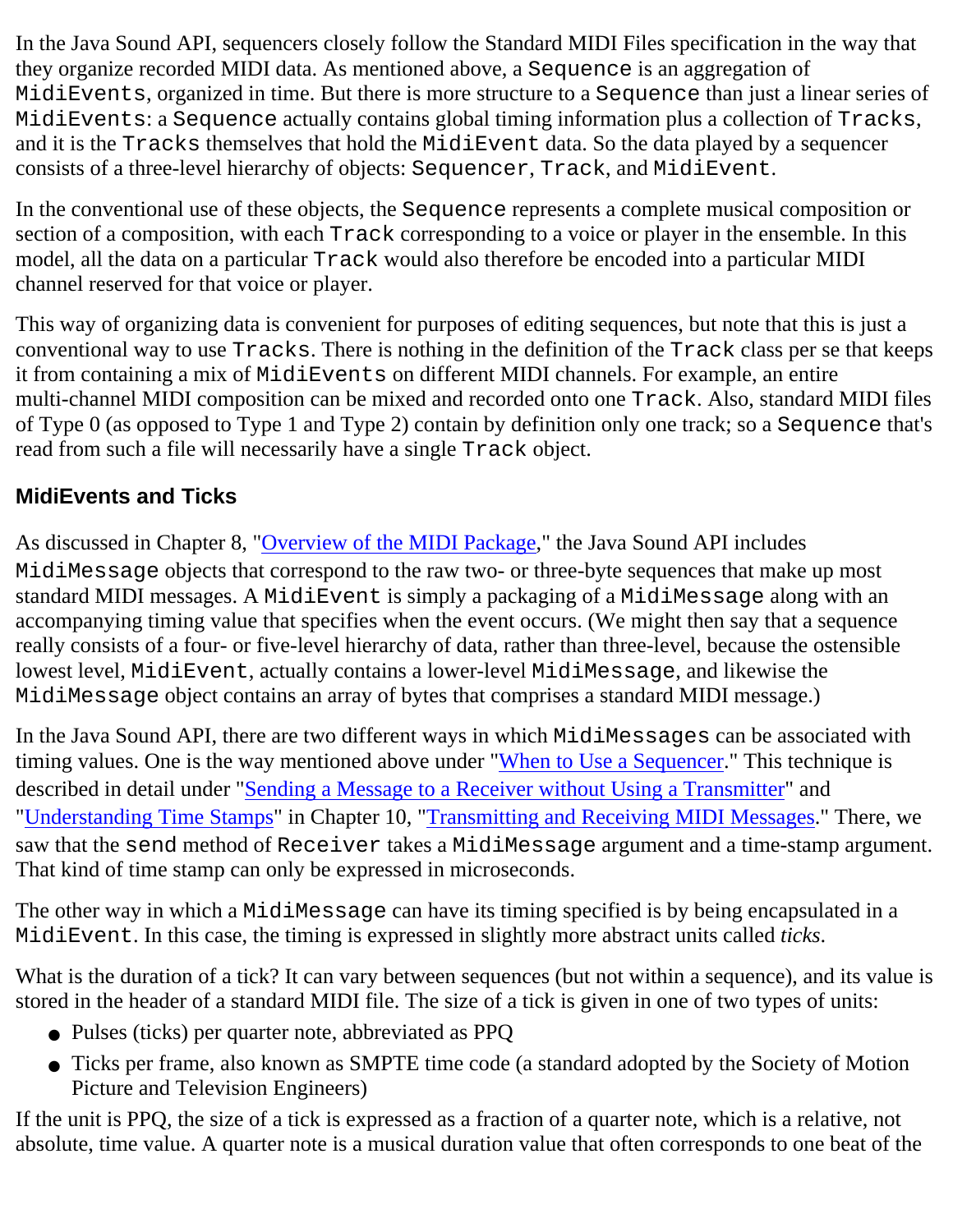music (a quarter of a measure in 4/4 time). The duration of a quarter note is dependent on the tempo, which can vary during the course of the music if the sequence contains tempo-change events. So if the sequence's timing increments (ticks) occur, say 96 times per quarter note, each event's timing value measures that event's position in musical terms, not as an absolute time value.

On the other hand, in the case of SMPTE, the units measure absolute time, and the notion of tempo is inapplicable. There are actually four different SMPTE conventions available, which refer to the number of motion-picture frames per second. The number of frames per second can be 24, 25, 29.97, or 30. With SMPTE time code, the size of a tick is expressed as a fraction of a frame.

In the Java Sound API, you can invoke Sequence.getDivisionType to learn which type of unit—namely, PPQ or one of the SMPTE units—is used in a particular sequence. You can then calculate the size of a tick after invoking Sequence.getResolution. The latter method returns the number of ticks per quarter note if the division type is PPQ, or per SMPTE frame if the division type is one of the SMPTE conventions. You can get the size of a tick using this formula in the case of PPQ:

```
ticksPerSecond = 
     resolution * (currentTempoInBeatsPerMinute / 60.0);
tickSize = 1.0 / ticksPerSecond;
```
and this formula in the case of SMPTE:

```
framesPerSecond = 
   (divisionType == Sequence.SMPTE_24 ? 24
     : (divisionType == Sequence.SMPTE_25 ? 25
       : (divisionType == Sequence.SMPTE_30 ? 30
         : (divisionType == Sequence.SMPTE_30DROP ?
             29.97))));
ticksPerSecond = resolution * framesPerSecond;
tickSize = 1.0 / ticksPerSecond;
```
The Java Sound API's definition of timing in a sequence mirrors that of the Standard MIDI Files specification. However, there's one important difference. The tick values contained in MidiEvents measure *cumulative* time, rather than *delta* time. In a standard MIDI file, each event's timing information measures the amount of time elapsed since the onset of the previous event in the sequence. This is called delta time. But in the Java Sound API, the ticks aren't delta values; they're the previous event's time value *plus* the delta value. In other words, in the Java Sound API the timing value for each event is always greater than that of the previous event in the sequence (or equal, if the events are supposed to be simultaneous). Each event's timing value measures the time elapsed since the beginning of the sequence.

To summarize, the Java Sound API expresses timing information in either MIDI ticks or microseconds. MidiEvents store timing information in terms of MIDI ticks. The duration of a tick can be calculated from the Sequence's global timing information and, if the sequence uses tempo-based timing, the current musical tempo. The time stamp associated with a MidiMessage sent to a Receiver, on the other hand, is always expressed in microseconds.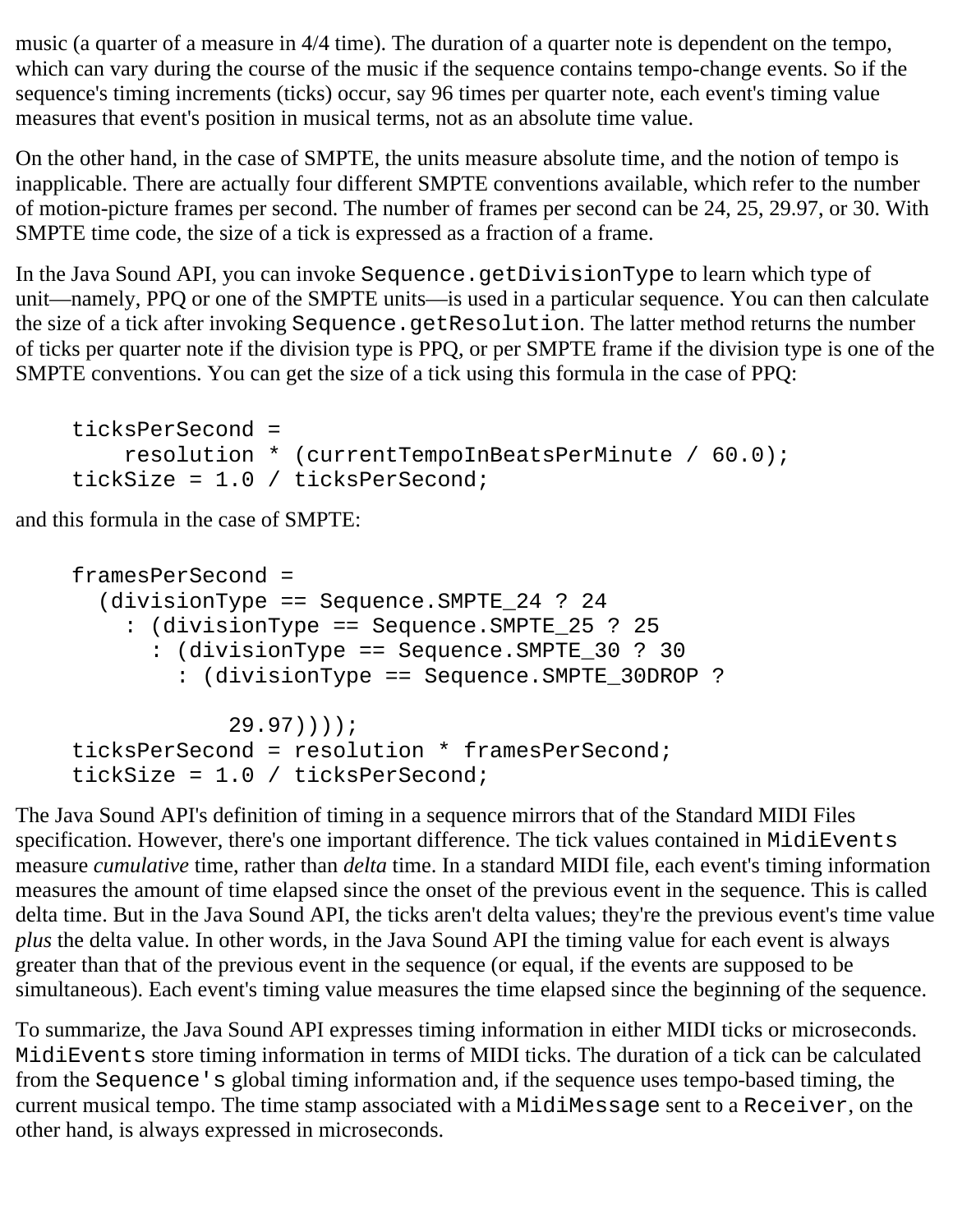One goal of this design is to avoid conflicting notions of time. It's the job of a Sequencer to interpret the time units in its MidiEvents, which might have PPQ units, and translate these into absolute time in microseconds, taking the current tempo into account. The sequencer must also express the microseconds relative to the time when the device receiving the message was opened. Note that a sequencer can have multiple transmitters, each delivering messages to a different receiver that might be associated with a completely different device. You can see, then, that the sequencer has to be able to perform multiple translations at the same time, making sure that each device receives time stamps appropriate for its notion of time.

To make matters more complicated, different devices might update their notions of time based on different sources (such as the operating system's clock, or a clock maintained by a sound card). This means that their timings can drift relative to the sequencer's. To keep in synchronization with the sequencer, some devices permit themselves to be "slaves" to the sequencer's notion of time. Setting masters and slaves is discussed later under ["Using Advanced Sequencer Features.](#page-84-0)"

## **Overview of Sequencer Methods**

The Sequencer interface provides methods in several categories:

- Methods to load sequence data from a MIDI file or a Sequence object, and to save the currently loaded sequence data to a MIDI file.
- Methods analogous to the transport functions of a tape recorder, for stopping and starting playback and recording, enabling and disabling recording on specific tracks, and shuttling the current playback or recording position in a Sequence.
- Advanced methods for querying and setting the synchronization and timing parameters of the object. A Sequencer may play at different tempos, with some Tracks muted, and in various synchronization states with other objects.
- Advanced methods for registering "listener" objects that are notified when the Sequencer processes certain kinds of MIDI events.

Regardless of which Sequencer methods you'll invoke, the first step is to obtain a Sequencer device from the system and reserve it for your program's use.

# **Obtaining a Sequencer**

An application program doesn't instantiate a Sequencer; after all, Sequencer is just an interface. Instead, like all devices in the Java Sound API's MIDI package, a Sequencer is accessed through the static MidiSystem object. As mentioned in Chapter 9, ["Accessing MIDI System Resources](#page-65-0)," the following MidiSystem method can be used to obtain the default Sequencer:

```
 static Sequencer getSequencer()
```
The following code fragment obtains the default Sequencer, acquires any system resources it needs, and makes it operational:

```
 Sequencer sequencer;
 // Get default sequencer.
```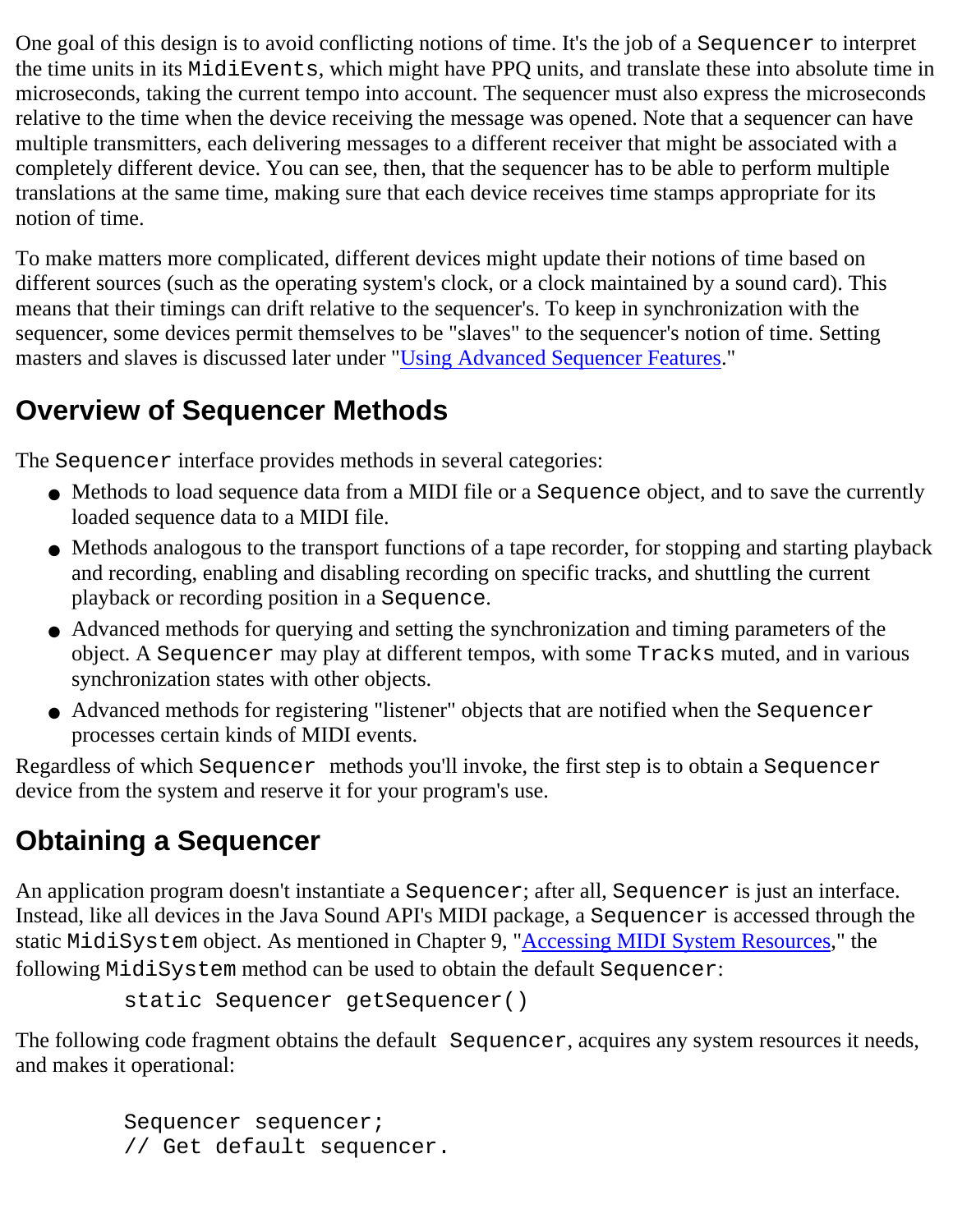```
sequencer = MidiSystem.getSequencer();
if (sequencer == null) {
     // Error -- sequencer device is not supported.
     // Inform user and return...
 } else {
      // Acquire resources and make operational.
     sequencer.open();
 }
```
The invocation of open reserves the sequencer device for your program's use. It doesn't make much sense to imagine sharing a sequencer, because it can play only one sequence at a time. When you're done using the sequencer, you can make it available to other programs by invoking close.

Non-default sequencers can be obtained as described in Chapter 9, "[Accessing MIDI System Resources](#page-65-0)."

## **Loading a Sequence**

Having obtained a sequencer from the system and reserved it, you then need load the data that the sequencer should play. There are three typical ways of accomplishing this:

- Reading the sequence data from a MIDI file
- Recording it in real time by receiving MIDI messages from another device, such as a MIDI input port
- Building it programmatically "from scratch" by adding tracks to an empty sequence and adding MidiEvent objects to those tracks

We'll now look at the first of these ways of getting sequence data. (The other two ways are described later under ["Recording and Saving Sequences](#page-82-0)" and ["Editing a Sequence](#page-83-0)," respectively.) This first way actually encompasses two slightly different approaches. One approach is to feed MIDI file data to an InputStream that you then read directly to the sequencer by means of Sequencer.setSequence(InputStream). With this approach, you don't explicitly create a Sequence object. In fact, the Sequencer implementation might not even create a Sequence behind the scenes, because some sequencers have a built-in mechanism for handling data directly from a file.

The other approach is to create a Sequence explicitly. You'll need to use this approach if you're going to edit the sequence data before playing it. With this approach, you invoke MidiSystem's overloaded method getSequence. The method is able to get the sequence from an InputStream, a File, or a URL. The method returns a Sequence object that can then be loaded into a Sequencer for playback. Expanding on the previous code excerpt, here's an example of obtaining a Sequence object from a File and loading it into our sequencer:

```
 try {
    File myMidiFile = new File("seq1.mid");
     // Construct a Sequence object, and
     // load it into my sequencer.
      Sequence mySeq = MidiSystem.getSequence(myMidiFile);
     sequencer.setSequence(mySeq);
```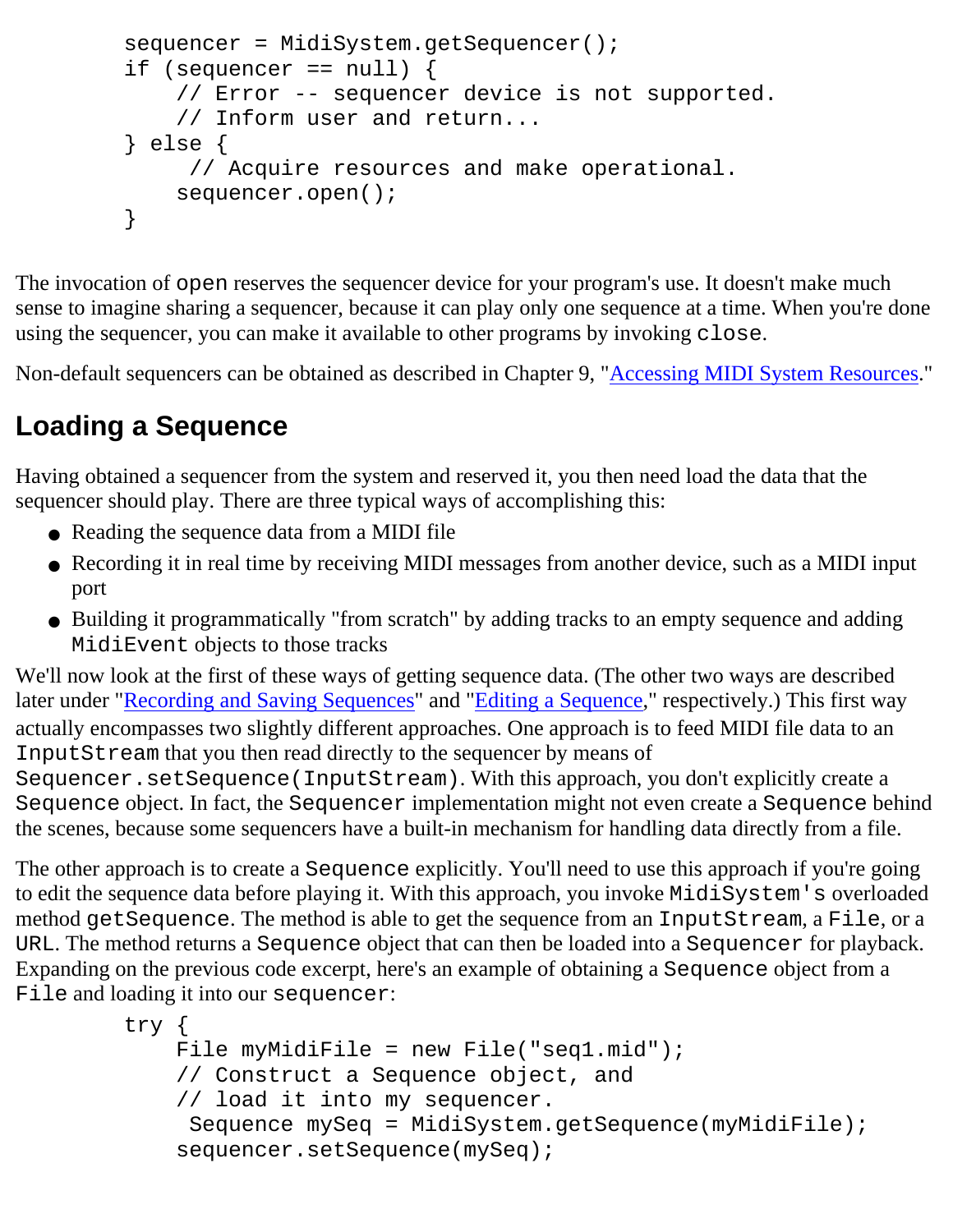```
 } catch (Exception e) {
     // Handle error and/or return
 }
```
Like MidiSystem's getSequence method, setSequence may throw an InvalidMidiDataException—and, in the case of the InputStream variant, an IOException—if it runs into any trouble.

## **Playing a Sequence**

Starting and stopping a Sequencer is accomplished using the following methods:

```
 void start()
```
and

void stop()

The Sequencer. start method begins playback of the sequence. Note that playback starts at the current position in a sequence. Loading an existing sequence using the setSequence method, described above, initializes the sequencer's current position to the very beginning of the sequence. The stop method stops the sequencer, but it does not automatically rewind the current Sequence. Starting a stopped Sequence without resetting the position simply resumes playback of the sequence from the current position. In this case, the stop method has served as a pause operation. However, there are various Sequencer methods for setting the current sequence position to an arbitrary value before playback is started. (We'll discuss these methods below.)

As mentioned earlier, a Sequencer typically has one or more Transmitter objects, through which it sends MidiMessages to a Receiver. It is through these Transmitters that a Sequencer plays the Sequence, by emitting appropriately timed MidiMessages that correspond to the MidiEvents contained in the current Sequence. Therefore, part of the setup procedure for playing back a Sequence is to invoke the setReceiver method on the Sequencer's Transmitter object, in effect wiring its output to the device that will make use of the played-back data. For more details on Transmitters and Receivers, see Chapter 10, ["Transmitting and Receiving MIDI](#page-69-0) [Messages](#page-69-0)."

# <span id="page-82-0"></span>**Recording and Saving Sequences**

To capture MIDI data to a Sequence, and subsequently to a file, you need to perform some additional steps beyond those described above. The following outline shows the steps necessary to set up for recording to a Track in a Sequence:

- 1. Use MidiSystem.getSequencer to get a new sequencer to use for recording, as above.
- 2. Set up the "wiring" of the MIDI connections. The object that is transmitting the MIDI data to be recorded should be configured, through its setReceiver method, to send data to a Receiver associated with the recording Sequencer.
- 3. Create a new Sequence object, which will store the recorded data. When you create the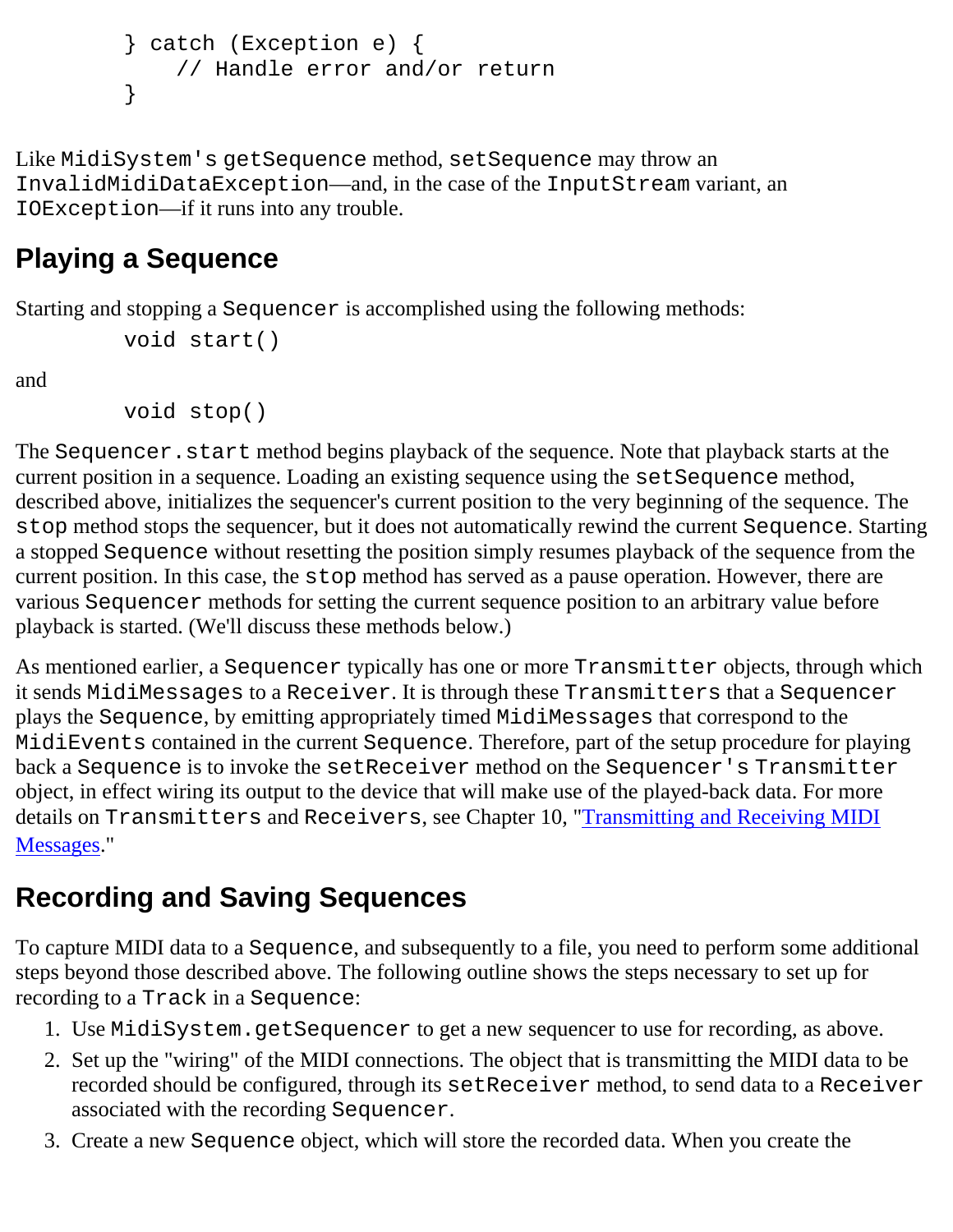Sequence object, you must specify the global timing information for the sequence. For example:

```
 Sequence mySeq;
       try{
           mySeq = new Sequence(Sequence.PPQ, 10);
       } catch (Exception ex) { 
           ex.printStackTrace(); 
 }
```
The constructor for Sequence takes as arguments a divisionType and a timing resolution. The divisionType argument specifies the units of the resolution argument. In this case, we've specified that the timing resolution of the Sequence we're creating will be 10 pulses per quarter note. An additional optional argument to the Sequence constructor is a number of tracks argument, which would cause the initial sequence to begin with the specified number of (initially empty) Tracks. Otherwise the Sequence will be created with no initial Tracks; they can be added later as needed.

- Create an empty Track in the Sequence, with Sequence.createTrack. This step is 4. unnecessary if the Sequence was created with initial Tracks.
- Using Sequencer.setSequence, select our new Sequence to receive the recording. The 5. setSequence method ties together an existing Sequence with the Sequencer, which is somewhat analogous to loading a tape onto a tape recorder.
- 6. Invoke Sequencer. recordEnable for each Track to be recorded. If necessary, get a reference to the available Tracks in the Sequence by invoking Sequence.getTracks.
- 7. Invoke startRecording on the Sequencer.
- 8. When done recording, invoke Sequencer.stop or Sequencer.stopRecording.
- 9. Save the recorded Sequence to a MIDI file with MidiSystem.write. The write method of MidiSystem takes a Sequence as one of its arguments, and will write that Sequence to a stream or file.

# <span id="page-83-0"></span>**Editing a Sequence**

Many application programs allow a sequence to be created by loading it from a file, and quite a few also allow a sequence to be created by capturing it from live MIDI input (that is, recording). Some programs, however, will need to create MIDI sequences from scratch, whether programmatically or in response to user input. Full-featured sequencer programs permit the user to manually construct new sequences, as well as to edit existing ones.

These data-editing operations are achieved in the Java Sound API not by Sequencer methods, but by methods of the data objects themselves: Sequence, Track, and MidiEvent. You can create an empty sequence using one of the Sequence constructors, and then add tracks to it by invoking the following Sequence method:

```
 Track createTrack()
```
If your program allows the user to edit sequences, you'll need this Sequence method to remove tracks: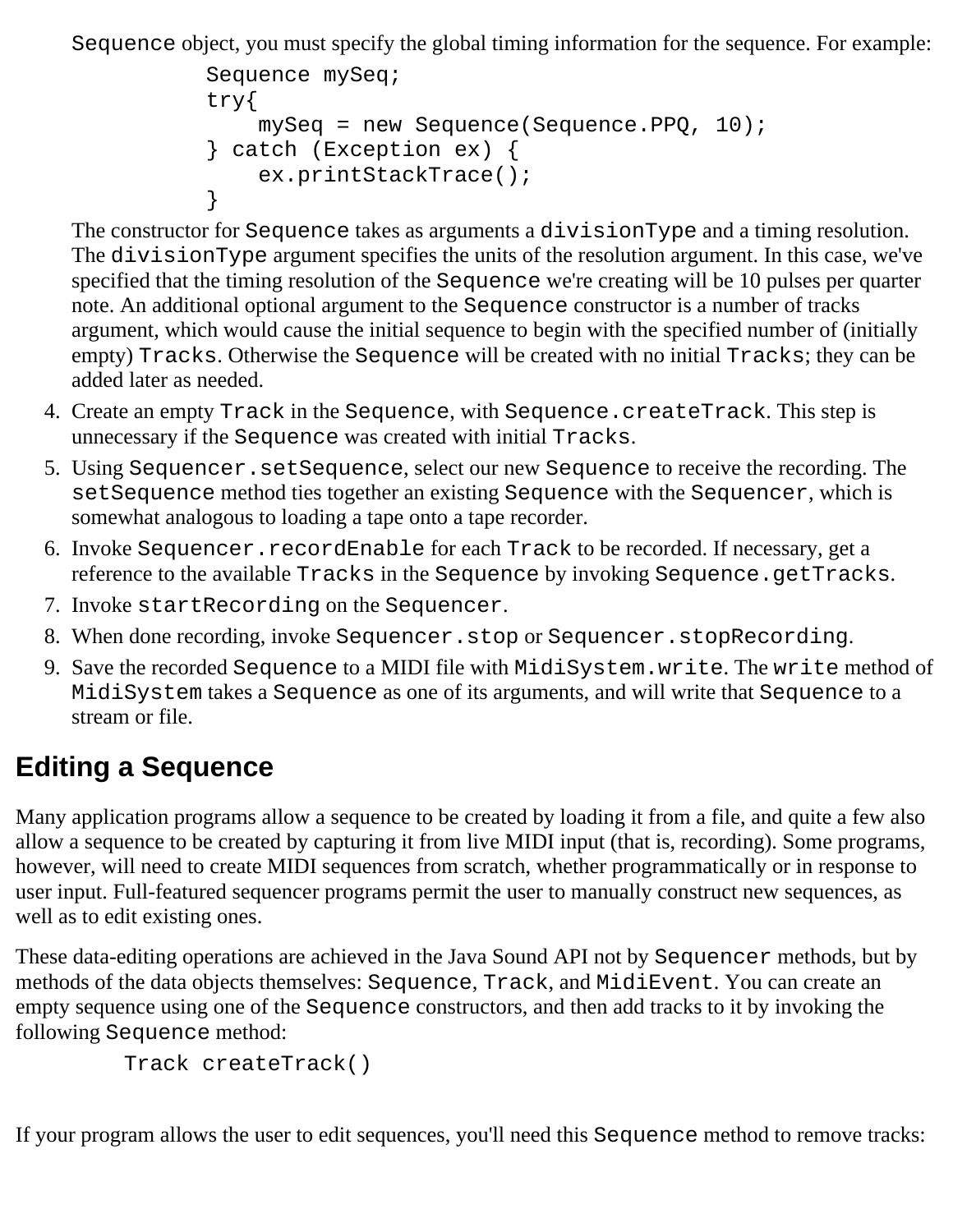```
 boolean deleteTrack(Track track)
```
Once the sequence contains tracks, you can modify the contents of the tracks by invoking methods of the Track class. The MidiEvents contained in the Track are stored as a java.util.Vector in the Track object, and Track provides a set of methods for accessing, adding, and removing the events in the list. The methods add and remove are fairly self-explanatory, adding or removing a specified MidiEvent from a Track. A get method is provided, which takes an index into the Track's event list and returns the MidiEvent stored there. In addition, there are size and tick methods, which respectively return the number of MidiEvents in the track, and the track's duration, expressed as a total number of Ticks.

To create a new event before adding it to the track, you'll of course use the MidiEvent constructor. To specify or modify the MIDI message embedded in the event, you can invoke the setMessage method of the appropriate MidiMessage subclass (ShortMessage, SysexMessage, or MetaMessage). To modify the time that the event should occur, invoke MidiEvent.setTick.

In combination, these low-level methods provide the basis for the editing functionality needed by a full-featured sequencer program.

## <span id="page-84-0"></span>**Using Advanced Sequencer Features**

So far, this chapter has focused on simple playback and recording of MIDI data. This section will briefly describe some of the more advanced features available through methods of the Sequencer interface and the Sequence class.

### **Moving to an Arbitrary Position in the Sequence**

There are two Sequencer methods that obtain the sequencer's current position in the sequence. The first of these:

```
 long getTickPosition()
```
returns the position measured in MIDI ticks from the beginning of the sequence. The second method:

```
long getMicrosecondPosition()
```
returns the current position in microseconds. This method assumes that the sequence is being played at the default rate as stored in the MIDI file or in the Sequence. It does *not* return a different value if you've changed the playback speed as described below.

You can similarly set the sequencer's current position according to one unit or the other:

```
void setTickPosition(long tick)
```
or

void setMicrosecondPosition(long microsecond)

### **Changing the Playback Speed**

As indicated earlier, a sequence's speed is indicated by its tempo, which can vary over the course of the sequence. A sequence can contain events that encapsulate standard MIDI tempo-change messages. When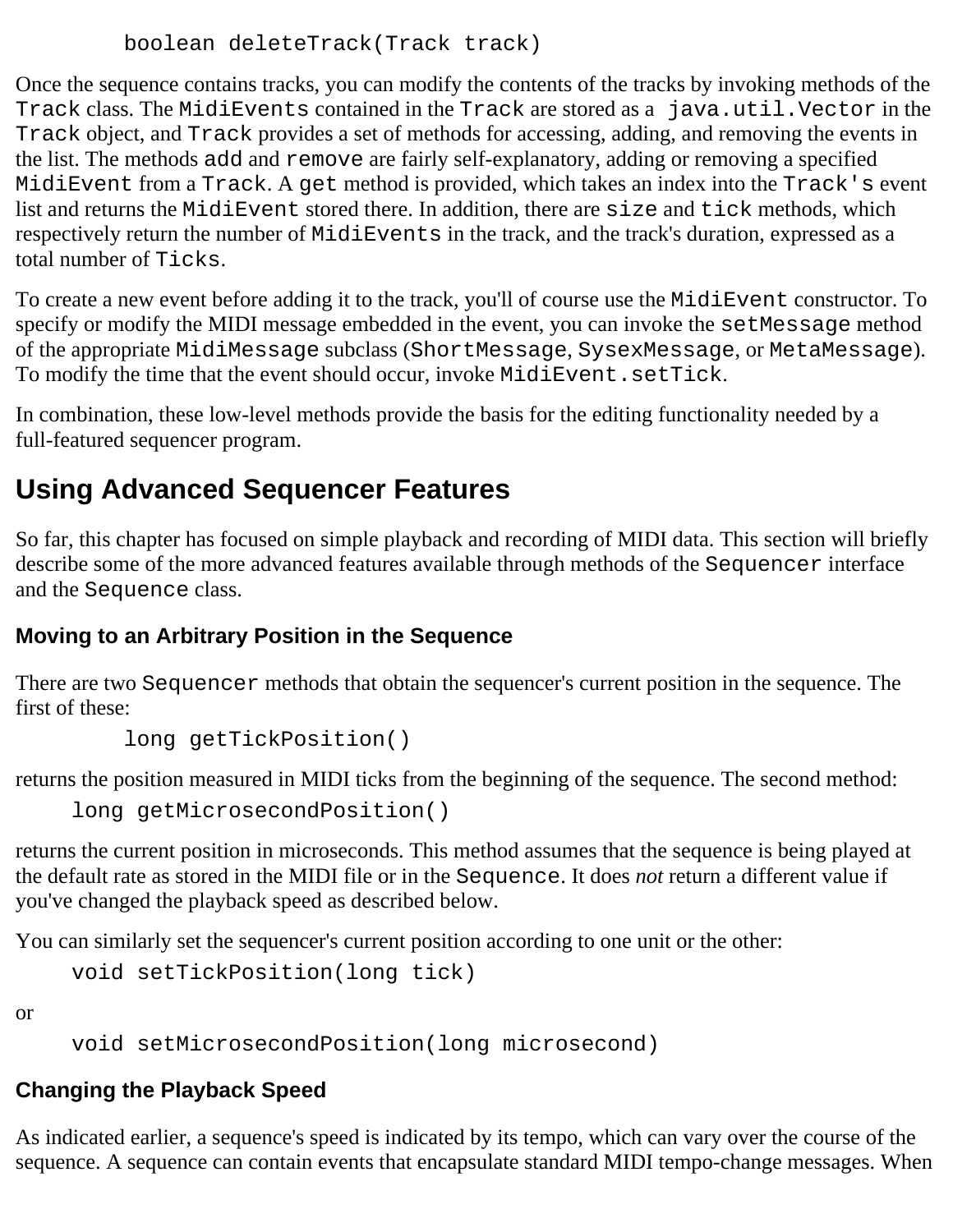the sequencer processes such an event, it changes the speed of playback to reflect the indicated tempo. In addition, you can programmatically change the tempo by invoking any of these Sequencer methods:

```
 public void setTempoInBPM(float bpm)
 public void setTempoInMPQ(float mpq)
 public void setTempoFactor(float factor)
```
The first two of these methods set the tempo in beats per minute or microseconds per quarter note, respectively. The tempo will stay at the specified value until one of these methods is invoked again, or until a tempo-change event is encountered in the sequence, at which point the current tempo is overridden by the newly specified one.

The third method, setTempoFactor, is different in nature. It scales whatever tempo is set for the sequencer (whether by tempo-change events or by one of the first two methods above). The default scalar is 1.0 (no change). Although this method causes the playback or recording to be faster or slower than the nominal tempo (unless the factor is 1.0), it doesn't alter the nominal tempo. In other words, the tempo values returned by getTempoInBPM and getTempoInMPQ are unaffected by the tempo factor, even though the tempo factor does affect the actual rate of playback or recording. Also, if the tempo is changed by a tempo-change event or by one of the first two methods, it still gets scaled by whatever tempo factor was last set. If you load a new sequence, however, the tempo factor is reset to 1.0.

Note that all these tempo-change directives are ineffectual when the sequence's division type is one of the SMPTE types, instead of PPQ.

#### **Muting or Soloing Individual Tracks in the Sequence**

It's often convenient for users of sequencers to be able to turn off certain tracks, to hear more clearly exactly what is happening in the music. A full-featured sequencer program lets the user choose which tracks should sound during playback. (Speaking more precisely, since sequencers don't actually create sound themselves, the user chooses which tracks will contribute to the stream of MIDI messages that the sequencer produces.) Typically, there are two types of graphical controls on each track: a *mute* button and a *solo* button. If the mute button is activated, that track will not sound under any circumstances, until the mute button is deactivated. Soloing is a less well-known feature. It's roughly the opposite of muting. If the solo button on any track is activated, only tracks whose solo buttons are activated will sound. This feature lets the user quickly audition a small number of tracks without having to mute all the other tracks. The mute button typically takes priority over the solo button: if both are activated, the track doesn't sound.

Using Sequencer methods, muting or soloing tracks (as well as querying a track's current mute or solo state) is easily accomplished. Let's assume we have obtained the default Sequencer and that we've loaded sequence data into it. Muting the fifth track in the sequence would be accomplished as follows:

```
sequencer.setTrackMute(4, true);
boolean muted = sequencer.getTrackMute(4);
 if (!muted) { 
    return; // muting failed
 }
```
There are a couple of things to note about the above code snippet. First, tracks of a sequence are numbered starting with 0 and ending with the total number of tracks minus 1. Also, the second argument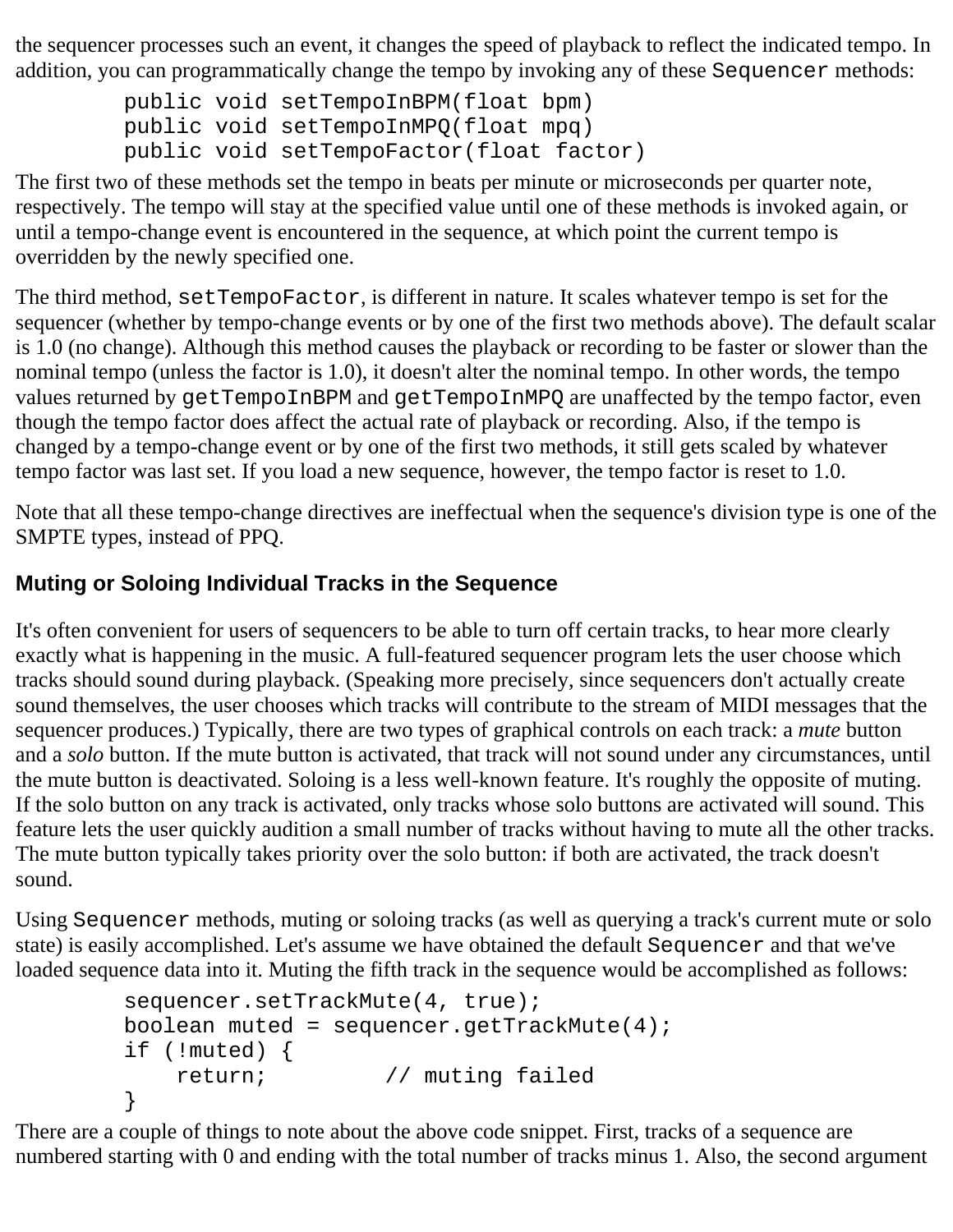to setTrackMute is a boolean. If it's true, the request is to mute the track; otherwise the request is to unmute the specified track. Lastly, in order to test that the muting took effect, we invoke the Sequencer getTrackMute method, passing it the track number we're querying. If it returns true, as we'd expect in this case, then the mute request worked. If it returns false, then it failed.

Mute requests may fail for various reasons. For example, the track number specified in the setTrackMute call might exceed the total number of tracks, or the sequencer might not support muting. By calling getTrackMute, we can determine if our request succeeded or failed.

As an aside, the boolean that's returned by getTrackMute can, indeed, tell us if a failure occurred, but it can't tell us why it occurred. We could test to see if a failure was caused by passing an invalid track number to the setTrackMute method. To do this, we would call the getTracks method of Sequence, which returns an array containing all of the tracks in the sequence. If the track number specified in the setTrackMute call exceeds the length of this array, then we know we specified an invalid track number.

If the mute request succeeded, then in our example, the fifth track will not sound when the sequence is playing, nor will any other tracks that are currently muted.

The method and techniques for soloing a track are very similar to those for muting. To solo a track, invoke the setTrackSolo method of Sequence:

```
void setTrackSolo(int track, boolean bSolo)
```
As in setTrackMute, the first argument specifies the zero-based track number, and the second argument, if true, specifies that the track should be in solo mode; otherwise the track should not be soloed.

By default, a track is neither muted nor soloed.

### **Synchronizing with Other MIDI Devices**

Sequencer has an inner class called Sequencer.SyncMode. A SyncMode object represents one of the ways in which a MIDI sequencer's notion of time can be synchronized with a master or slave device. If the sequencer is being synchronized to a master, the sequencer revises its current time in response to certain MIDI messages from the master. If the sequencer has a slave, the sequencer similarly sends MIDI messages to control the slave's timing.

There are three predefined modes that specify possible masters for a sequencer: INTERNAL\_CLOCK, MIDI SYNC, and MIDI TIME CODE. The latter two work if the sequencer receives MIDI messages from another device. In these two modes, the sequencer's time gets reset based on system real-time timing clock messages or MIDI time code (MTC) messages, respectively. (See the MIDI specification for more information about these types of message.) These two modes can also be used as slave modes, in which case the sequencer sends the corresponding types of MIDI messages to its receiver. A fourth mode, NO\_SYNC, is used to indicate that the sequencer should not send timing information to its receivers.

By calling the setMasterSyncMode method with a supported SyncMode object as the argument, you can specify how the sequencer's timing is controlled. Likewise, the setSlaveSyncMode method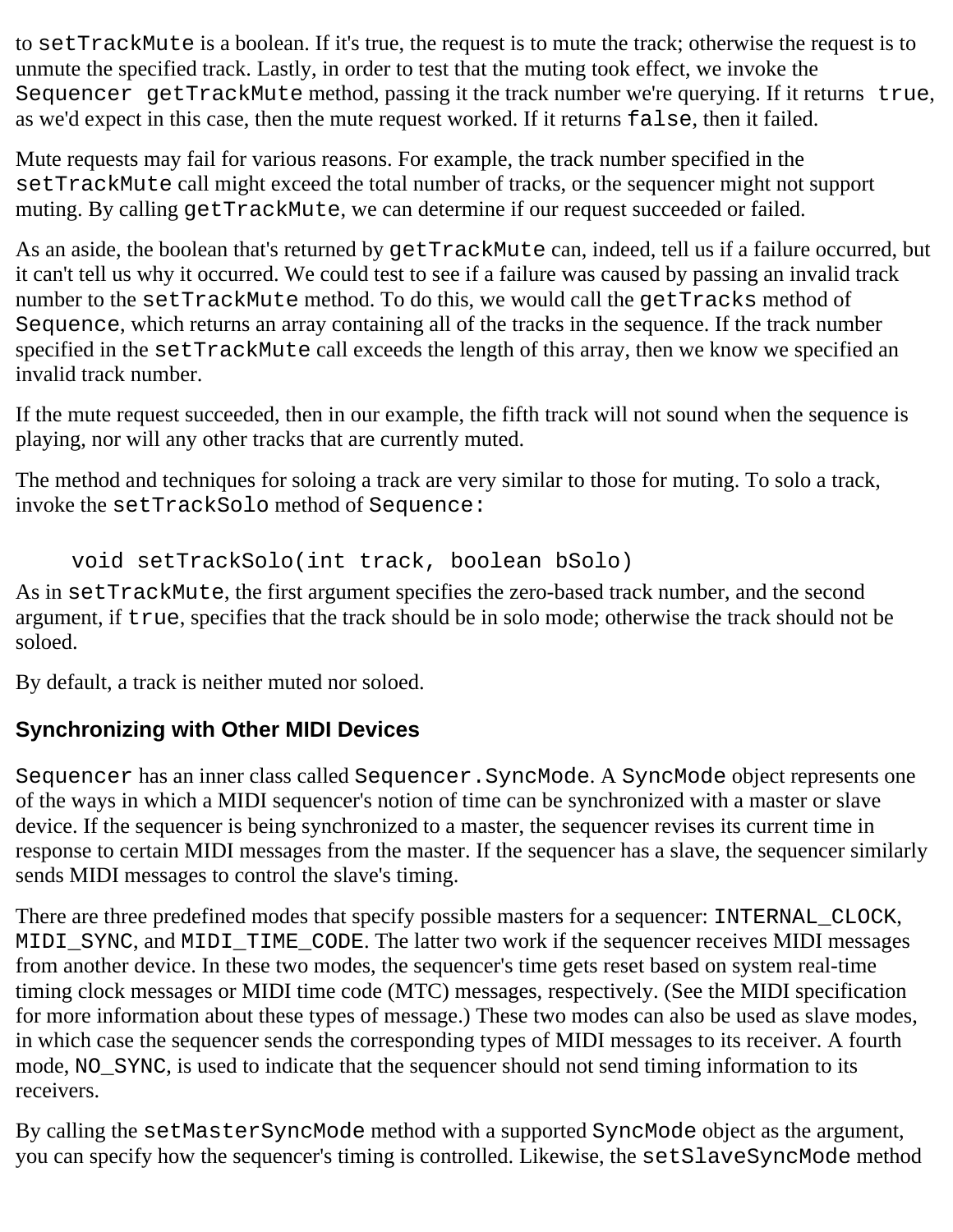determines what timing information the sequencer will send to its receivers. This information controls the timing of devices that use the sequencer as a master timing source.

### **Specifying Special Event Listeners**

Each track of a sequence can contain many different kinds of MidiEvents. Such events include Note On and Note Off messages, program changes, control changes, and meta events. The Java Sound API specifies "listener" interfaces for the last two of these event types (control change events and meta events). You can use these interfaces to receive notifications when such events occur during playback of a sequence.

Objects that support the ControllerEventListener interface can receive notification when a Sequencer processes particular control-change messages. A control-change message is a standard type of MIDI message that represents a change in the value of a MIDI controller, such as a pitch-bend wheel or a data slider. (See the MIDI specification for the complete list of control-change messages.) When such a message is processed during playback of a sequence, the message instructs any device (probably a synthesizer) that's receiving the data from the sequencer to update the value of some parameter. The parameter usually controls some aspect of sound synthesis, such as the pitch of the currently sounding notes if the controller was the pitch-bend wheel. When a sequence is being recorded, the control-change message means that a controller on the external physical device that created the message has been moved, or that such a move has been simulated in software.

Here's how the ControllerEventListener interface is used. Let's assume that you've developed a class that implements the ControllerEventListener interface, meaning that your class contains the following method:

```
 void controlChange(ShortMessage msg)
```
Let's also assume that you've created an instance of your class and assigned it to a variable called myListener. If you include the following statements somewhere within your program:

```
int[] controllersOfInterest = \{ 1, 2, 4 \};
 sequencer.addControllerEventListener(myListener,
     controllersOfInterest);
```
then your class's controlChange method will be invoked every time the sequencer processes a control-change message for MIDI controller numbers 1, 2, or 4. In other words, when the Sequencer processes a request to set the value of any of the registered controllers, the Sequencer will invoke your class's controlChange method. (Note that the assignments of MIDI controller numbers to specific control devices is detailed in the MIDI 1.0 Specification.)

The controlChange method is passed a ShortMessage containing the controller number affected, and the new value to which the controller was set. You can obtain the controller number using the ShortMessage.getData1 method, and the new setting of the controller's value using the ShortMessage.getData2 method.

The other kind of special event listener is defined by the MetaEventListener interface. Meta messages, according to the Standard MIDI Files 1.0 specification, are messages that are not present in MIDI wire protocol but that can be embedded in a MIDI file. They are not meaningful to a synthesizer,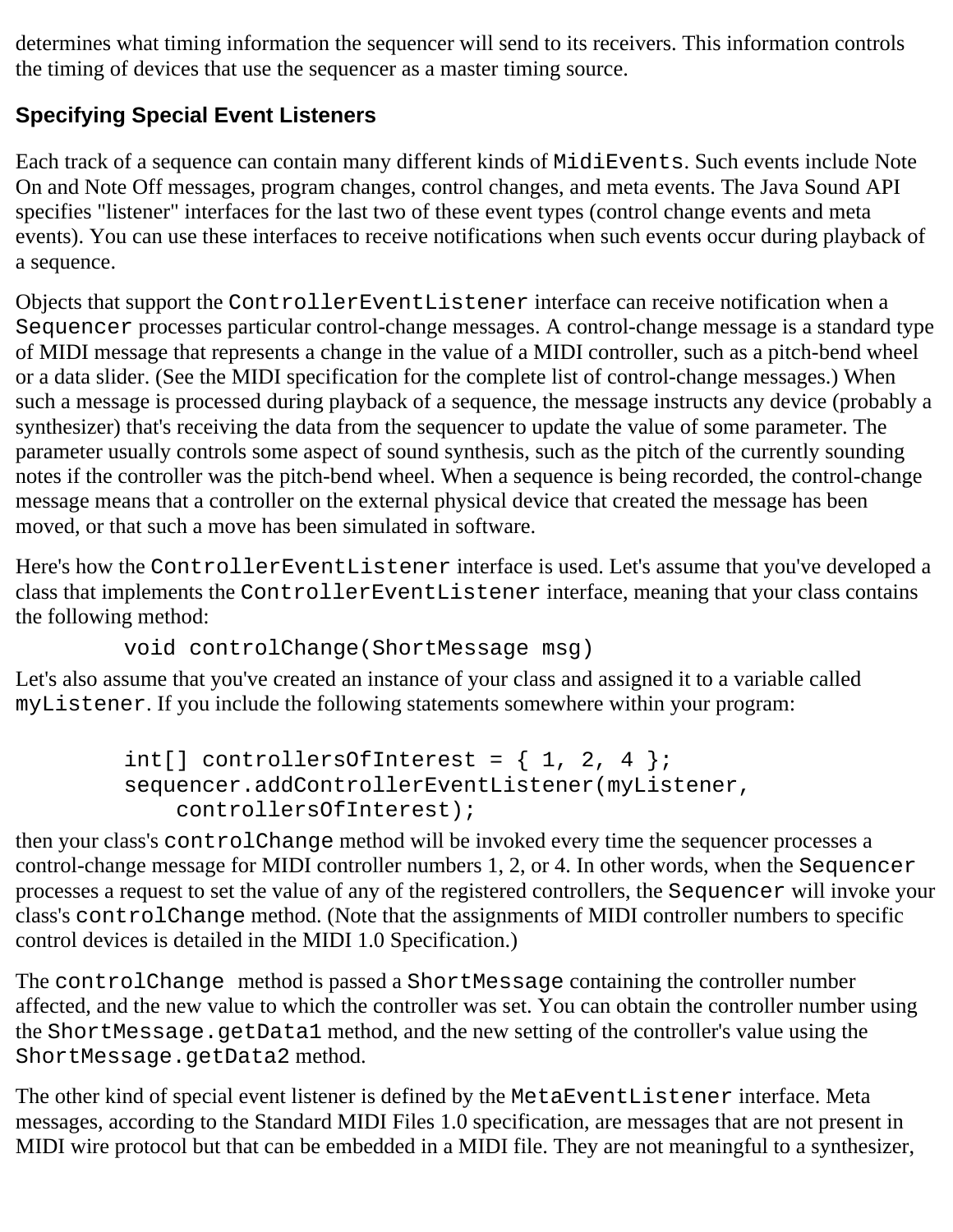but can be interpreted by a sequencer. Meta messages include instructions (such as tempo change commands), lyrics or other text, and other indicators (such as end-of-track).

The MetaEventListener mechanism is analogous to ControllerEventListener. Implement the MetaEventListener interface in any class whose instances need to be notified when a MetaMessage is processed by the sequencer. This involves adding the following method to the class:

```
void meta(MetaMessage msg)
```
You register an instance of this class by passing it as the argument to the Sequencer addMetaEventListener method:

```
boolean b = sequencer.addMetaEventListener
         (myMetaListener);
```
This is slightly different from the approach taken by the ControllerEventListener interface, because you have to register to receive all MetaMessages, not just selected ones of interest. If the sequencer encounters a MetaMessage in its sequence, it will invoke myMetaListener.meta, passing it the MetaMessage encountered. The meta method can invoke getType on its MetaMessage argument to obtain an integer from 0 to 127 that indicates the message type, as defined by the Standard MIDI Files 1.0 specification.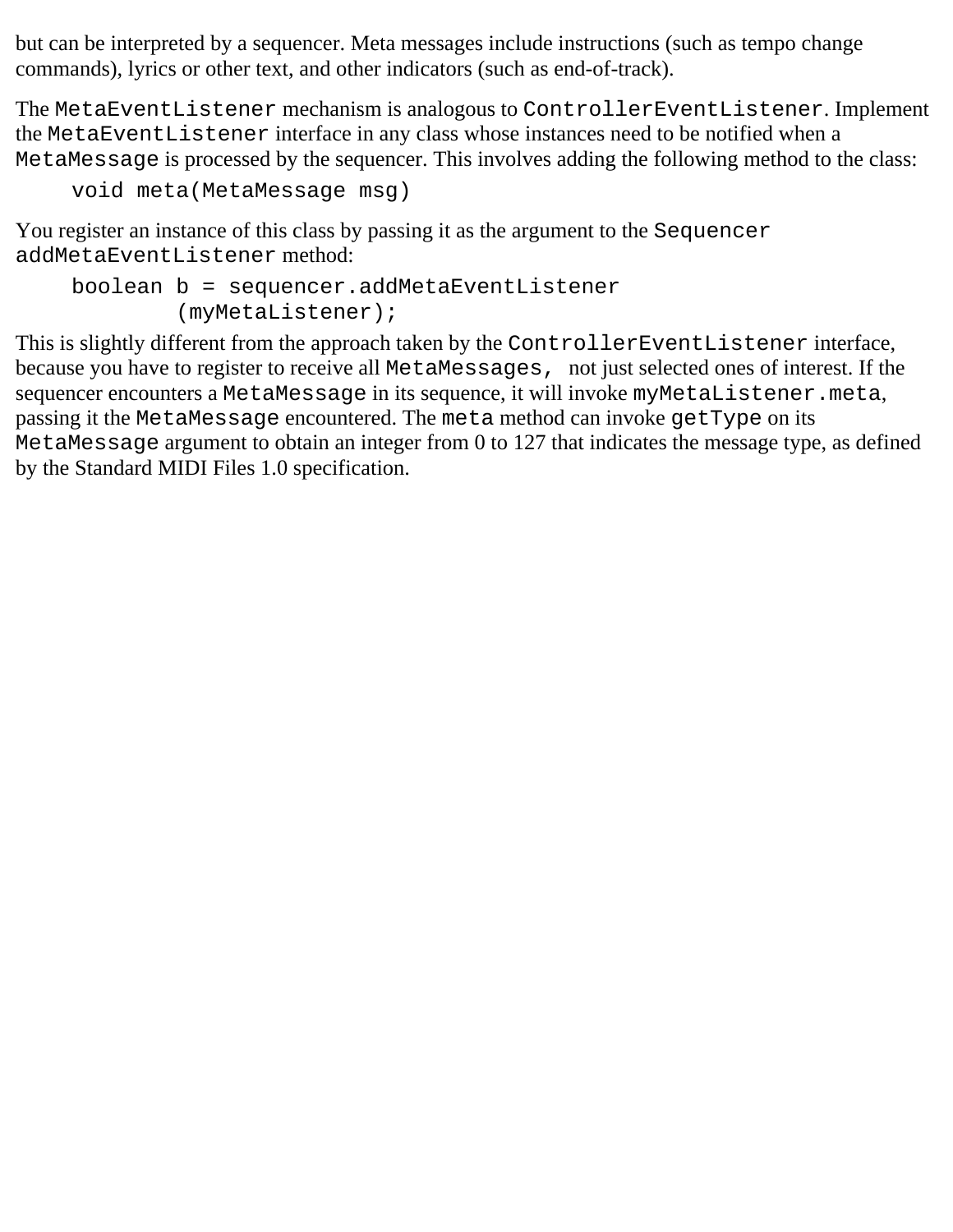# <span id="page-89-0"></span>**Chapter 12: Synthesizing Sound**

Most programs that avail themselves of the Java<sup>TM</sup> Sound API's MIDI package do so to synthesize sound. The entire apparatus of MIDI files, events, sequences, and sequencers, which was discussed in other chapters, nearly always has the goal of eventually sending musical data to a synthesizer to convert into audio. (Possible exceptions include programs that convert MIDI into musical notation that can be read by a musician, and programs that send messages to external MIDI-controlled devices such as mixing consoles.)

The Synthesizer interface is therefore fundamental to the MIDI package. This chapter shows how to manipulate a synthesizer to play sound. Many programs will simply use a sequencer to send MIDI file data to the synthesizer, and won't need to invoke many Synthesizer methods directly. However, it's possible to control a synthesizer directly, without using sequencers or even MidiMessage objects, as explained near the end of this chapter.

The synthesis architecture might seem complex for readers who are unfamiliar with MIDI. Its API includes three interfaces:

- Synthesizer
- MidiChannel
- Soundbank

and four classes:

- Instrument
- Patch
- SoundbankResource
- VoiceStatus

As orientation for all this API, the next section explains some of the basics of MIDI synthesis and how they're reflected in the Java Sound API. (Also see the brief section ["Synthesizers"](#page-63-0) under ["The Java Sound](#page-62-0) [API's Representation of MIDI Devices](#page-62-0)" in Chapter 8, ["Overview of the MIDI Package.](#page-59-0)") Subsequent sections give a more detailed look at the API.

# <span id="page-89-1"></span>**Understanding MIDI Synthesis**

How does a synthesizer generate sound? Depending on its implementation, it may use one or more sound-synthesis techniques. For example, many synthesizers use wavetable synthesis. A wavetable synthesizer reads stored snippets of audio from memory, playing them at different sample rates and looping them to create notes of different pitches and durations. For example, to synthesize the sound of a saxophone playing the note C#4 (MIDI note number 61), the synthesizer might access a very short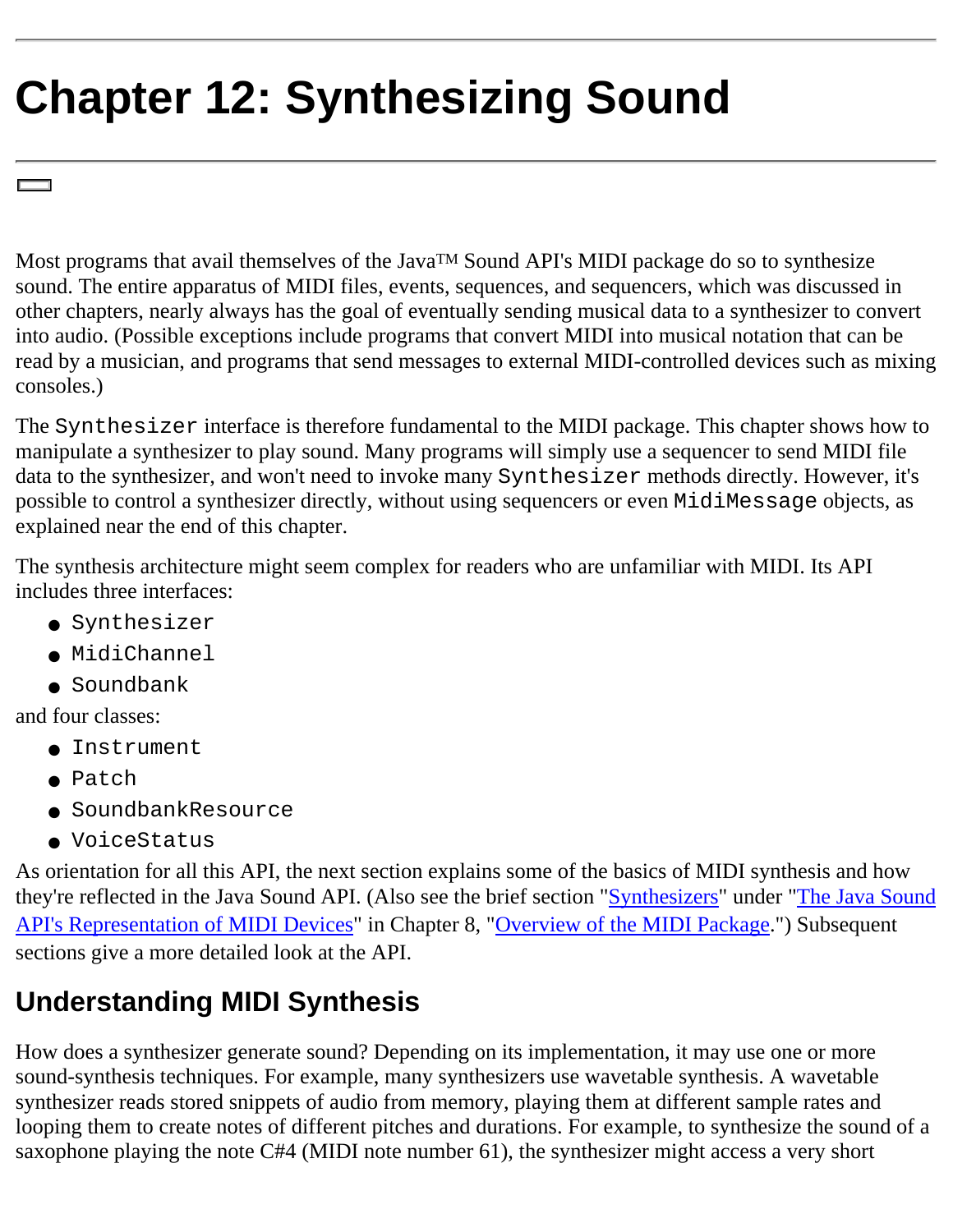snippet from a recording of a saxophone playing the note Middle C (MIDI note number 60), and then cycle repeatedly through this snippet at a slightly faster sample rate than it was recorded at, which creates a long note of a slightly higher pitch. Other synthesizers use techniques such as frequency modulation (FM), additive synthesis, or physical modeling, which don't make use of stored audio but instead generate audio from scratch using different algorithms.

#### **Instruments**

What all synthesis techniques have in common is the ability to create many sorts of sounds. Different algorithms, or different settings of parameters within the same algorithm, create different-sounding results. An *instrument* is a specification for synthesizing a certain type of sound. That sound may emulate a traditional musical instrument, such as a piano or violin; it may emulate some other kind of sound source, for instance, a telephone or helicopter; or it may emulate no "real-world" sound at all. A specification called General MIDI defines a standard list of 128 instruments, but most synthesizers allow other instruments as well. Many synthesizers provide a collection of built-in instruments that are always available for use; some synthesizers also support mechanisms for loading additional instruments.

An instrument may be vendor-specific—in other words, applicable to only one synthesizer or several models from the same vendor. This incompatibility results when two different synthesizers use different sound-synthesis techniques, or different internal algorithms and parameters even if the fundamental technique is the same. Because the details of the synthesis technique are often proprietary, incompatibility is common. The Java Sound API includes ways to detect whether a given synthesizer supports a given instrument.

An instrument can usually be considered a preset; you don't have to know anything about the details of the synthesis technique that produces its sound. However, you can still vary aspects of its sound. Each Note On message specifies the pitch and volume of an individual note. You can also alter the sound through other MIDI commands such as controller messages or system-exclusive messages.

### **Channels**

Many synthesizers are *multimbral* (sometimes called *polytimbral*), meaning that they can play the notes of different instruments simultaneously. (*Timbre* is the characteristic sound quality that enables a listener to distinguish one kind of musical instrument from other kinds.) Multimbral synthesizers can emulate an entire ensemble of real-world instruments, instead of only one instrument at a time. MIDI synthesizers normally implement this feature by taking advantage of the different MIDI channels on which the MIDI specification allows data to be transmitted. In this case, the synthesizer is actually a collection of sound-generating units, each emulating a different instrument and responding independently to messages that are received on a different MIDI channel. Since the MIDI specification provides only 16 channels, a typical MIDI synthesizer can play up to 16 different instruments at once. The synthesizer receives a stream of MIDI commands, many of which are channel commands. (Channel commands are targeted to a particular MIDI channel; for more information, see the MIDI specification.) If the synthesizer is multitimbral, it routes each channel command to the correct sound-generating unit, according to the channel number indicated in the command.

In the Java Sound API, these sound-generating units are instances of classes that implement the MidiChannel interface. A synthesizer object has at least one MidiChannel object. If the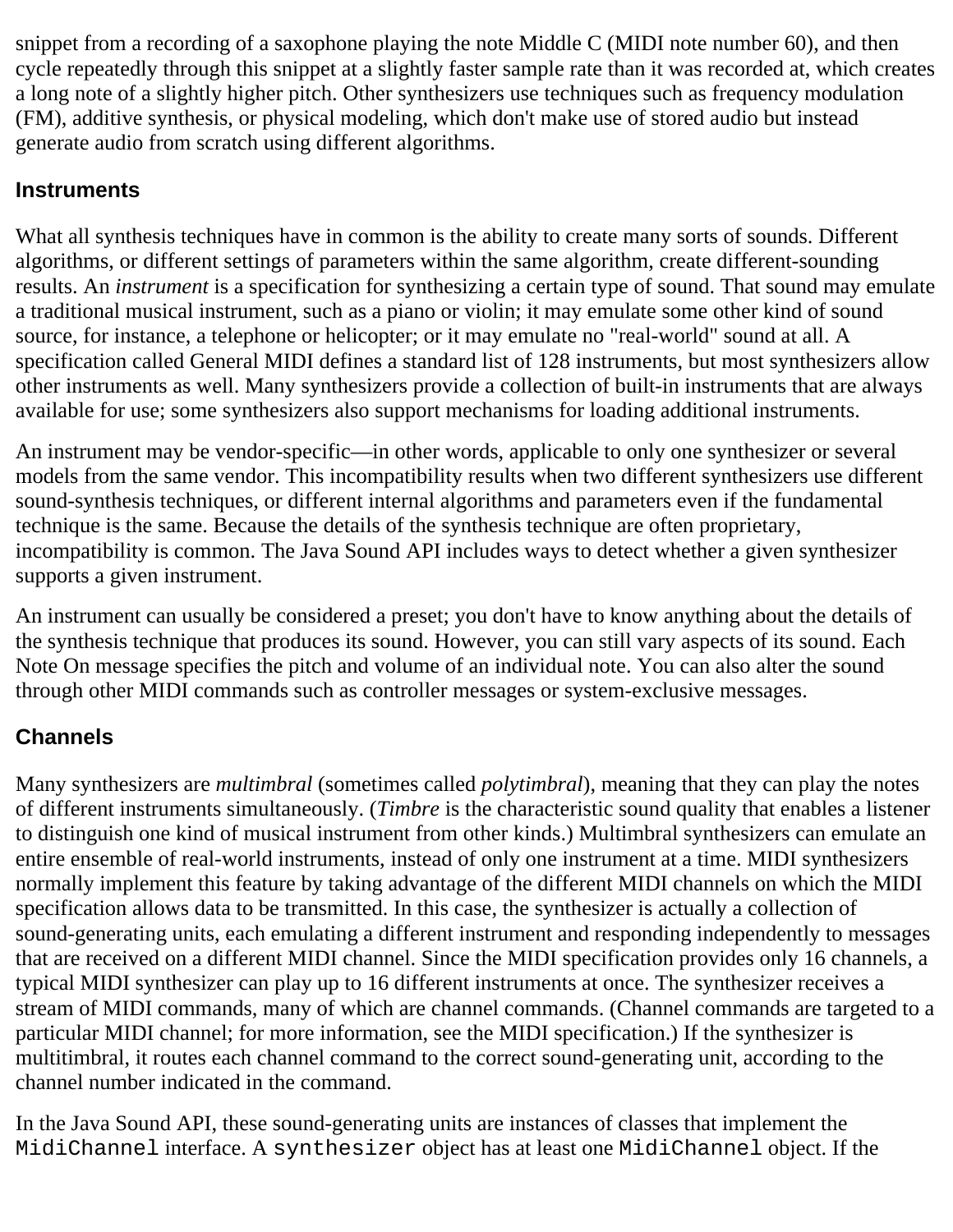synthesizer is multimbral, it has more than one, normally 16. Each MidiChannel represents an independent sound-generating unit.

Because a synthesizer's MidiChannel objects are more or less independent, the assignment of instruments to channels doesn't have to be unique. For example, all 16 channels could be playing a piano timbre, as though there were an ensemble of 16 pianos. Any grouping is possible—for instance, channels 1, 5, and 8 could be playing guitar sounds, while channels 2 and 3 play percussion and channel 12 has a bass timbre. The instrument being played on a given MIDI channel can be changed dynamically; this is known as a *program change*.

Even though most synthesizers allow only 16 or fewer instruments to be active at a given time, these instruments can generally be chosen from a much larger selection and assigned to particular channels as required.

#### **Soundbanks and Patches**

Instruments are organized hierarchically in a synthesizer. As was mentioned in Chapter 8, ["Overview of](#page-59-0) [the MIDI Package,](#page-59-0)" the instruments are arranged by bank number and program number. Banks and programs can be thought of as rows and columns in a two-dimensional table of instruments. A bank is a collection of programs. The MIDI specification allows up to 128 programs in a bank, and up to 128 banks. However, a particular synthesizer might support only one bank, or a few banks, and might support fewer than 128 programs per bank.

In the Java Sound API, there's a higher level to the hierarchy: a soundbank. Soundbanks can contain up to 128 banks, each containing up to 128 instruments. Some synthesizers can load an entire soundbank into memory.

To select an instrument from the current soundbank, you specify a bank number and a program number. The MIDI specification accomplishes this with two MIDI commands: bank select and program change. In the Java Sound API, the combination of a bank number and program number is encapsulated in a Patch object. You change a MIDI channel's current instrument by specifying a new patch. The patch can be considered the two-dimensional index of the instruments in the current soundbank.

You might be wondering if soundbanks, too, are indexed numerically. The answer is no; the MIDI specification does not provide for this. In the Java Sound API, a Soundbank object can be obtained by reading a soundbank file. If the soundbank is supported by the synthesizer, its instruments can be loaded into the synthesizer individually as desired, or all at once. Many synthesizers have a built-in or default soundbank; the instruments contained in this soundbank are always available to the synthesizer.

#### <span id="page-91-0"></span>**Voices**

It's important to distinguish between the number of *timbres* a synthesizer can play simultaneously and the number of *notes* it can play simultaneously. The former was described above under "Channels." The ability to play multiple notes at once is referred to as *polyphony*. Even a synthesizer that isn't multitimbral can generally play more than one note at a time (all having the same timbre, but different pitches). For example, playing any chord, such as a G major triad or a B minor seventh chord, requires polyphony. Any synthesizer that generates sound in real time has a limitation on the number of notes it can synthesize at once. In the Java Sound API, the synthesizer reports this limitation through the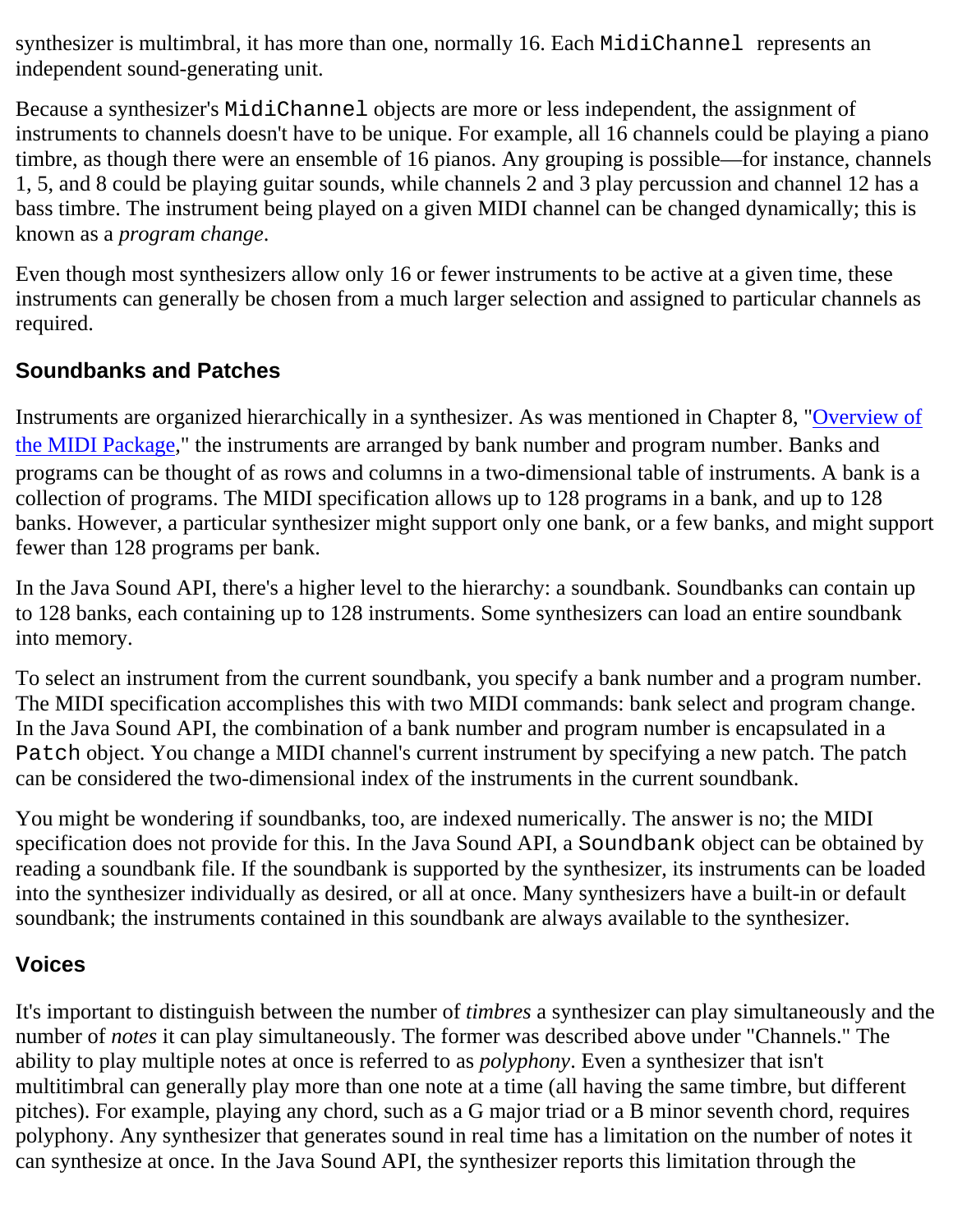getMaxPolyphony method.

A *voice* is a succession of single notes, such as a melody that a person can sing. Polyphony consists of multiple voices, such as the parts sung by a choir. A 32-voice synthesizer, for example, can play 32 notes simultaneously. (However, some MIDI literature uses the word "voice" in a different sense, similar to the meaning of "instrument" or "timbre.")

The process of assigning incoming MIDI notes to specific voices is known as *voice allocation*. A synthesizer maintains a list of voices, keeping track of which ones are active (meaning that they currently have notes sounding). When a note stops sounding, the voice becomes inactive, meaning that it's now free to accept the next note-on request that the synthesizer receives. An incoming stream of MIDI commands can easily request more simultaneous notes than the synthesizer is capable of generating. When all the synthesizer's voices are active, how should the next Note On request be handled? Synthesizers can implement different strategies: the most recently requested note can be ignored; or it can be played by discontinuing another note, such as the least recently started one.

Although the MIDI specification does not require it, a synthesizer can make public the contents of each of its voices. The Java Sound API includes a VoiceStatus class for this purpose.

A VoiceStatus reports on the voice's current active or inactive status, MIDI channel, bank and program number, MIDI note number, and MIDI volume.

With this background, let's examine the specifics of the Java Sound API for synthesis.

### **Managing Instruments and Soundbanks**

In many cases, a program can make use of a Synthesizer object without explicitly invoking almost any of the synthesis API. For example, suppose you're playing a standard MIDI file. You load it into a Sequence object, which you play by having a sequencer send the data to the default synthesizer. The data in the sequence controls the synthesizer as intended, playing all the right notes at the right times.

However, there are cases when this simple scenario is inadequate. The sequence contains the right music, but the instruments sound all wrong! This unfortunate situation probably arose because the creator of the MIDI file had different instruments in mind than the ones that are currently loaded into the synthesizer.

The MIDI 1.0 Specification provides for bank-select and program-change commands, which affect which instrument is currently playing on each MIDI channel. However, the specification does not define what instrument should reside in each patch location (bank and program number). The more recent General MIDI specification addresses this problem by defining a bank containing 128 programs that correspond to specific instrument sounds. A General MIDI synthesizer uses 128 instruments that match this specified set. Different General MIDI synthesizers can sound quite different, even when playing what's supposed to be the same instrument. However, a MIDI file should for the most part sound similar (even if not identical), no matter which General MIDI synthesizer is playing it.

Nonetheless, not all creators of MIDI files want to be limited to the set of 128 timbres defined by General MIDI. This section shows how to change the instruments from the default set that the synthesizer comes with. (If there is no default, meaning that no instruments are loaded when you access the synthesizer, you'll have to use this API to start with in any case.)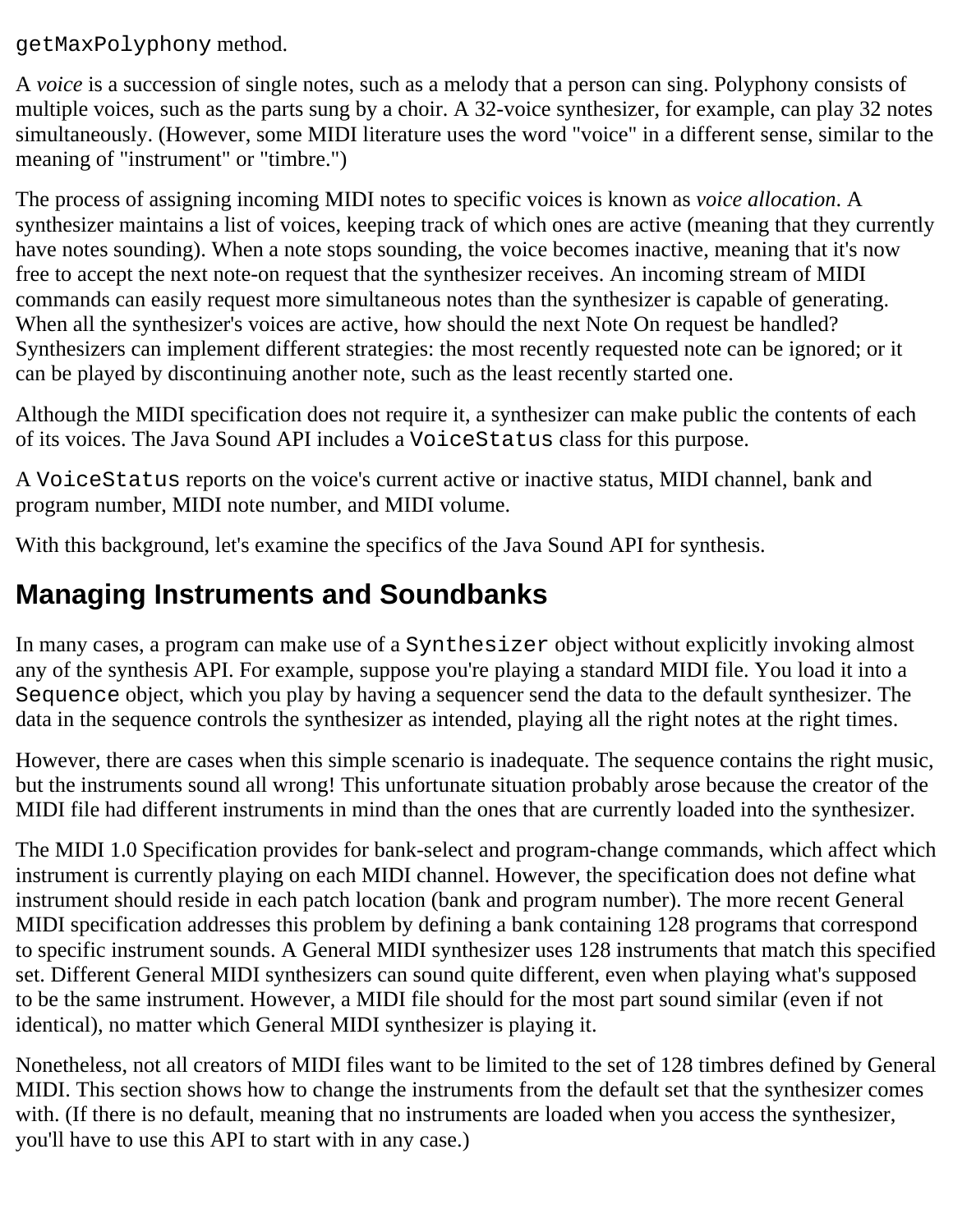#### **Learning What Instruments Are Loaded**

To learn whether the instruments currently loaded into the synthesizer are the ones you want, you can invoke this Synthesizer method:

```
Instrument[] getLoadedInstruments()
```
and iterate over the returned array to see exactly which instruments are currently loaded. Most likely, you would display the instruments' names in the user interface (using the getName method of Instrument), and let the user decide whether to use those instruments or load others. The Instrument API includes a method that reports which soundbank the instrument belongs to. The soundbank's name might help your program or the user ascertain exactly what the instrument is.

This Synthesizer method:

```
Soundbank getDefaultSoundbank()
```
gives you the default soundbank. The Soundbank API includes methods to retrieve the soundbank's name, vendor, and version number, by which the program or the user can verify the bank's identity. However, you can't assume when you first get a synthesizer that the instruments from the default soundbank have been loaded into the synthesizer. For example, a synthesizer might have a large assortment of built-in instruments available for use, but because of its limited memory it might not load them automatically.

#### **Loading Different Instruments**

The user might decide to load instruments that are different from the current ones (or you might make that decision programmatically). The following method tells you which instruments come with the synthesizer (versus having to be loaded from soundbank files):

```
Instrument[] getAvailableInstruments()
```
You can load any of these instruments by invoking:

boolean loadInstrument(Instrument instrument)

The instrument gets loaded into the synthesizer in the location specified by the instrument's Patch object (which can be retrieved using the getPatch method of Instrument).

To load instruments from other soundbanks, first invoke Synthesizer's isSupportedSoundbank method to make sure that the soundbank is compatible with this synthesizer (if it isn't, you can iterate over the system's synthesizers to try to find one that supports the soundbank). You can then invoke one of these methods to load instruments from the soundbank:

```
boolean loadAllInstruments(Soundbank soundbank) 
boolean loadInstruments(Soundbank soundbank, 
   Patch[] patchList)
```
As the names suggest, the first of these loads the entire set of instruments from a given soundbank, and the second loads selected instruments from the soundbank. You could also use Soundbank's getInstruments method to access all the instruments, then iterate over them and load selected instruments one at a time using loadInstrument.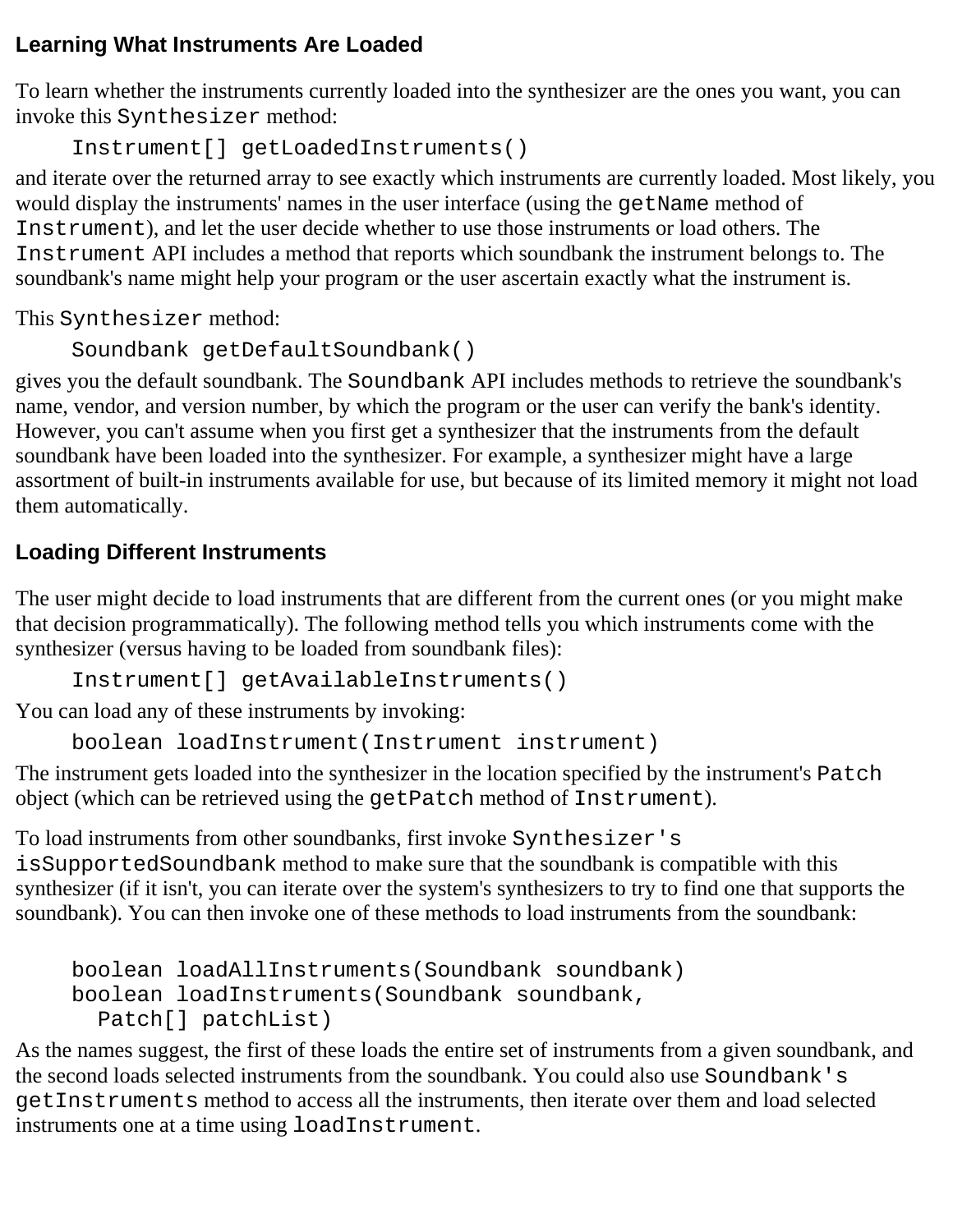It's not necessary for all the instruments you load to be from the same soundbank. You could use loadInstrument or loadInstruments to load certain instruments from one soundbank, another set from a different soundbank, and so on.

Each instrument has its own Patch object that specifies the location on the synthesizer where the instrument should be loaded. The location is defined by a bank number and a program number. There's no API to change the location by changing the patch's bank or program number.

However, it is possible to load an instrument into a location other than the one specified by its patch, using the following method of Synthesizer:

```
boolean remapInstrument(Instrument from, Instrument to)
```
This method unloads its first argument from the synthesizer, and places its second argument in whatever synthesizer patch location had been occupied by the first argument.

### **Unloading Instruments**

Loading an instrument into a program location automatically unloads whatever instrument was already at that location, if any. You can also explicitly unload instruments without necessarily replacing them with new ones. Synthesizer includes three unloading methods that correspond to the three loading methods. If the synthesizer receives a program-change message that selects a program location where no instrument is currently loaded, there won't be any sound from the MIDI channel on which the program-change message was sent.

### **Accessing Soundbank Resources**

Some synthesizers store other information besides instruments in their soundbanks. For example, a wavetable synthesizer stores audio samples that one or more instruments can access. Because the samples might be shared by multiple instruments, they're stored in the soundbank independently of any instrument. Both the Soundbank interface and the Instrument class provide a method call getSoundbankResources, which returns a list of SoundbankResource objects. The details of these objects are specific to the synthesizer for which the soundbank is designed. In the case of wavetable synthesis, a resource might be an object that encapsulates a series of audio samples, taken from one snippet of a sound recording. Synthesizers that use other synthesis techniques might store other kinds of objects in the synthesizer's SoundbankResources array.

# **Querying the Synthesizer's Capabilities and Current State**

The Synthesizer interface includes methods that return information about the synthesizer's capabilities:

```
 public long getLatency()
 public int getMaxPolyphony()
```
The latency measures the worst-case delay between the time a MIDI message is delivered to the synthesizer and the time that the synthesizer actually produces the corresponding result. For example, it might take a synthesizer a few milliseconds to begin generating audio after receiving a note-on event.

The getMaxPolyphony method indicates how many notes the synthesizer can sound simultaneously,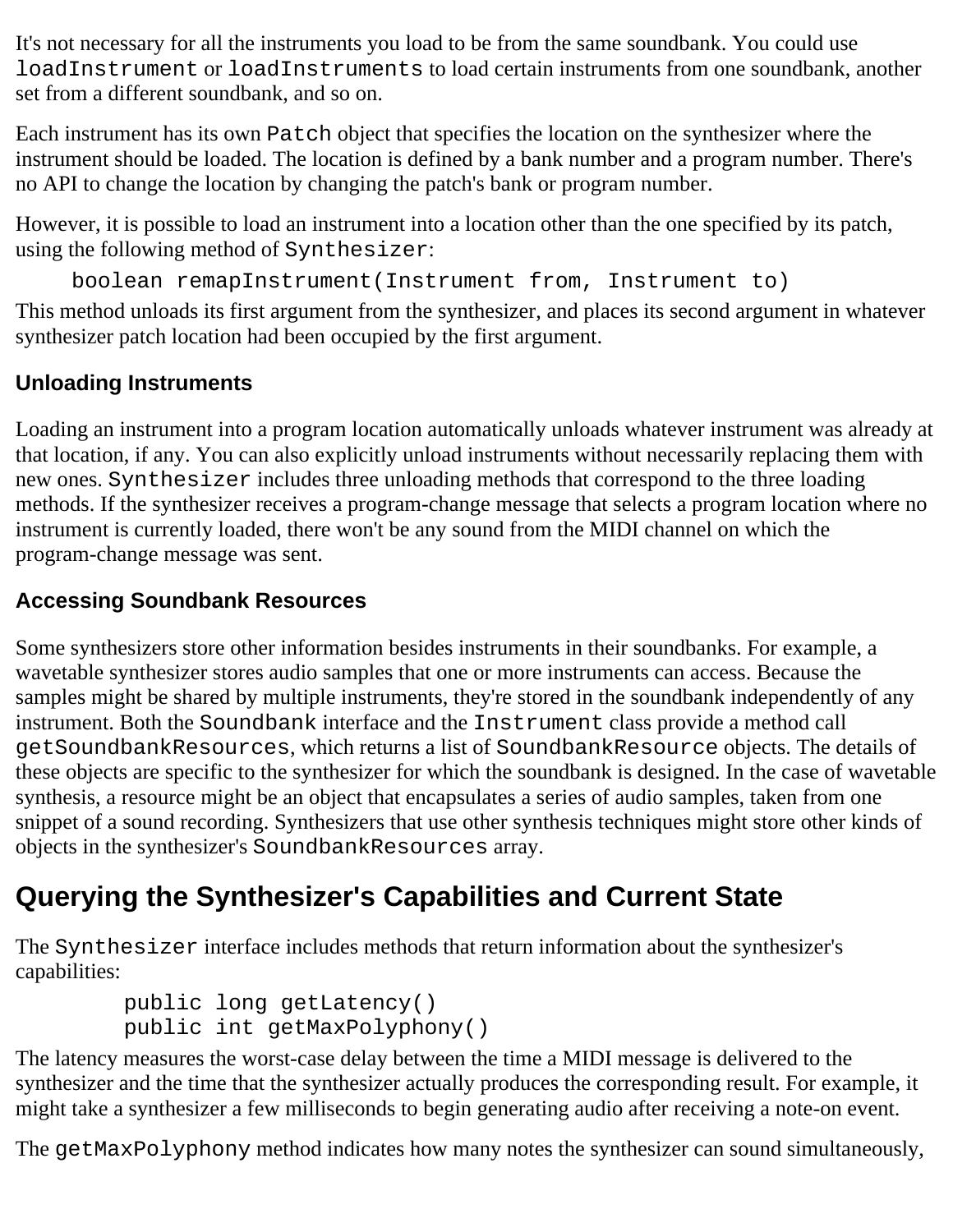as discussed under ["Voices](#page-91-0)" in the section ["Understanding MIDI Synthesis](#page-89-1)" earlier in this chapter. As mentioned in the same discussion, a synthesizer can provide information about its voices. This is accomplished through the following method:

public VoiceStatus[] getVoiceStatus()

Each VoiceStatus in the returned array reports the voice's current active or inactive status, MIDI channel, bank and program number, MIDI note number, and MIDI volume. The array's length should normally be the same number returned by getMaxPolyphony. If the synthesizer isn't playing, all its VoiceStatus objects have their active field set to false.

You can learn additional information about the current status of a synthesizer by retrieving its MidiChannel objects and querying their state. This is discussed more in the next section.

# **Using Channels**

Sometimes it's useful or necessary to access a synthesizer's MidiChannel objects directly. This section discusses such situations.

### **Controlling the Synthesizer without Using a Sequencer**

When using a sequence, such as one read from a MIDI file, you don't need to send MIDI commands to the synthesizer yourself. Instead, you just load the sequence into a sequencer, connect the sequencer to the synthesizer, and let it run. The sequencer takes care of scheduling the events, and the result is a predictable musical performance. This scenario works fine when the desired music is known in advance, which is true when it's read from a file.

In some situations, however, the music is generated on the fly as it's playing. For example, the user interface might display a musical keyboard or a guitar fretboard and let the user play notes at will by clicking with the mouse. As another example, an application might use a synthesizer not to play music per se, but to generate sound effects in response to the user's actions. This scenario is typical of games. As a final example, the application might indeed be playing music that's read from a file, but the user interface allows the user to interact with the music, altering it dynamically. In all these cases, the application sends commands directly to the synthesizer, since the MIDI messages need to be delivered immediately, instead of being scheduled for some determinate point in the future.

There are at least two ways of sending a MIDI message to the synthesizer without using a sequencer. The first is to construct a MidiMessage and pass it to the synthesizer using the send method of Receiver. For example, to produce a Middle C (MIDI note number 60) on MIDI channel 5 (one-based) immediately, you could do the following:

```
ShortMessage myMsg = new ShortMessage();
 // Play the note Middle C (60) moderately loud
 // (velocity = 93)on channel 4 (zero-based).
 myMsg.setMessage(ShortMessage.NOTE_ON, 4, 60, 93); 
Synthesizer synth = MidiSystem.getSynthesizer();
 Receiver synthRcvr = synth.getReceiver();
synthRcvr.send(myMsg, -1); // -1 means no time stamp
```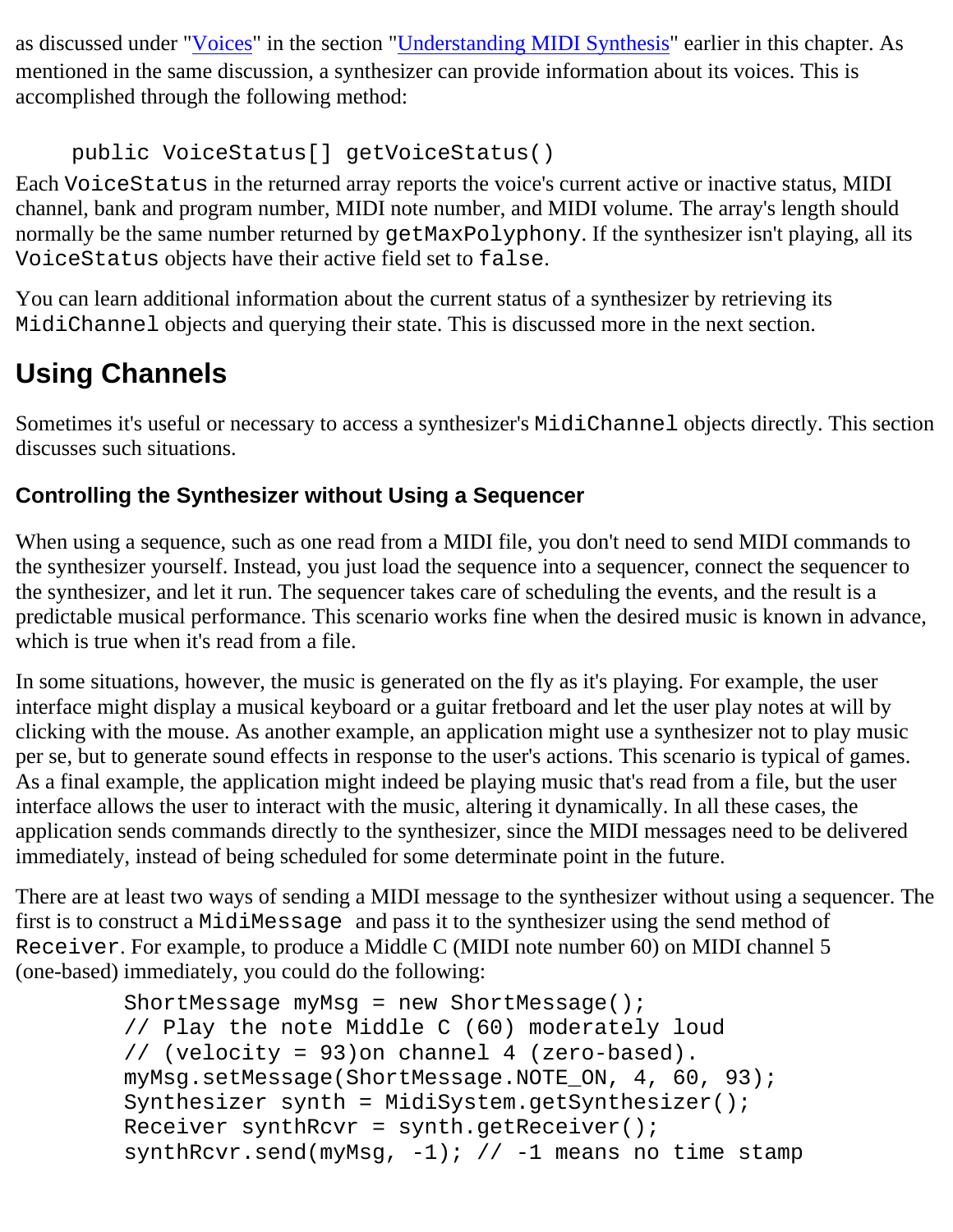The second way is to bypass the message-passing layer (that is, the MidiMessage and Receiver API) altogether, and interact with the synthesizer's MidiChannel objects directly. You first need to retrieve the synthesizer's MidiChannel objects, using the following Synthesizer method:

```
public MidiChannel[] getChannels()
```
after which you can invoke the desired MidiChannel methods directly. This is a more immediate route than sending the corresponding MidiMessages to the synthesizer's Receiver and letting the synthesizer handle the communication with its own MidiChannels. For example, the code corresponding to the preceding example would be:

```
Synthesizer synth = MidiSystem.getSynthesizer();
 MidiChannel chan[] = synth.getChannels(); 
 // Check for null; maybe not all 16 channels exist.
if (char[4] != null) {
      chan[4].noteOn(60, 93); 
 }
```
#### **Getting a Channel's Current State**

The MidiChannel interface provides methods that correspond one-to-one to each of the "channel voice" or "channel mode" messages defined by the MIDI specification. We saw one case with the use of the noteOn method in the previous example. However, in addition to these canonical methods, the Java Sound API's MidiChannel interface adds some "get" methods to retrieve the value most recently set by corresponding voice or mode "set" methods:

| int     | getChannelPressure()            |
|---------|---------------------------------|
| int     | getController(int controller)   |
| boolean | qetMono()                       |
| boolean | qet0mni()                       |
| int     | qetPitchBend()                  |
| int     | getPolyPressure(int noteNumber) |
| int     | qetProgram()                    |

These methods might be useful for displaying channel state to the user, or for deciding what values to send subsequently to the channel.

#### **Muting and Soloing a Channel**

The Java Sound API adds the notions of per-channel solo and mute, which are not required by the MIDI specification. These are similar to the solo and mute on the tracks of a MIDI sequence. (See "Muting or Soloing Individual Tracks in the Sequence" in Chapter 11, "Playing, Recording, and Editing MIDI Sequences.)"

If mute is on, this channel will not sound, but other channels are unaffected. If solo is on, this channel, and any other soloed channel, will sound (if it isn't muted), but no other channels will sound. A channel that is both soloed and muted will not sound. The MidiChannel API includes four methods: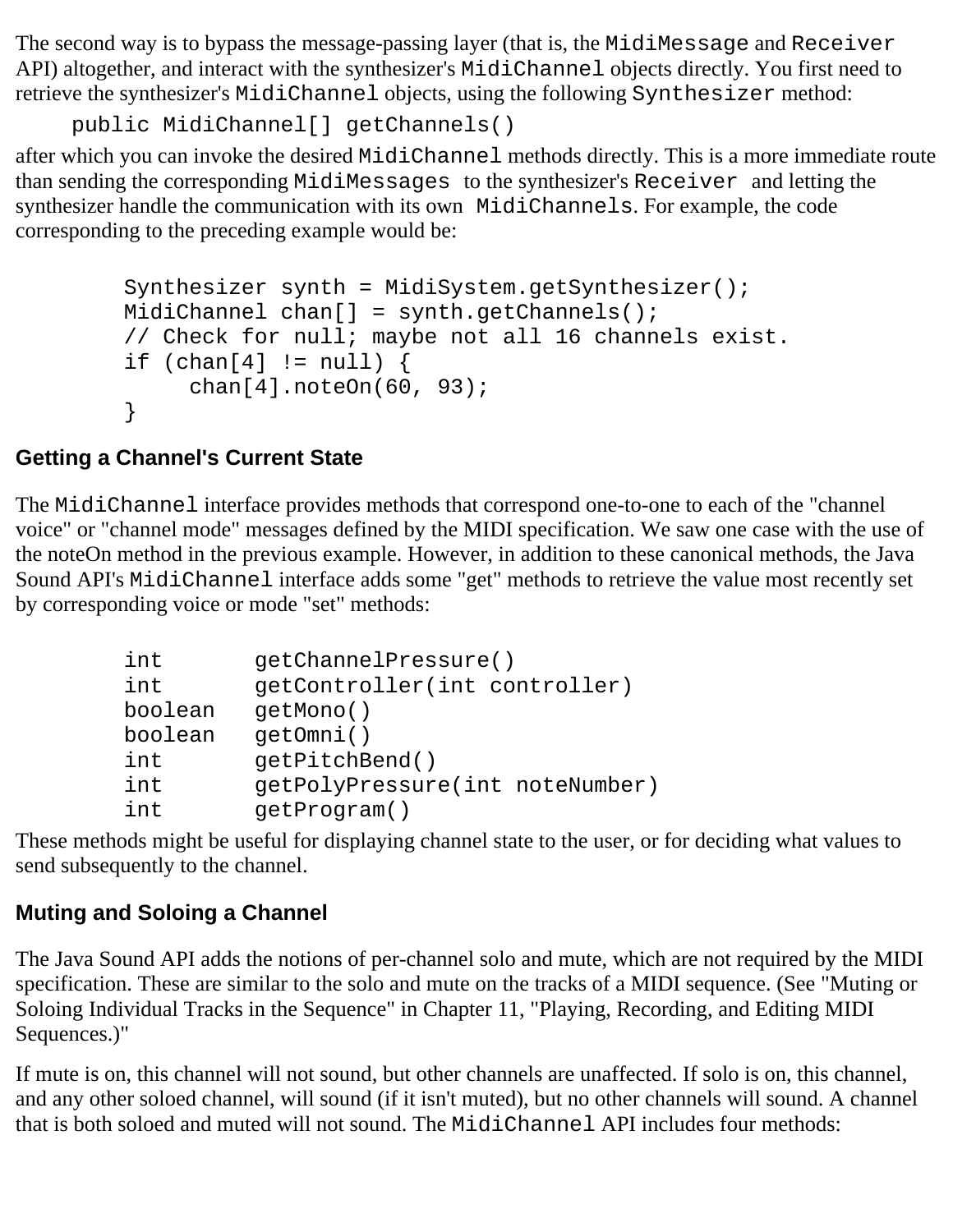| boolean | qetMute()                  |  |
|---------|----------------------------|--|
| boolean | qetSolo()                  |  |
| void    | setMute(boolean muteState) |  |
| void    | setSolo(boolean soloState) |  |

### **Permission to Play Synthesized Sound**

The audio produced by any installed MIDI synthesizer is typically routed through the sampled-audio system. If your program doesn't have permission to play audio, the synthesizer's sound won't be heard, and a security exception will be thrown. For more information on audio permissions, see "[Permission to](#page-29-0) [Use Audio Resources](#page-29-0)" in Chapter 3, ["Accessing Audio System Resources](#page-25-0)."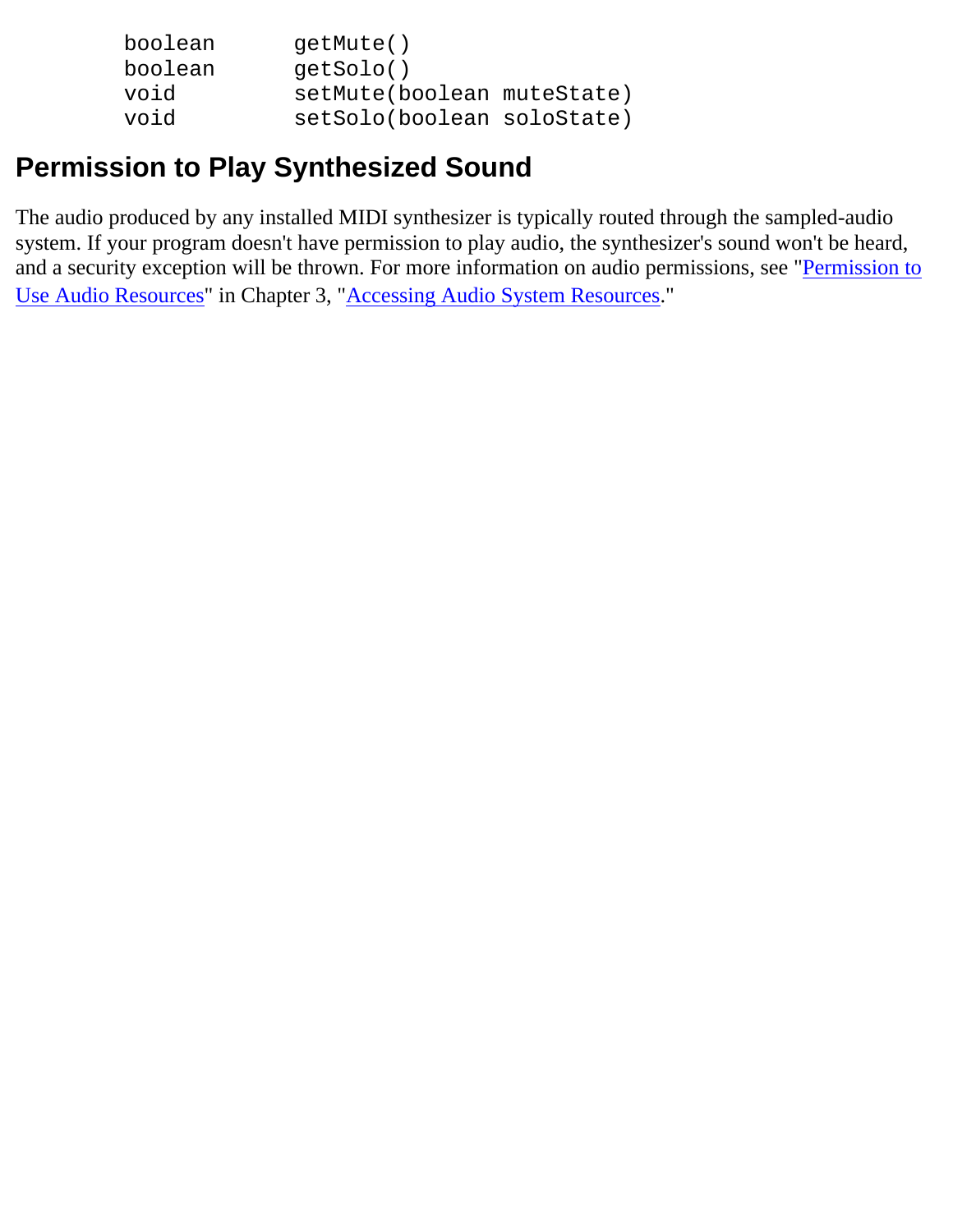# <span id="page-98-0"></span>**Chapter 13: Introduction to the Service Provider Interfaces**

### **What Are Services?**

Services are units of sound-handling functionality that are automatically available when an application program makes use of an implementation of the JavaTM Sound API. They consist of objects that do the work of reading, writing, mixing, processing, and converting audio and MIDI data. An implementation of the Java Sound API generally supplies a basic set of services, but mechanisms are also included in the API to support the development of new sound services by third-party developers (or by the vendor of the implementation itself). These new services can be "plugged into" an existing installed implementation to expand its functionality without requiring a new release. In the Java Sound API architecture, third-party services are integrated into the system in such a way that an application program's interface to them is the same as the interface to the "built-in" services. In some cases, application developers who use the javax.sound.sampled and javax.sound.midi packages might not even be aware that they are employing third-party services.

Examples of potential third-party, sampled-audio services include:

- Sound file readers and writers
- Converters that translate between different audio data formats
- New audio mixers and input/output devices, whether implemented purely in software, or in hardware with a software interface

Third-party MIDI services might consist of:

- MIDI file readers and writers
- Readers for various types of soundbank files (which are often specific to particular synthesizers)
- MIDI-controlled sound synthesizers, sequencers, and I/O ports, whether implemented purely in software, or in hardware with a software interface

#### **How Services Work**

The javax.sound.sampled and javax.sound.midi packages provide functionality to application developers who wish to include sound services in their application programs. These packages are for *consumers* of sound services, providing interfaces to get information about, control, and access audio and MIDI services. In addition, the Java Sound API also supplies two packages that define abstract classes to be used by *providers* of sound services: the javax.sound.sampled.spi and javax.sound.midi.spi packages.

Developers of new sound services implement concrete subclasses of the appropriate classes in the SPI packages. These subclasses, along with any additional classes required to support the new service, are placed in a Java<sup>TM</sup> Archive (JAR) archive file with a description of the included service or services. When this JAR file is installed in the user's CLASSPATH, the runtime system automatically makes the new service available, extending the functionality of the JavaTM platform's runtime system.

Once the new service is installed, it can be accessed just like any previously installed service. Consumers of services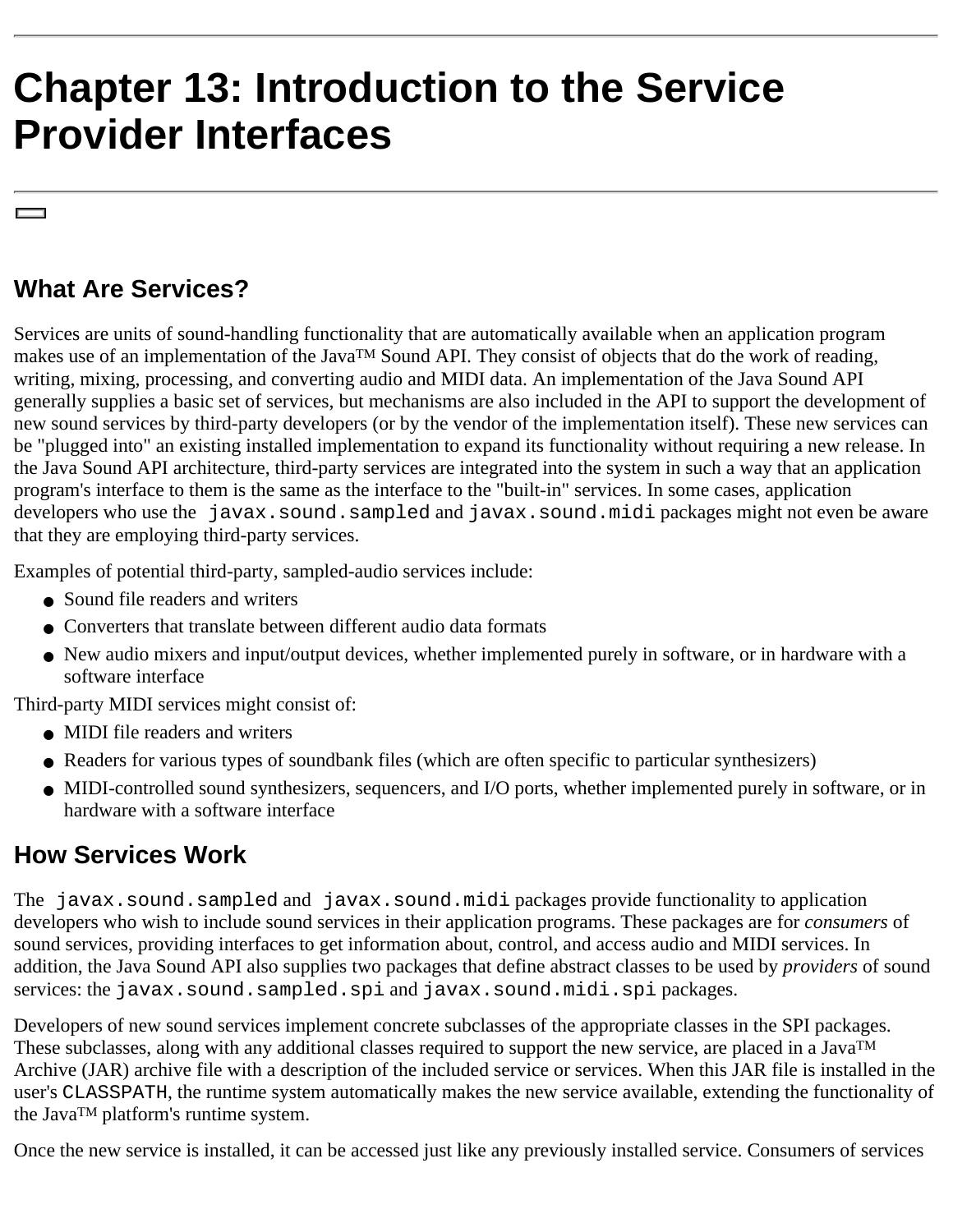can get information about the new service, or obtain instances of the new service class itself, by invoking methods of the AudioSystem and MidiSystem classes (in the javax.sound.sampled and javax.sound.midi packages, respectively) to return information about the new services, or to return instances of new or existing service classes themselves. Application programs need not—and should not—reference the classes in the SPI packages (and their subclasses) directly to make use of the installed services.

For example, suppose a hypothetical service provider called Acme Software, Inc. is interested in supplying a package that allows application programs to read a new format of sound file (but one whose audio data is in a standard data format). The SPI class AudioFileReader can be subclassed into a class called, say, AcmeAudioFileReader. In the new subclass, Acme would supply implementations of all the methods defined in AudioFileReader; in this case there are only two methods (with argument variants), getAudioFileFormat and getAudioInputStream. Then when an application program attempted to read a sound file that happened to be in Acme's file format, it would invoke methods of the AudioSystem class in javax.sound.sampled to access the file and information about it. The methods AudioSystem.getAudioInputStream and AudioSystem.getAudioFileFormat provide a standard API to read audio streams; with the AcmeAudioFileReader class installed, this interface is extended to support the new file type transparently. Application developers don't need direct access to the newly registered SPI classes: the AudioSystem object methods pass the query on to the installed AcmeAudioFileReader class.

What's the point of having these "factory" classes? Why not permit the application developer to get access directly to newly provided services? That is a possible approach, but having all management and instantiation of services pass through gatekeeper system objects shields the application developer from having to know anything about the identity of installed services. Application developers just use services of value to them, perhaps without even realizing it. At the same time this architecture permits service providers to effectively manage the available resources in their packages.

Often the use of new sound services is transparent to the application program. For example, imagine a situation where an application developer wants to read in a stream of audio from a file. Assuming that thePathName identifies an audio input file, the program does this:

```
File theInFile = new File(thePathName);
```
AudioInputStream theInStream = AudioSystem.getAudioInputStream(theInFile);

Behind the scenes, the AudioSystem determines what installed service can read the file and asks it to supply the audio data as an AudioInputStream object. The developer might not know or even care that the input audio file is in some new file format (such as Acme's), supported by installed third-party services. The program's first contact with the stream is through the AudioSystem object, and all its subsequent access to the stream and its properties are through the methods of AudioInputStream. Both of these are standard objects in the javax.sound.sampled API; the special handling that the new file format may require is completely hidden.

### **How Providers Prepare New Services**

Service providers supply their new services in specially formatted JAR files, which are to be installed in a directory on the user's system where the Java runtime will find them. JAR files are archive files, each containing sets of files that might be organized in hierarchical directory structures within the archive. Details about the preparation of the class files that go into these archives are discussed in Chapters 14 and 15, which describe the specifics of the audio and MIDI SPI packages; here we'll just give an overview of the process of JAR file creation.

The JAR file for a new service or services should contain a class file for each service supported in the JAR file. Following the Java platform's convention, each class file has the name of the newly defined class, which is a concrete subclass of one of the abstract service provider classes. The JAR file also must include any supporting classes required by the new service implementation. So that the new service or services can be located by the runtime system's service provider mechanism, the JAR file must also contain special files (described below) that map the SPI class names to the new subclasses being defined.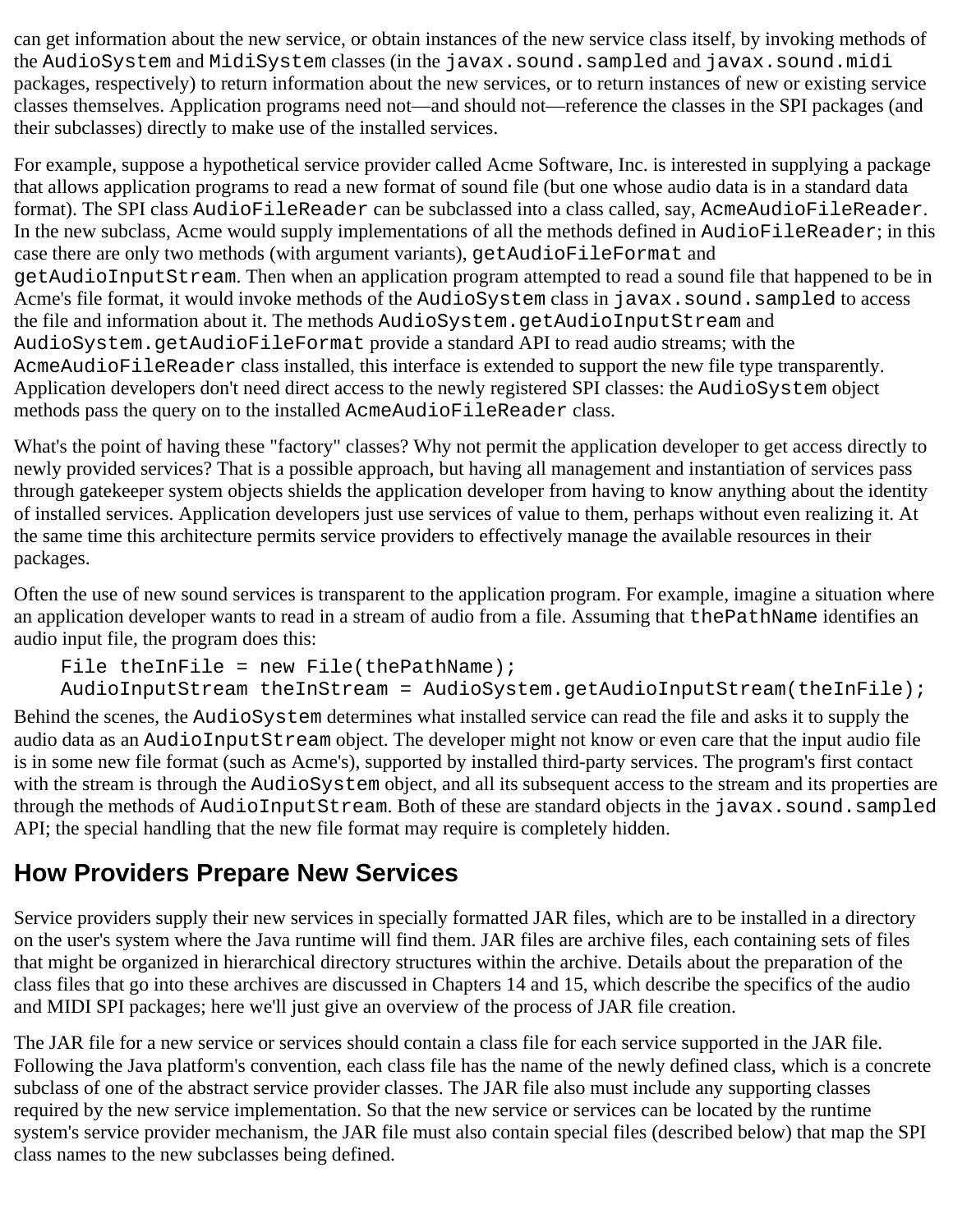To continue from our example above, say Acme Software, Inc. is distributing a package of new sampled-audio services. Let's suppose this package consists of two new services:

- The AcmeAudioFileReader class, which was mentioned above, and which is a subclass of AudioFileReader
- A subclass of AudioFileWriter called AcmeAudioFileWriter, which will write sound files in Acme's new format

Starting from an arbitrary directory—let's call it /devel—where we want to do the build, we create subdirectories and put the new class files in them, organized in such a manner as to give the desired pathname by which the new classes will be referenced:

```
 com/acme/AcmeAudioFileReader.class
 com/acme/AcmeAudioFileWriter.class
```
In addition, for each new SPI class being subclassed, we create a mapping file in a specially named directory META-INF/services. The name of the file is the name of the SPI class being subclassed, and the file contains the names of the new subclasses of that SPI abstract class.

We create the file

META-INF/services/javax.sound.sampled.spi.AudioFileReader, which consists of

 # Providers of sound file-reading services # (a comment line begins with a pound sign) com.acme.AcmeAudioFileReader

and also the file

```
META-INF/services/javax.sound.sampled.spi.AudioFileWriter, which consists
of
```
 # Providers of sound file-writing services com.acme.AcmeAudioFileWriter

Now we run jar from any directory with the command line:

jar cvf acme.jar -C /devel .

The  $-C$  option causes jar to switch to the /devel directory, instead of using the directory in which the command is executed. The final period argument instructs jar to archive all the contents of that directory (namely, /devel), but not the directory itself.

This run will create the file acme. jar with the contents:

```
com/acme/AcmeAudioFileReader.class
com/acme/AcmeAudioFileWriter.class
META-INF/services/javax.sound.sampled.spi.AudioFileReader
META-INF/services/javax.sound.sampled.spi.AudioFileWriter
META-INF/Manifest.mf
```
The file Manifest.mf, which is generated by the jar utility itself, is a list of all the files contained in the archive.

### **How Users Install New Services**

For end users (or system administrators) who wish to get access to a new service through their application programs, installation is simple. They place the provided JAR file in a directory in their CLASSPATH. Upon execution, the Java runtime will find the referenced classes when needed.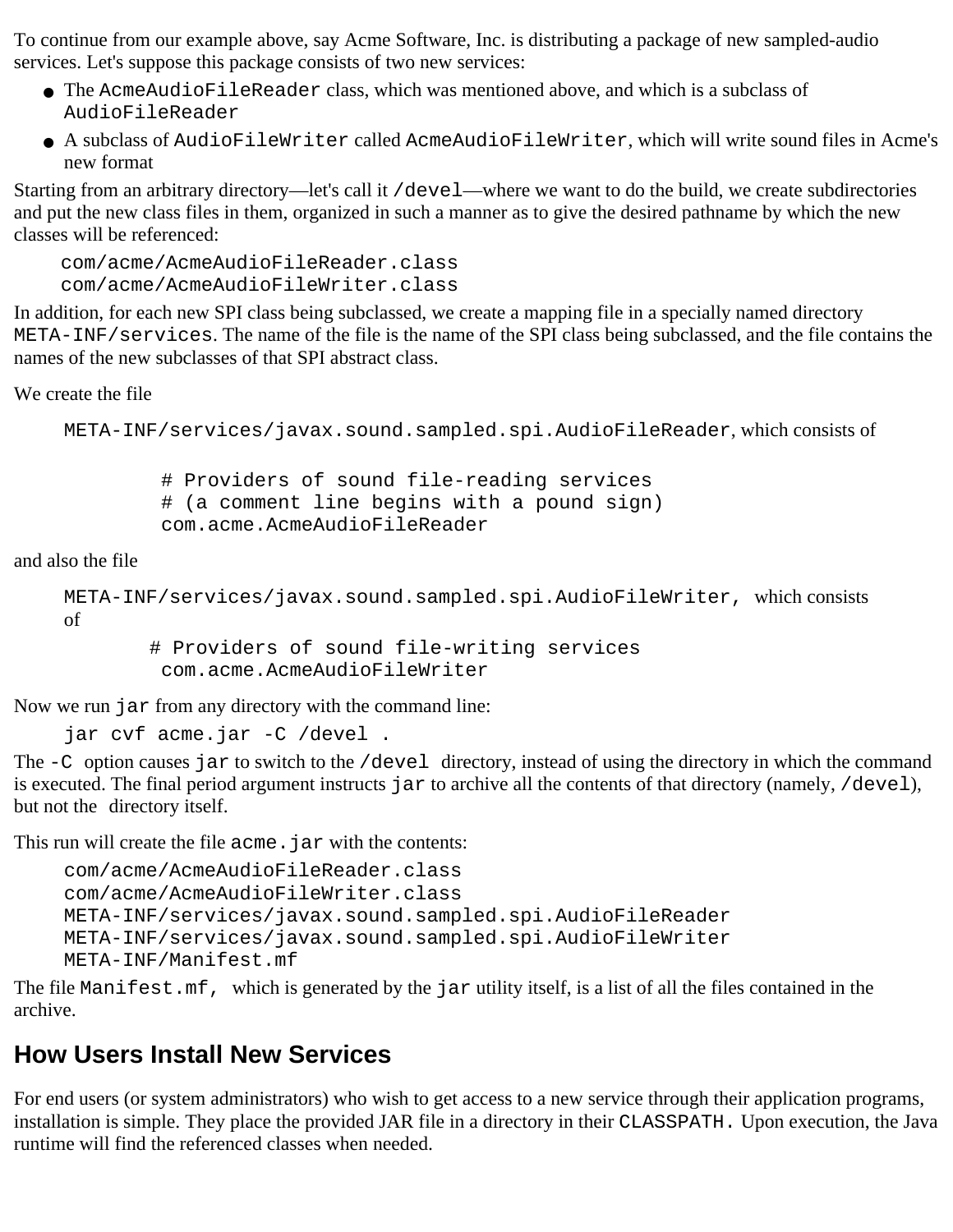It's not an error to install more than one provider for the same service. For example, two different service providers might supply support for reading the same type of sound file. In such a case, the system arbitrarily chooses one of the providers. Users who care which provider is chosen should install only the desired one.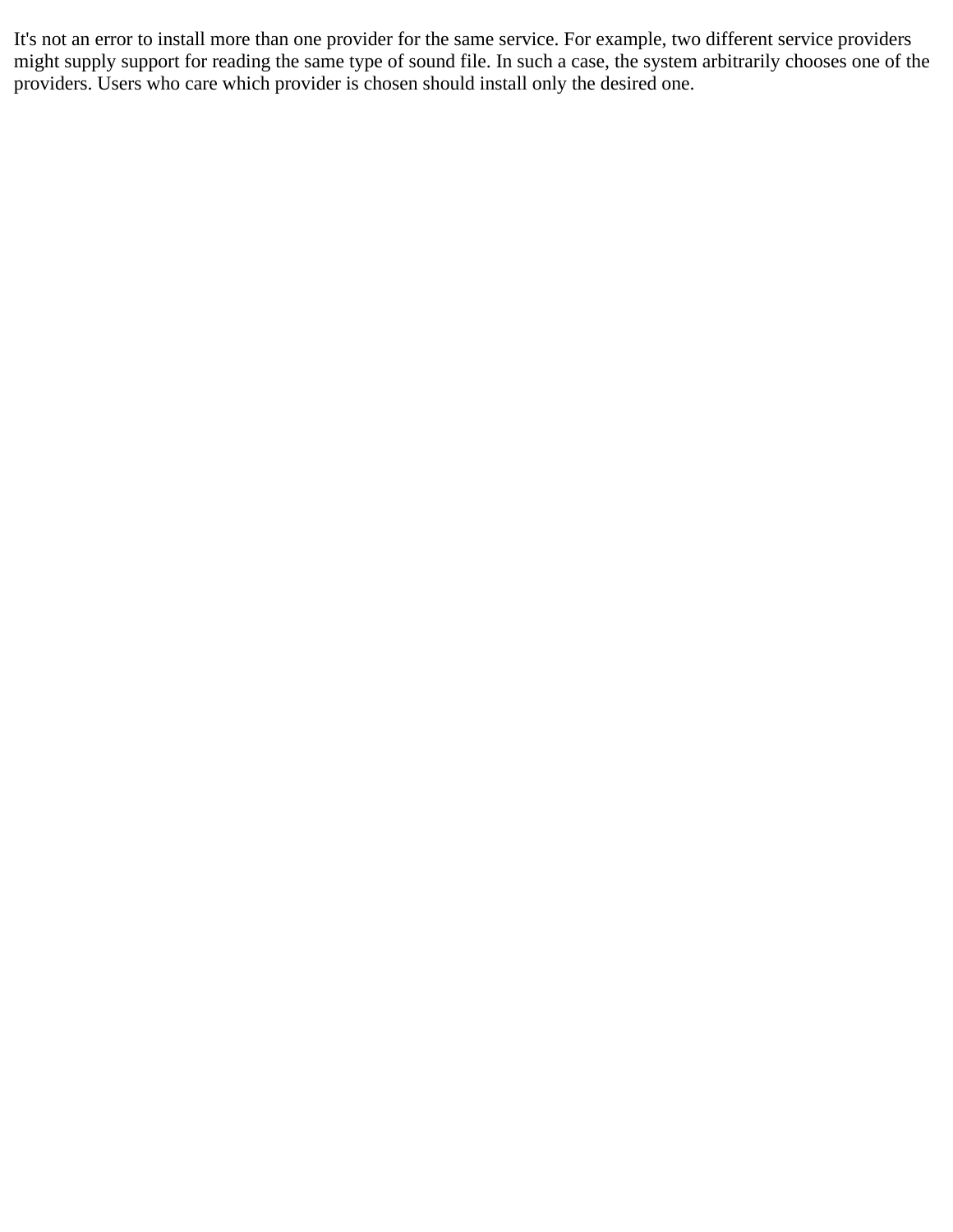# **Chapter 14: Providing Sampled-Audio Services**

As discussed in Chapter 13, ["Introduction to the Service Provider Interfaces](#page-98-0)," the Java<sup>TM</sup> Sound API includes two packages, javax.sound.sampled.spi and javax.sound.midi.spi, that define abstract classes to be used by developers of sound services. By implementing and installing a subclass of one of these abstract classes, a service provider registers the new service, extending the functionality of the runtime system. The present chapter tells you how to go about using the javax.sound.sampled.spi package to provide new services for handling sampled audio.

This chapter can be safely skipped by application programmers who merely wish to use existing audio services in their programs. For the use of the installed audio services in an application program, see Part I, "Sampled Audio," of this Programmer's Guide. This chapter assumes that the reader is familiar with the JavaTM Sound API methods that application programs invoke to access installed audio services.

## **Introduction**

There are four abstract classes in the javax.sound.sampled.spi package, representing four different types of services that you can provide for the sampled-audio system:

- AudioFileWriter provides sound file-writing services. These services make it possible for an application program to write a stream of audio data to a file of a particular type.
- AudioFileReader provides file-reading services. These services enable an application program to ascertain a sound file's characteristics, and to obtain a stream from which the file's audio data can be read.
- FormatConversionProvider provides services for converting audio data formats. These services allow an application program to translate audio streams from one data format to another.
- MixerProvider provides management of a particular kind of mixer. This mechanism allows an application program to obtain information about, and access instances of, a given kind of mixer.

To recapitulate the discussion in Chapter 13, service providers can extend the functionality of the runtime system. A typical SPI class has two types of methods: ones that respond to queries about the types of services available from a particular provider, and ones that either perform the new service directly, or return instances of objects that actually provide the service. The runtime environment's service-provider mechanism provides *registration* of installed services with the audio system, and *management* of the new service provider classes.

In essence there is a double isolation of the service instances from the application developer. An application program never directly creates instances of the service objects, such as mixers or format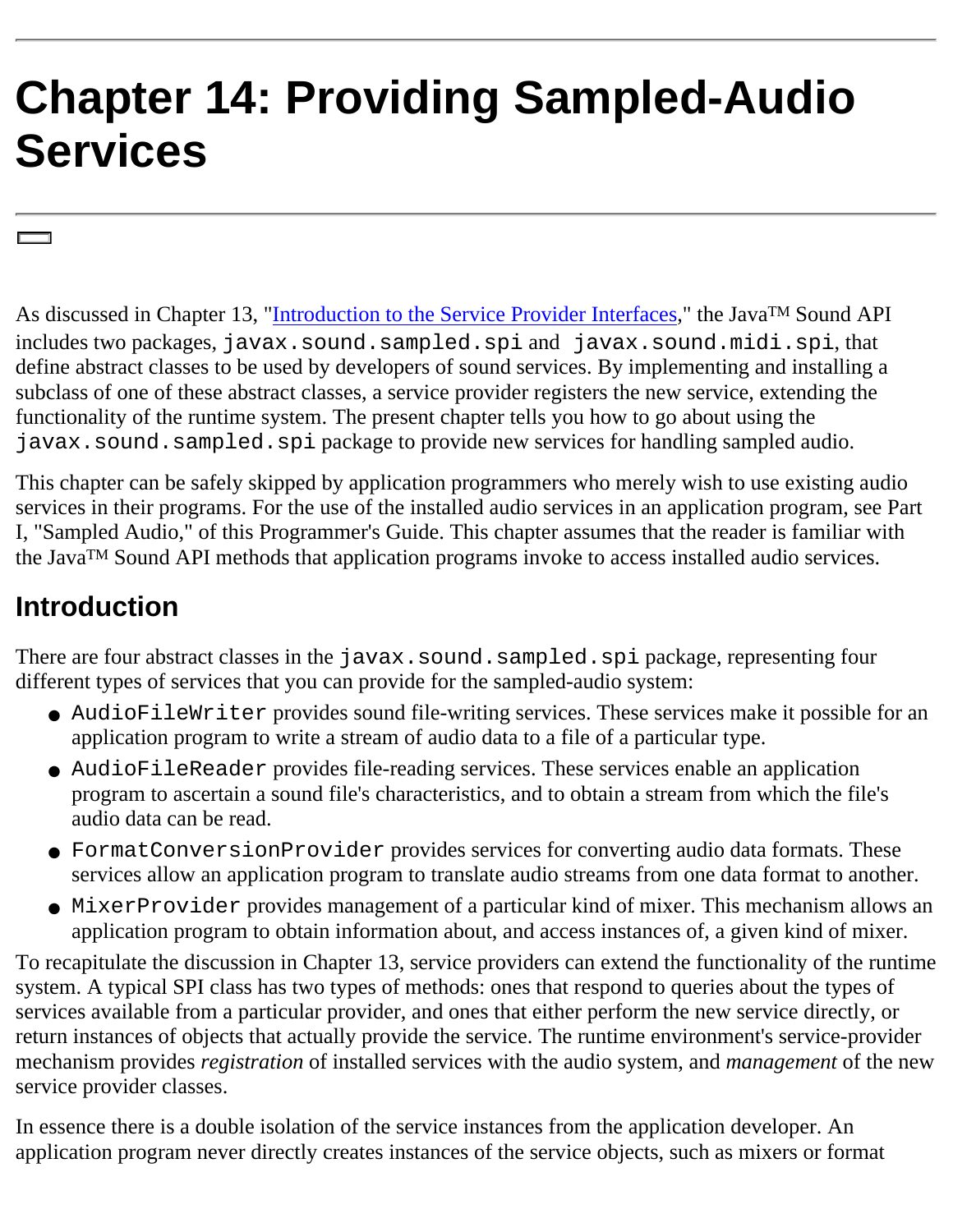converters, that it needs for its audio processing tasks. Nor does the program even directly request these objects from the SPI classes that administer them. The application program makes requests to the AudioSystem object in the javax.sound.sampled package, and AudioSystem in turn uses the SPI objects to process these queries and service requests.

The existence of new audio services might be completely transparent to both the user and the application programmer. All application references are through standard objects of the javax.sound.sampled package, primarily AudioSystem, and the special handling that new services might be providing is often completely hidden.

In this chapter, we'll continue the previous chapter's convention of referring to new SPI subclasses by names like AcmeMixer and AcmeMixerProvider.

# **Providing Audio File-Writing Services**

Let's start with AudioFileWriter, one of the simpler SPI classes.

A subclass that implements the methods of AudioFileWriter must provide implementations of a set of methods to handle queries about the file formats and file types supported by the class, as well as provide methods that actually write out a supplied audio data stream to a File or OutputStream.

AudioFileWriter includes two methods that have concrete implementations in the base class:

```
boolean isFileTypeSupported(AudioFileFormat.Type fileType) 
boolean isFileTypeSupported(AudioFileFormat.Type fileType, 
     AudioInputStream stream)
```
The first of these methods informs the caller whether this file writer can write sound files of the specified type. This method is a general inquiry, it will return true if the file writer can write that kind of file, assuming the file writer is handed appropriate audio data. However, the ability to write a file can depend on the format of the specific audio data that's handed to the file writer. A file writer might not support every audio data format, or the constraint might be imposed by the file format itself. (Not all kinds of audio data can be written to all kinds of sound files.) The second method is more specific, then, asking whether a particular AudioInputStream can be written to a particular type of file.

Generally, you won't need to override these two concrete methods. Each is simply a wrapper that invokes one of two other query methods and iterates over the results returned. These other two query methods are abstract and therefore need to be implemented in the subclass:

```
abstract AudioFileFormat.Type[] getAudioFileTypes() 
abstract AudioFileFormat.Type[]
     getAudioFileTypes(AudioInputStream stream)
```
These methods correspond directly to the previous two. Each returns an array of all the supported file types-all that are supported in general, in the case of the first method, and all that are supported for a specific audio stream, in the case of the second method. A typical implementation of the first method might simply return an array that the file writer's constructor initializes. An implementation of the second method might test the stream's AudioFormat object to see whether it's a data format that the requested type of file supports.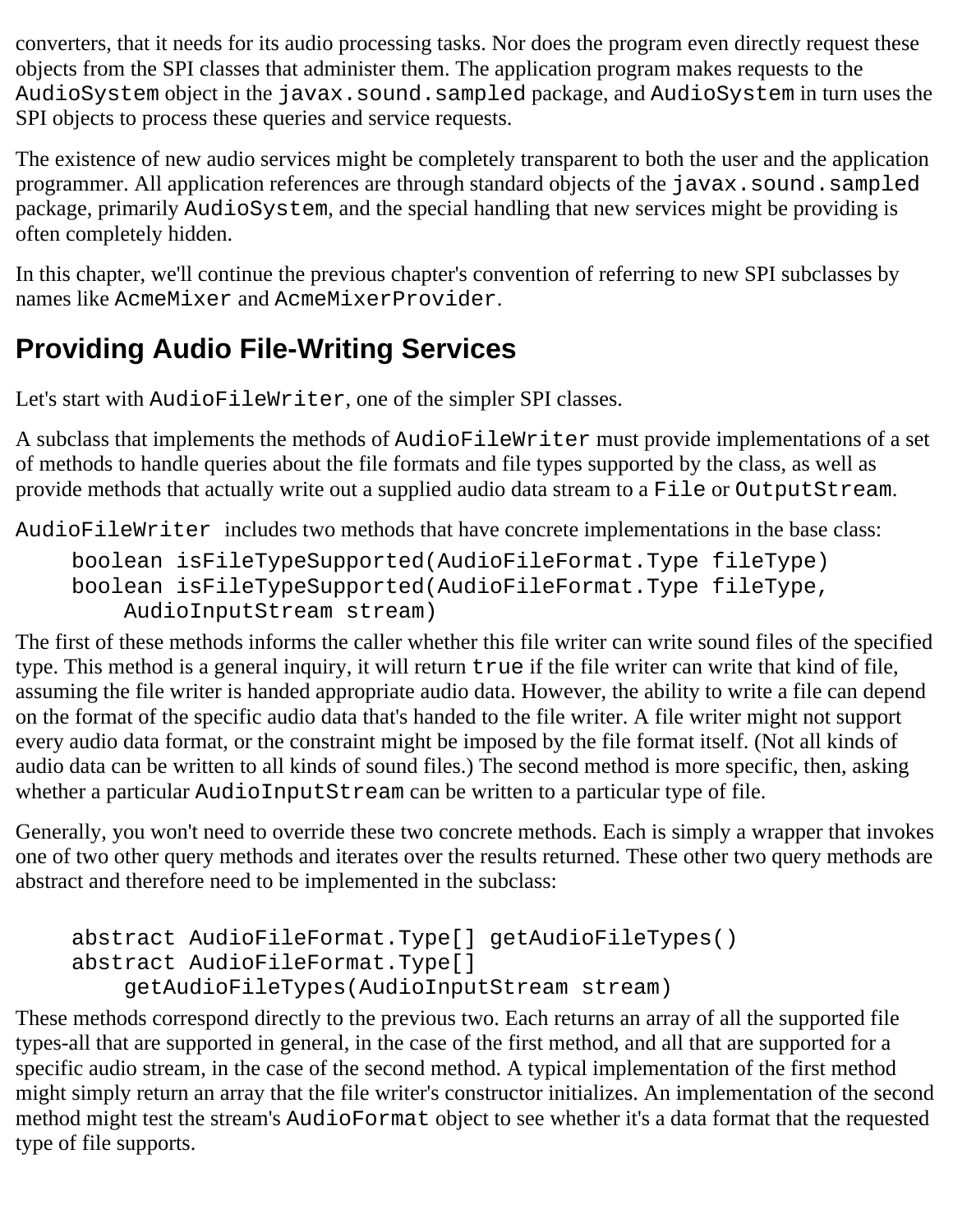The final two methods of AudioFileWriter do the actual file-writing work:

```
abstract int write(AudioInputStream stream, 
     AudioFileFormat.Type fileType, java.io.File out) 
 abstract int write(AudioInputStream stream, 
     AudioFileFormat.Type fileType, java.io.OutputStream out)
```
These methods write a stream of bytes representing the audio data to the stream or file specified by the third argument. The details of how this is done depend on the structure of the specified type of file. The write method must write the file's header and the audio data in the manner prescribed for sound files of this format (whether it's a standard type of sound file or a new, possibly proprietary one).

## **Providing Audio File-Reading Services**

The AudioFileReader class consists of six abstract methods that your subclass needs to implement-actually, two different overloaded methods, each of which can take a File, URL, or InputStream argument. The first of these overloaded methods accepts queries about the file format of a specified file:

```
abstract AudioFileFormat getAudioFileFormat(
     java.io.File file) 
abstract AudioFileFormat getAudioFileFormat(
     java.io.InputStream stream) 
abstract AudioFileFormat getAudioFileFormat(
     java.net.URL url)
```
A typical implementation of getAudioFileFormat method reads and parses the sound file's header to ascertain its file format. See the description of the AudioFileFormat class to see what fields need to be read from the header, and refer to the specification for the particular file type to figure out how to parse the header.

Because the caller providing a stream as an argument to this method expects the stream to be unaltered by the method, the file reader should generally start by marking the stream. After reading to the end of the header, it should reset the stream to its original position.

The other overloaded AudioFileReader method provides file-reading services, by returning an AudioInputStream from which the file's audio data can be read:

```
abstract AudioInputStream getAudioInputStream(
     java.io.File file) 
abstract AudioInputStream getAudioInputStream(
      java.io.InputStream stream) 
abstract AudioInputStream getAudioInputStream(
      java.net.URL url)
```
Typically, an implementation of getAudioInputStream returns an AudioInputStream wound to the beginning of the file's data chunk (after the header), ready for reading. It would be conceivable, though, for a file reader to return an AudioInputStream whose audio format represents a stream of data that is in some way decoded from what is contained in the file. The important thing is that the method return a formatted stream from which the audio data contained in the file can be read. The AudioFormat encapsulated in the returned AudioInputStream object will inform the caller about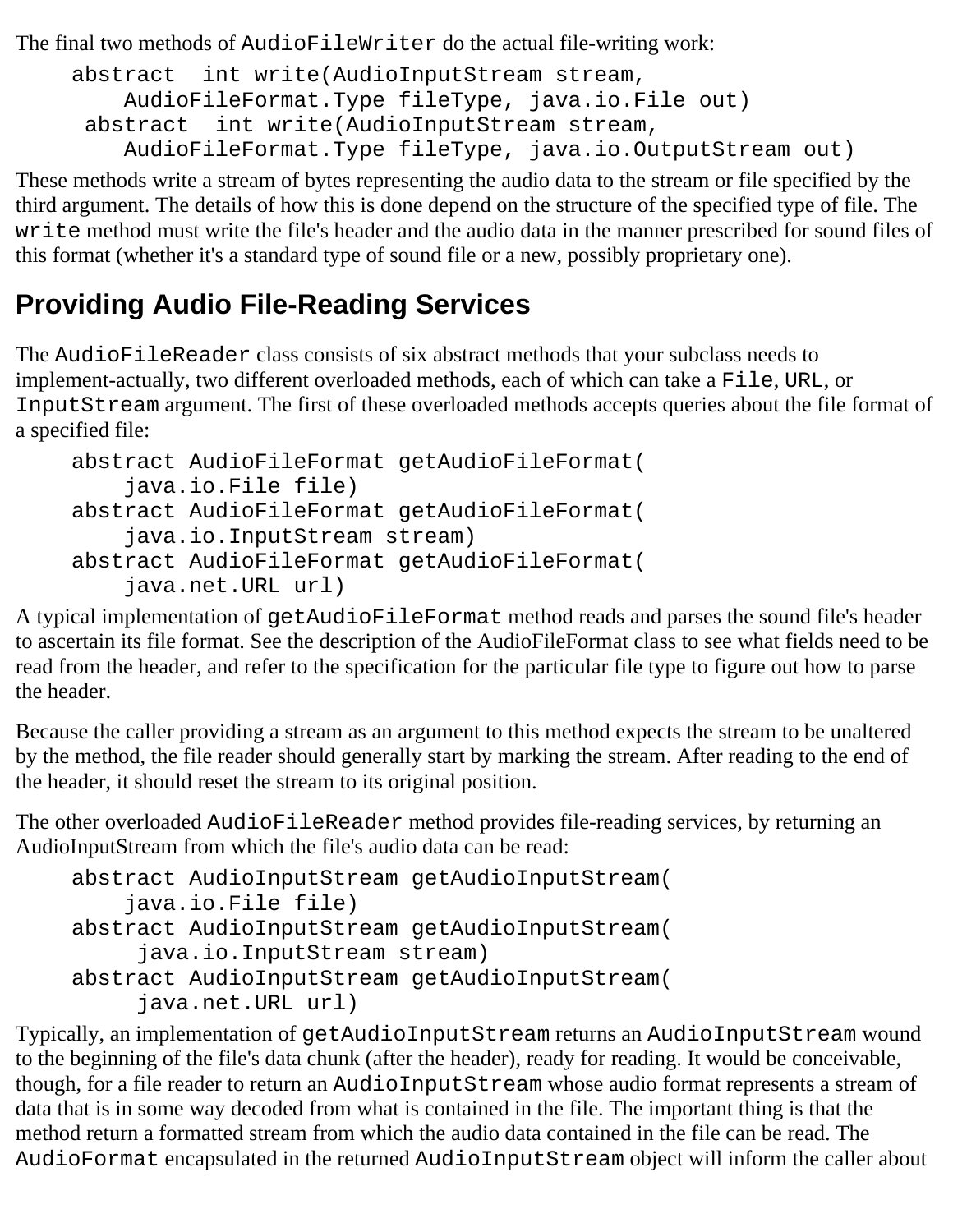the stream's data format, which is usually, but not necessarily, the same as the data format in the file itself.

Generally, the returned stream is an instance of AudioInputStream; it's unlikely you would ever need to subclass AudioInputStream.

# **Providing Format-Conversion Services**

A FormatConversionProvider subclass transforms an AudioInputStream that has one audio data format into one that has another format. The former (input) stream is referred to as the *source* stream, and the latter (output) stream is referred to as the *target* stream. Recall from Chapter 2, "Overview of the Sampled Package," that an AudioInputStream contains an AudioFormat, and the AudioFormat in turn contains a particular type of data encoding, represented by an AudioFormat.Encoding object. The format and encoding in the source stream are called the source format and source encoding, and those in the target stream are likewise called the target format and target encoding.

The work of conversion is performed in the overloaded abstract method of FormatConversionProvider called getAudioInputStream. The class also has abstract query methods for learning about all the supported target and source formats and encodings. There are concrete wrapper methods for querying about a specific conversion.

The two variants of getAudioInputStream are:

```
abstract AudioInputStream getAudioInputStream(
     AudioFormat.Encoding targetEncoding, 
     AudioInputStream sourceStream)
```
and

```
abstract AudioInputStream getAudioInputStream(
     AudioFormat targetFormat,
     AudioInputStream sourceStream)
```
These differ in the first argument, according to whether the caller is specifying a complete target format or just the format's encoding.

A typical implementation of getAudioInputStream works by returning a new subclass of AudioInputStream that wraps around the original (source) AudioInputStream and applies a data format conversion to its data whenever a read method is invoked. For example, consider the case of a new FormatConversionProvider subclass called AcmeCodec, which works with a new AudioInputStream subclass called AcmeCodecStream.

The implementation of AcmeCodec's second getAudioInputStream method might be:

```
public AudioInputStream getAudioInputStream
       (AudioFormat outputFormat, AudioInputStream stream) {
        AudioInputStream cs = null;
        AudioFormat inputFormat = stream.getFormat();
```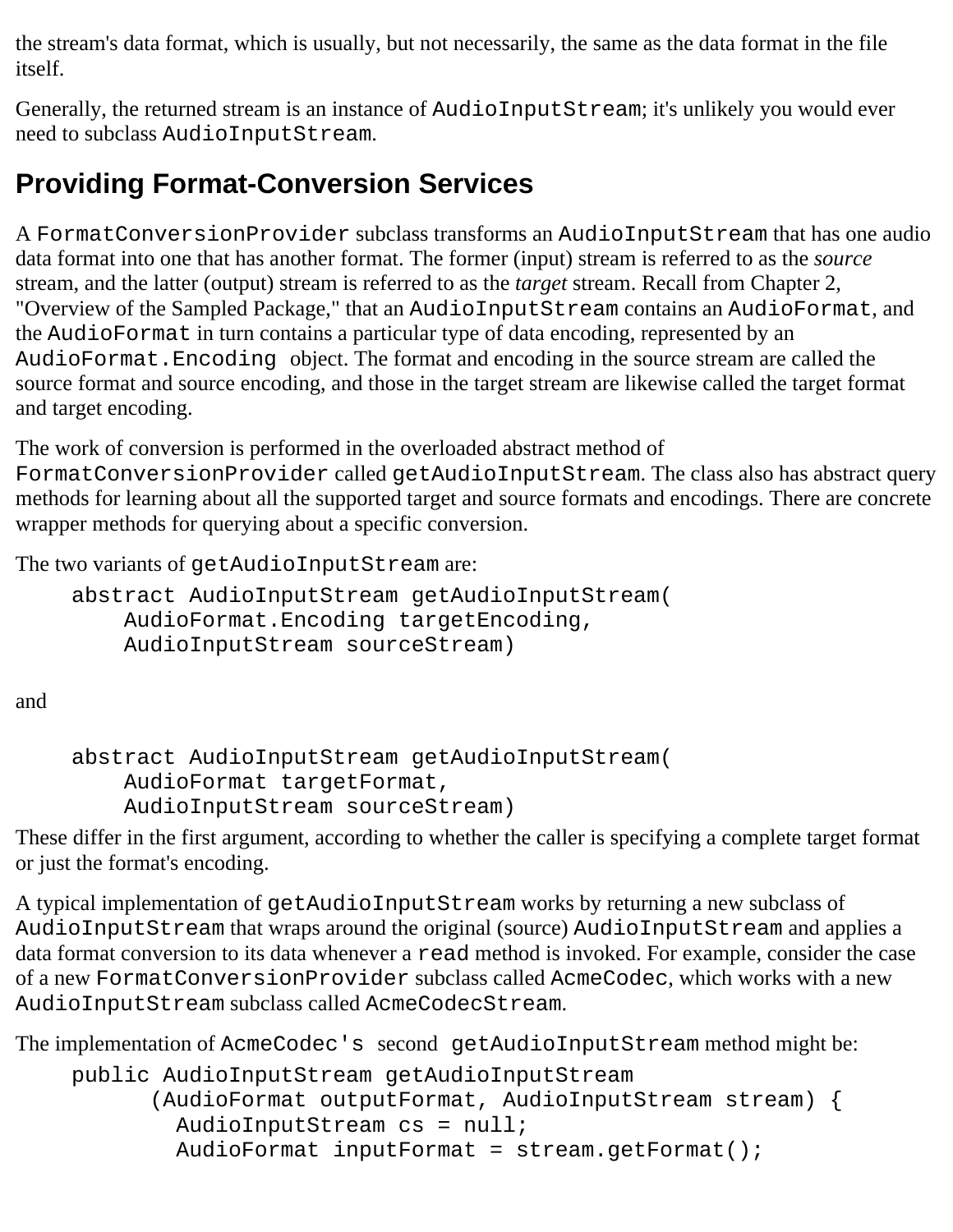```
 if (inputFormat.matches(outputFormat) ) {
             cs = stream;
         } else {
             cs = (AudioInputStream)
                 (new AcmeCodecStream(stream, outputFormat));
             tempBuffer = new byte[tempBufferSize];
 }
         return cs;
     }
```
The actual format conversion takes place in new read methods of the returned AcmeCodecStream, a subclass of AudioInputStream. Again, application programs that access this returned AcmeCodecStream simply operate on it as an AudioInputStream, and don't need to know the details of its implementation.

The other methods of a FormatConversionProvider all permit queries about the input and output encodings and formats that the object supports. The following four methods, being abstract, need to be implemented:

```
abstract AudioFormat.Encoding[] getSourceEncodings() 
abstract AudioFormat.Encoding[] getTargetEncodings() 
abstract AudioFormat.Encoding[] getTargetEncodings(
     AudioFormat sourceFormat) 
abstract AudioFormat[] getTargetFormats(
     AudioFormat.Encoding targetEncoding, 
     AudioFormat sourceFormat)
```
As in the query methods of the AudioFileReader class discussed above, these queries are typically handled by checking private data of the object and, for the latter two methods, comparing them against the argument(s).

The remaining four FormatConversionProvider methods are concrete and generally don't need to be overridden:

```
boolean isConversionSupported(
     AudioFormat.Encoding targetEncoding,
     AudioFormat sourceFormat) 
boolean isConversionSupported(AudioFormat targetFormat, 
     AudioFormat sourceFormat) 
boolean isSourceEncodingSupported(
     AudioFormat.Encoding sourceEncoding) 
boolean isTargetEncodingSupported(
     AudioFormat.Encoding targetEncoding)
```
As with AudioFileWriter.isFileTypeSupported(), the default implementation of each of these methods is essentially a wrapper that invokes one of the other query methods and iterates over the results returned.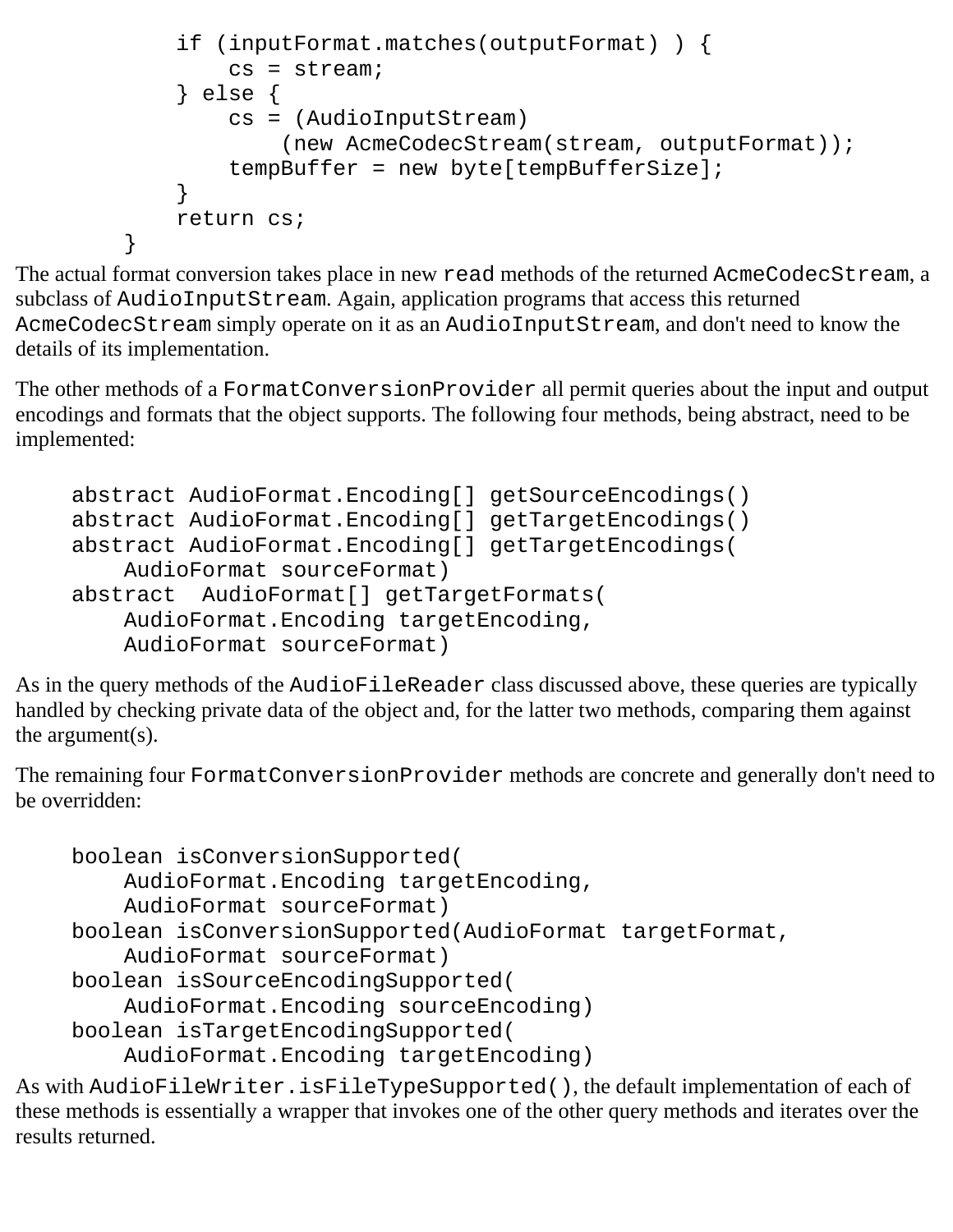# **Providing New Types of Mixers**

As its name implies, a MixerProvider supplies instances of mixers. Each concrete MixerProvider subclass acts as a factory for the Mixer objects used by an application program. Of course, defining a new MixerProvider only makes sense if one or more new implementations of the Mixer interface are also defined. As in the FormatConversionProvider example above, where our getAudioInputStream method returned a subclass of AudioInputStream that performed the conversion, our new class AcmeMixerProvider has a method getMixer that returns an instance of another new class that implements the Mixer interface. We'll call the latter class AcmeMixer. Particularly if the mixer is implemented in hardware, the provider might support only one static instance of the requested device. If so, it should return this static instance in response to each invocation of getMixer.

Since AcmeMixer supports the Mixer interface, application programs don't require any additional information to access its basic functionality. However, if AcmeMixer supports functionality not defined in the Mixer interface, and the vendor wants to make this extended functionality accessible to application programs, the mixer should of course be defined as a public class with additional, well-documented public methods, so that a program that wishes to make use of this extended functionality can import AcmeMixer and cast the object returned by getMixer to this type.

The other two methods of MixerProvider are:

```
abstract Mixer.Info[] getMixerInfo()
```
and

```
boolean isMixerSupported(Mixer.Info info)
```
These methods allow the audio system to determine whether this particular provider class can produce a device that an application program needs. In other words, the AudioSystem object can iterate over all the installed MixerProviders to see which ones, if any, can supply the device that the application program has requested of the AudioSystem. (See the discussion under ["Getting a Mixer"](#page-26-0) in Chapter 3, "[Accessing Audio System Resources.](#page-25-0)") The getMixerInfo method returns an array of objects containing information about the kinds of mixer available from this provider object. The system can pass these information objects, along with those from other providers, to an application program.

A single MixerProvider can provide more than one kind of mixer. When the system invokes the MixerProvider's getMixerInfo method, it gets a list of information objects identifying the different kinds of mixer that this provider supports. The system can then invoke MixerProvider.getMixer(Mixer.Info) to obtain each mixer of interest.

Your subclass needs to implement getMixerInfo, as it's abstract. The isMixerSupported method is concrete and doesn't generally need to be overridden. The default implementation simply compares the provided Mixer.Info to each one in the array returned by getMixerInfo.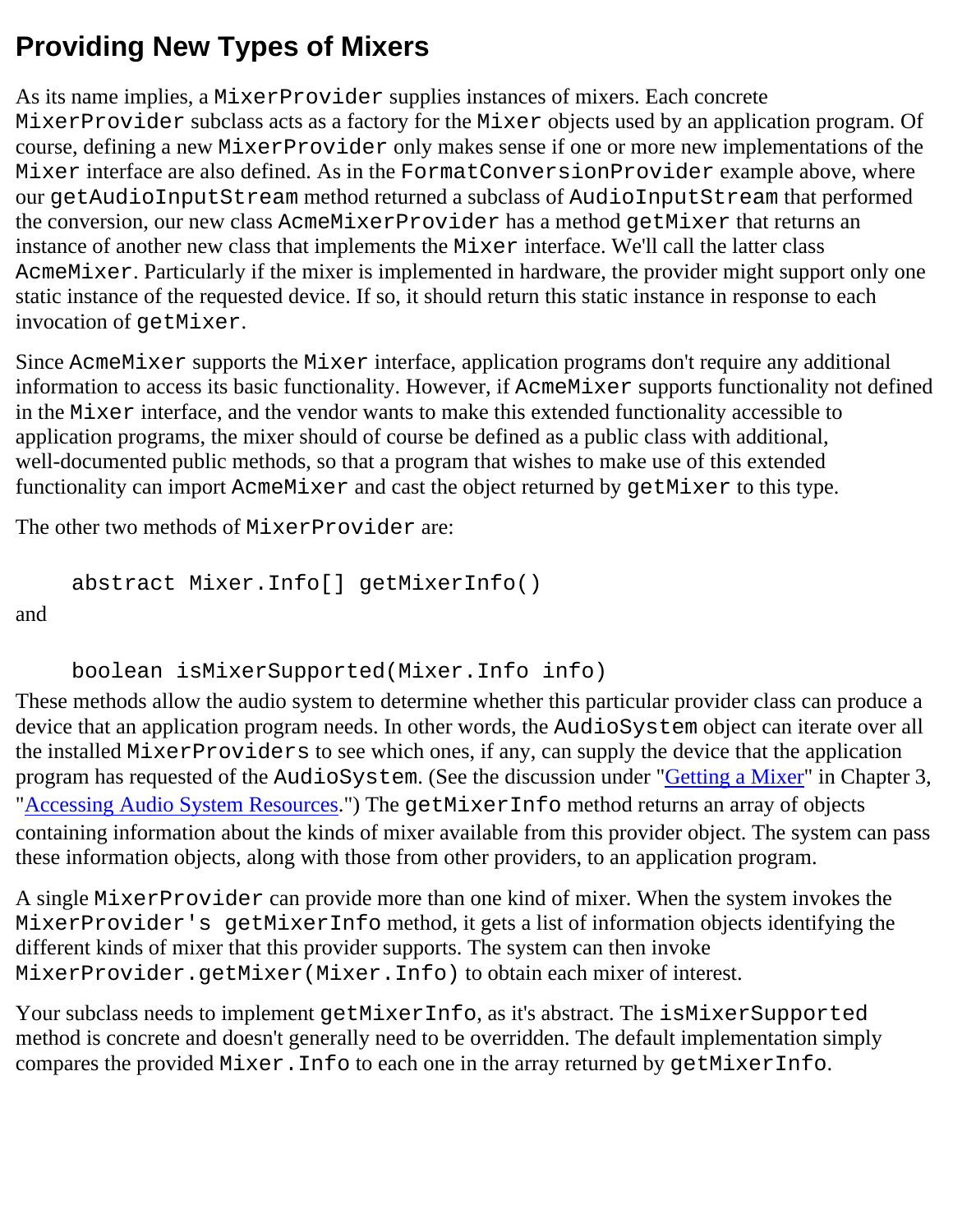# **Chapter 15: Providing MIDI Services**

Chapter 13, "[Introduction to the Service Provider Interfaces,](#page-98-0)" explained that the

javax.sound.sampled.spi and javax.sound.midi.spi packages define abstract classes to be used by developers of sound services. By implementing a subclass of one of these abstract classes, a service provider can create a new service that extends the functionality of the runtime system. Chapter 14 covered the use of the javax.sound.sampled.spi package. The present chapter discusses how to use the javax.sound.midi.spi package to provide new services for handling MIDI devices and files.

Applications programmers who only use existing MIDI services in their programs can safely skip this chapter. For an overview of MIDI and the use of the installed MIDI services in an application program, see Part II, "MIDI," of this Programmer's Guide. This chapter assumes that the reader is familiar with the JavaTM Sound API methods that application programs invoke to access installed MIDI services.

## **Introduction**

There are four abstract classes in the javax. sound.midi.spi package, which represent four different types of services that you can provide for the MIDI system:

- MidiFileWriter provides MIDI file-writing services. These services make it possible for an application program to save, to a MIDI file, a MIDI Sequence that it has generated or processed.
- MidiFileReader provides file-reading services that return a MIDI Sequence from a MIDI file for use in an application program.
- MidiDeviceProvider supplies instances of one or more specific types of MIDI device, possibly including hardware devices.
- SoundbankReader supplies soundbank file-reading services. Concrete subclasses of SoundbankReader parse a given soundbank file, producing a Soundbank object that can be loaded into a Synthesizer.

An application program will not directly create an instance of a service object—whether a provider object, such as a MidiDeviceProvider, or an object, such as a Synthesizer, that is supplied by the provider object. Nor will the program directly refer to the SPI classes. Instead, the application program makes requests to the MidiSystem object in the javax.sound.midi package, and MidiSystem in turn uses concrete subclasses of the javax.sound.midi.spi classes to process these requests.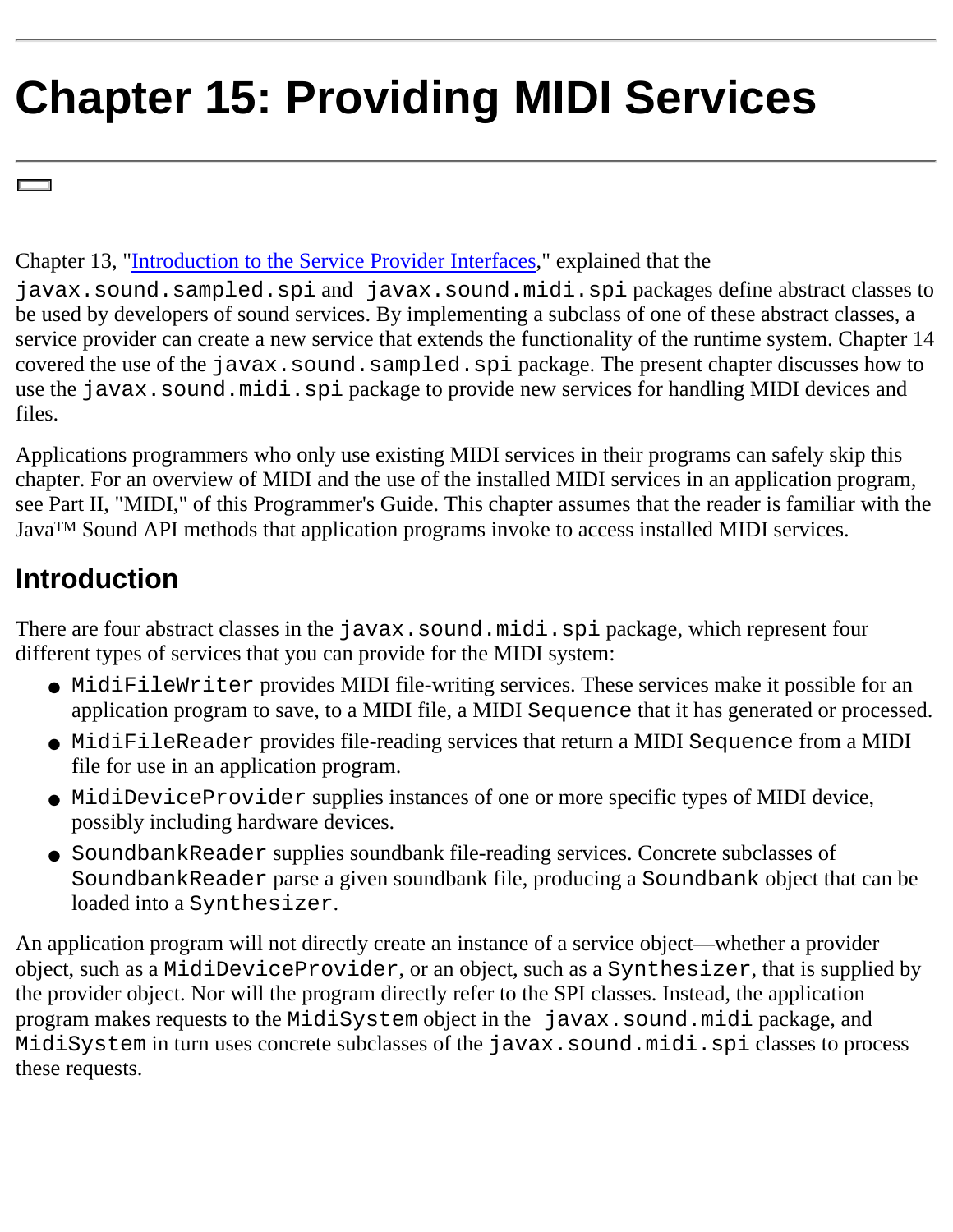## **Providing MIDI File-Writing Services**

There are three standard MIDI file formats, all of which an implementation of the Java Sound API can support: Type 0, Type 1, and Type 2. These file formats differ in their internal representation of the MIDI sequence data in the file, and are appropriate for different kinds of sequences. If an implementation doesn't itself support all three types, a service provider can supply the support for the unimplemented ones. There are also variants of the standard MIDI file formats, some of them proprietary, which similarly could be supported by a third-party vendor.

The ability to write MIDI files is provided by concrete subclasses of MidiFileWriter. This abstract class is directly analogous to javax.sampled.spi.AudioFileWriter.Again, the methods are grouped into query methods for learning what types of files can be written, and methods for actually writing a file. As with AudioFileWriter, two of the query methods are concrete:

```
boolean isFileTypeSupported(int fileType)
boolean isFileTypeSupported(int fileType, Sequence sequence)
```
The first of these provides general information about whether the file writer can ever write the specified type of MIDI file type. The second method is more specific: it asks whether a particular Sequence can be written to the specified type of MIDI file. Generally, you don't need to override either of these two concrete methods. In the default implementation, each invokes one of two other corresponding query methods and iterates over the results returned. Being abstract, these other two query methods need to be implemented in the subclass:

```
abstract int[] getMidiFileTypes() 
abstract int[] getMidiFileTypes(Sequence sequence)
```
The first of these returns an array of all the file types that are supported in general. A typical implementation might initialize the array in the file writer's constructor and return the array from this method. From that set of file types, the second method finds the subset to which the file writer can write the given Sequence. In accordance with the MIDI specification, not all types of sequences can be written to all types of MIDI files.

The write methods of a MidiFileWriter subclass perform the encoding of the data in a given Sequence into the correct data format for the requested type of MIDI file, writing the coded stream to either a file or an output stream:

```
abstract int write(Sequence in, int fileType, 
                     java.io.File out) 
abstract int write(Sequence in, int fileType, 
                     java.io.OutputStream out)
```
To do this, the write method must parse the Sequence by iterating over its tracks, construct an appropriate file header, and write the header and tracks to the output. The MIDI file's header format is, of course, defined by the MIDI specification. It includes such information as a "magic number" identifying this as a MIDI file, the header's length, the number of tracks, and the sequence's timing information (division type and resolution). The rest of the MIDI file consists of the track data, in the format defined by the MIDI specification.

Let's briefly look at how the application program, MIDI system, and service provider cooperate in writing a MIDI file. In a typical situation, an application program has a particular MIDI Sequence to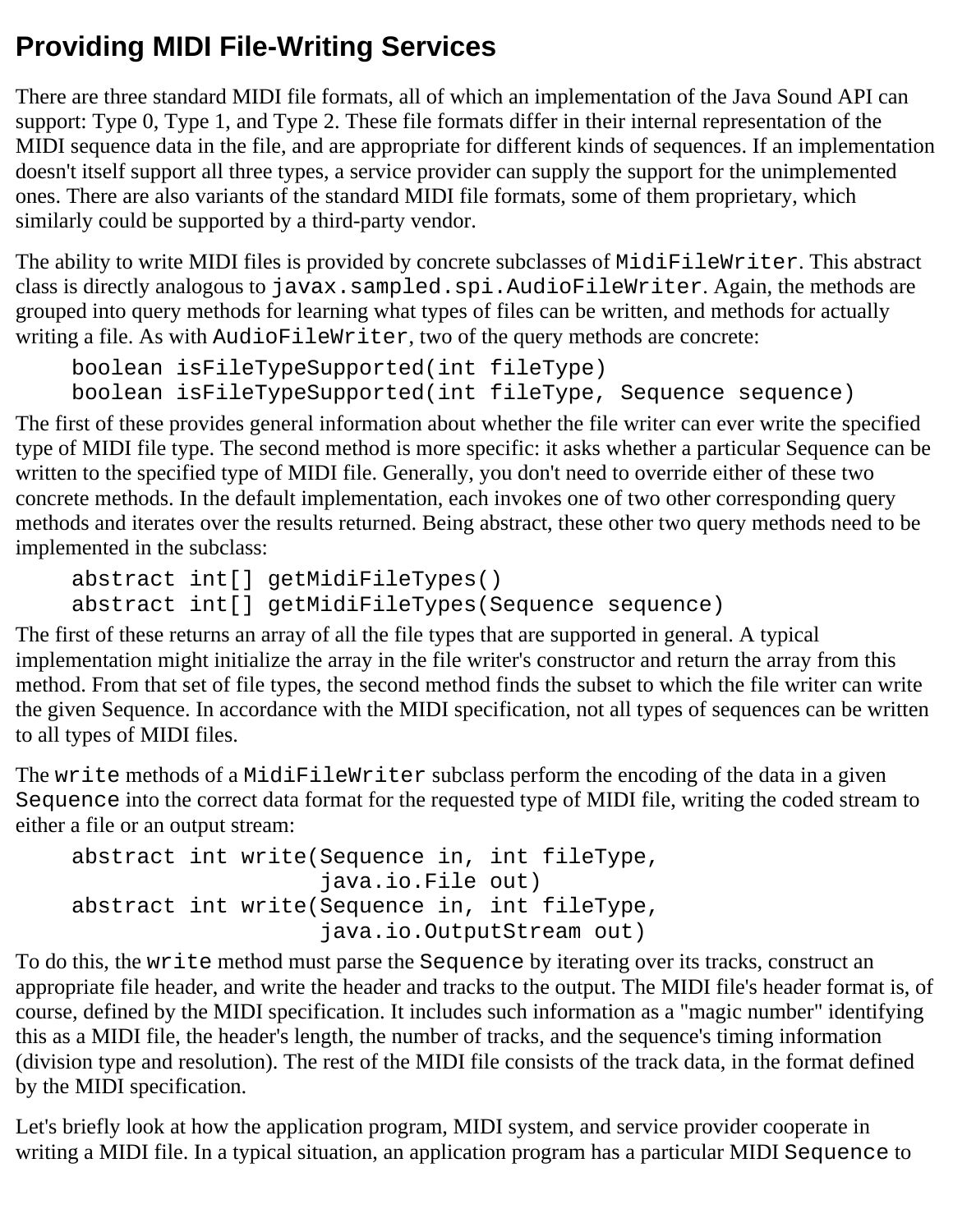save to a file. The program queries the MidiSystem object to see what MIDI file formats, if any, are supported for the particular Sequence at hand, before attempting to write the file. The MidiSystem.getMidiFileTypes(Sequence) method returns an array of all the MIDI file types to which the system can write a particular sequence. It does this by invoking the corresponding getMidiFileTypes method for each of the installed MidiFileWriter services, and collecting and returning the results in an array of integers that can be thought of as a master list of all file types compatible with the given Sequence. When it comes to writing the Sequence to a file, the call to MidiSystem.write is passed an integer representing a file type, along with the Sequence to be written and the output file; MidiSystem uses the supplied type to decide which installed MidiFileWriter should handle the write request, and dispatches a corresponding write to the appropriate MidiFileWriter.

## **Providing MIDI File-Reading Services**

The MidiFileReader abstract class is directly analogous to

javax.sampled.spi.AudioFileReader class. Both consist of two overloaded methods, each of which can take a File, URL, or InputStream argument. The first of the overloaded methods returns the file format of a specified file. In the case of MidiFileReader, the API is:

```
abstract MidiFileFormat getMidiFileFormat(java.io.File file) 
abstract MidiFileFormat getMidiFileFormat(
     java.io.InputStream stream) 
abstract MidiFileFormat getMidiFileFormat(java.net.URL url)
```
Concrete subclasses must implement these methods to return a filled-out MidiFileFormat object describing the format of the specified MIDI file (or stream or URL), assuming that the file is of a type supported by the file reader and that it contains valid header information. Otherwise, an InvalidMidiDataException should be thrown.

The other overloaded method returns a MIDI Sequence from a given file, stream, or URL :

```
abstract Sequence getSequence(java.io.File file) 
abstract Sequence getSequence(java.io.InputStream stream) 
abstract Sequence getSequence(java.net.URL url)
```
The getSequence method performs the actual work of parsing the bytes in the MIDI input file and constructing a corresponding Sequence object. This is essentially the inverse of the process used by MidiFileWriter.write. Because there is a one-to-one correspondence between the contents of a MIDI file as defined by the MIDI specification and a Sequence object as defined by the Java Sound API, the details of the parsing are straightforward. If the file passed to get Sequence contains data that the file reader can't parse (for example, because the file has been corrupted or doesn't conform to the MIDI specification), an InvalidMidiDataException should be thrown.

## **Providing Particular MIDI Devices**

A MidiDeviceProvider can be considered a factory that supplies one or more particular types of MIDI device. The class consists of a method that returns an instance of a MIDI device, as well as query methods to learn what kinds of devices this provider can supply.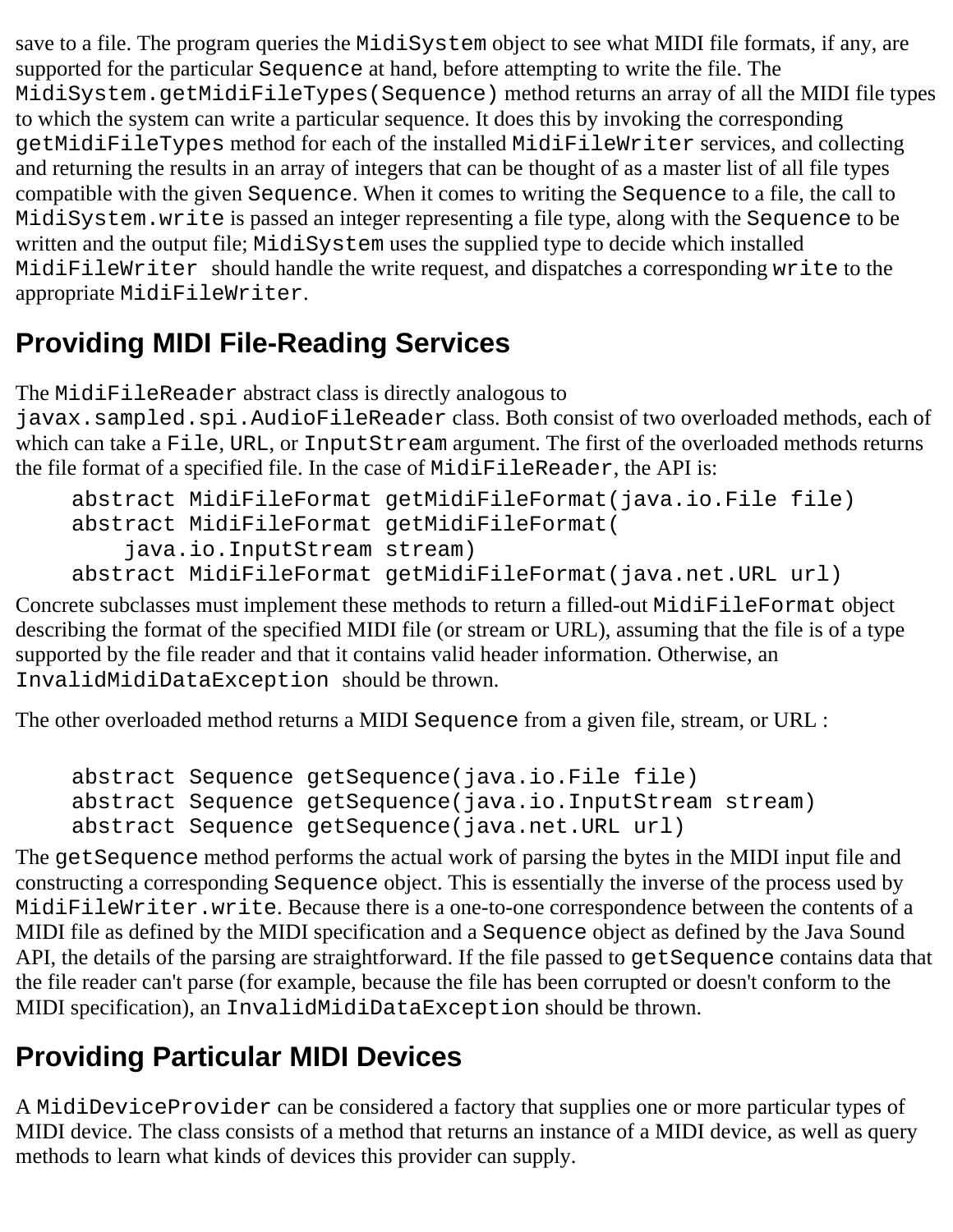As with the other javax.sound.midi.spi services, application developers get indirect access to a MidiDeviceProvider service through a call to MidiSystem methods, in this case MidiSystem.getMidiDevice and MidiSystem.getMidiDeviceInfo. The purpose of subclassing MidiDeviceProvider is to supply a new kind of device, so the service developer must also create an accompanying class for the device being returned—just as we saw with MixerProvider in the javax.sound.sampled.spi package. There, the returned device's class implemented the javax.sound.sampled.Mixer interface; here it implements the javax.sound.midi.MidiDevice interface. It might also implement a subinterface of MidiDevice, such as Synthesizer or Sequencer.

Because a single subclass of MidiDeviceProvider can provide more than one type of MidiDevice, the getDeviceInfo method of the class returns an array of MidiDevice.Info objects enumerating the different MidiDevices available:

```
abstract MidiDevice.Info[] getDeviceInfo()
```
The returned array can contain a single element, of course. A typical implementation of the provider might initialize an array in its constructor and return it here. This allows MidiSystem to iterate over all installed MidiDeviceProviders to construct a list of all installed devices. MidiSystem can then return this list (MidiDevice.Info[] array) to an application program.

MidiDeviceProvider also includes a concrete query method:

```
boolean isDeviceSupported(MidiDevice.Info info)
```
This method permits the system to query the provider about a specific kind of device. Generally, you don't need to override this convenience method. The default implementation iterates over the array returned by getDeviceInfo and compares the argument to each element.

The third and final MidiDeviceProvider method returns the requested device:

abstract MidiDevice getDevice(MidiDevice.Info info)

This method should first test the argument to make sure it describes a device that this provider can supply. If it doesn't, it should throw an IllegalArgumentException. Otherwise, it returns the device.

## **Providing Soundbank File-Reading Services**

A SoundBank is a set of Instruments that can be loaded into a Synthesizer. An Instrument is an implementation of a sound-synthesis algorithm that produces a particular sort of sound, and includes accompanying name and information strings. A SoundBank roughly corresponds to a bank in the MIDI specification, but it's a more extensive and addressable collection; it can perhaps better be thought of as a collection of MIDI banks. (For more background information on SoundBanks and Synthesizers, see Chapter 12, "[Synthesizing Sound](#page-89-0).")

SoundbankReader consists of a single overloaded method, which the system invokes to read a Soundbank object from a soundbank file:

```
abstract Soundbank getSoundbank(java.io.File file) 
abstract Soundbank getSoundbank(java.io.InputStream stream)
```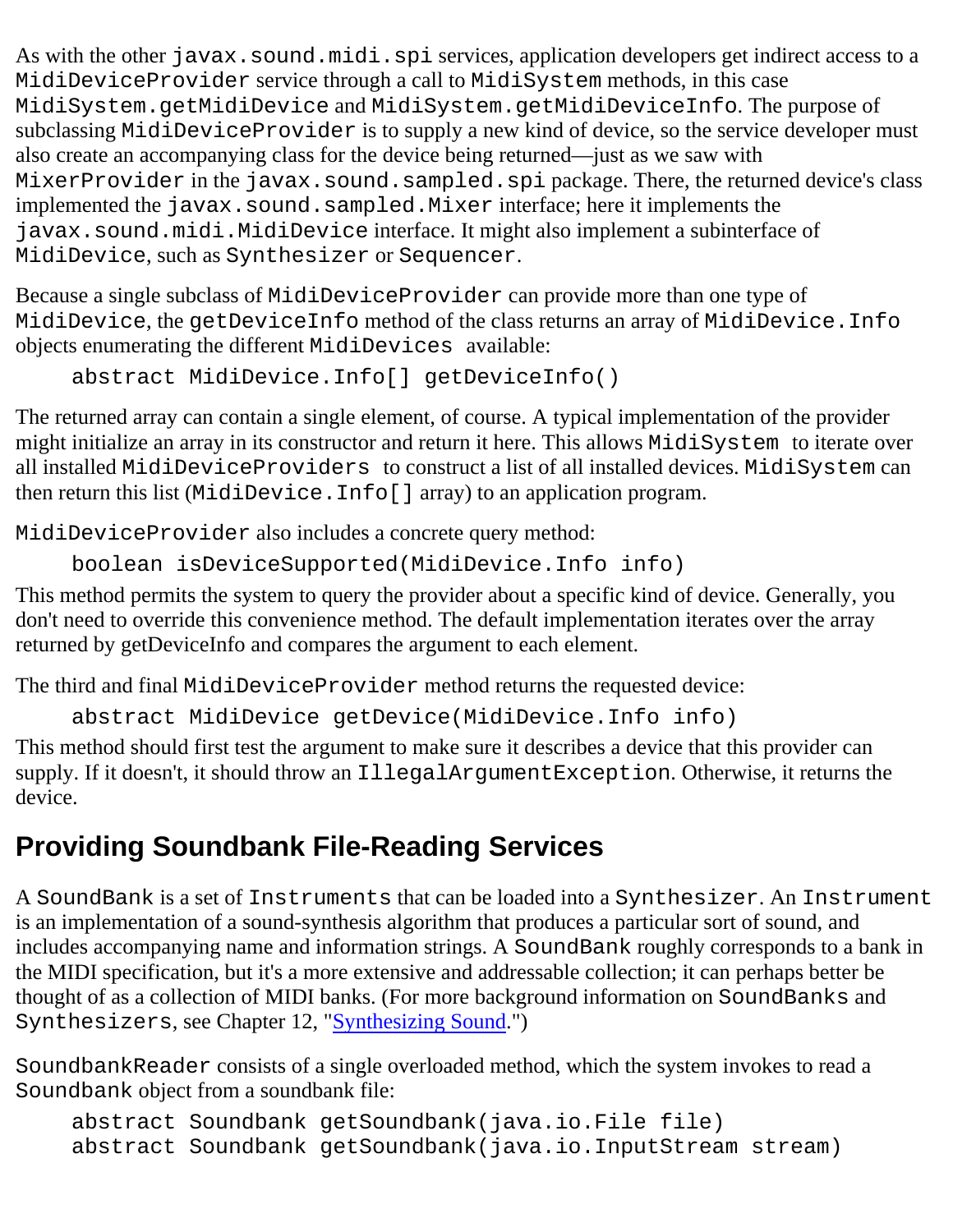#### abstract Soundbank getSoundbank(java.net.URL url)

Concrete subclasses of SoundbankReader will work in tandem with particular provider-defined implementations of SoundBank, Instrument, and Synthesizer to allow the system to load a SoundBank from a file into an instance of a particular Synthesizer class. Synthesis techniques may differ wildly from one Synthesizer to another, and, as a consequence, the data stored in an Instrument or SoundBank providing control or specification data for the synthesis process of a Synthesizer can take a variety of forms. One synthesis technique may require only a few bytes of parameter data; another may be based on extensive sound samples. The resources present in a SoundBank will depend upon the nature of the Synthesizer into which they get loaded, and therefore the implementation of the getSoundbank method of a SoundbankReader subclass has access to knowledge of a particular kind of SoundBank. In addition, a particular subclass of SoundbankReader understands a particular file format for storing the SoundBank data. That file format may be vendor-specific and proprietary.

SoundBank is just an interface, with only weak constraints on the contents of a SoundBank object. The methods an object must support to implement this interface (getResources, getInstruments, getVendor, getName, etc.) impose loose requirements on the data that the object contains. For example, getResources and getInstruments can return empty arrays. The actual contents of a subclassed SoundBank object, in particular its instruments and its non-instrument resources, are defined by the service provider. Thus, the mechanism of parsing a soundbank file depends entirely on the specification of that particular kind of soundbank file.

Soundbank files are created outside the Java Sound API, typically by the vendor of the synthesizer that can load that kind of soundbank. Some vendors might supply end-user tools for creating such files.